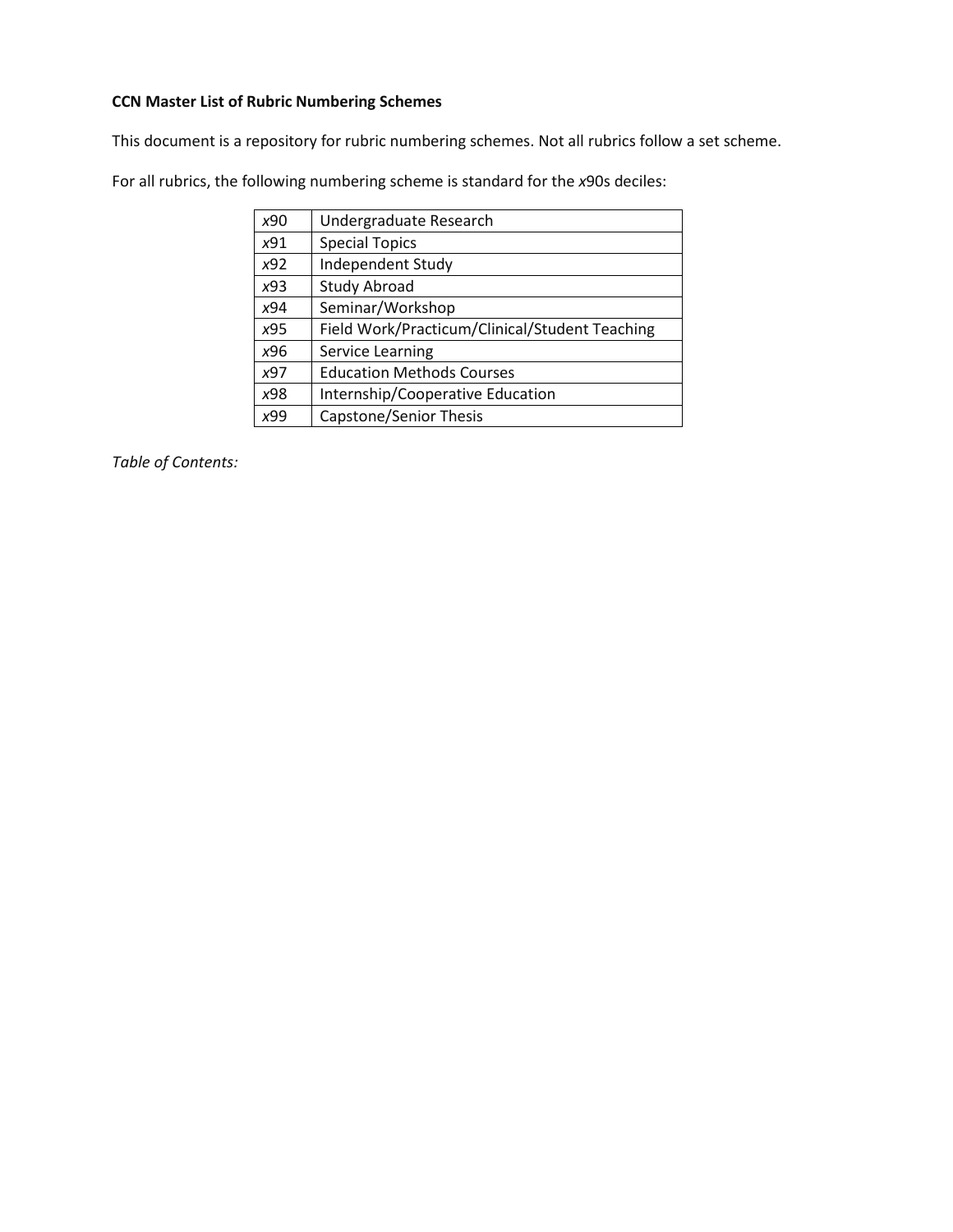| ACTG        |
|-------------|
| AGBE        |
| AGED        |
| AGSC        |
| AGTE        |
| AHAT        |
| AHMA        |
| <b>AHMS</b> |
| АНРТ        |
| AHRC        |
| AHST        |
| AHXR        |
| <b>ANSC</b> |
| ANTY        |
| ARAB        |
| ARCH        |
| <b>ARTH</b> |
| <b>ARTJ</b> |
| <b>ARTZ</b> |
| <b>ASTR</b> |
| <b>AVFT</b> |
| <b>AVMT</b> |
| всн         |
| BFIN        |
| BGEN        |
| BIOB        |
|             |
| <b>BIOE</b> |
| <b>BIOH</b> |
| BIOM        |
| <b>BIOO</b> |
| <b>BMGT</b> |
| <b>BMIS</b> |
| <b>BMKT</b> |
| <b>CAPP</b> |
| <b>CHIN</b> |
| <b>CHMY</b> |
| <b>CLAS</b> |
| <b>COA</b>  |
| <b>CRWR</b> |
| <b>CSCI</b> |
| <b>CSD</b>  |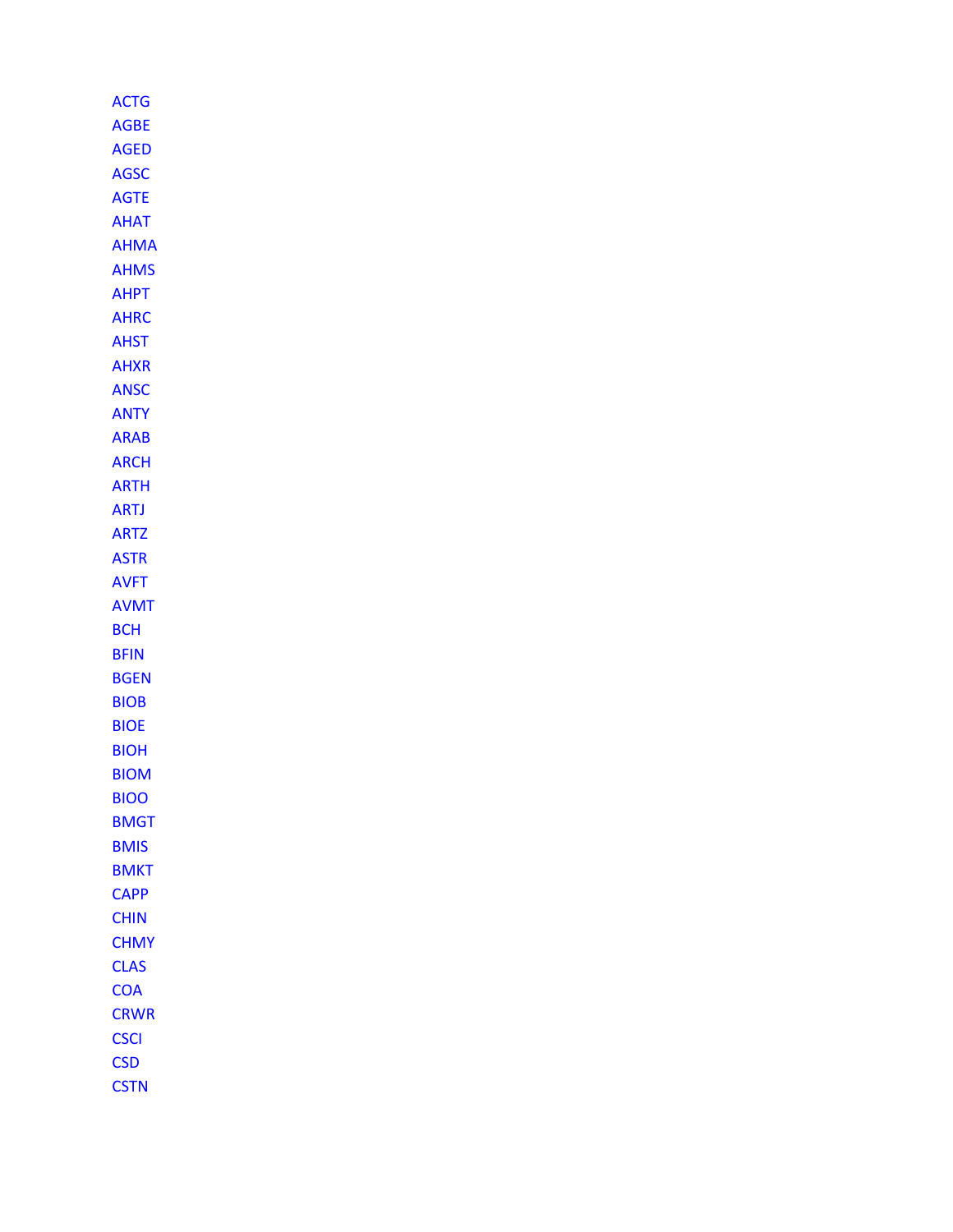| <b>CULA</b> |  |
|-------------|--|
| <b>DANC</b> |  |
| <b>DDSN</b> |  |
| <b>DENT</b> |  |
| <b>EBIO</b> |  |
| <b>ECHM</b> |  |
| <b>ECIV</b> |  |
| <b>ECNS</b> |  |
| EDEC        |  |
| EDU         |  |
| EELE        |  |
| <b>EENV</b> |  |
| <b>EGEN</b> |  |
| EIND        |  |
| <b>EMAT</b> |  |
| EMEC        |  |
| <b>EMET</b> |  |
| <b>ENSC</b> |  |
| <b>ENST</b> |  |
| <b>EQUH</b> |  |
| EQUS        |  |
| ERTH        |  |
| <b>ESOF</b> |  |
| <b>ETCC</b> |  |
| ETME        |  |
| <b>EWLD</b> |  |
| <b>FCS</b>  |  |
| <b>FILM</b> |  |
| <b>FORS</b> |  |
| <b>FRCH</b> |  |
| <b>GEO</b>  |  |
| <b>GEOE</b> |  |
| GEOP        |  |
| <b>GPHY</b> |  |
| <b>GRK</b>  |  |
| <b>GRMN</b> |  |
| HORT        |  |
| <b>HPRV</b> |  |
| <b>HSTA</b> |  |
| <b>HSTR</b> |  |
| <b>IDSN</b> |  |
| <b>IRSH</b> |  |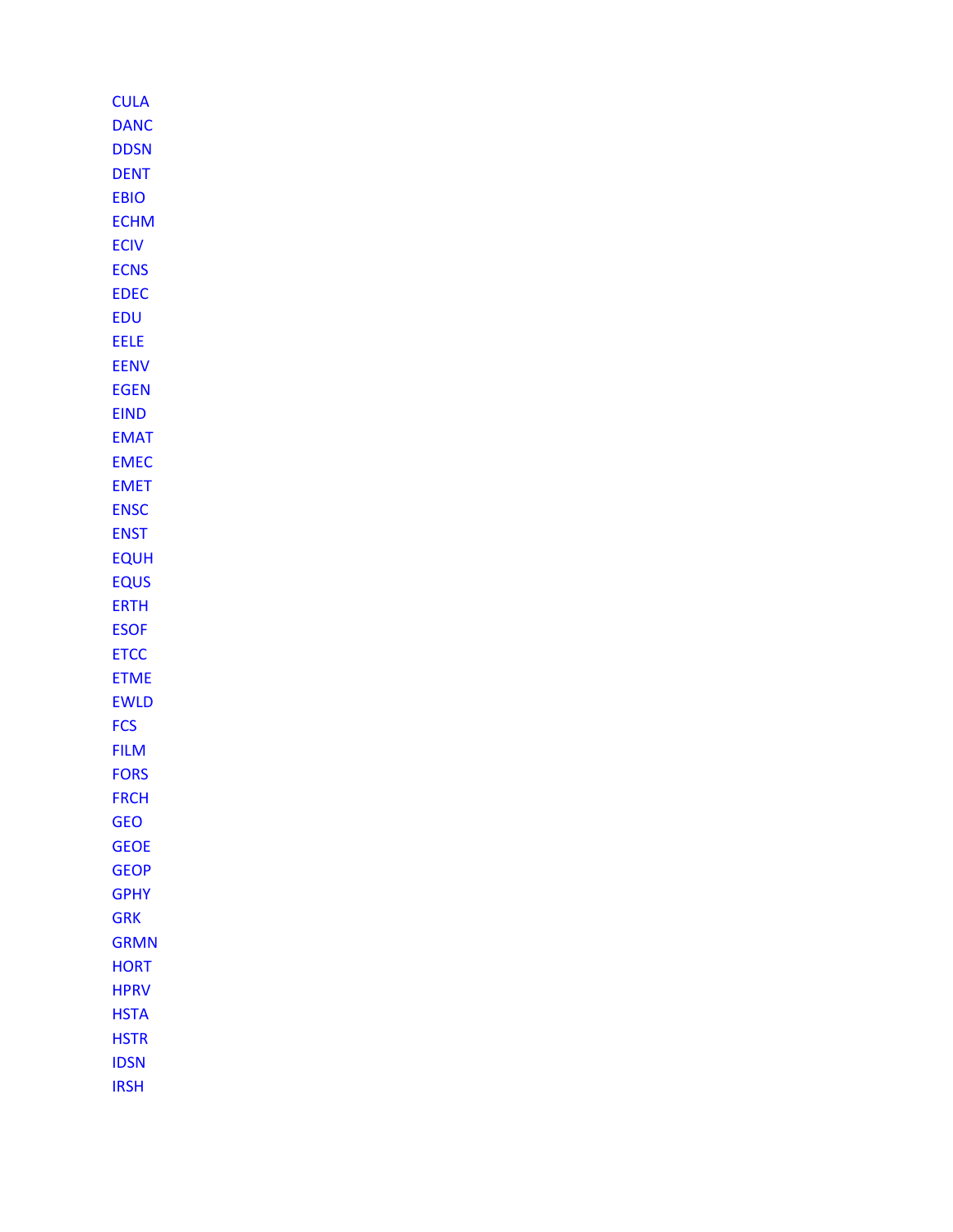| <b>ITLN</b> |
|-------------|
| <b>ITS</b>  |
| <b>JPSN</b> |
| <b>KIN</b>  |
| LATN        |
| <b>LIBM</b> |
| ЦT          |
| LSCI        |
| м           |
| MIN         |
| <b>MOR</b>  |
| <b>MCH</b>  |
| <b>MUS</b>  |
| <b>MUSE</b> |
| <b>MUSI</b> |
| <b>MUST</b> |
| <b>NAS</b>  |
| <b>NASL</b> |
| <b>NRSG</b> |
| <b>NRSM</b> |
| <b>NUTR</b> |
| PET         |
| <b>PHAR</b> |
| PHL         |
| <b>PHOT</b> |
| <b>PHSX</b> |
| <b>PLUM</b> |
| <b>PSCI</b> |
| <b>PSYX</b> |
| PTRM        |
| RLST        |
| <b>RUSS</b> |
| <b>SFBS</b> |
| <b>SIGN</b> |
| <b>SOCI</b> |
| <b>SPNS</b> |
| <b>SRVY</b> |
| <b>STAT</b> |
| <b>TASK</b> |
| <b>THTR</b> |
| <b>WLDG</b> |
| <b>WRIT</b> |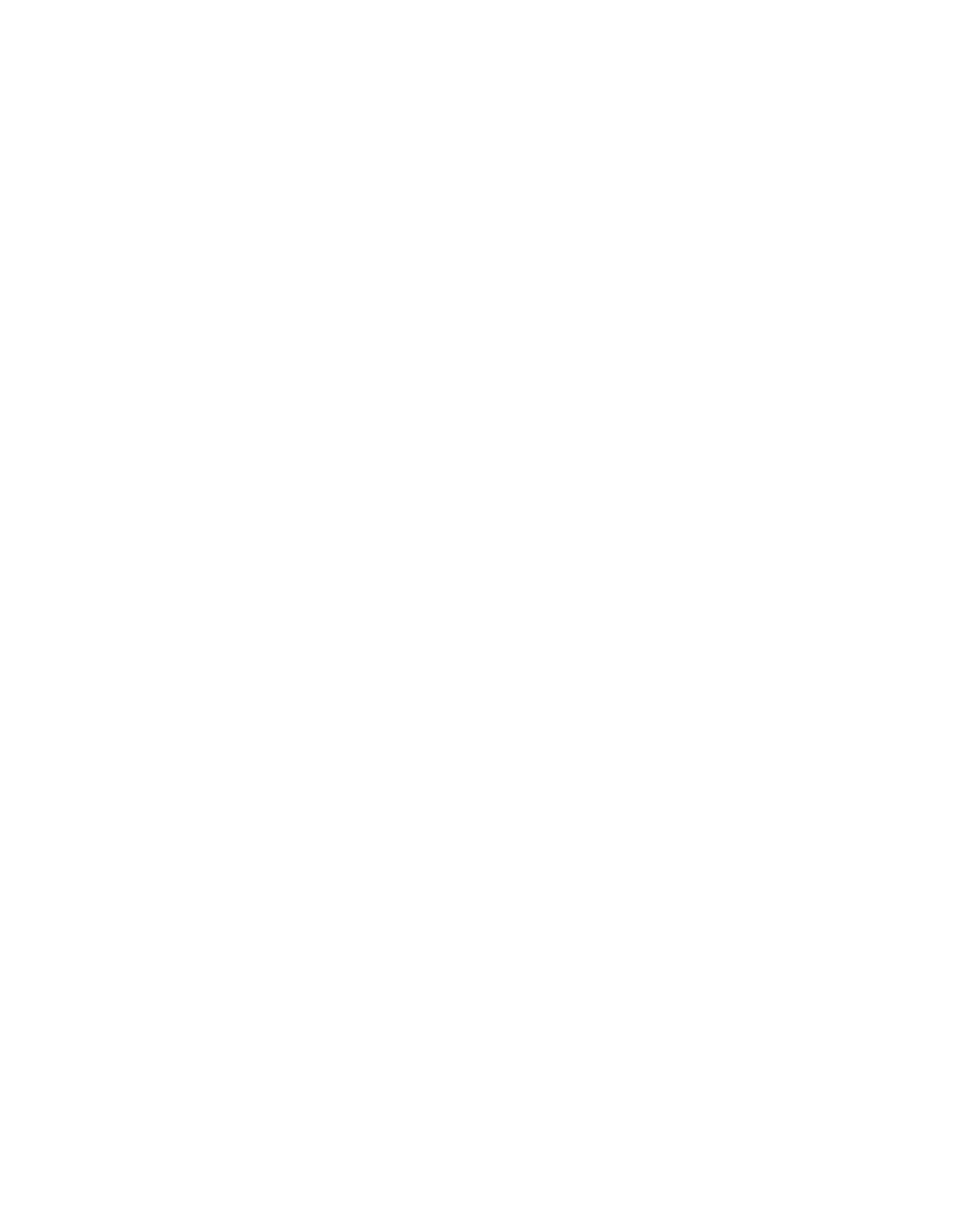<span id="page-5-0"></span>**ACTG**

No numbering scheme initiated.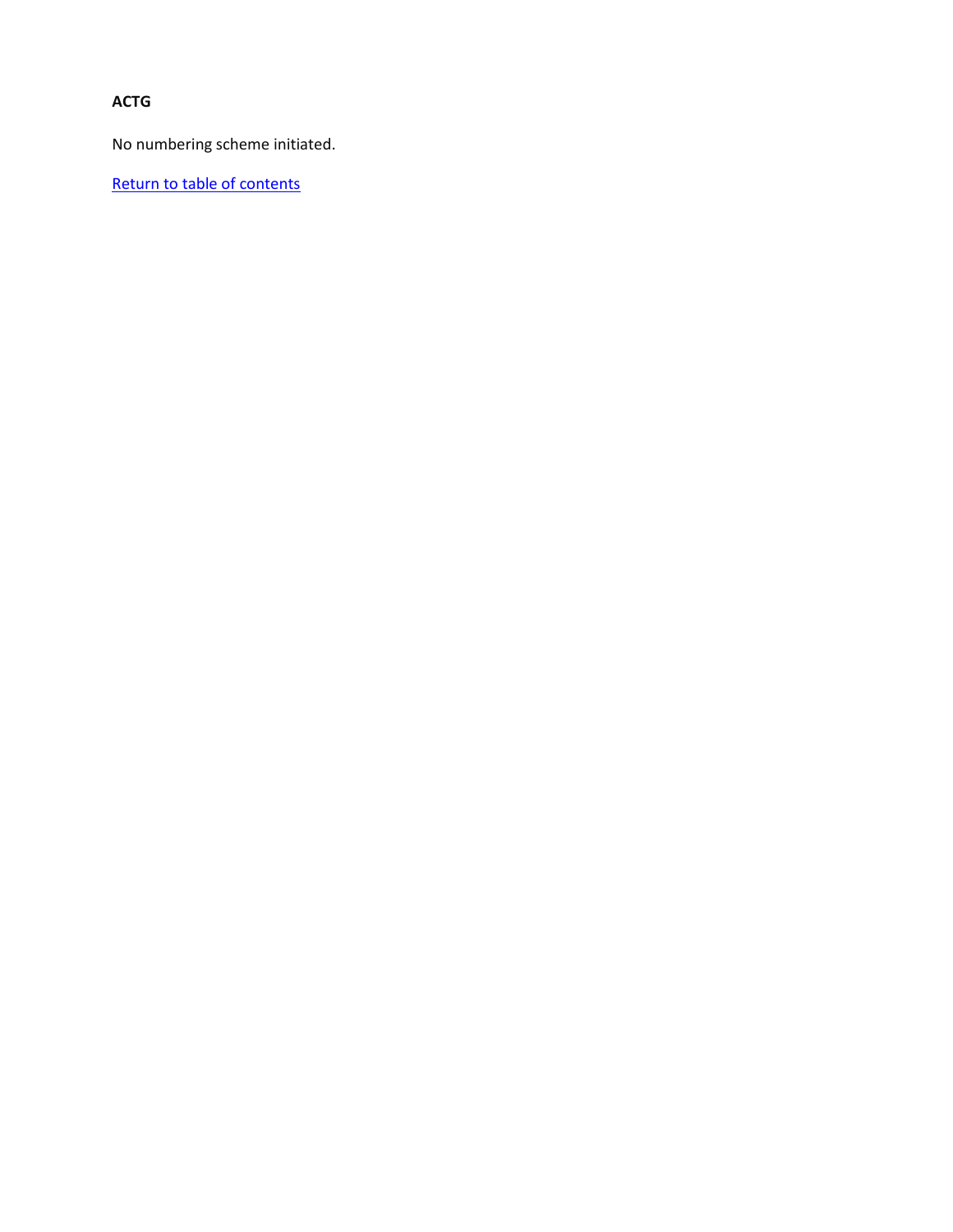#### <span id="page-6-0"></span>**AGBE**

No numbering scheme initiated.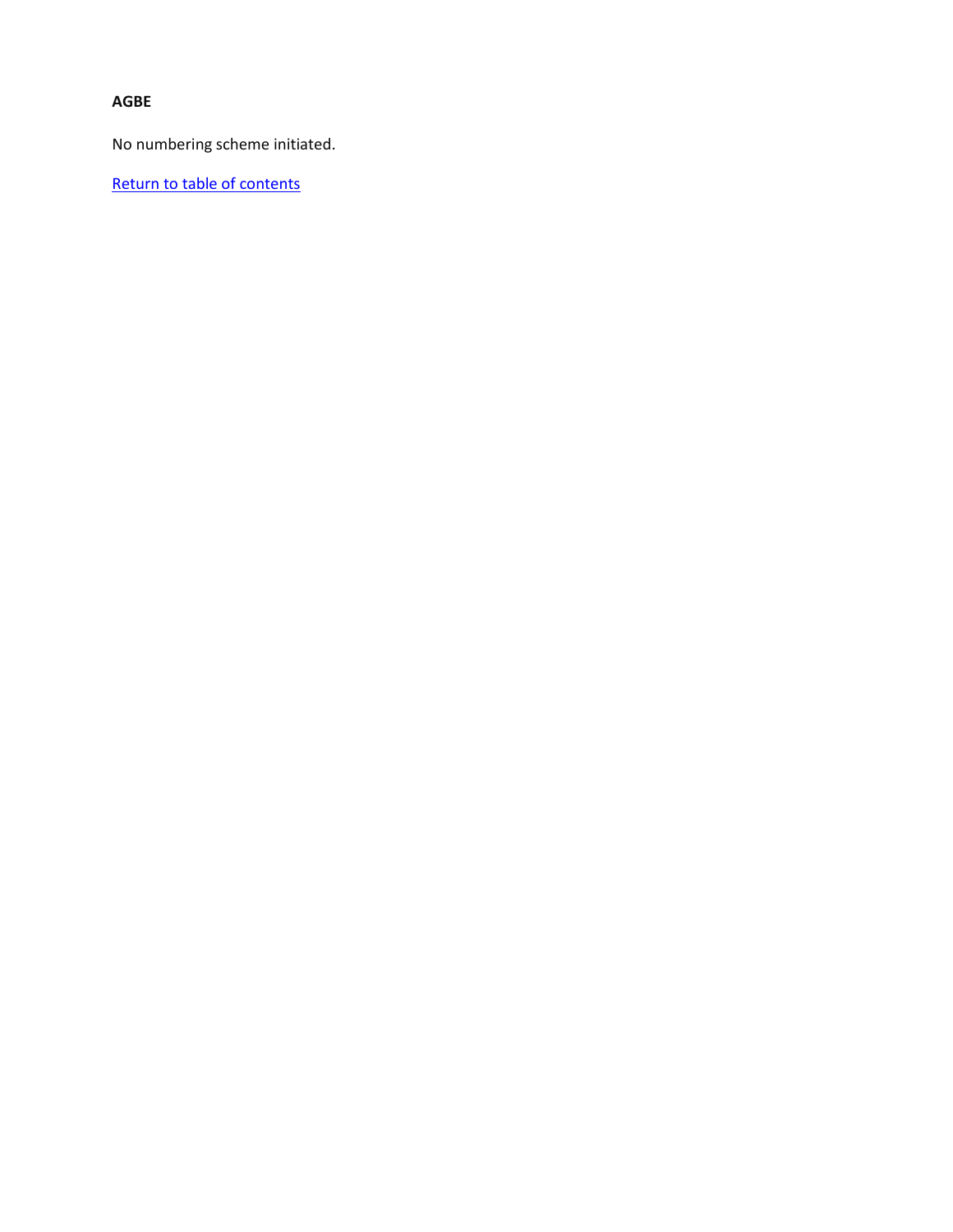### <span id="page-7-0"></span>**AGED**

No numbering scheme initiated.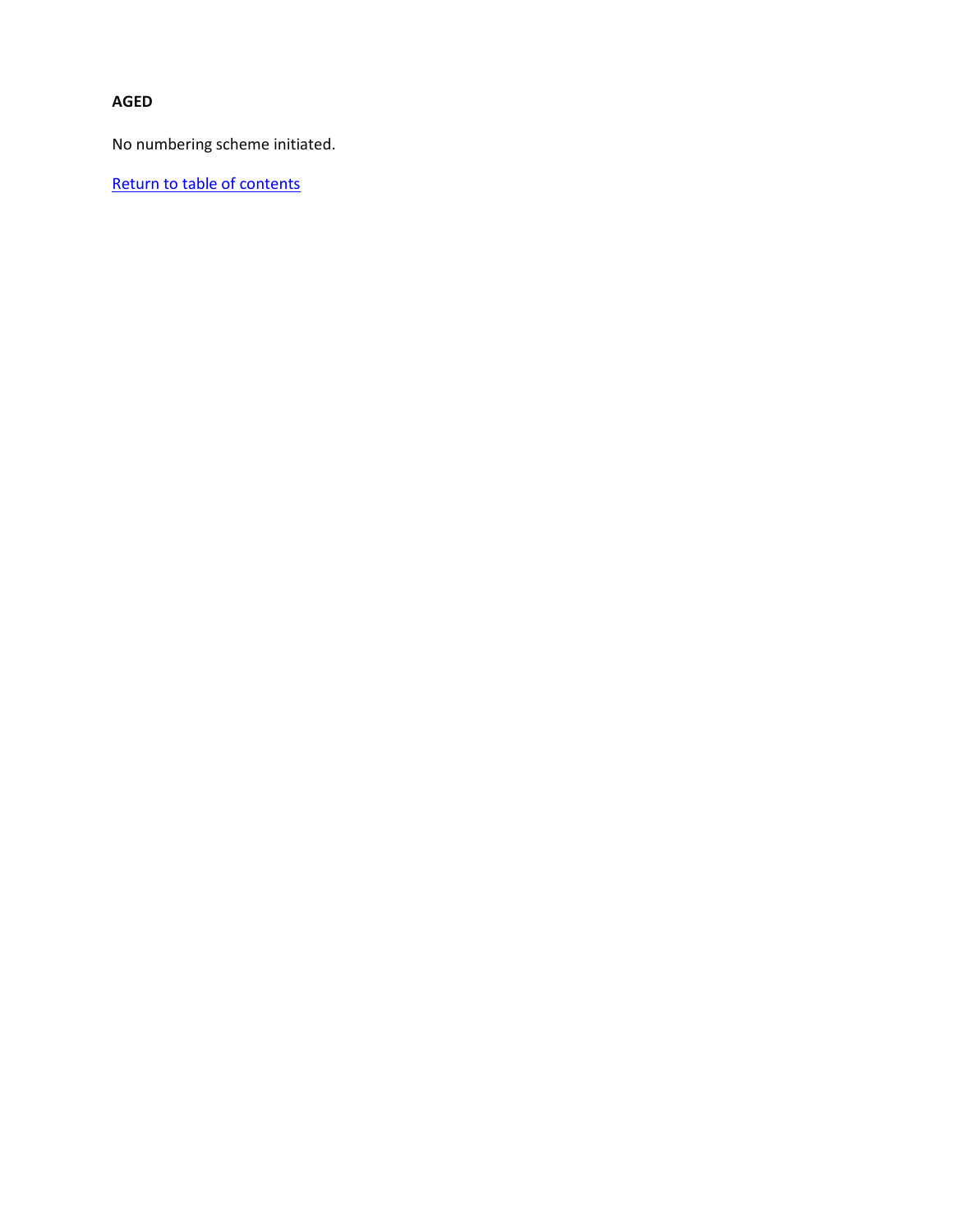<span id="page-8-0"></span>**AGSC**

No numbering scheme initiated.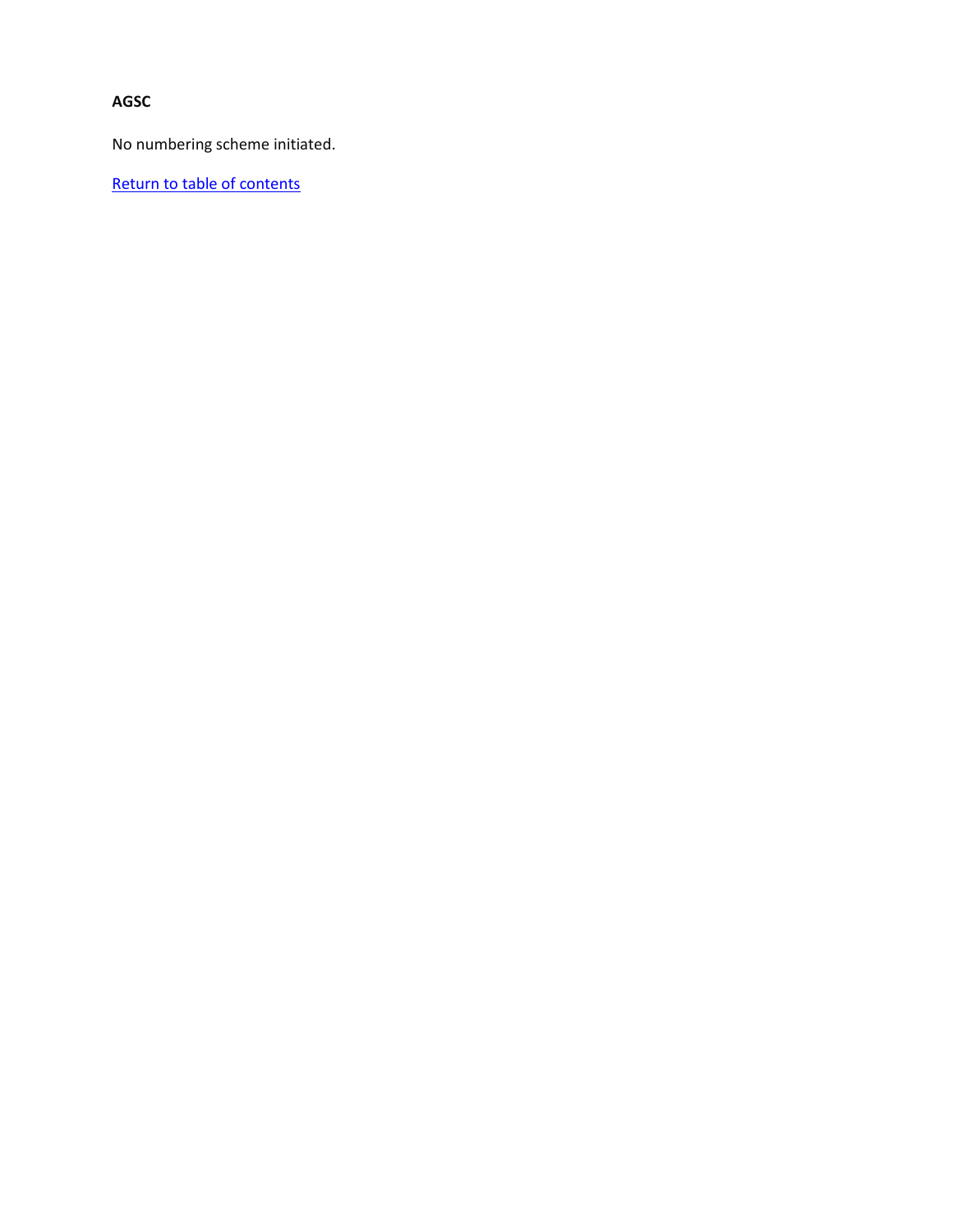### <span id="page-9-0"></span>**AGTE**

No numbering scheme initiated.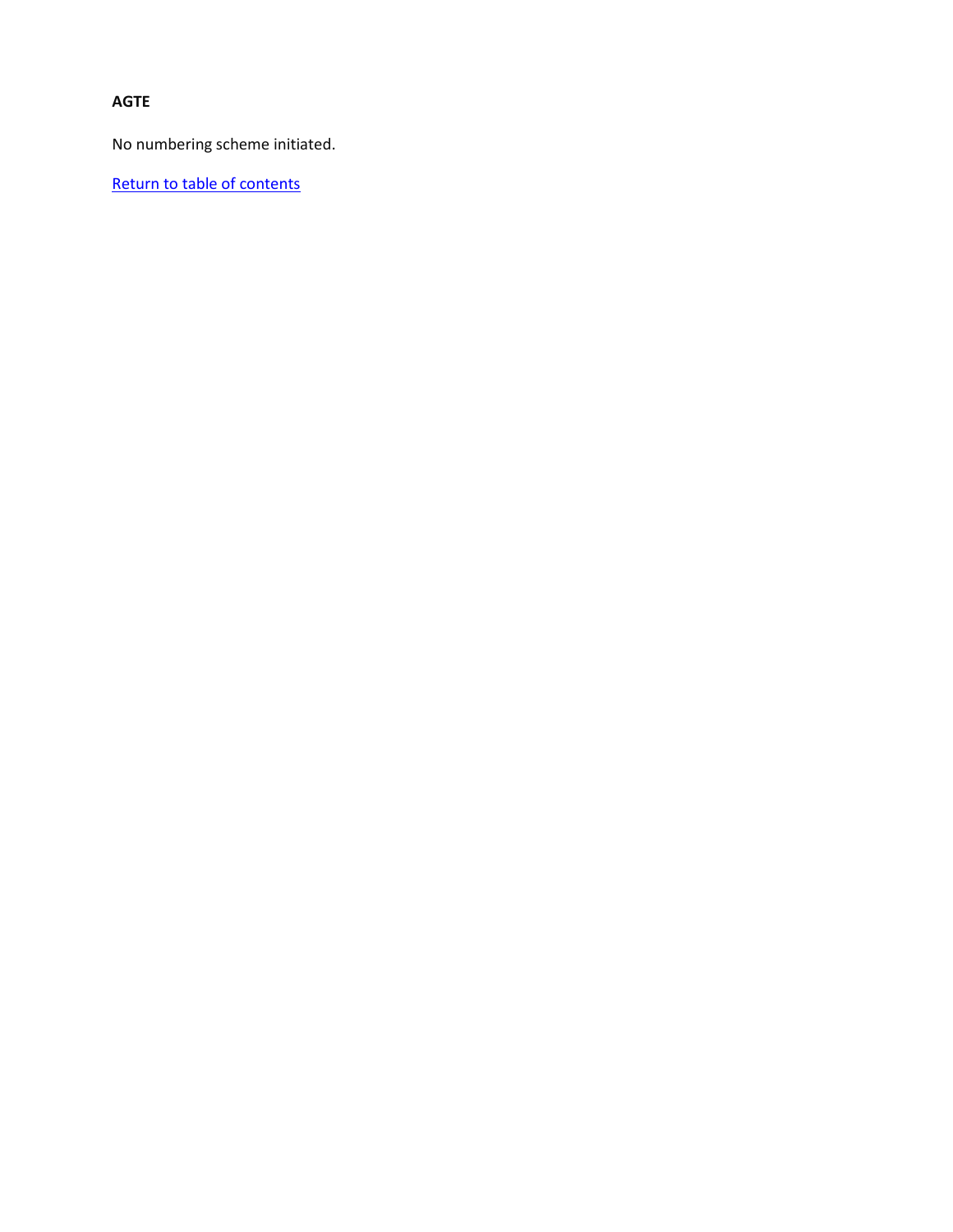#### <span id="page-10-0"></span>**AHAT**

| x00-x19   | Prevention/care                   |
|-----------|-----------------------------------|
| $x20-x29$ | Assessment                        |
| $x30-x39$ | <b>Modalities</b>                 |
| x40-x49   | Rehabilitation                    |
| x50-x69   | <b>Advanced Athletic Training</b> |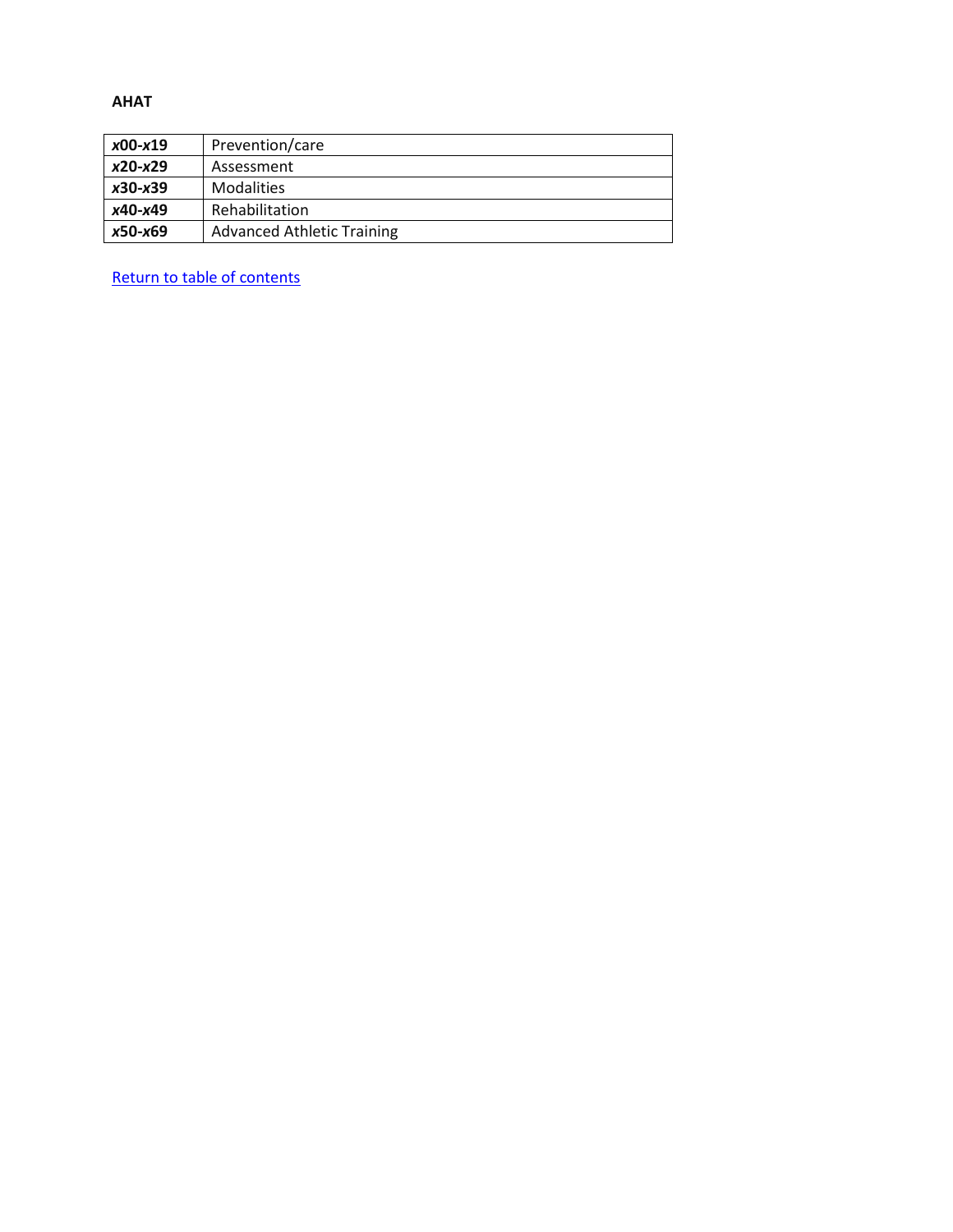### <span id="page-11-0"></span>**AHMA**

No numbering scheme initiated.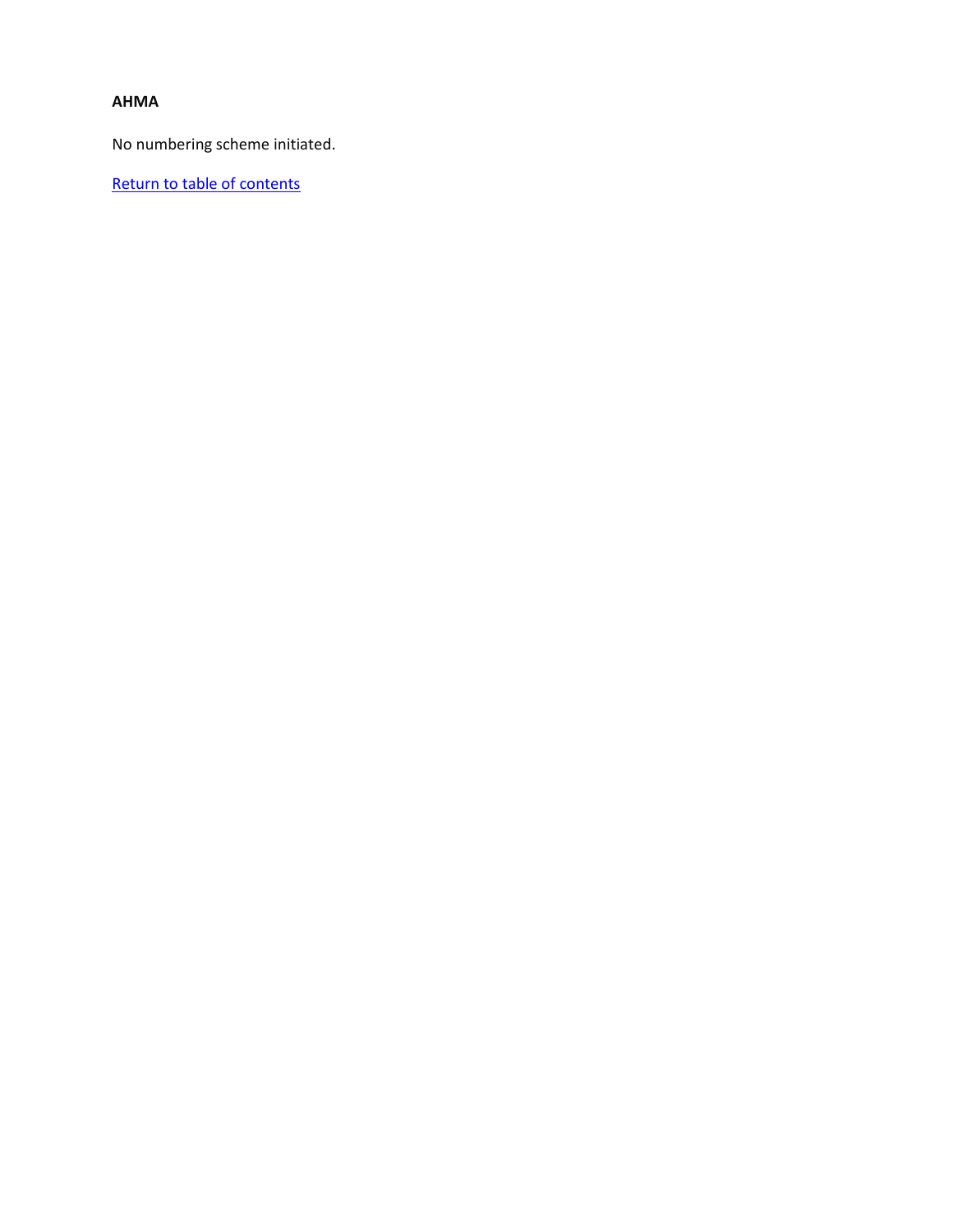#### <span id="page-12-0"></span>**AHMS**

No numbering scheme initiated.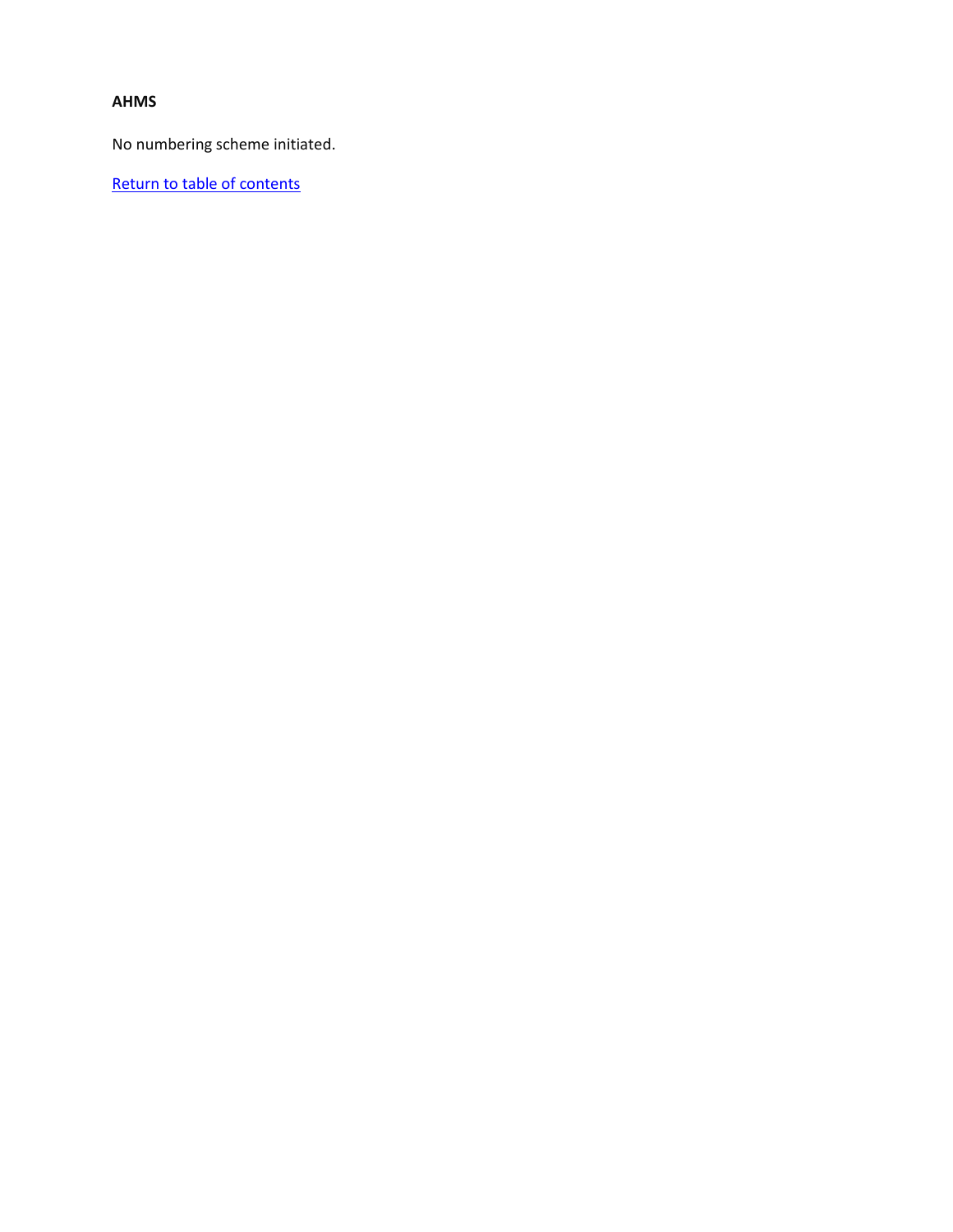### <span id="page-13-0"></span>**AHPT**

No numbering scheme initiated.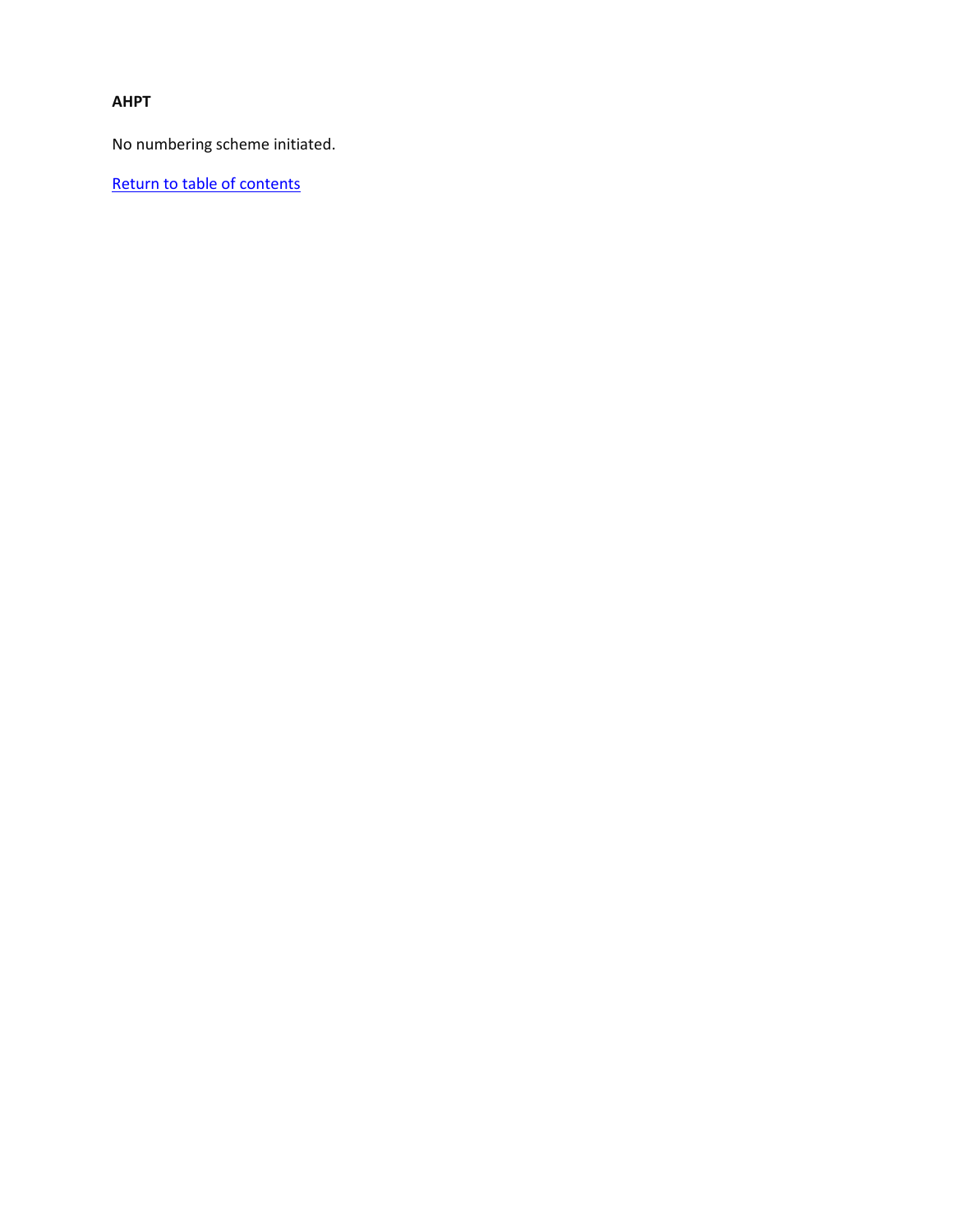### <span id="page-14-0"></span>**AHRC**

No numbering scheme initiated.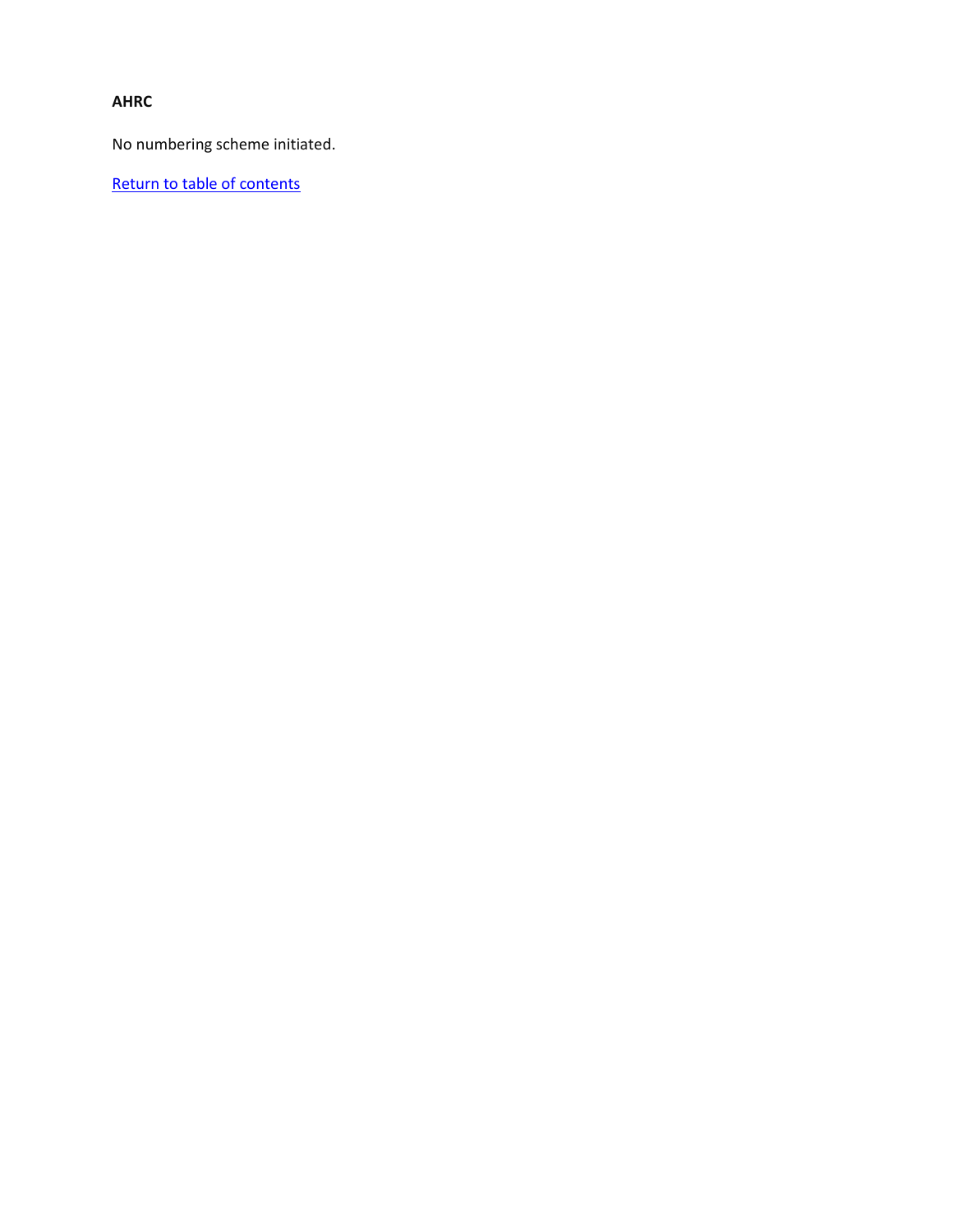### <span id="page-15-0"></span>**AHST**

No numbering scheme initiated.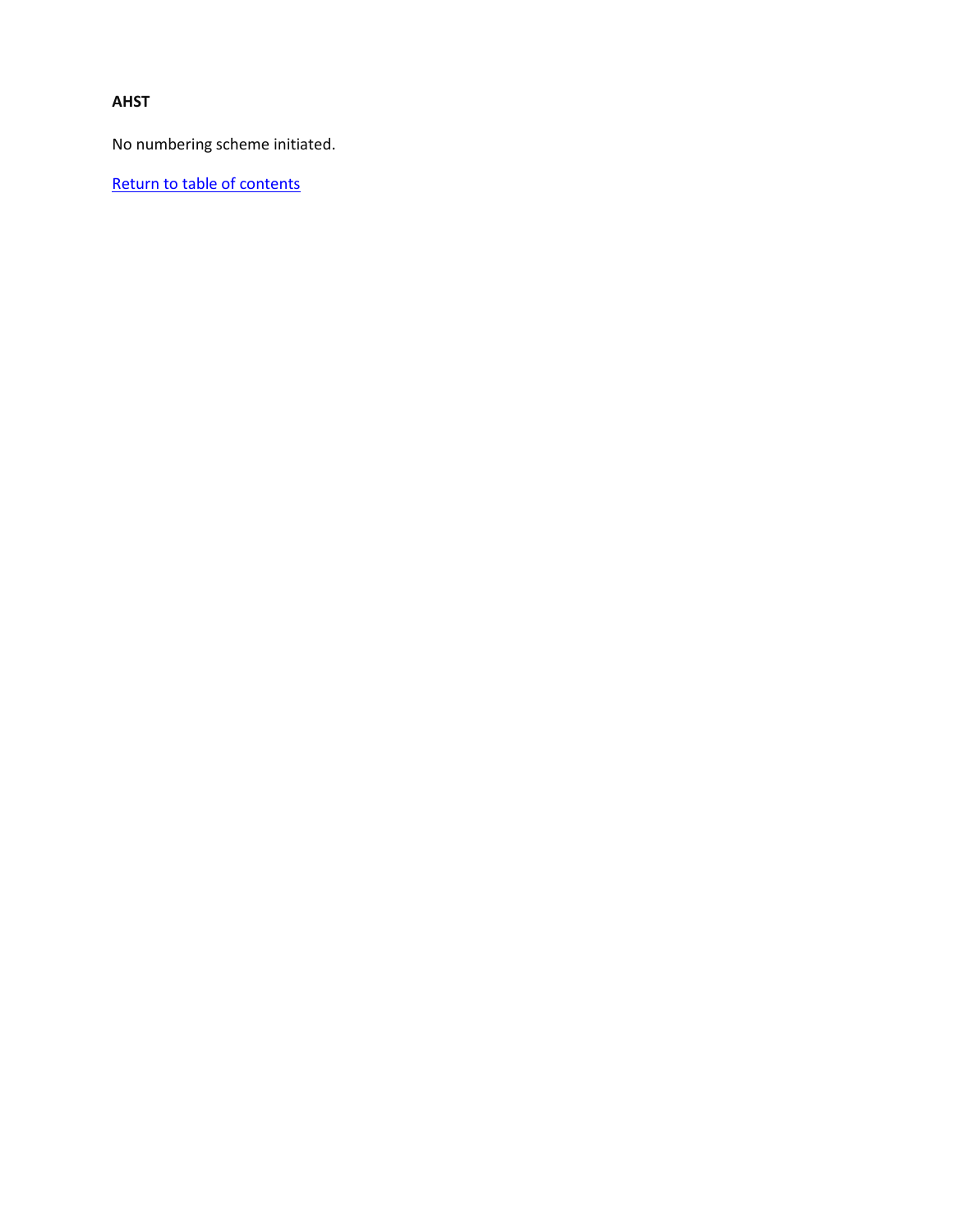### <span id="page-16-0"></span>**AHXR**

No numbering scheme initiated.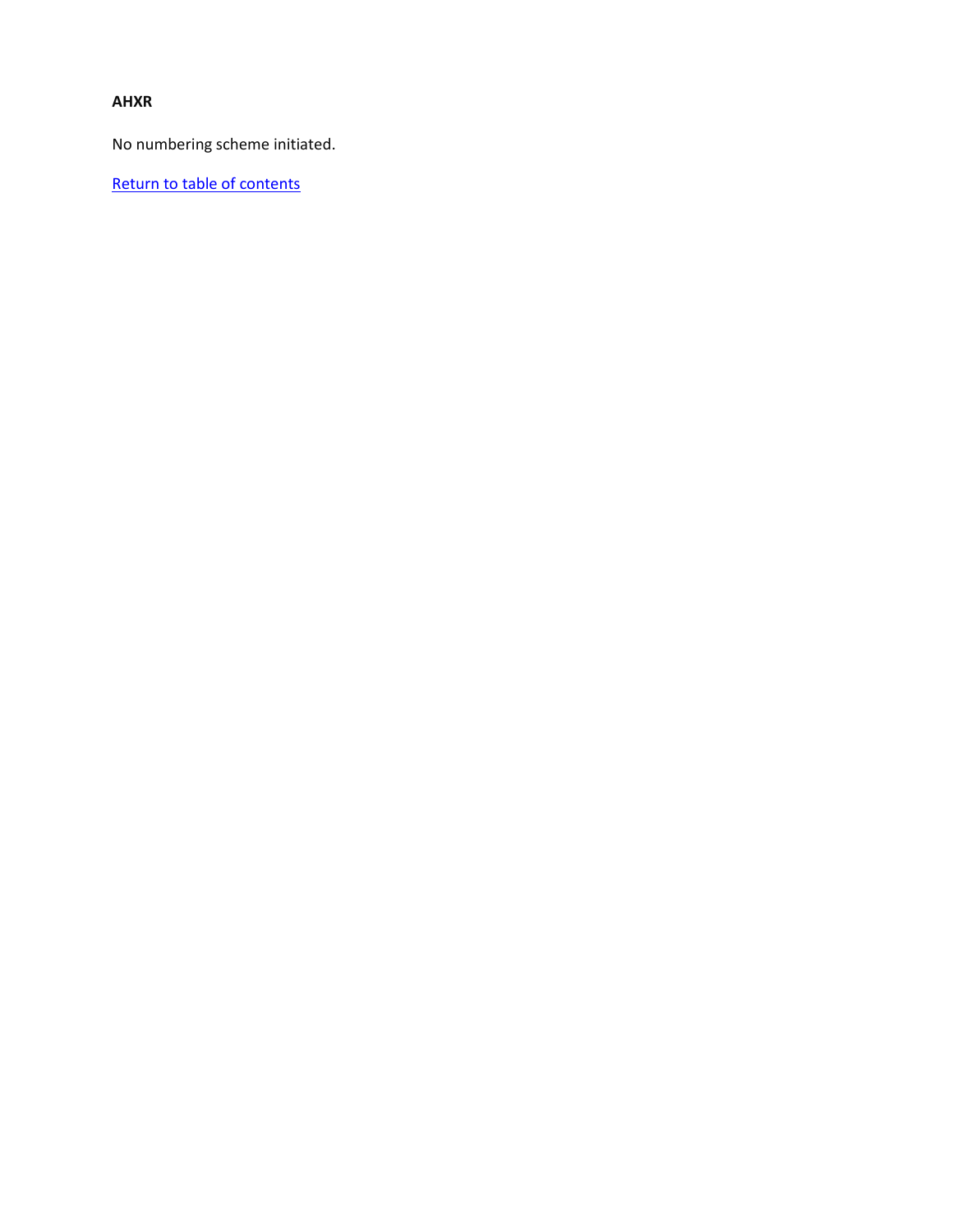### <span id="page-17-0"></span>**ANSC**

No numbering scheme initiated.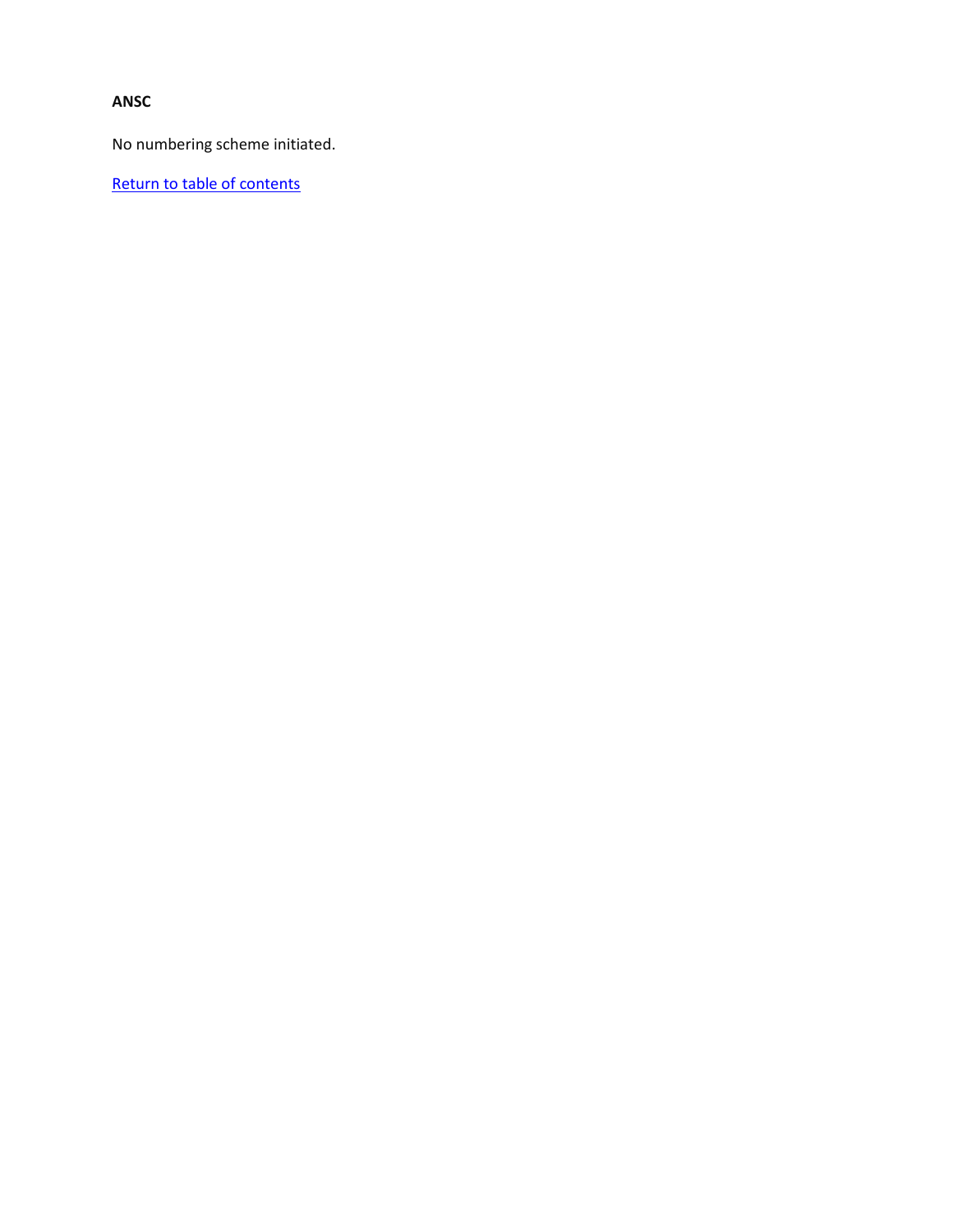#### <span id="page-18-0"></span>**ANTY**

| $x00-x09$   | Multiple sub-disciplines                       |
|-------------|------------------------------------------------|
| $x10-x19$   | Physical math                                  |
| $x20-x29$   | Social/cultural anthropological theory/topical |
| $x30-x39$   | Social/cultural ethnographic, applied          |
| x40-x49     | Asia                                           |
| $x50 - x59$ | Archeology                                     |
| x60-x69     | Anthropological linguistics                    |
| x70-x89     | Applied                                        |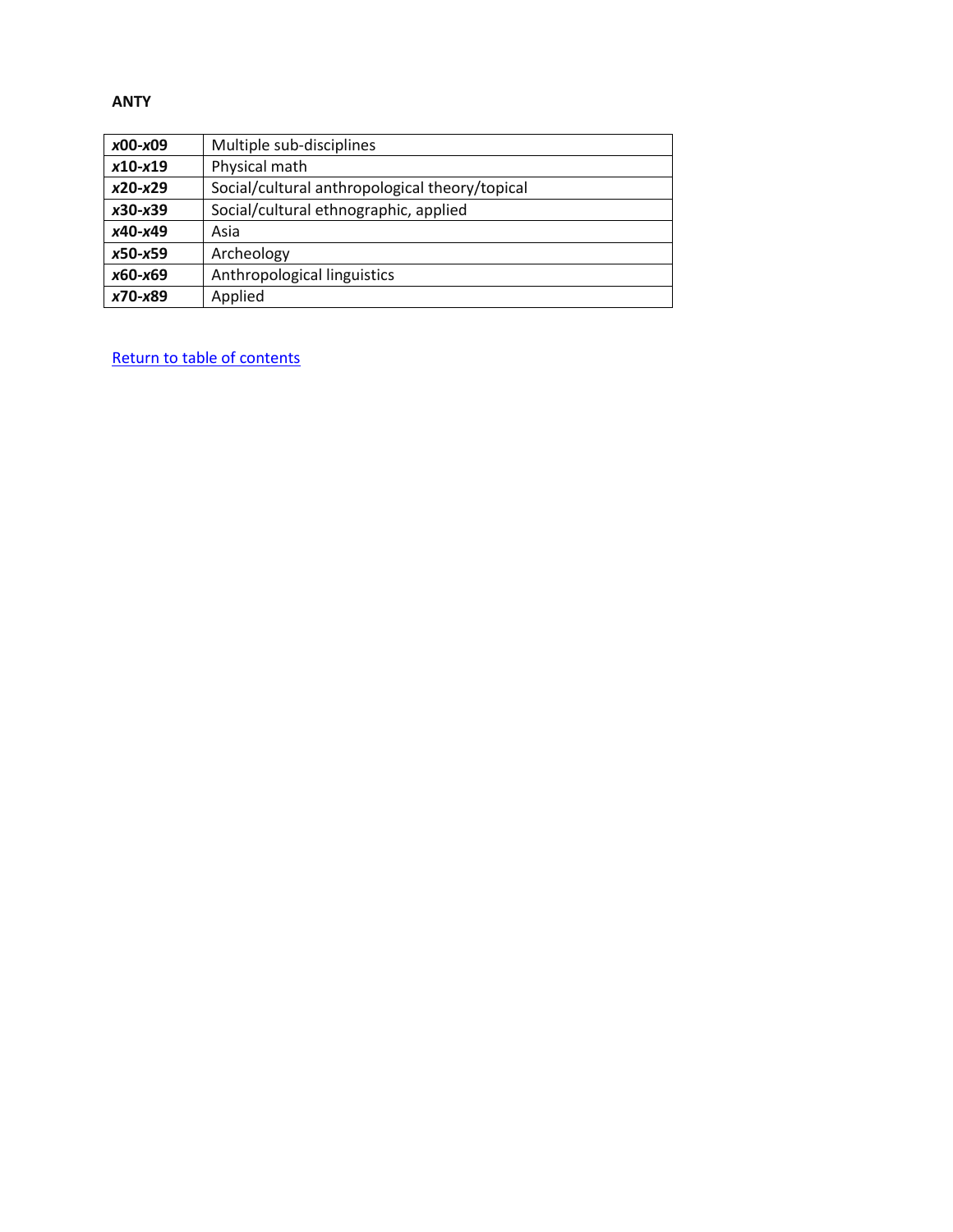### <span id="page-19-0"></span>**ARAB**

No numbering scheme initiated.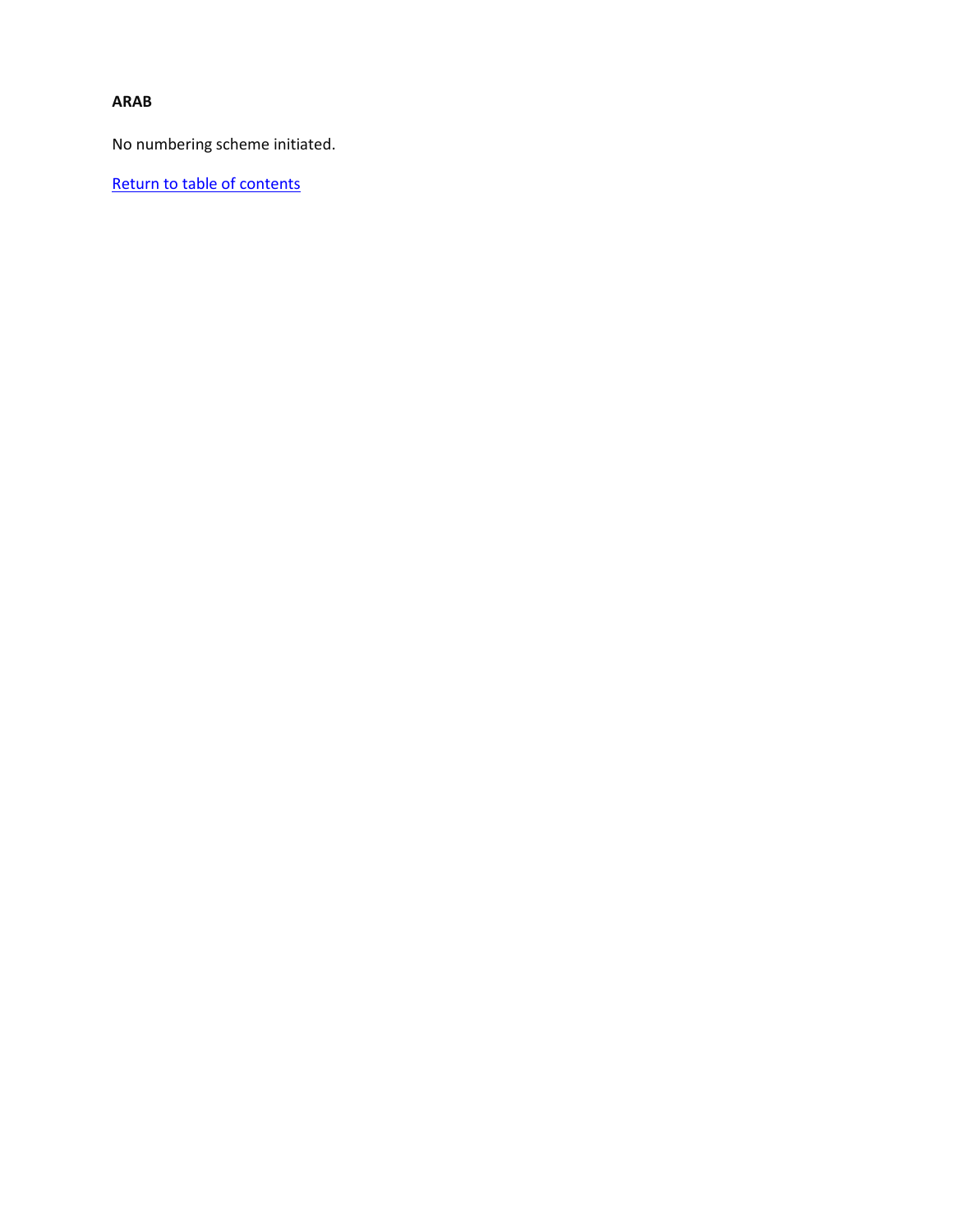## <span id="page-20-0"></span>**ARCH**

No numbering scheme initiated.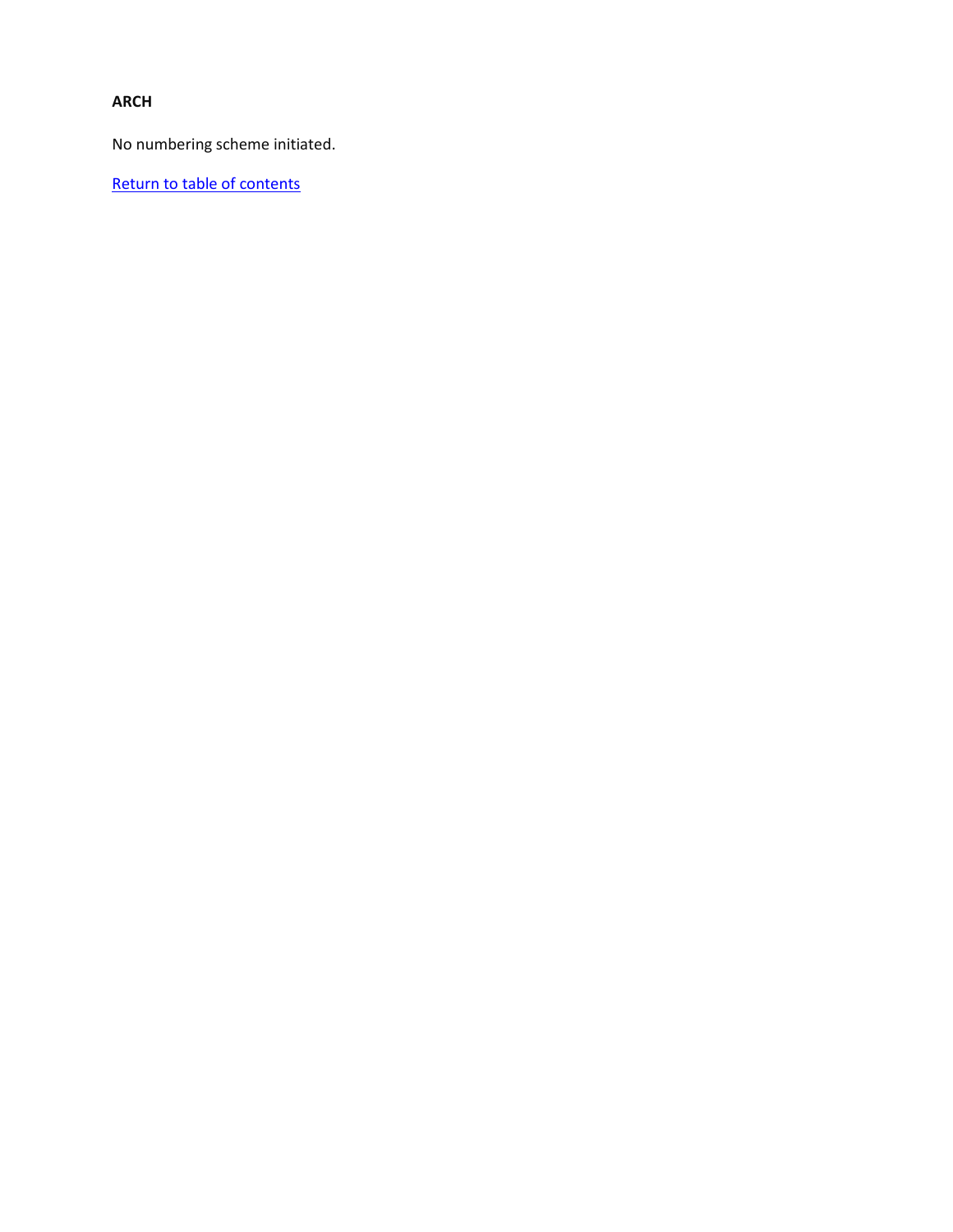### <span id="page-21-0"></span>**ARTH**

No numbering scheme initiated.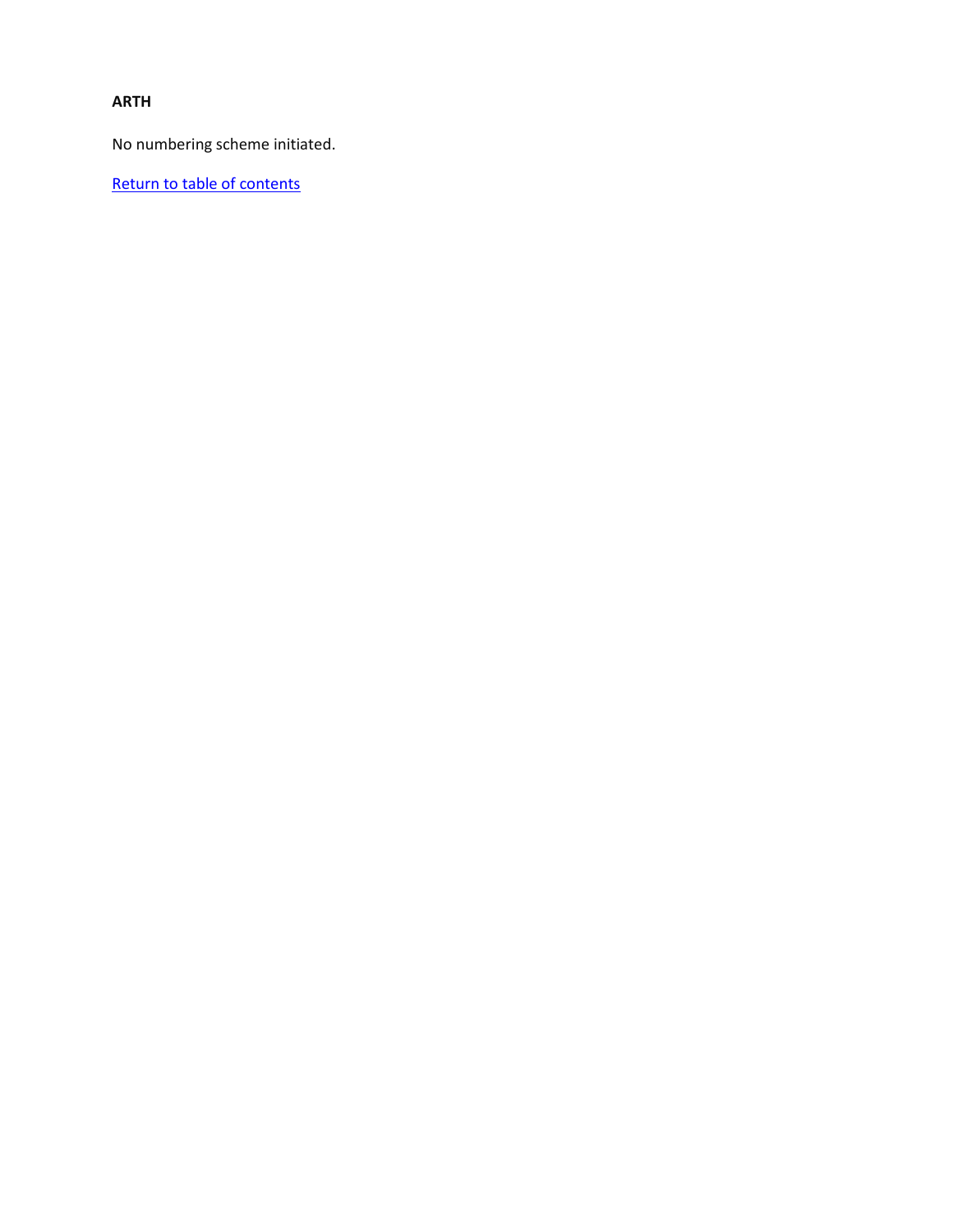<span id="page-22-0"></span>**ARTJ**

No numbering scheme initiated.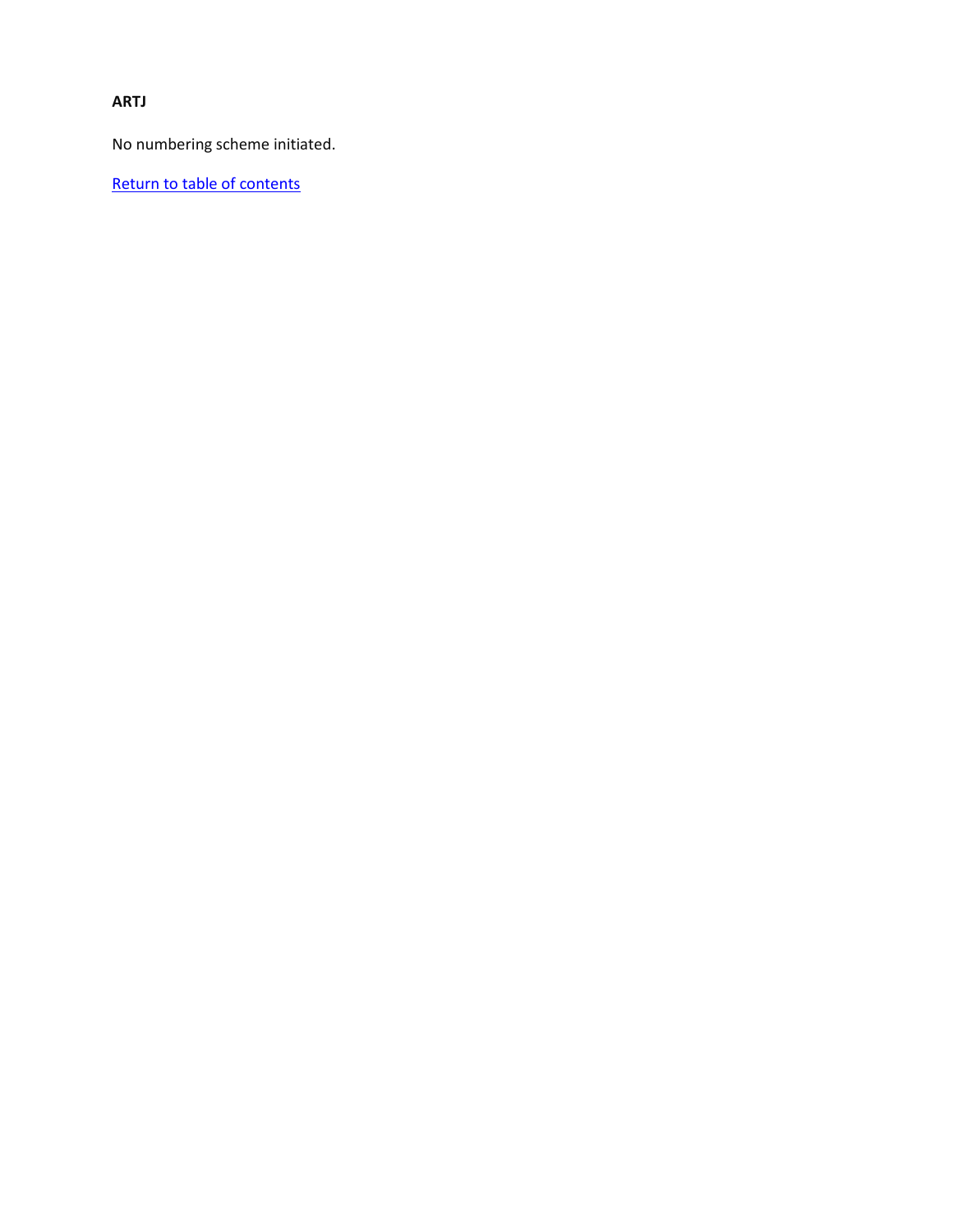#### <span id="page-23-0"></span>**ARTZ**

| x00-x09   | Intro, foundational                             |
|-----------|-------------------------------------------------|
| $x10-x19$ | Drawing                                         |
| $x20-x29$ | Painting                                        |
| x30-x39   | Ceramics                                        |
| x40-x49   | Glasswork                                       |
| $x50-x59$ | Sculpture                                       |
| x60-x69   | Fabric/metal                                    |
| x70-x79   | Printmaking/etching                             |
| x80-x89   | Technology in studio art, including photography |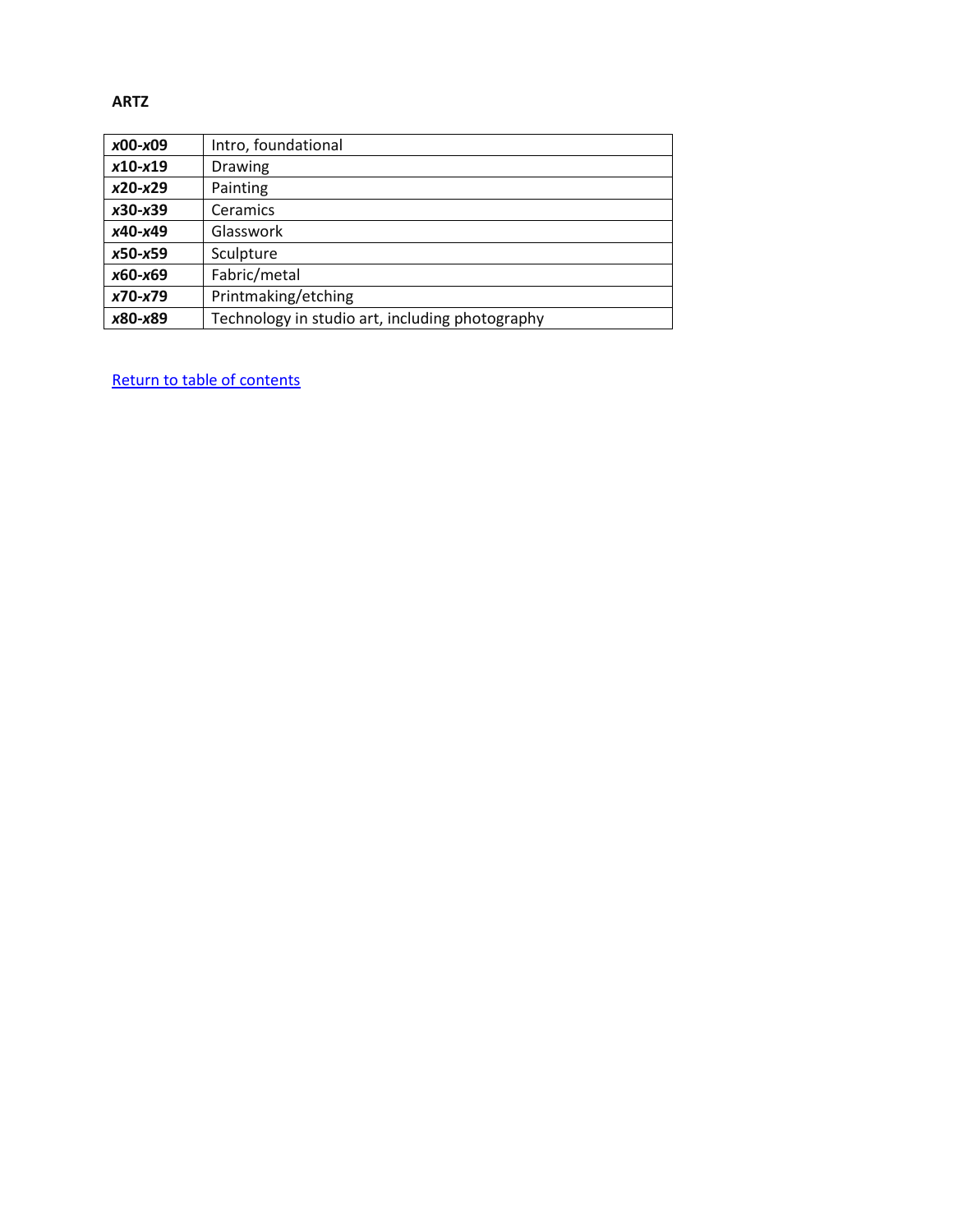## <span id="page-24-0"></span>**ASTR**

No numbering scheme initiated.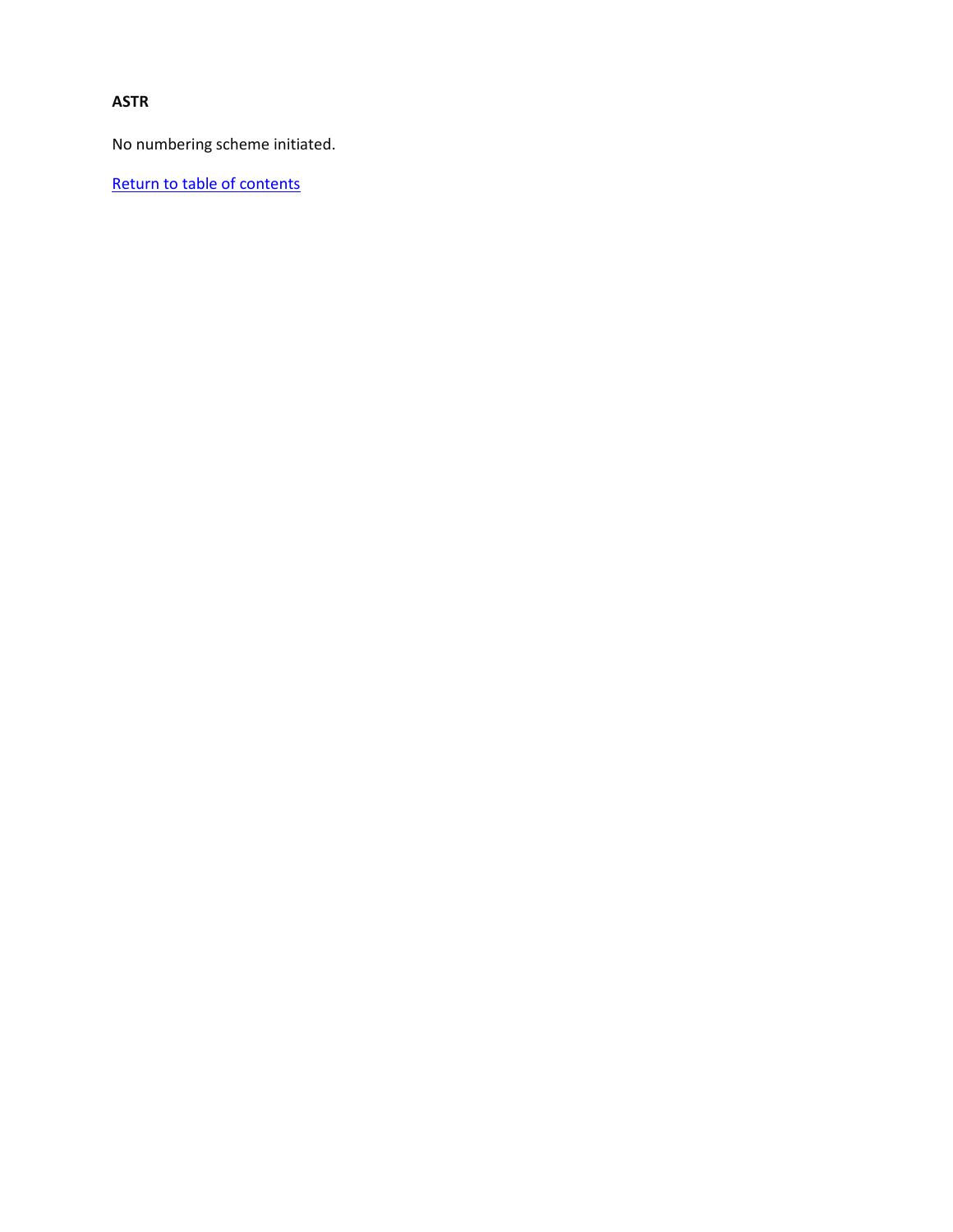## <span id="page-25-0"></span>**AVFT**

No numbering scheme initiated.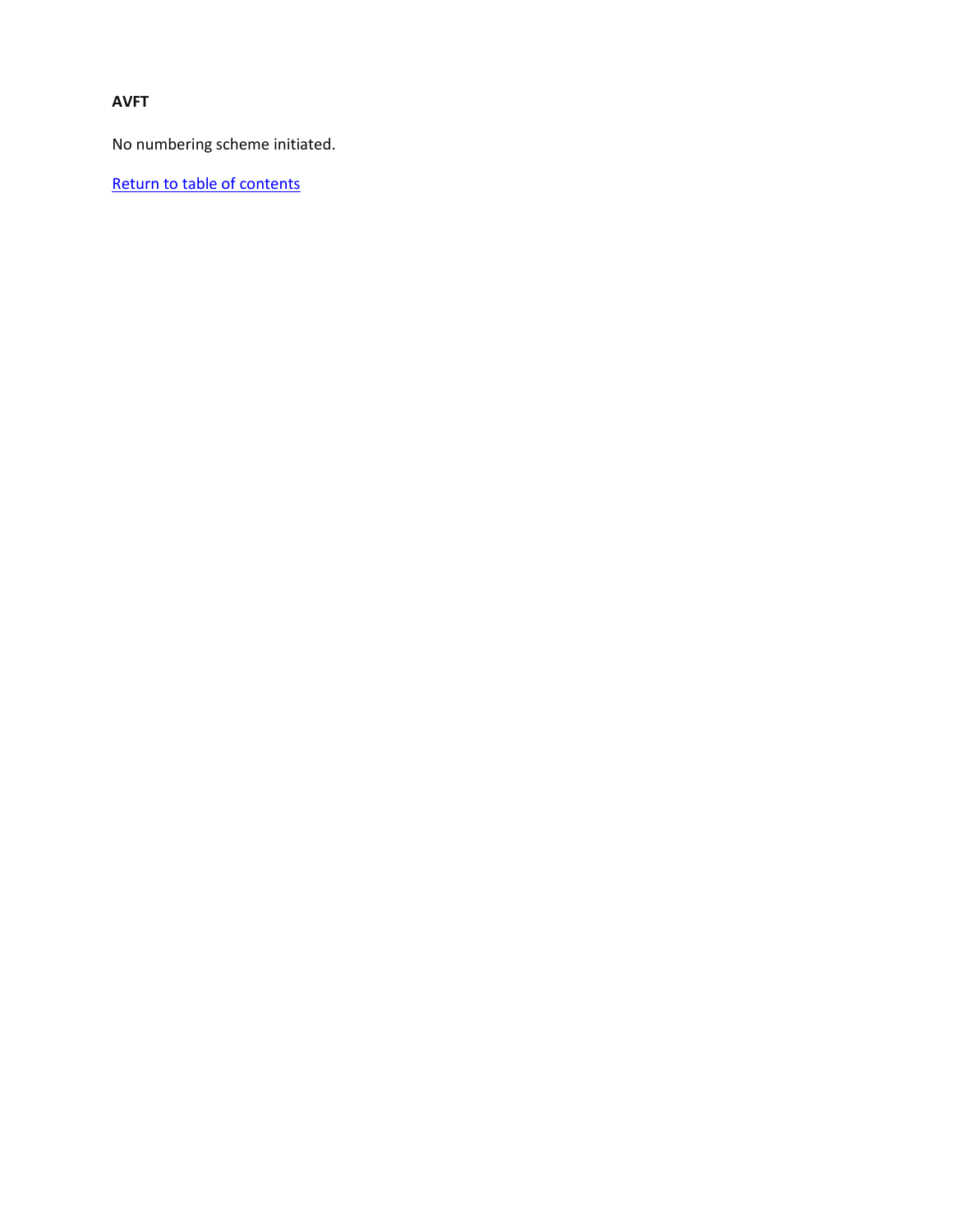## <span id="page-26-0"></span>**AVMT**

No numbering scheme initiated.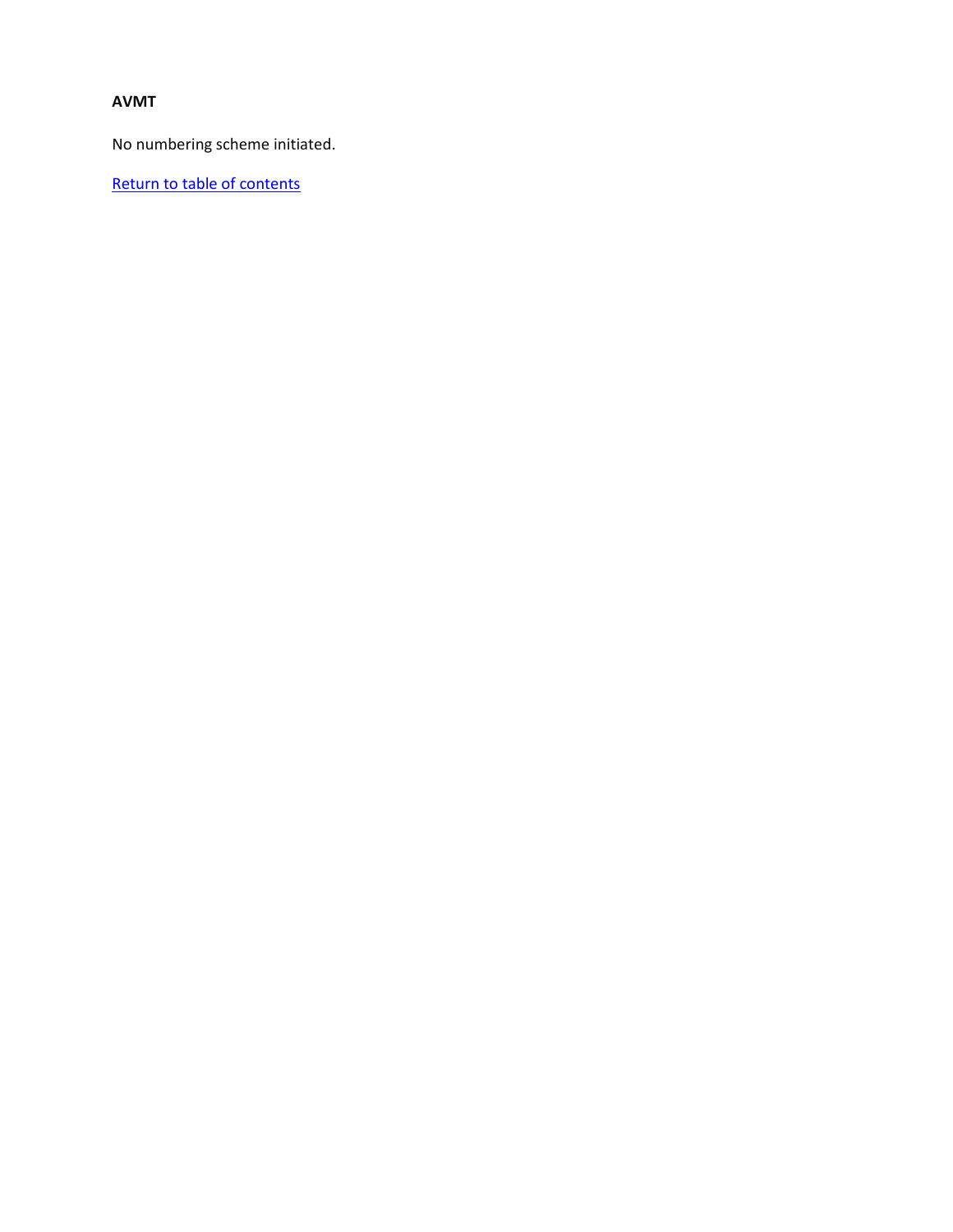<span id="page-27-0"></span>**BCH**

No numbering scheme initiated.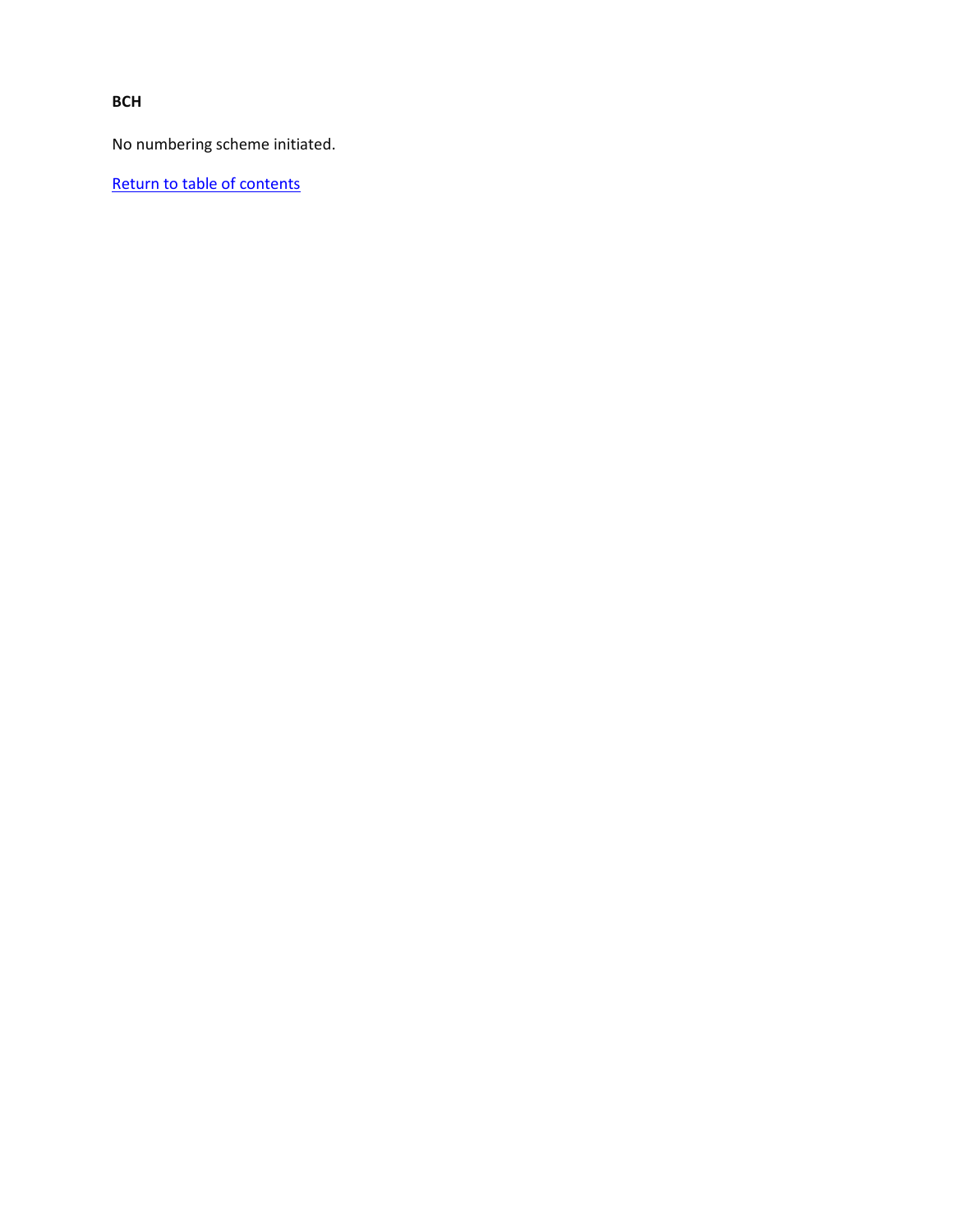<span id="page-28-0"></span>**BFIN**

No numbering scheme initiated.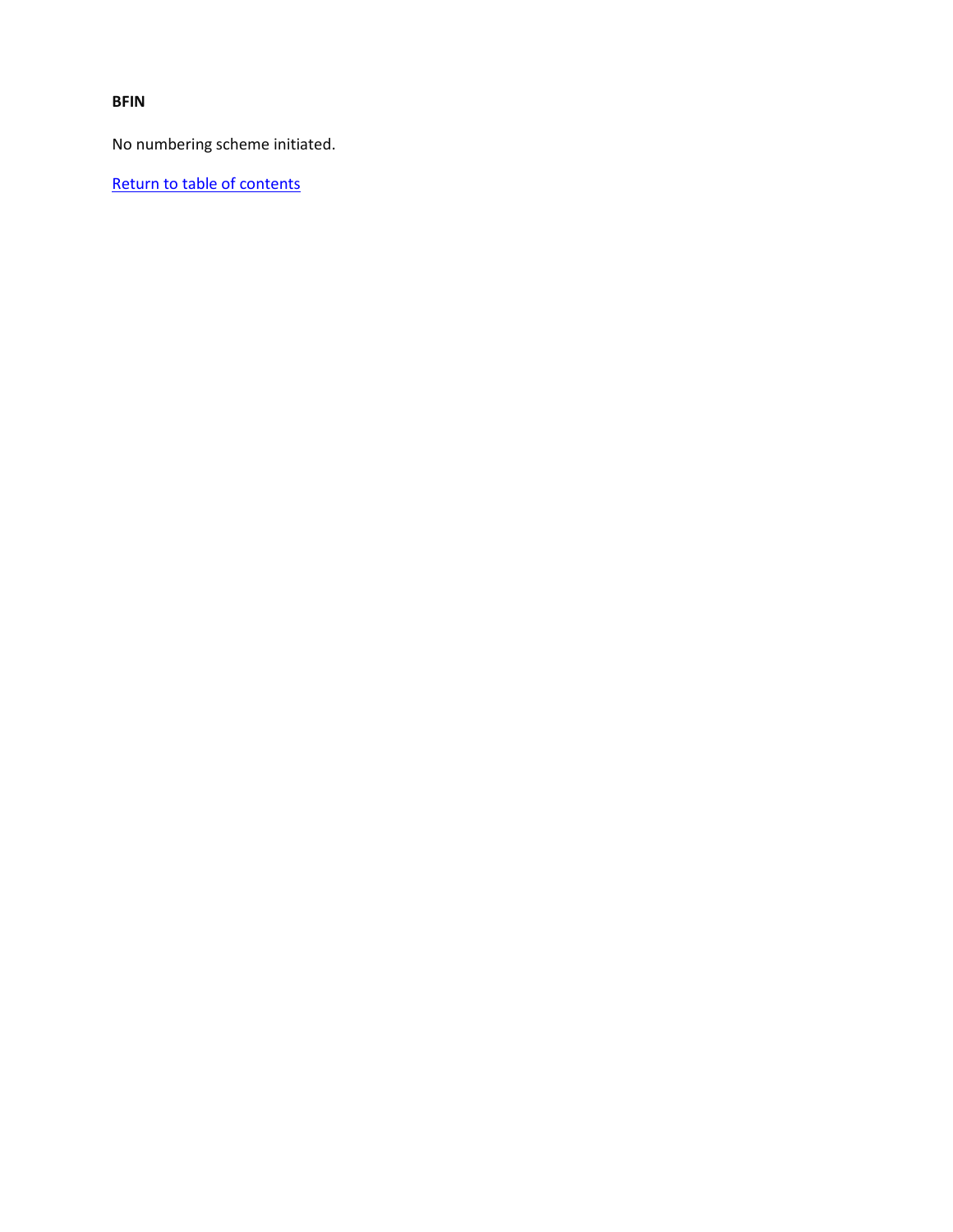#### <span id="page-29-0"></span>**BGEN**

No numbering scheme initiated.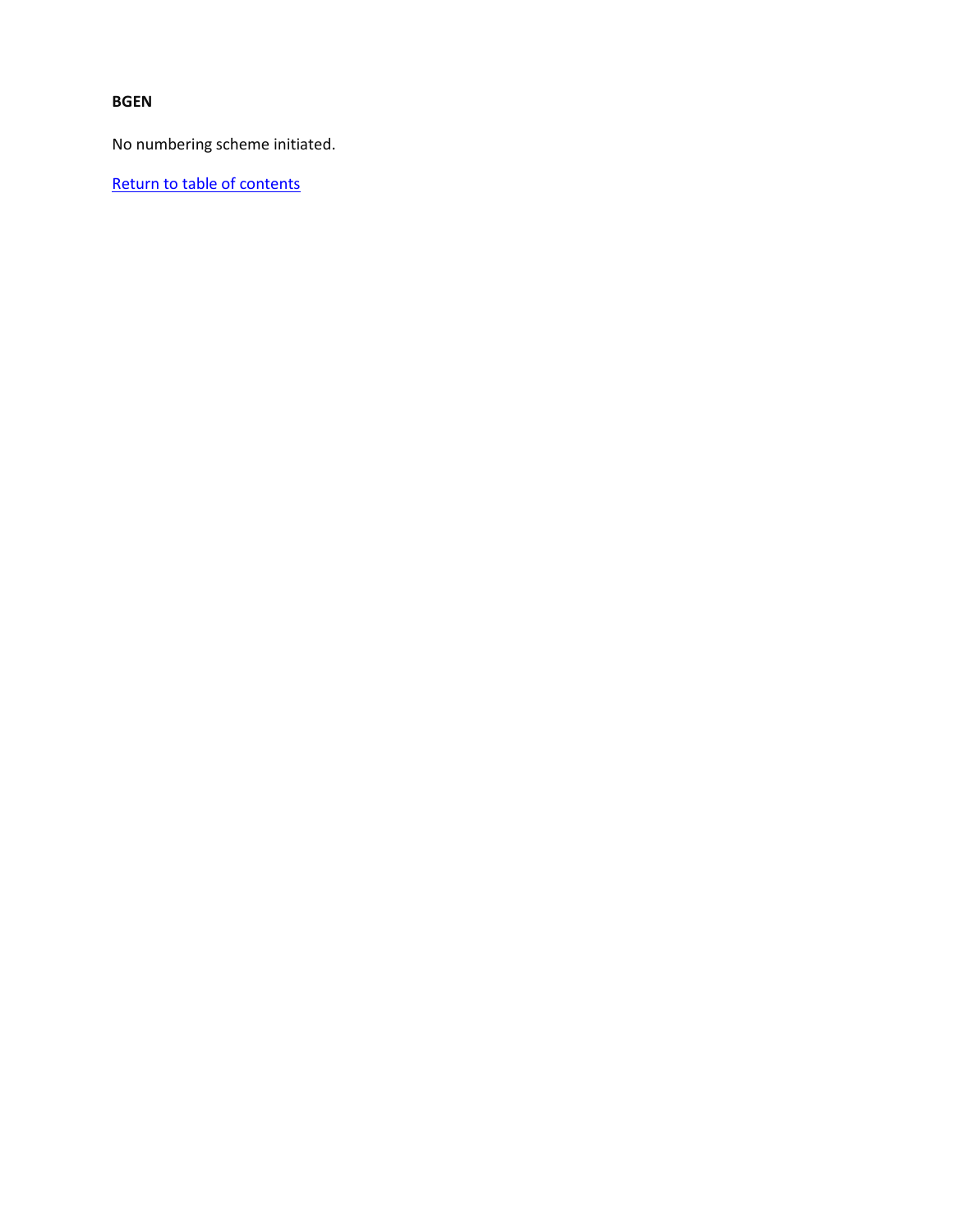<span id="page-30-0"></span>**BIOB**

No numbering scheme initiated.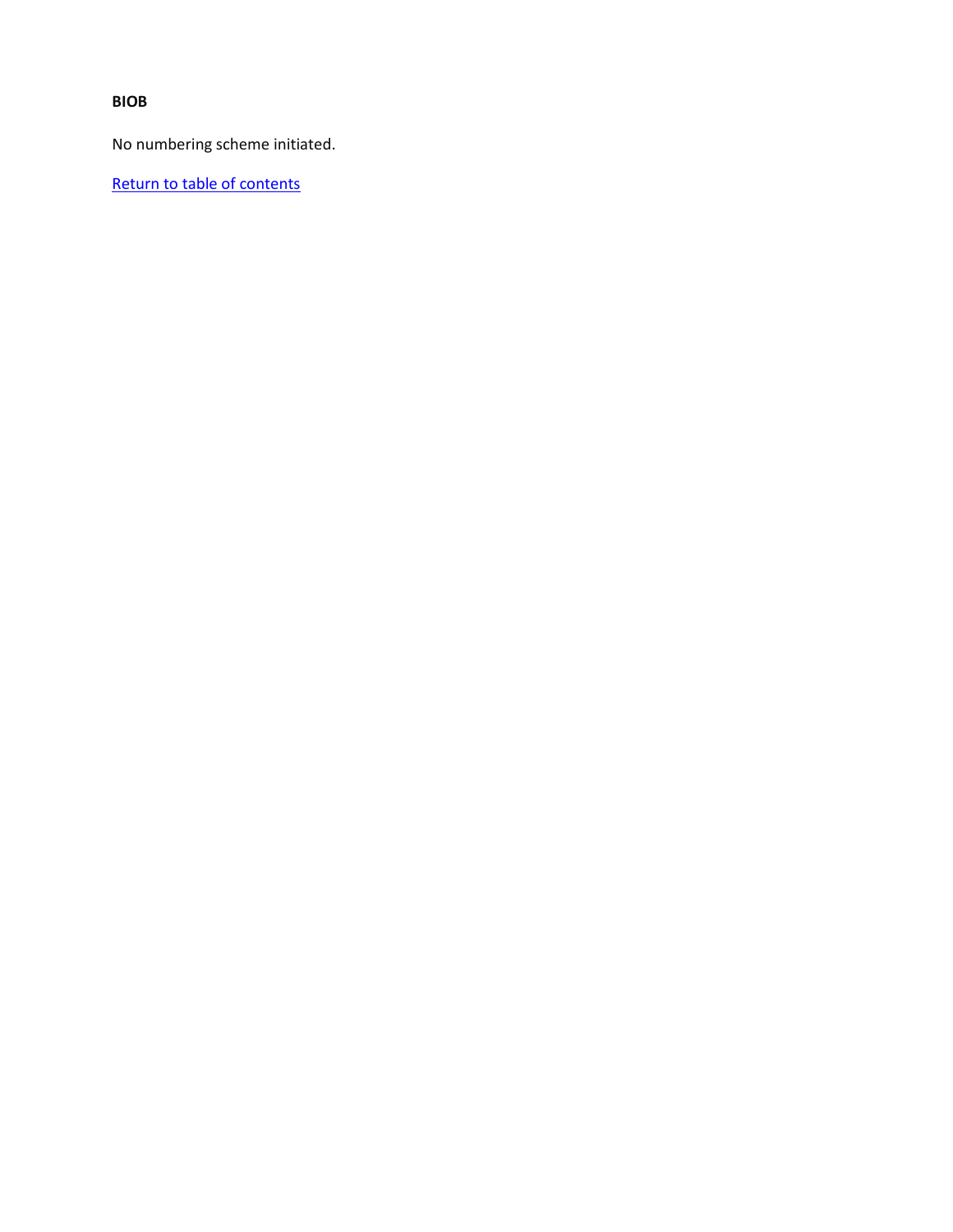<span id="page-31-0"></span>**BIOE**

No numbering scheme initiated.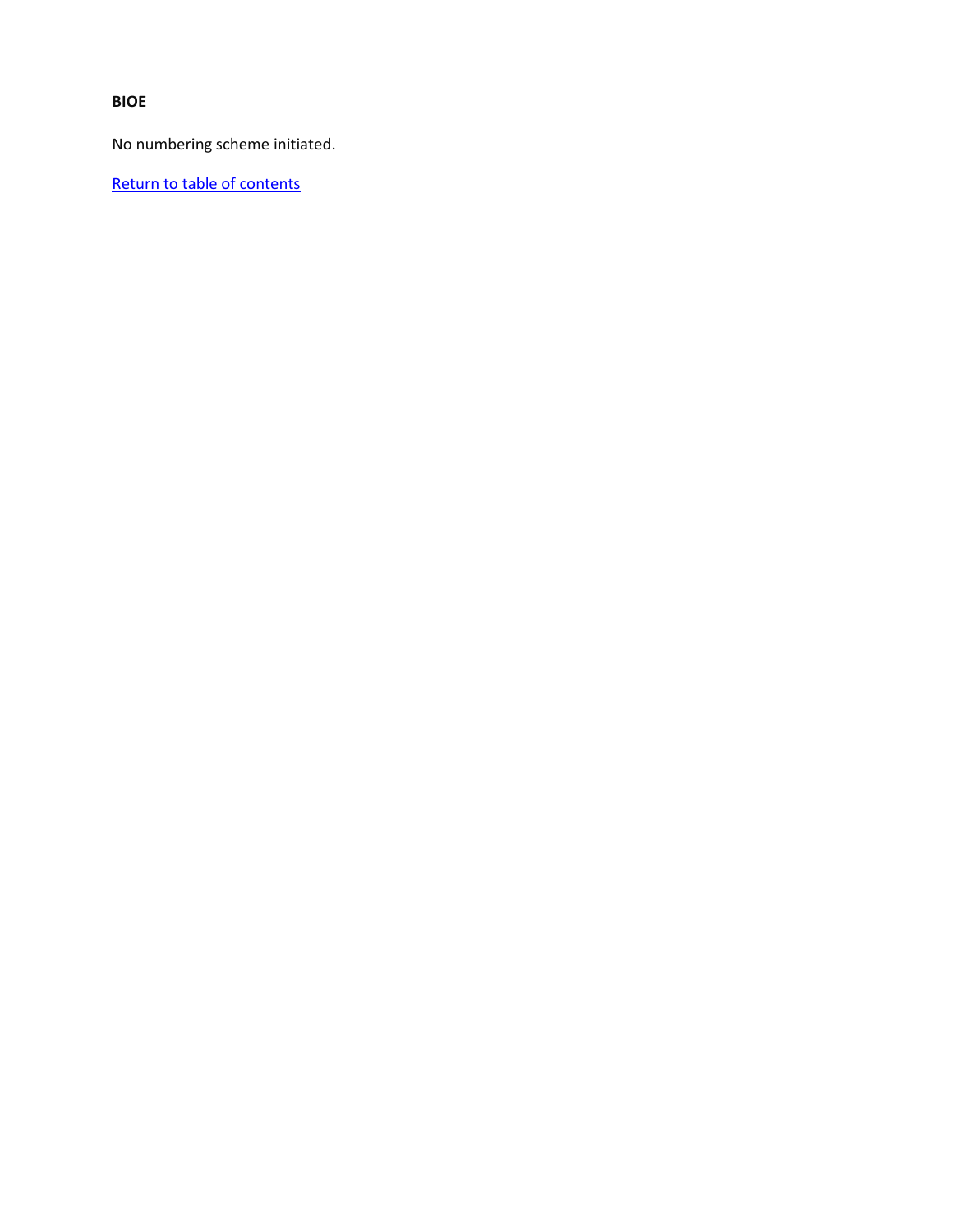<span id="page-32-0"></span>**BIOH**

No numbering scheme initiated.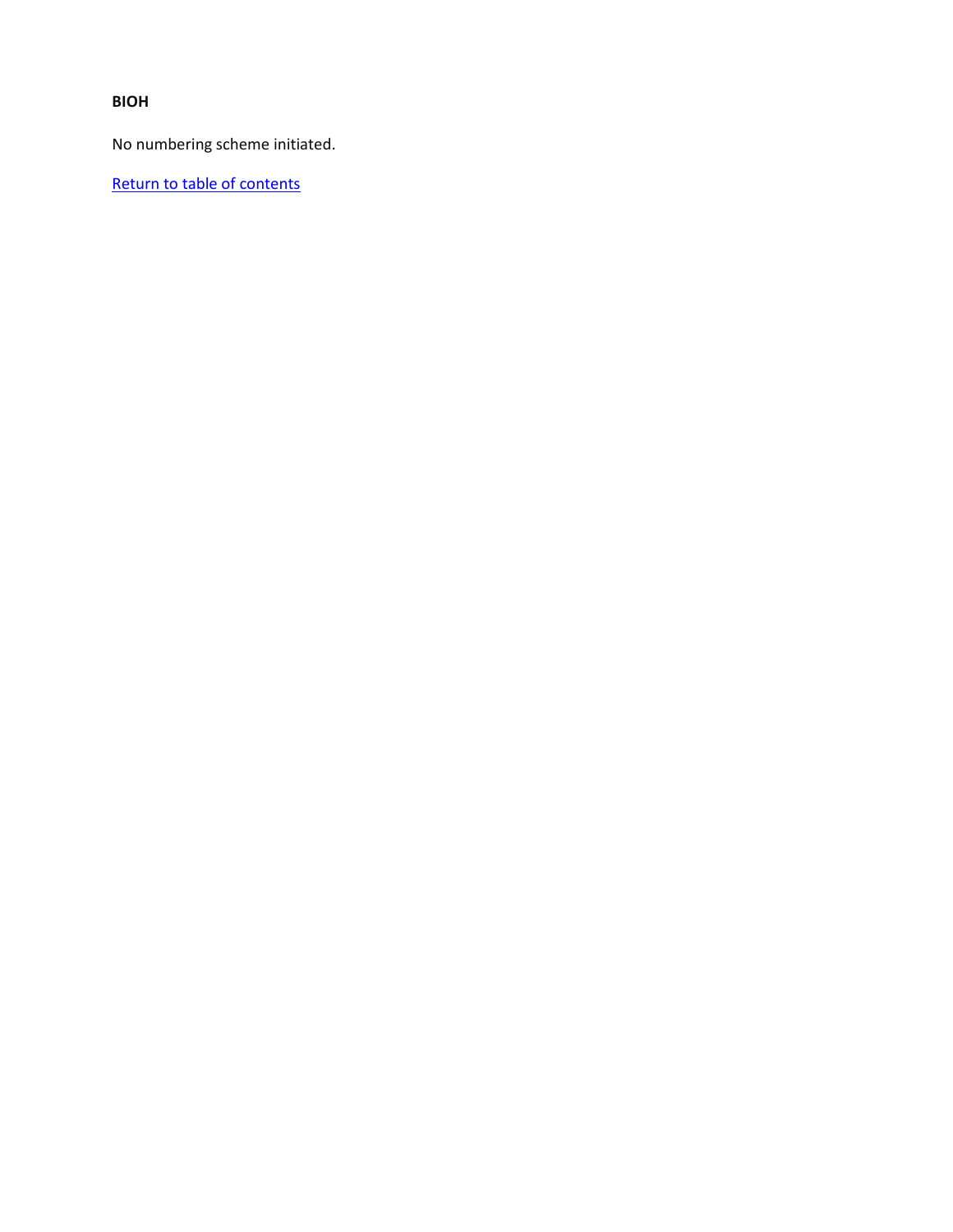### <span id="page-33-0"></span>**BIOM**

No numbering scheme initiated.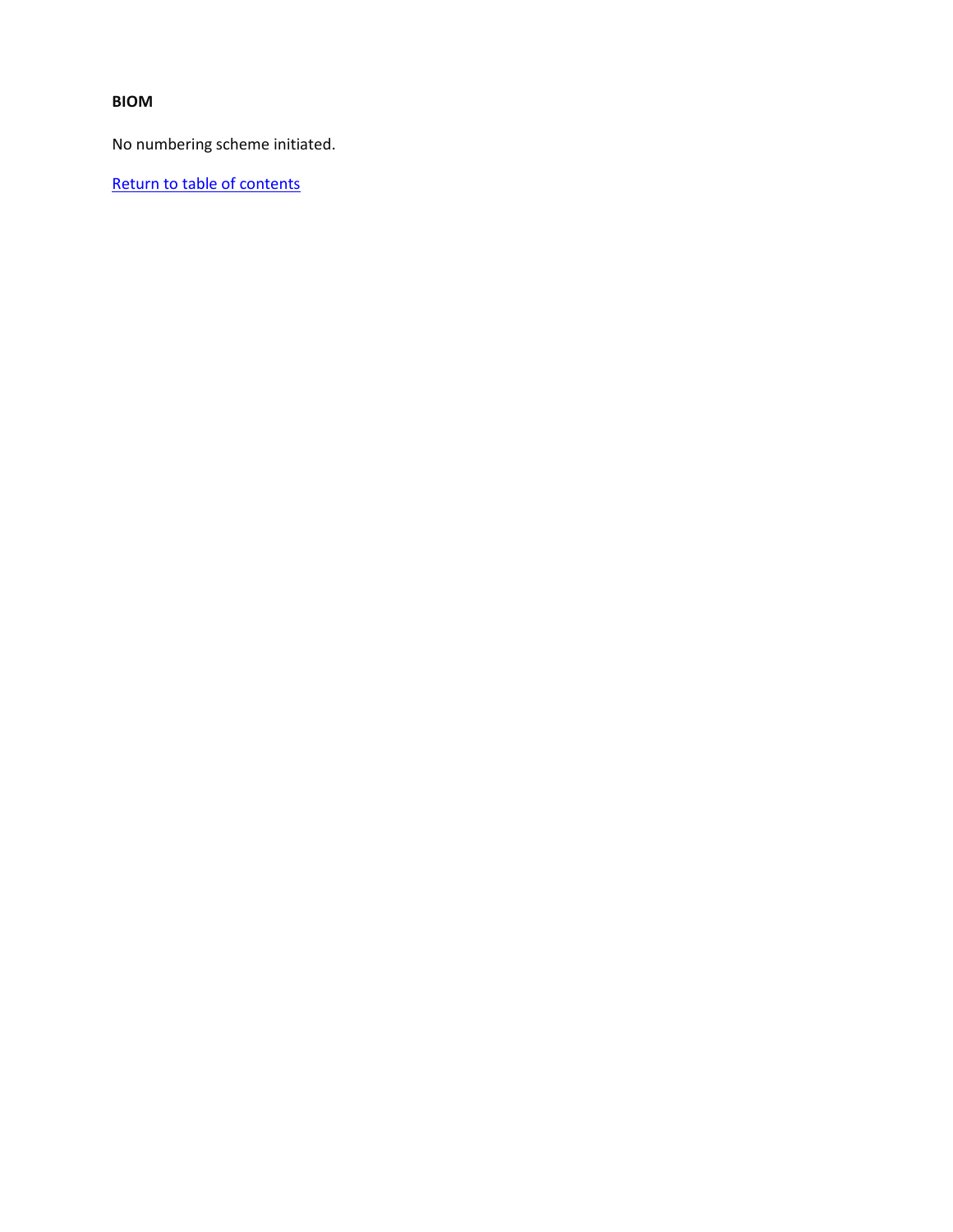# <span id="page-34-0"></span>**BIOO**

No numbering scheme initiated.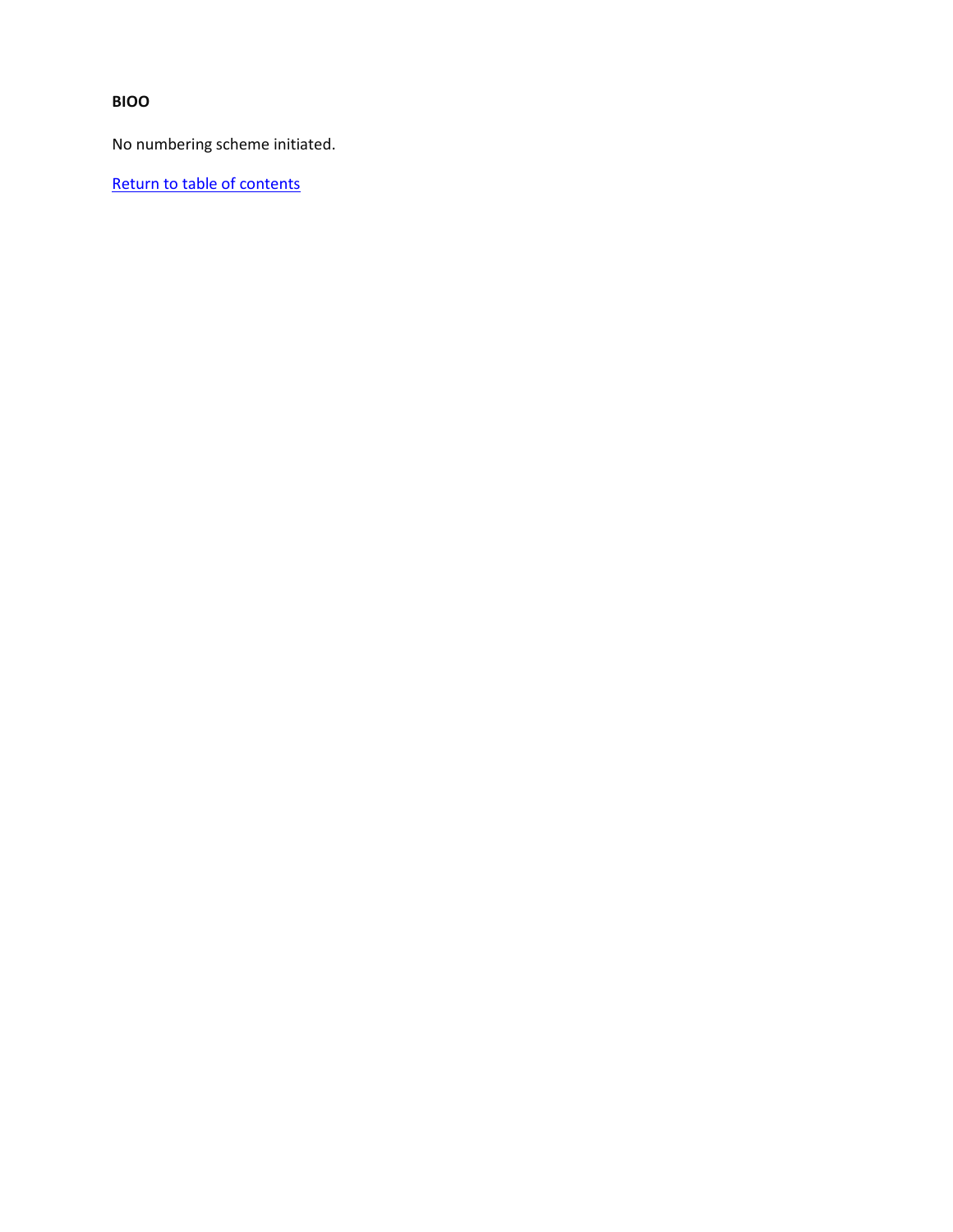### <span id="page-35-0"></span>**BMGT**

No numbering scheme initiated.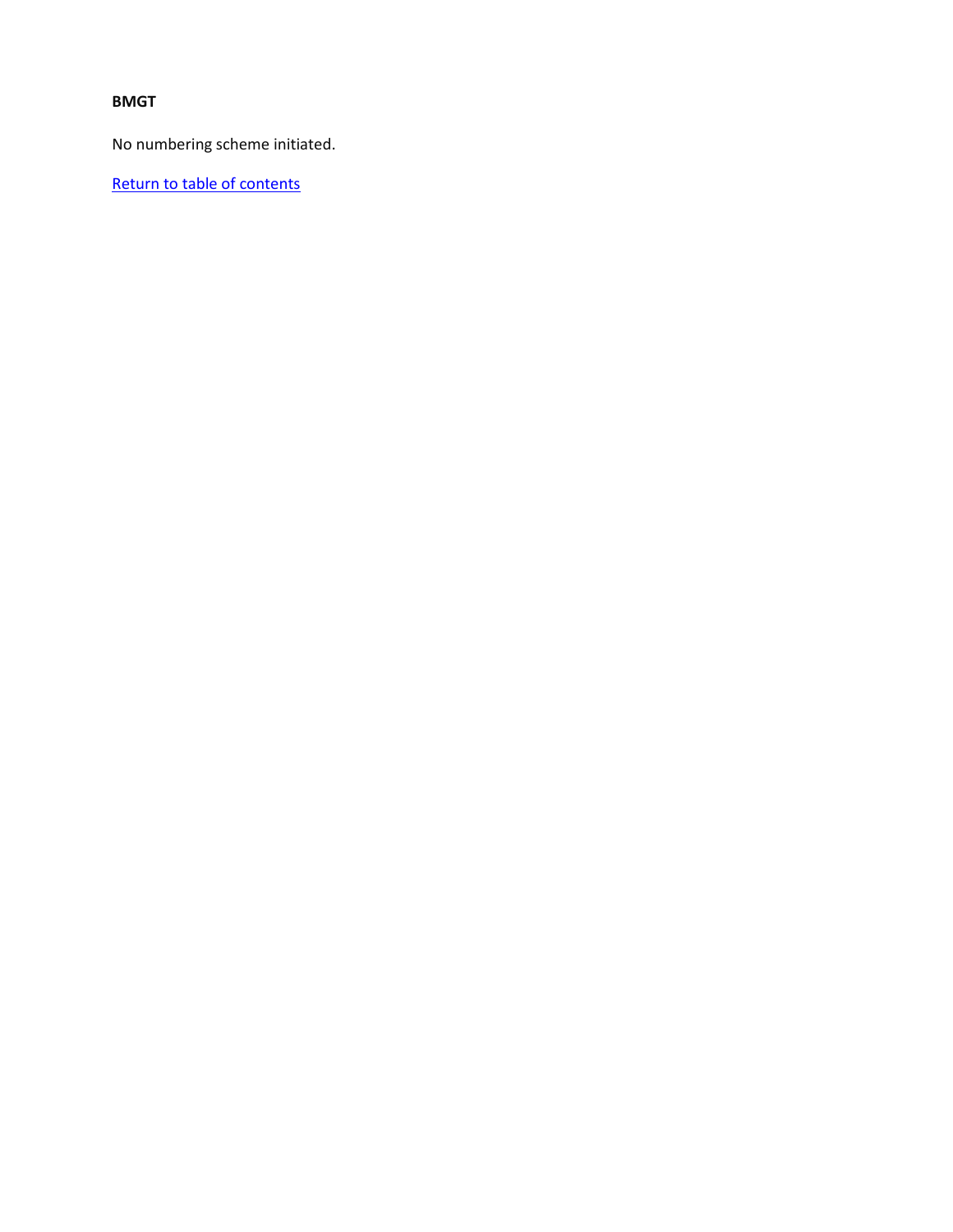#### **BMIS**

No numbering scheme initiated.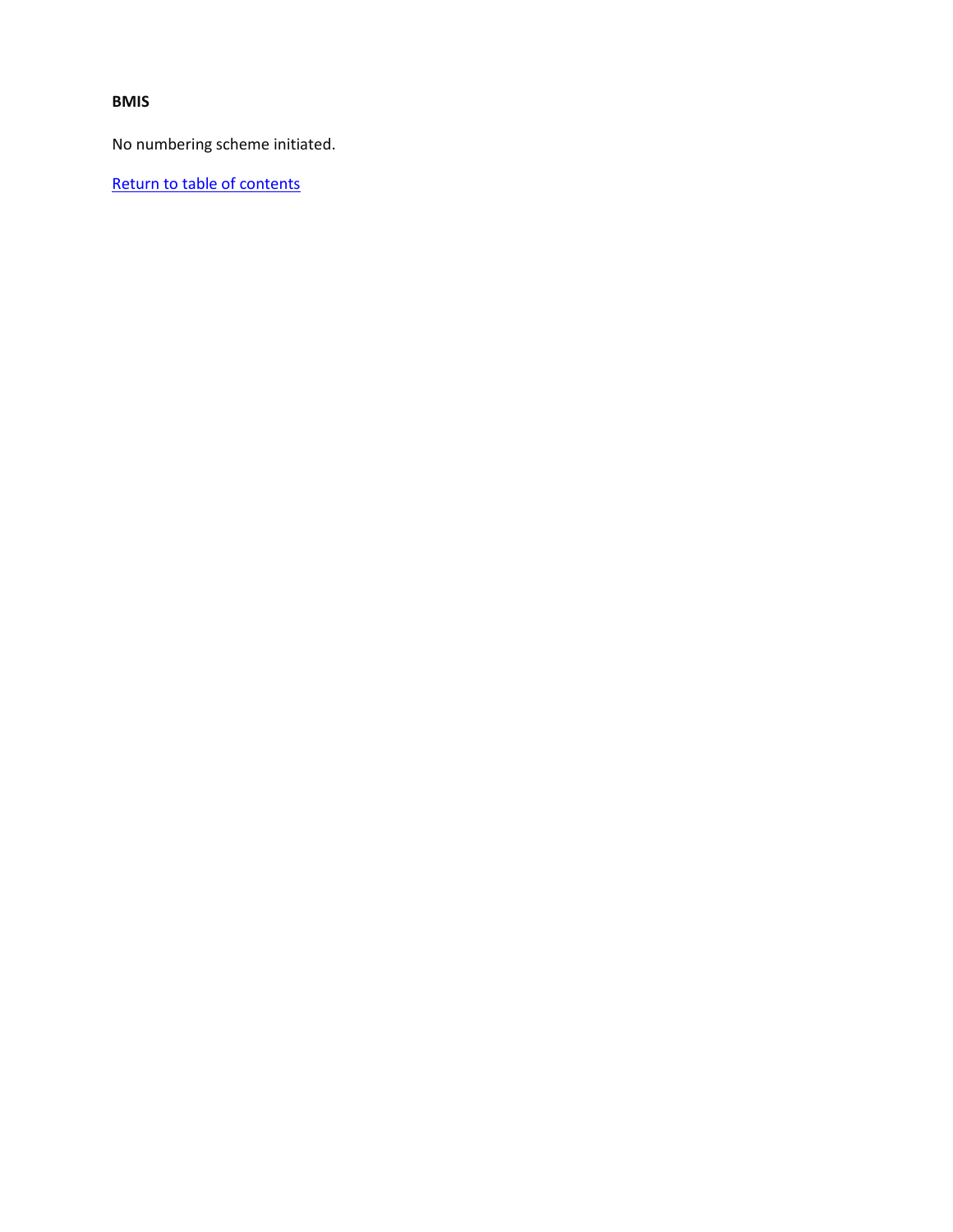#### **BMKT**

No numbering scheme initiated.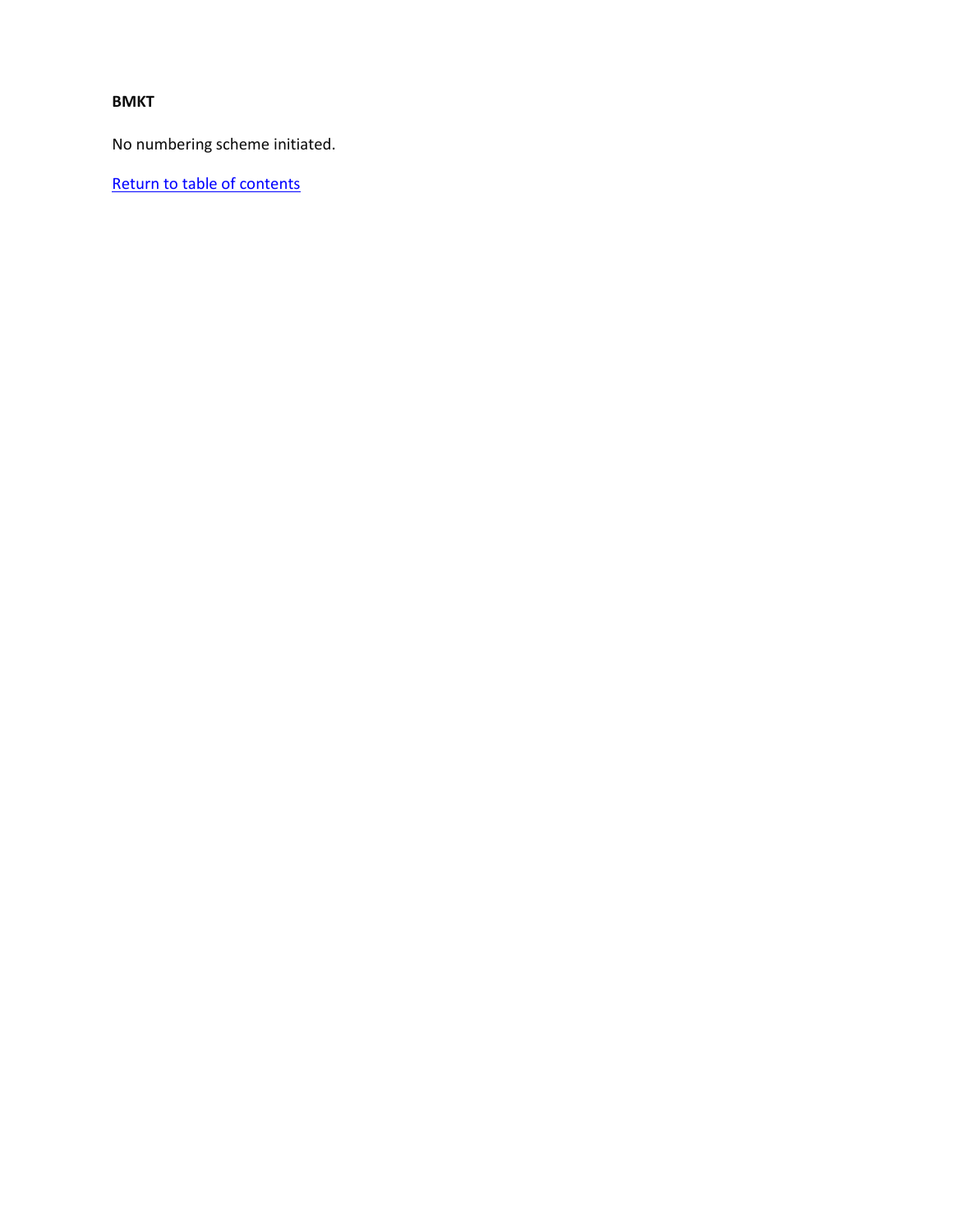## **CAPP**

No numbering scheme initiated.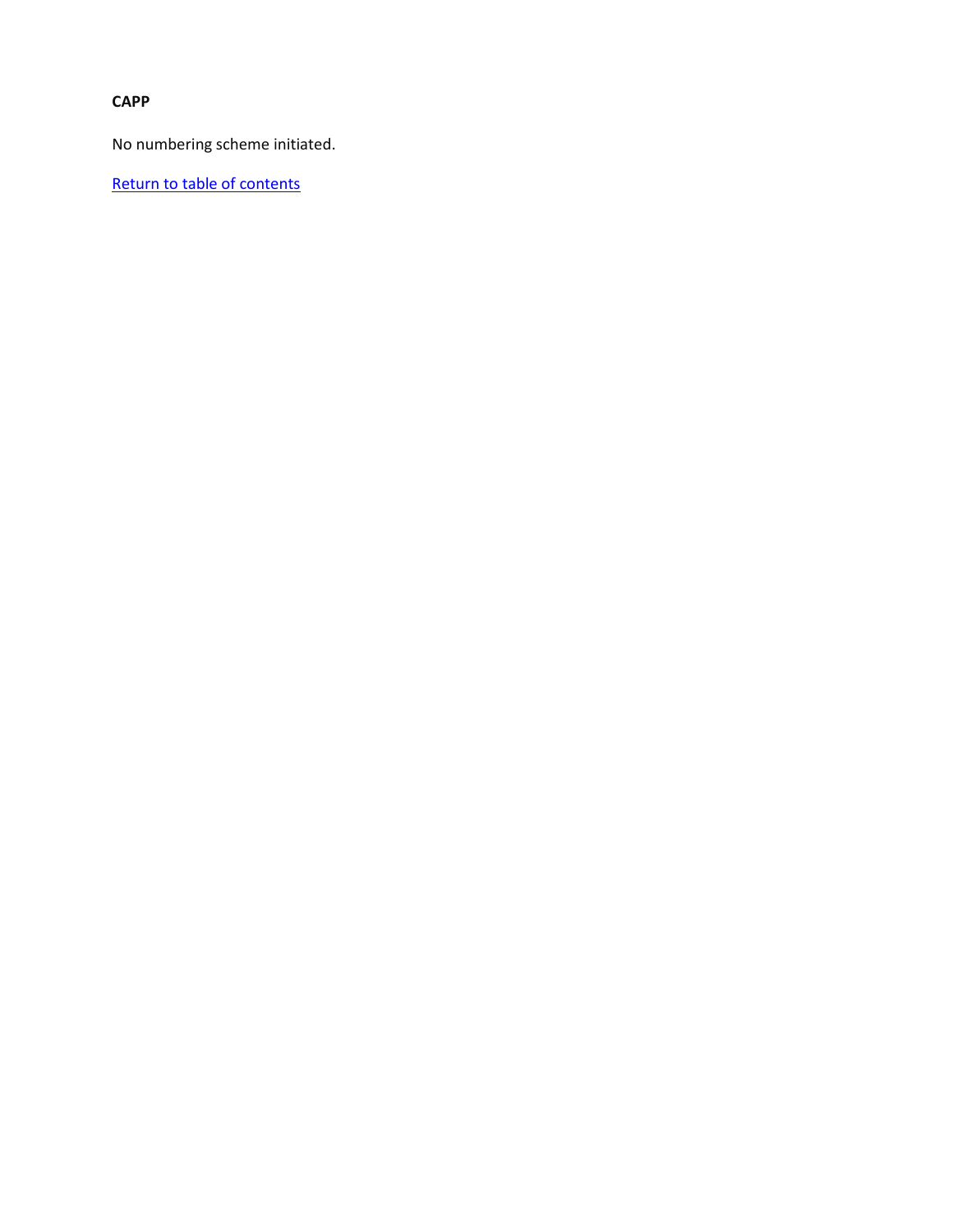#### **CHIN**

No numbering scheme initiated.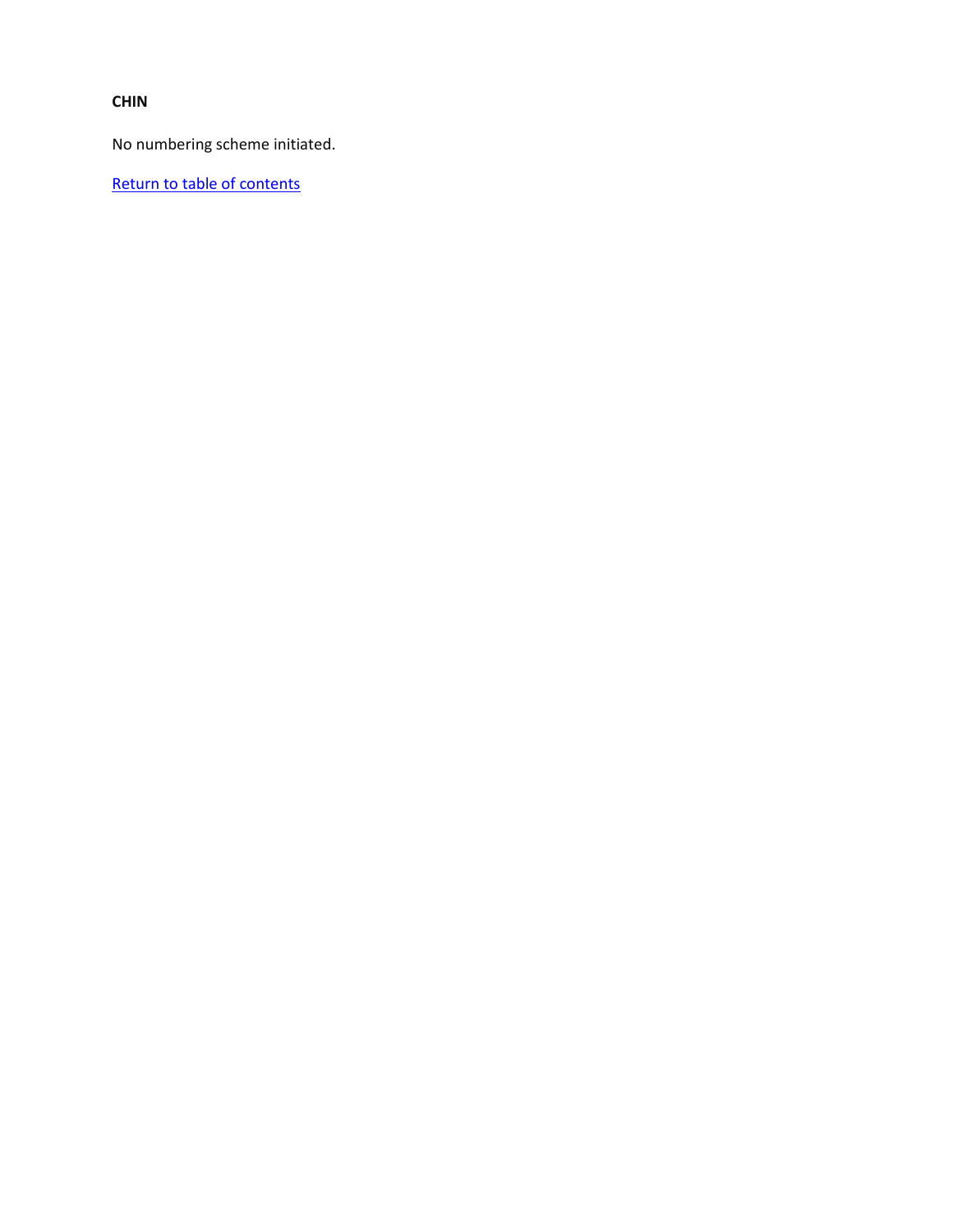#### **CHMY**

No numbering scheme initiated.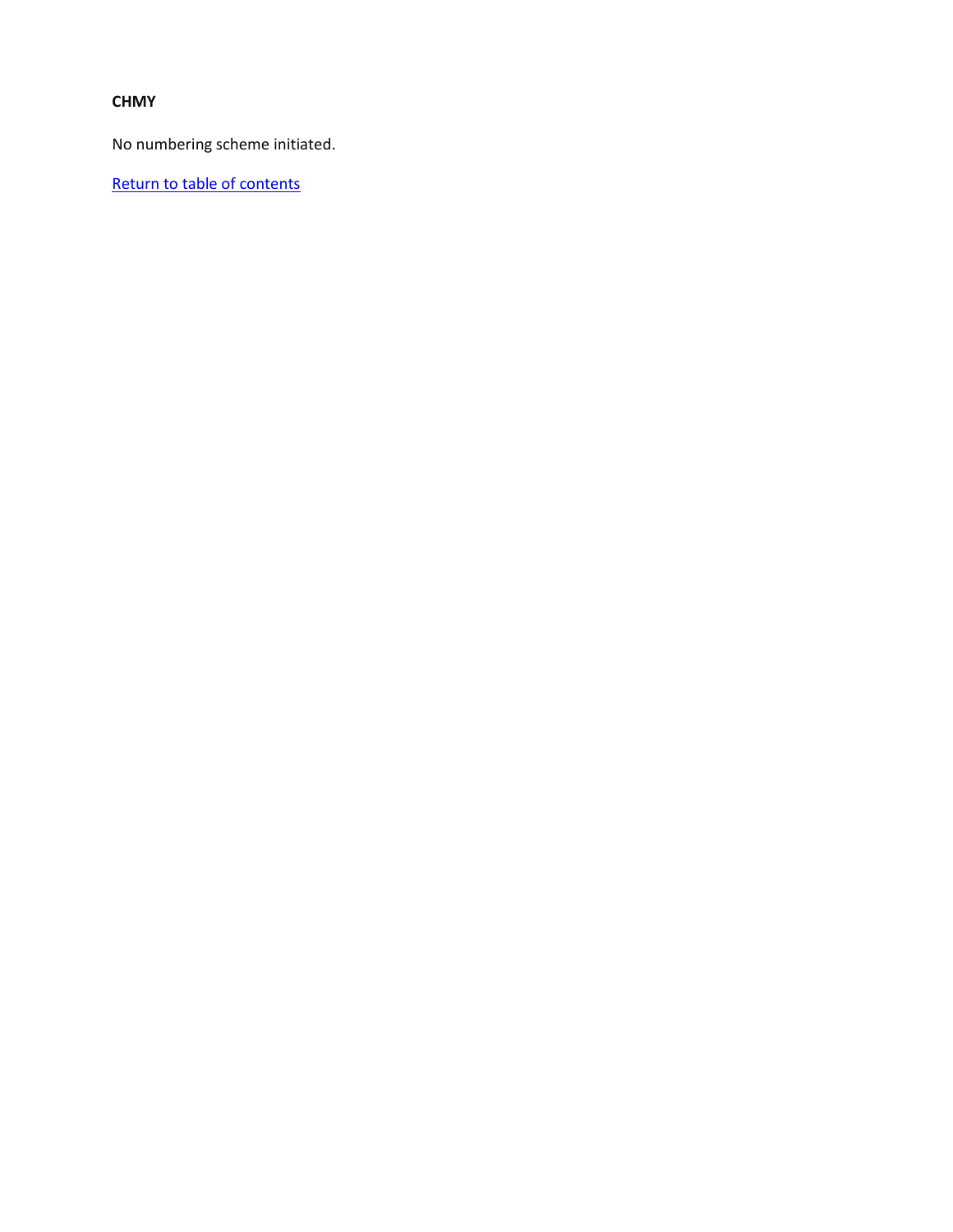### **CLAS**

No numbering scheme initiated.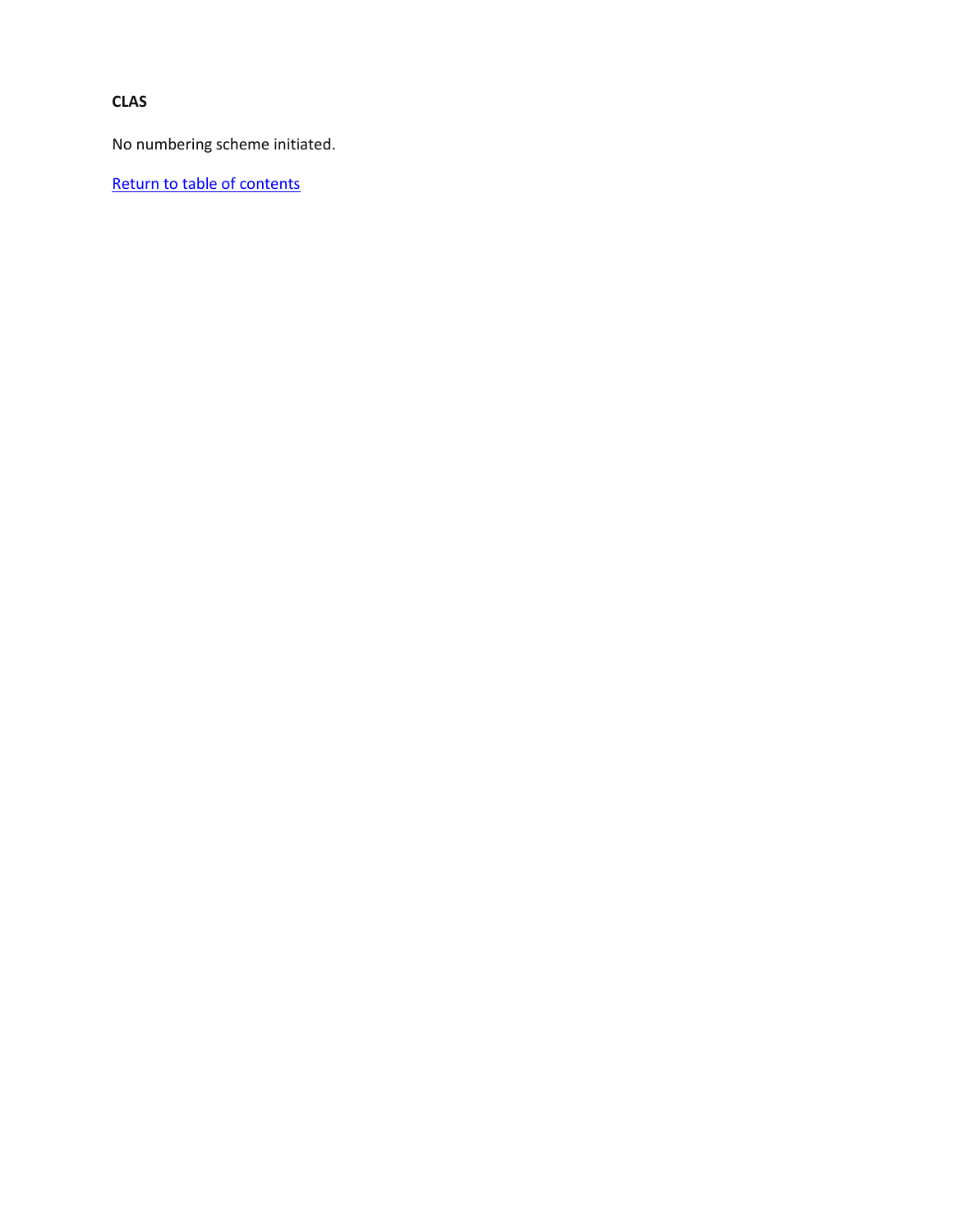| x00-x09   | Theory of coaching        |
|-----------|---------------------------|
| $x10-x19$ | Officiating               |
| x20-x49   | Team sport coaching       |
| x50-x69   | Individual sport coaching |

[Return to table of contents](#page-0-0)

**COA**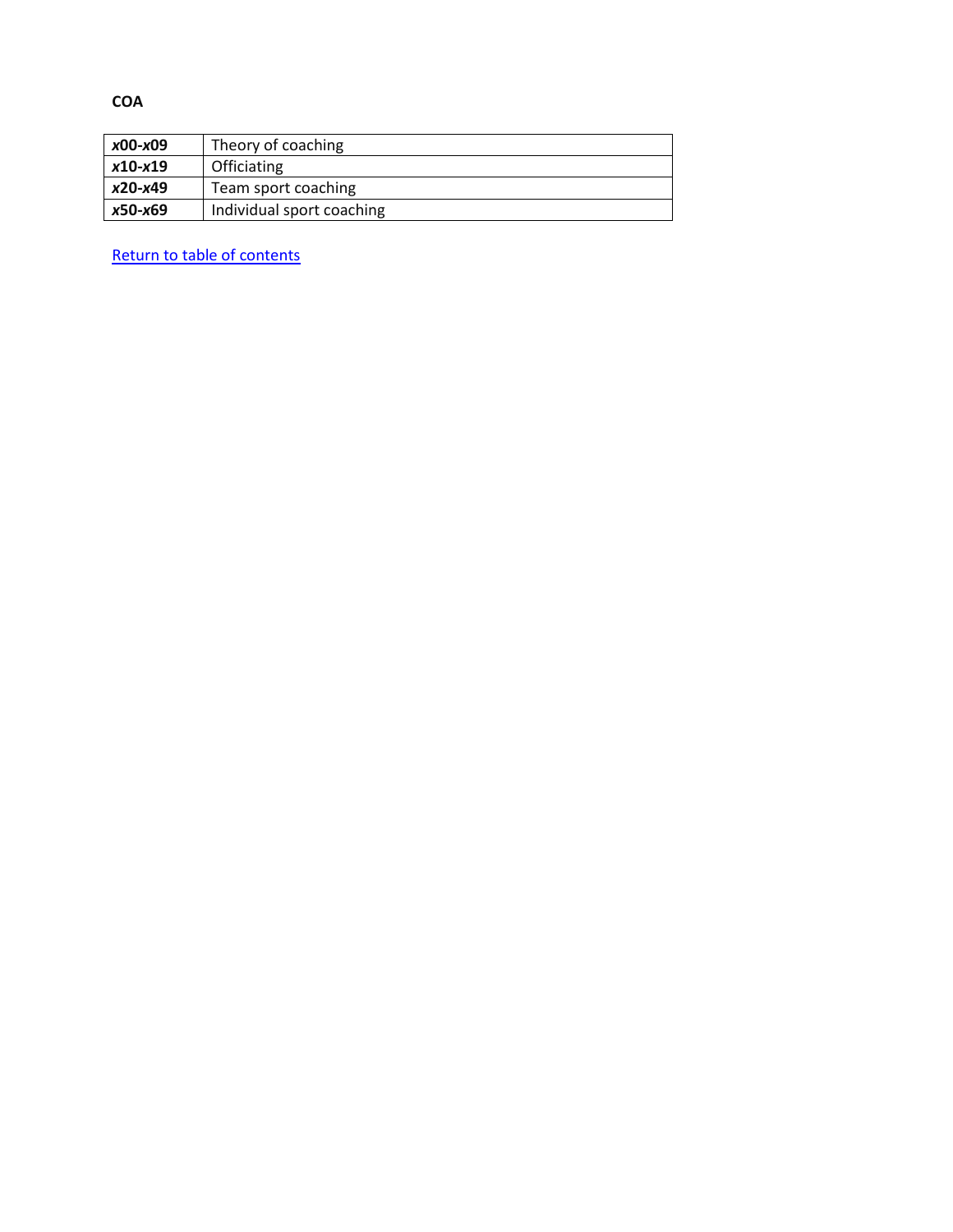#### **CRWR**

| 110     | <b>Beginning Fiction</b>                |
|---------|-----------------------------------------|
| 111     | <b>Beginning Poetry</b>                 |
| 112     | <b>Beginning Nonfiction</b>             |
| 140     | <b>Beginning Multi-genre</b>            |
| 210     | Intro Fiction Workshop                  |
| 211     | Intro Poetry Workshop                   |
| 212     | <b>Intro Nonfiction Workshop</b>        |
| 240     | Intro Multi-genre                       |
| 310     | <b>Intermediate Fiction Workshop</b>    |
| 311     | Intermediate Poetry Workshop            |
| 312     | <b>Intermediate Nonfiction Workshop</b> |
| 340     | Intermediate Multi-genre                |
| 410     | <b>Advanced Fiction Workshop</b>        |
| 411     | <b>Advanced Poetry Workshop</b>         |
| 412     | <b>Advanced Nonfiction Workshop</b>     |
| 440     | <b>Advanced Multi-genre</b>             |
| x20-x39 | Forms and Techniques                    |
| x60-x69 | Literary Journalism, Magazine Writing   |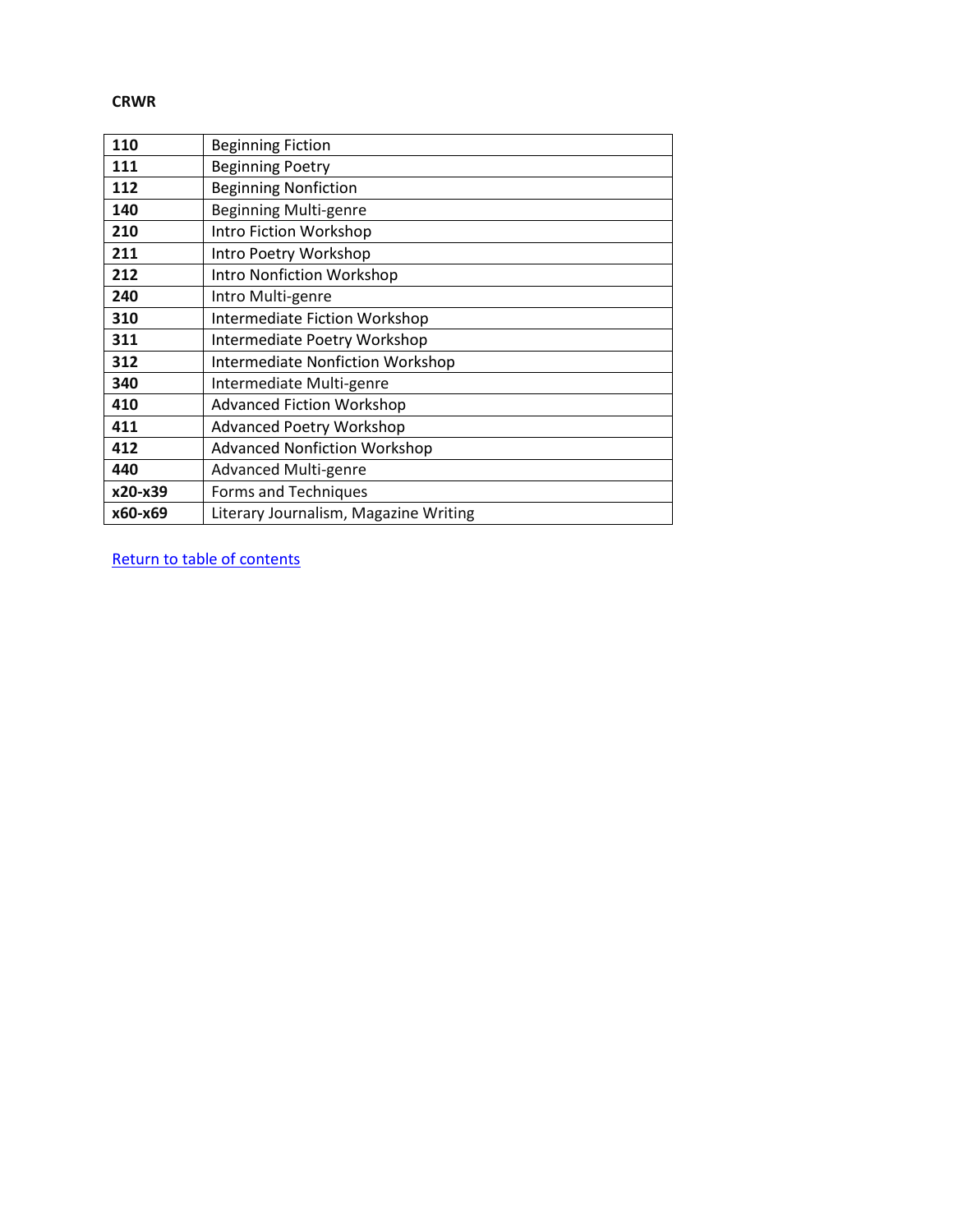**CSCI**

No numbering scheme initiated.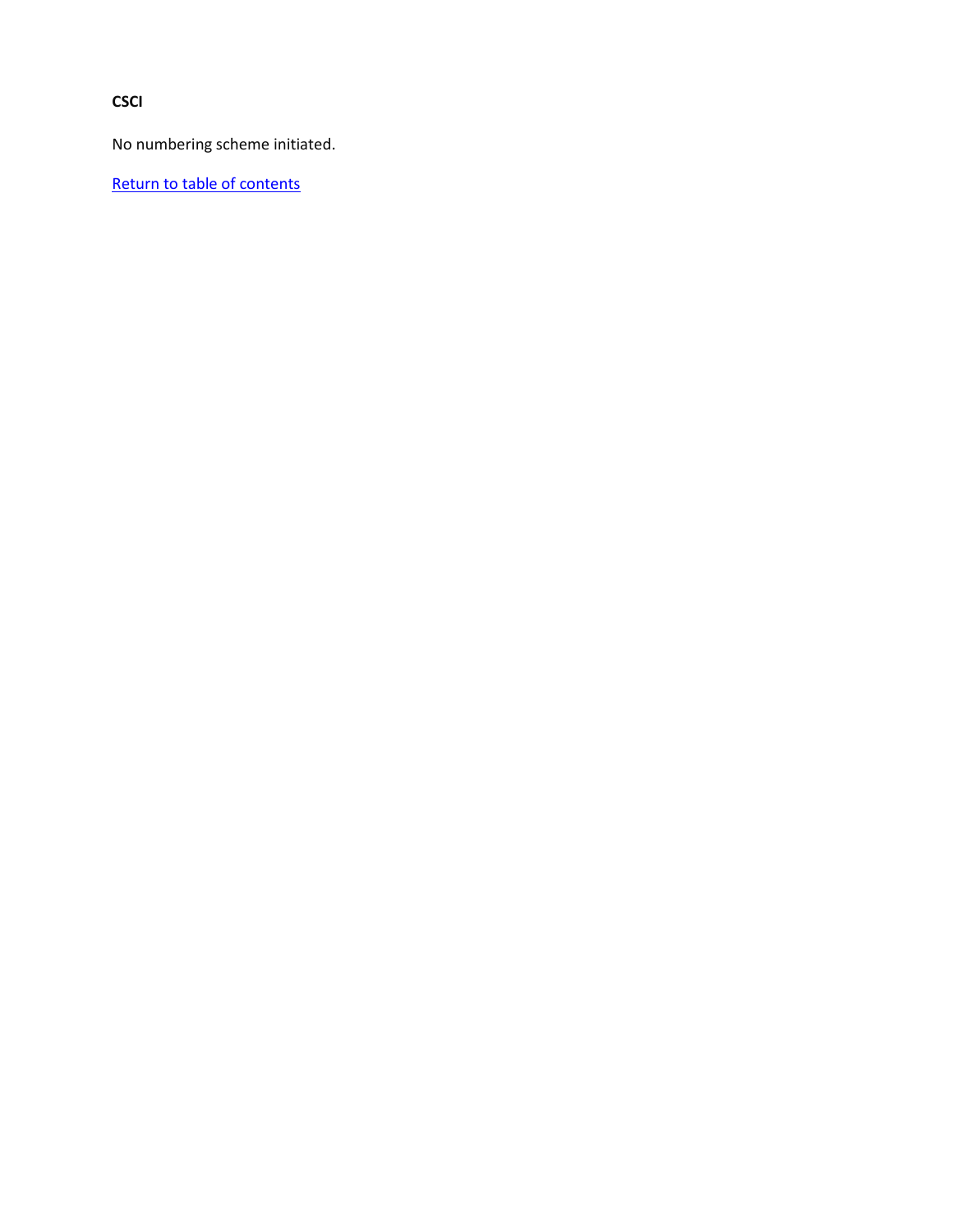**CSD**

No numbering scheme initiated.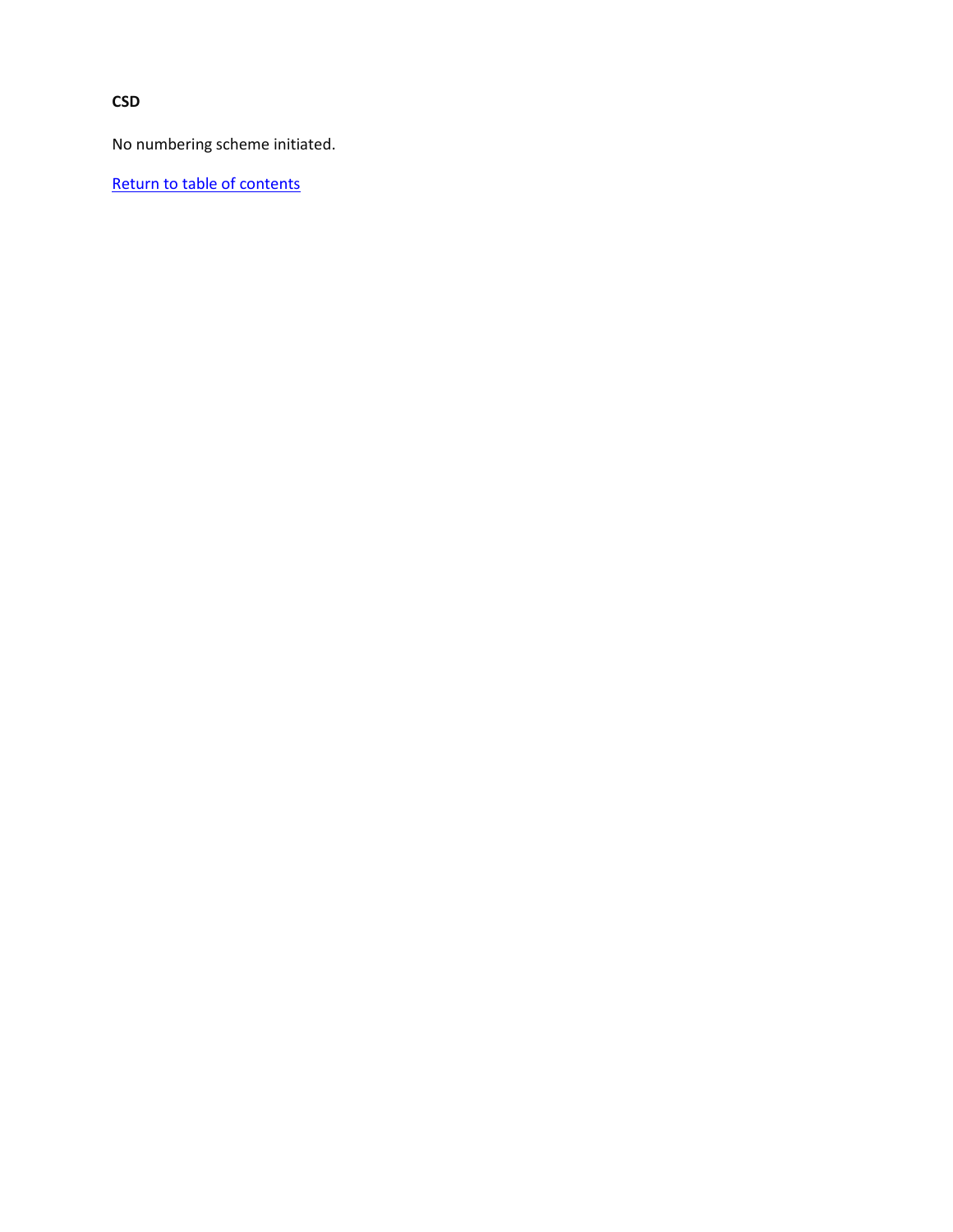## **CSTN**

No numbering scheme initiated.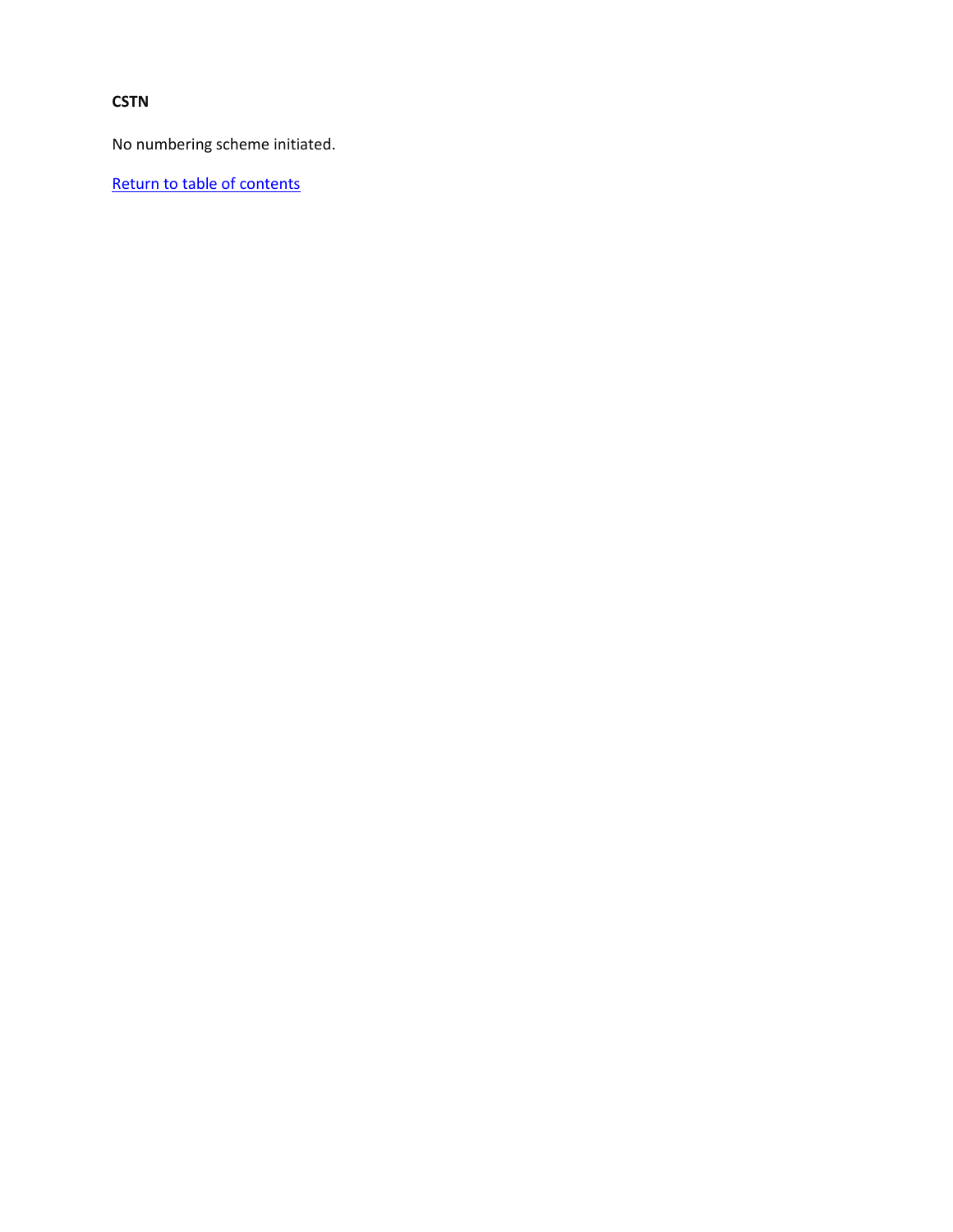## **CULA**

No numbering scheme initiated.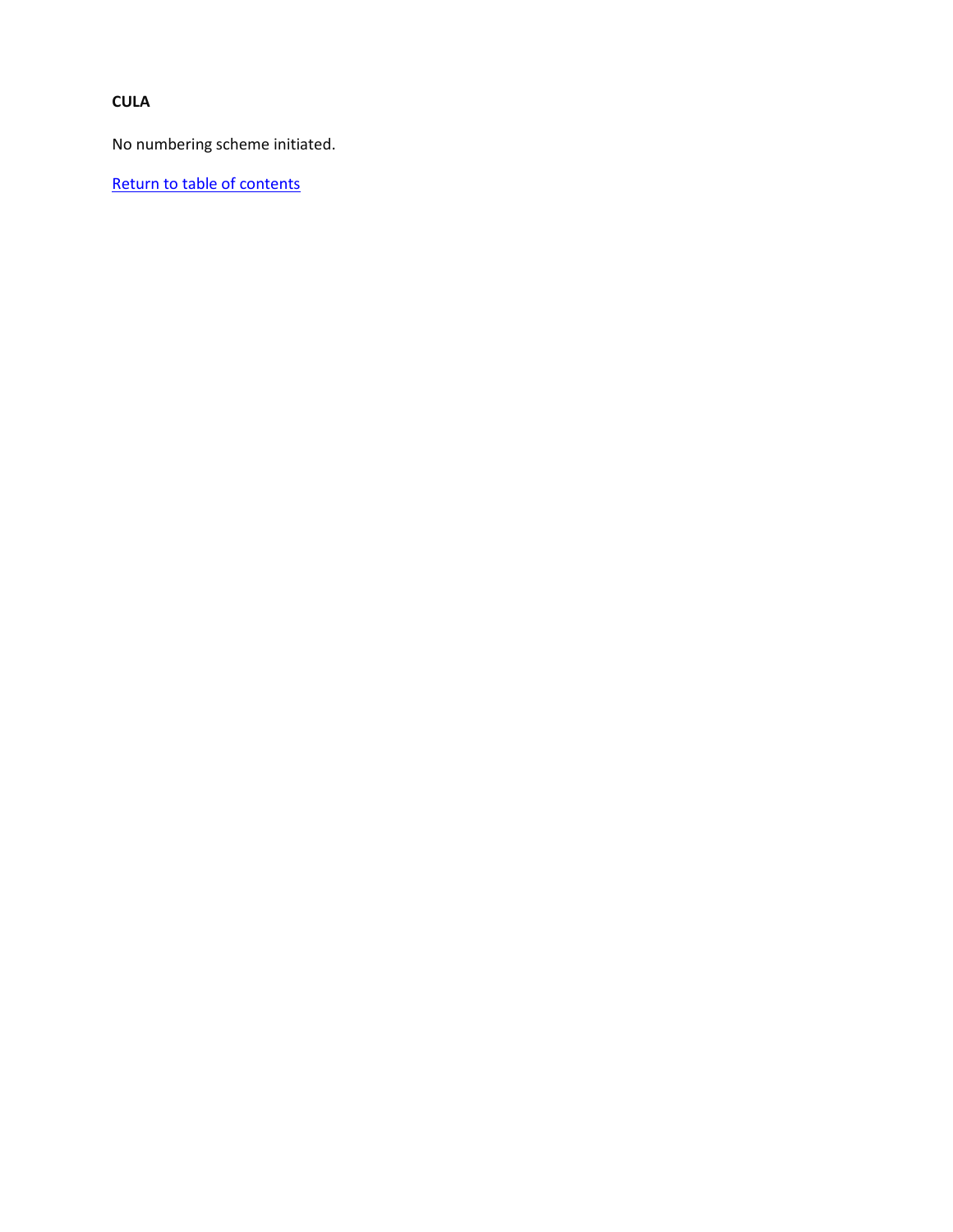#### **DANC**

No numbering scheme initiated.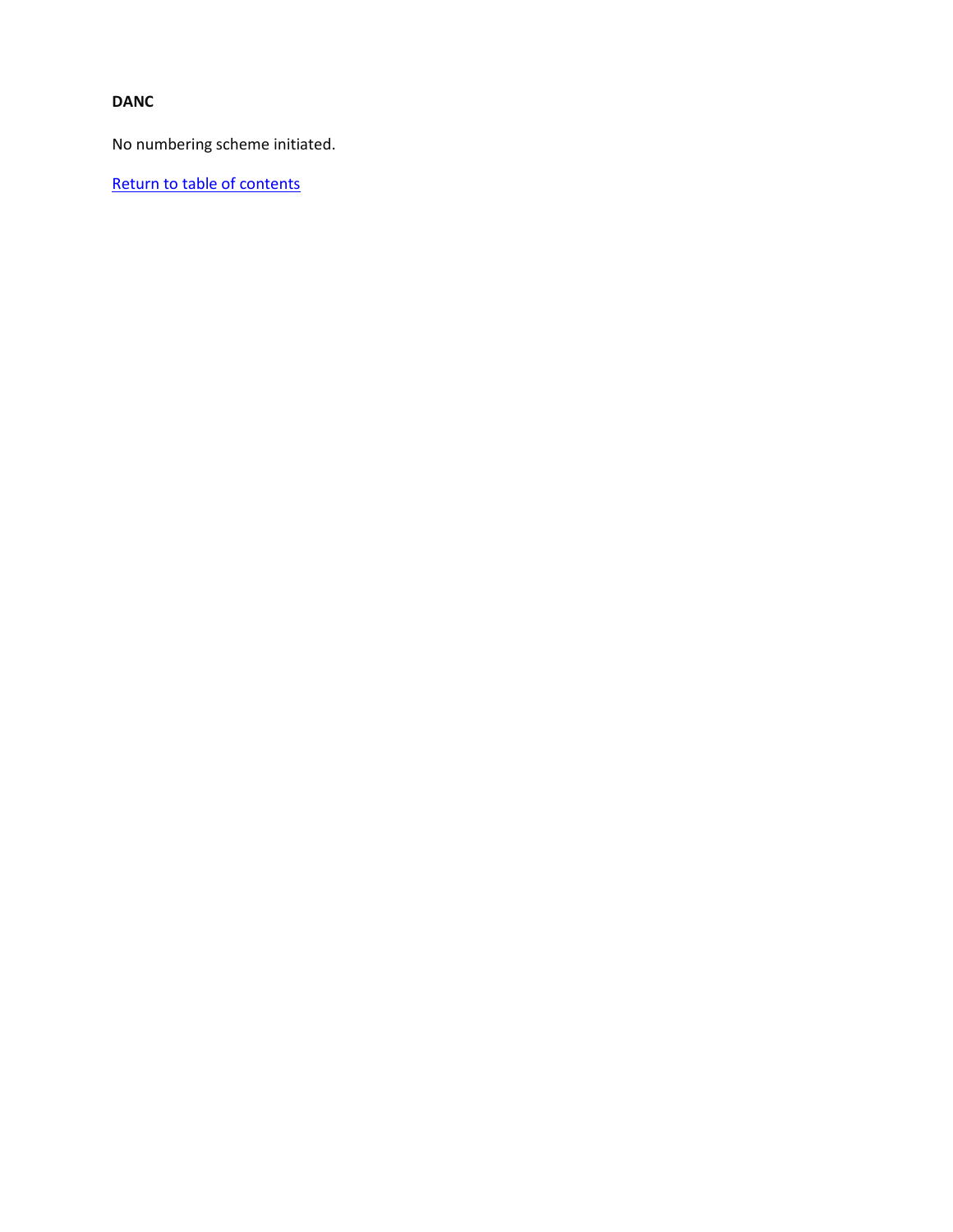#### **DDSN**

| First decile - level | Second decile - discipline | Third decile - course type |
|----------------------|----------------------------|----------------------------|
| $\Omega$             | $1 = General$              | $0 =$ Lecture only         |
|                      | $2 = Reading/math$         | $1 =$ Lab only             |
| $\overline{2}$       | $3 = \text{Mechanical}$    | $2 = Non-drafting$         |
| 3                    | $4 = Civil/planning$       | $3 = By hand$              |
| 4                    | $5 = Machine$              | $4 = 2D$                   |
|                      | $6$ = Architecture         | $5 = 3D$                   |
|                      | $7 =$ Rendering            | $6 = 3D$                   |
|                      | $8 = Open$                 | $7 = 3D$                   |
|                      |                            | $8 = Open$                 |
|                      |                            | $9 = Variable$             |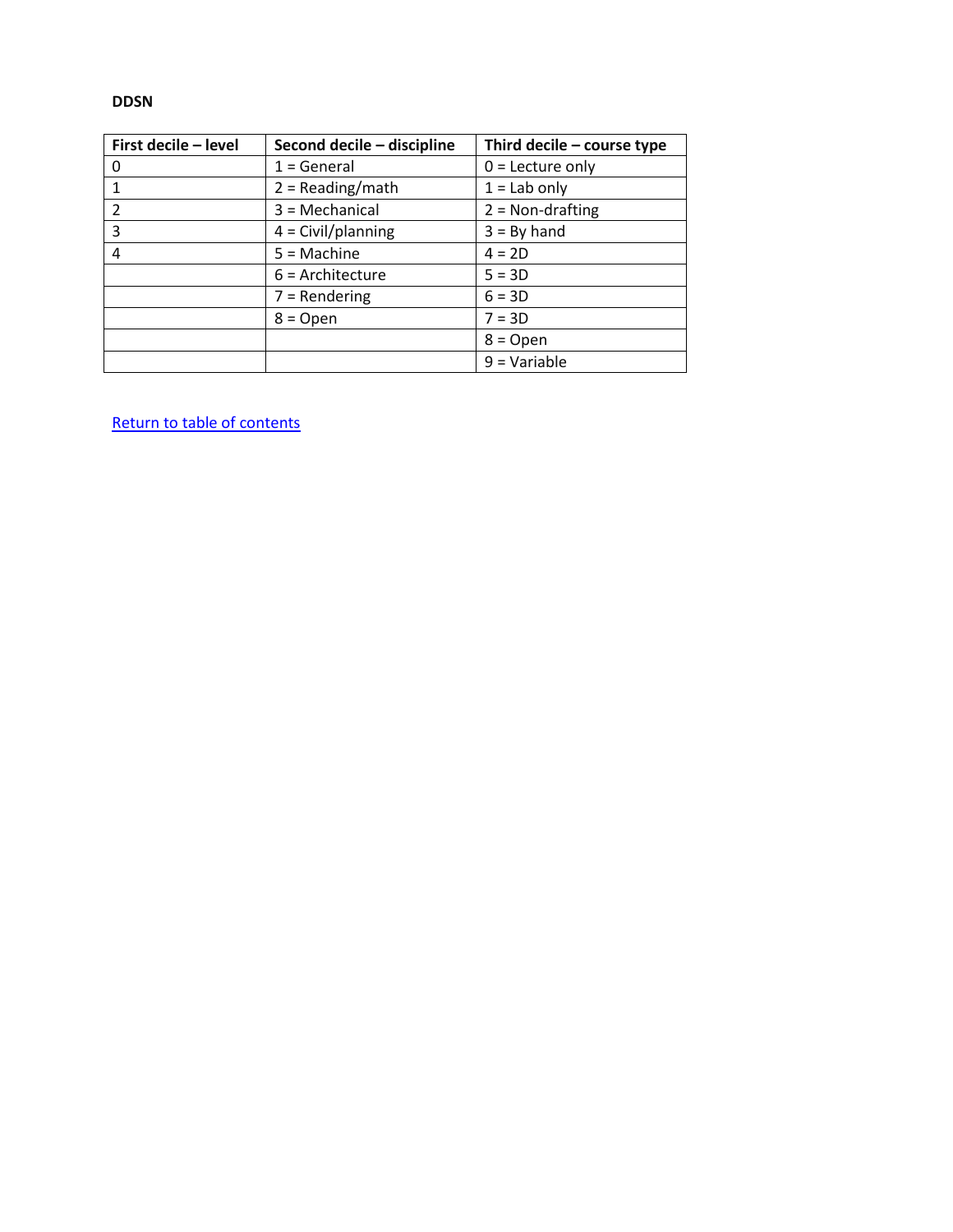#### **DENT**

No numbering scheme initiated.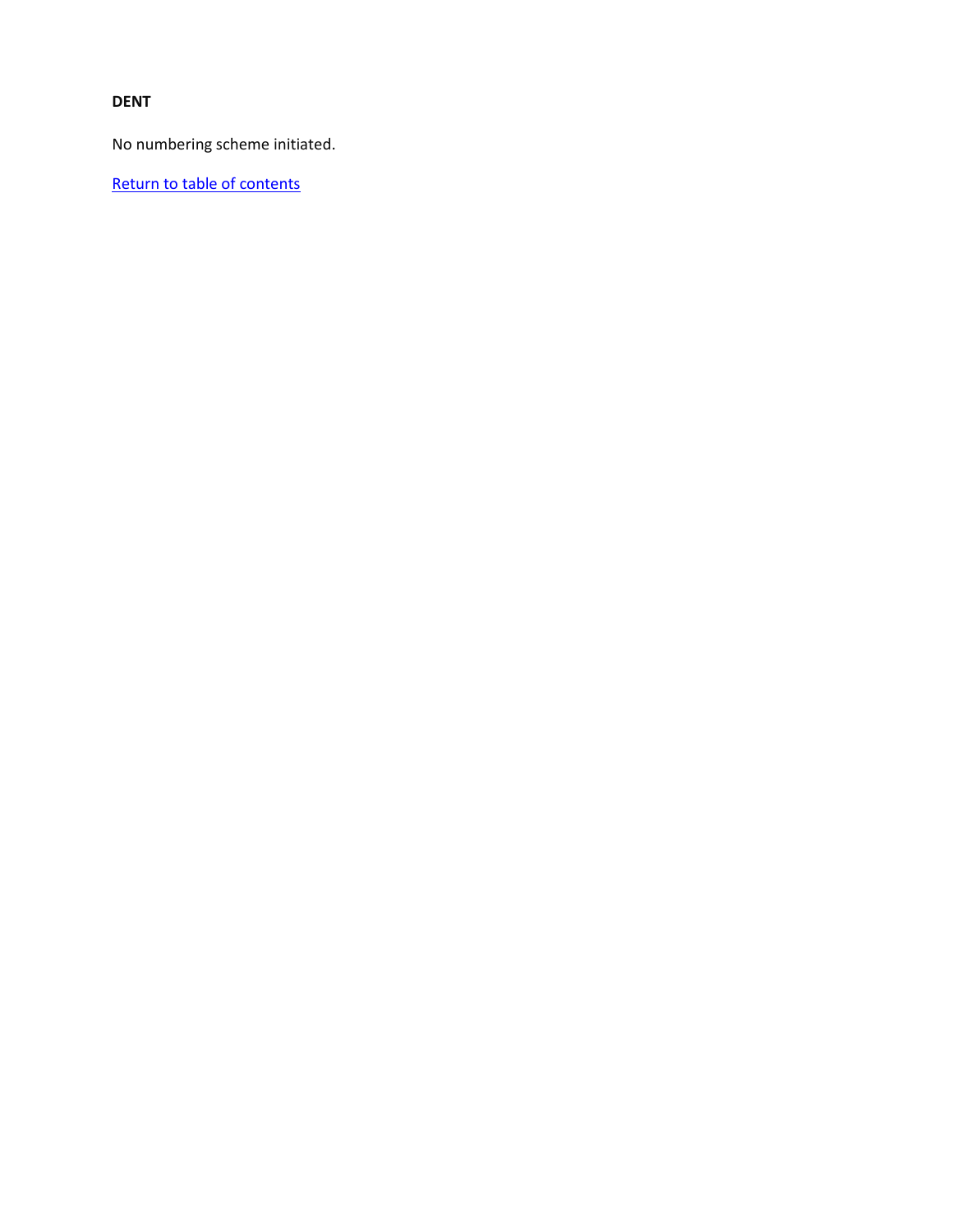**EBIO**

No numbering scheme initiated.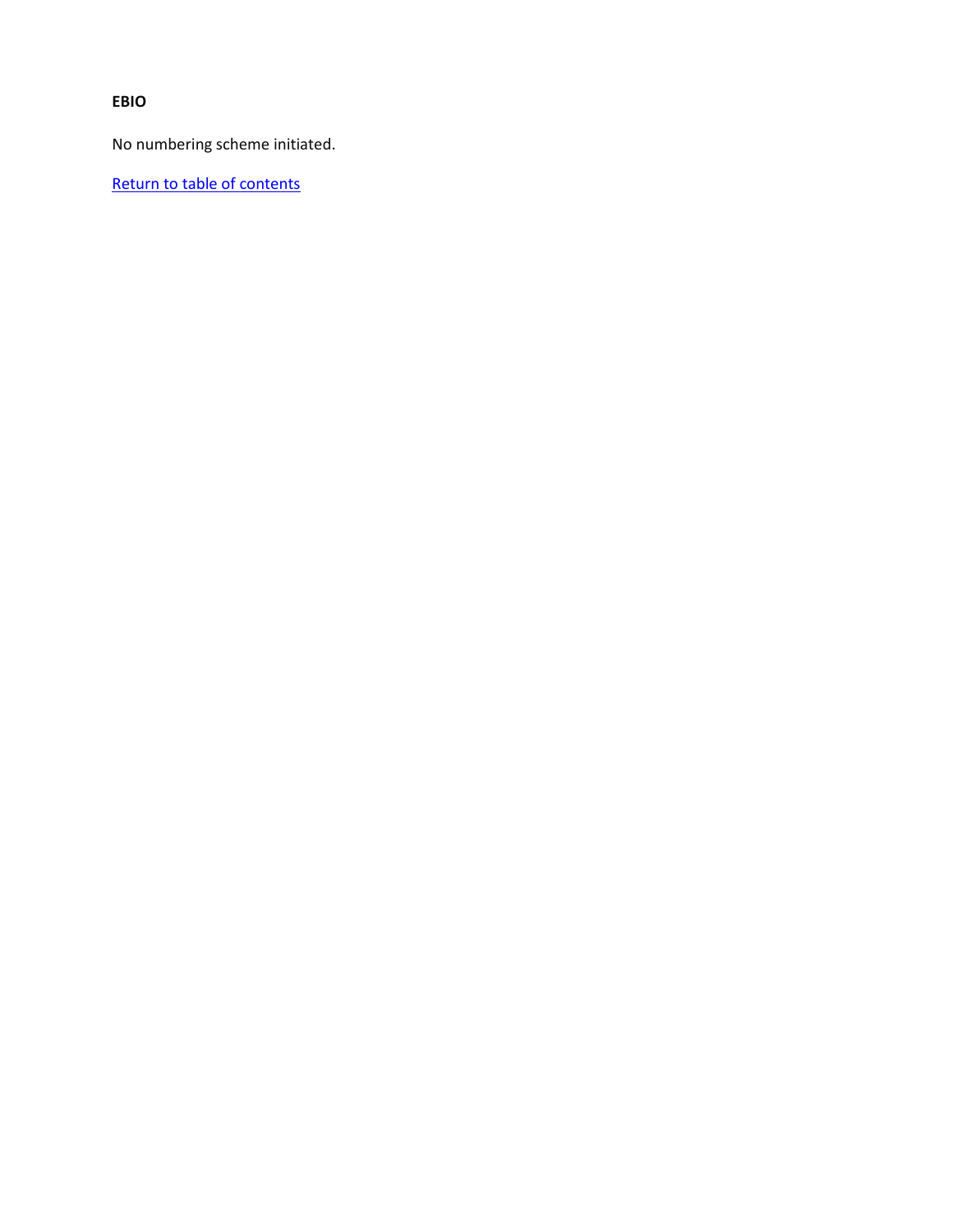## **ECHM**

No numbering scheme initiated.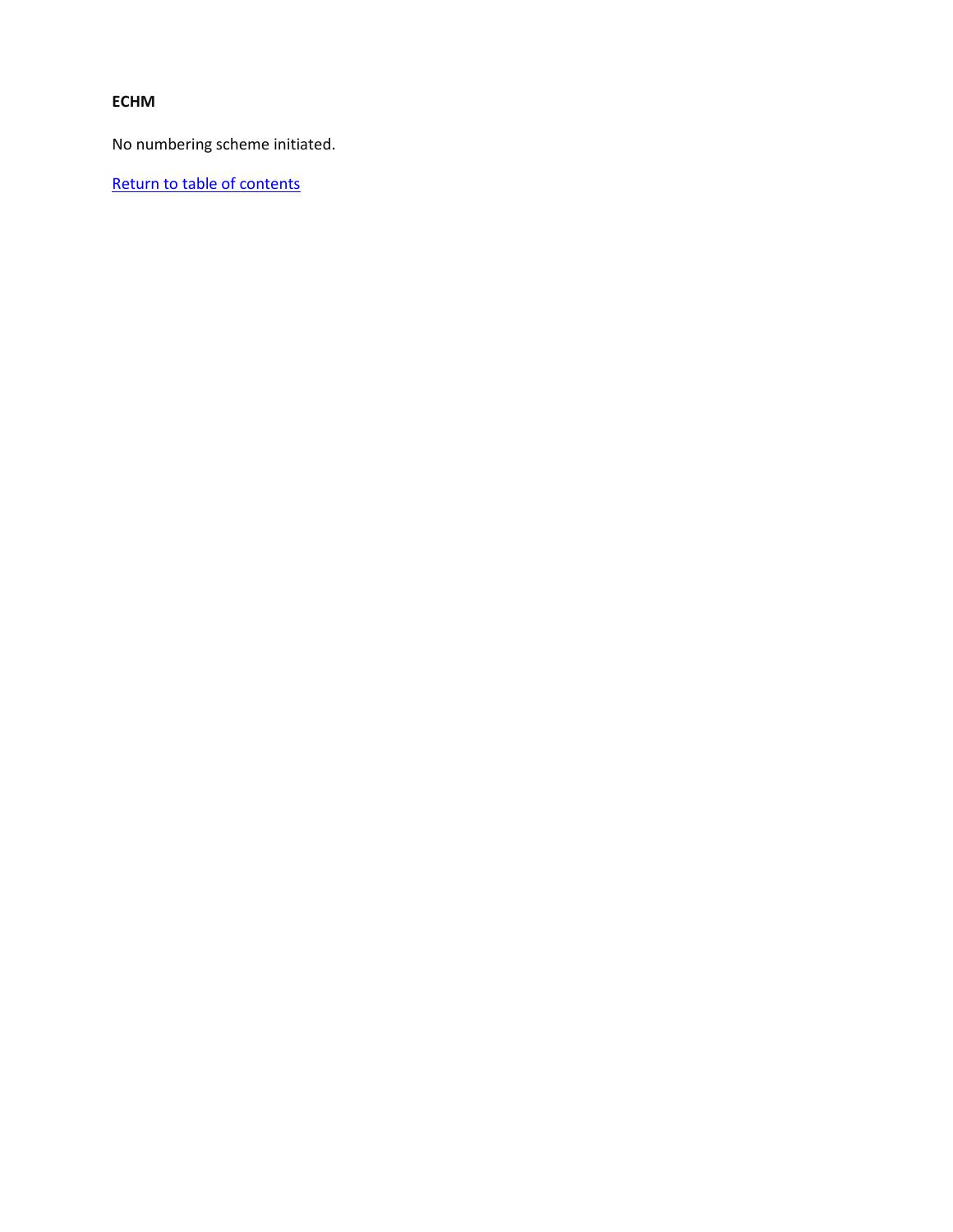**ECIV**

No numbering scheme initiated.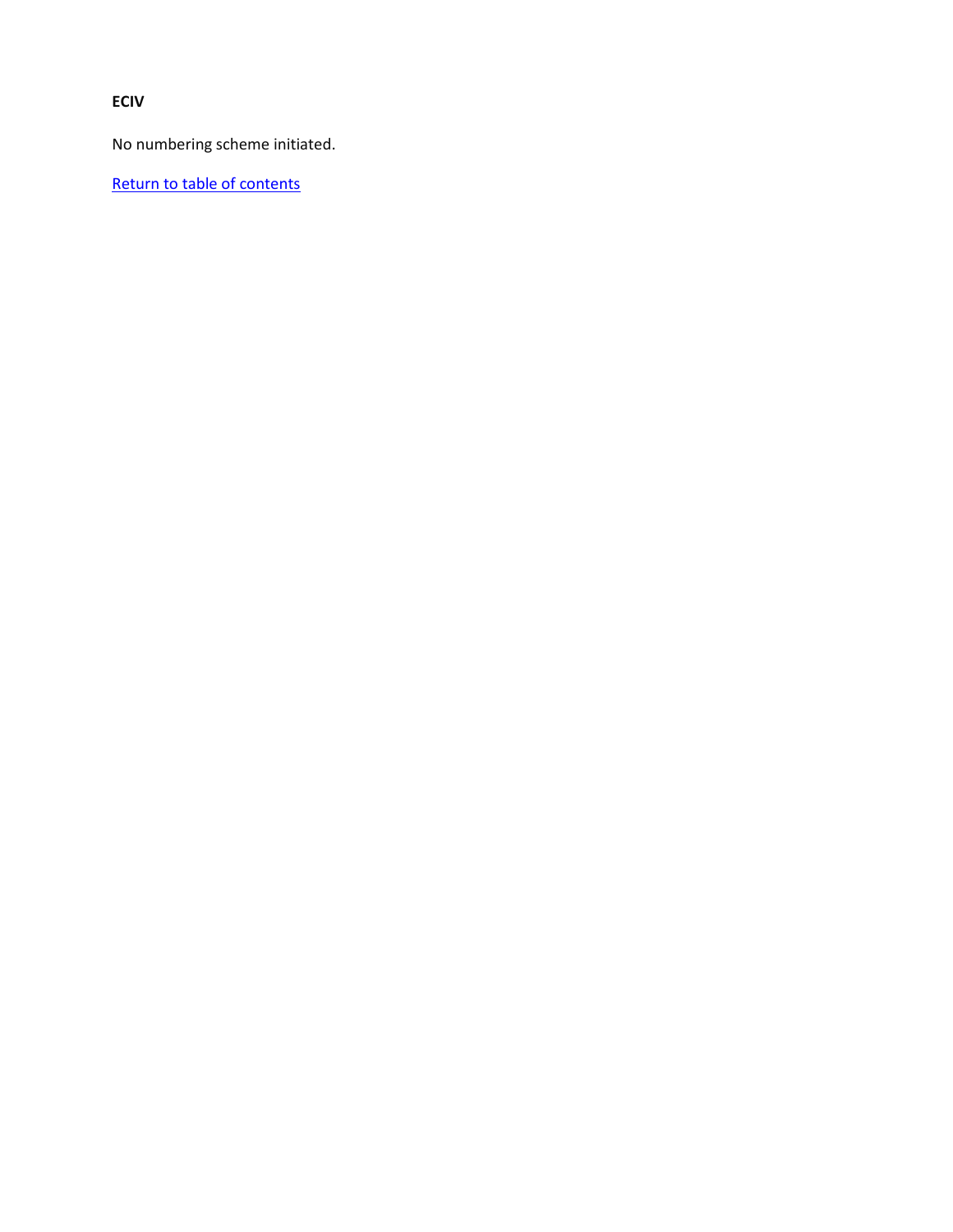## **ECNS**

No numbering scheme initiated.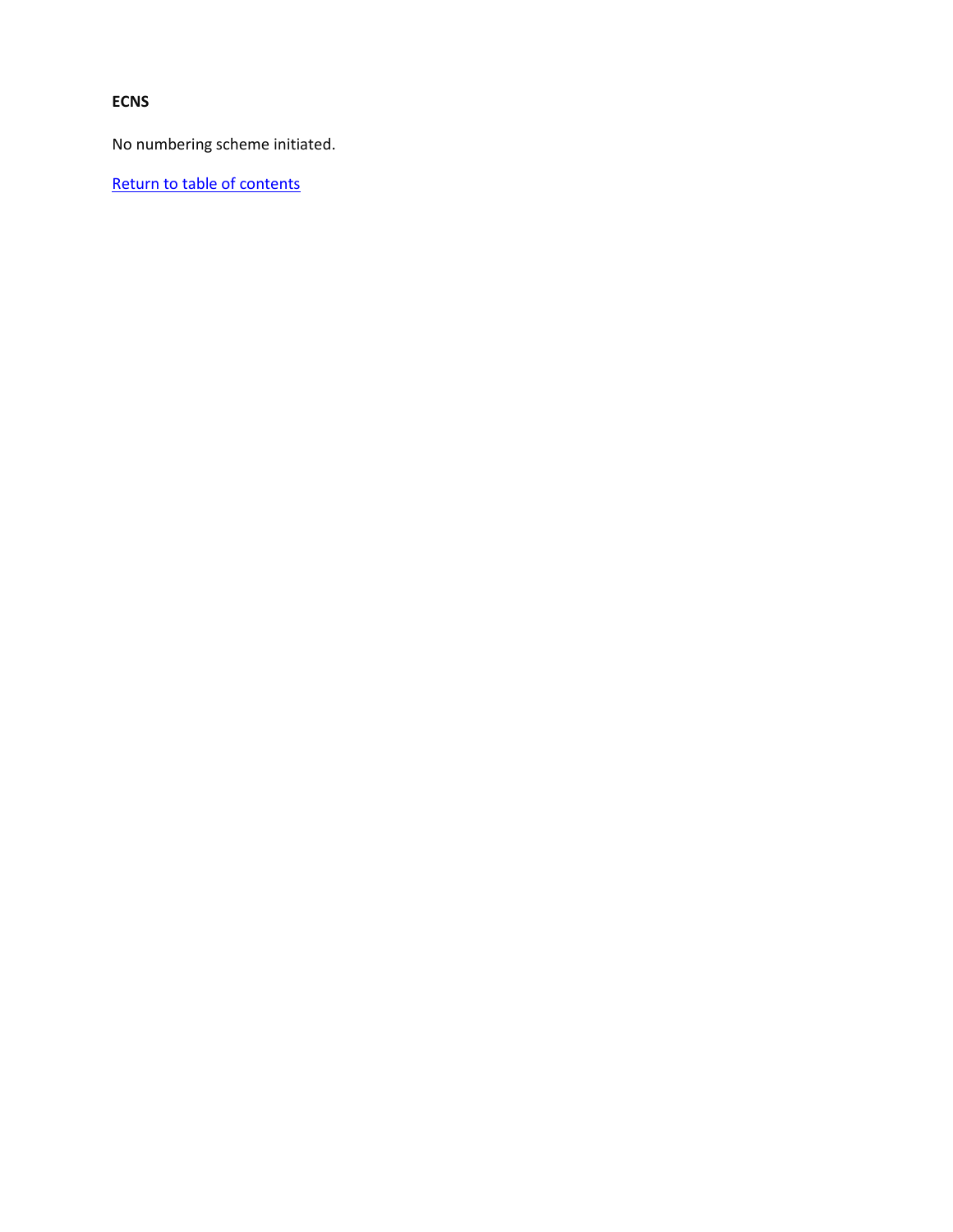**EDEC**

| x00-x09   | Intro                                              |
|-----------|----------------------------------------------------|
| $x10-x19$ | <b>Families</b>                                    |
| $x20-x29$ | Environment                                        |
| $x30-x39$ | Social emotional, including safety/health/guidance |
| x40-x49   | Child development                                  |
| $x50-x59$ | Curriculum content areas                           |
| x60-x69   | Administration/professionalism                     |
| x80-x89   | Curriculum, integrated                             |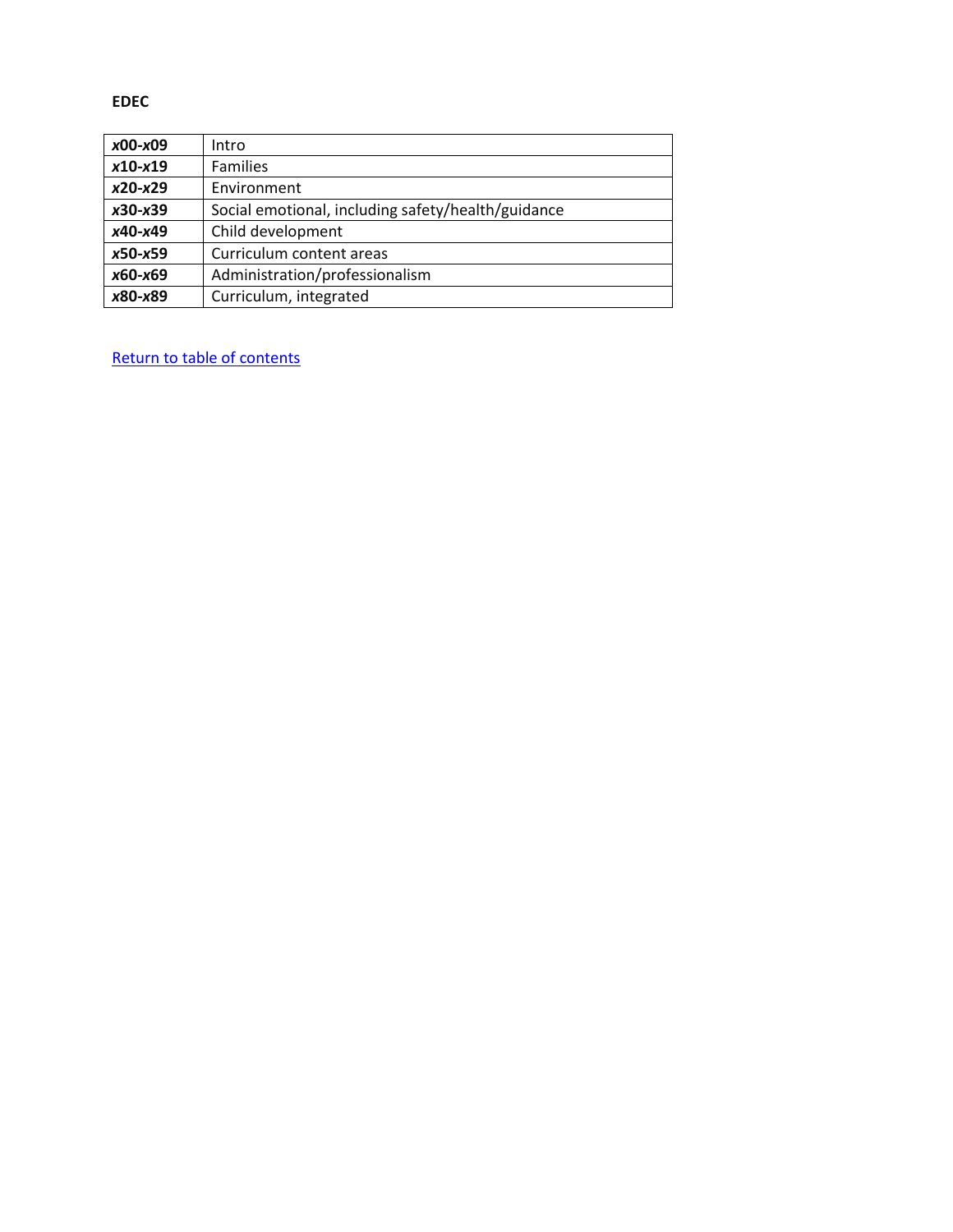**EDU**

| $x00-x19$ | Intro/society/community/culture             |
|-----------|---------------------------------------------|
| $x20-x29$ | Psychology/statistics                       |
| $x30-x39$ | Literary                                    |
| x40-x49   | Strategies/instruction/classroom management |
| $x50-x59$ | Field experience                            |
| x60-x69   | Paraprofessional work                       |
| $x70-x79$ | Methods                                     |
| x80-x89   | Curriculum and assessment                   |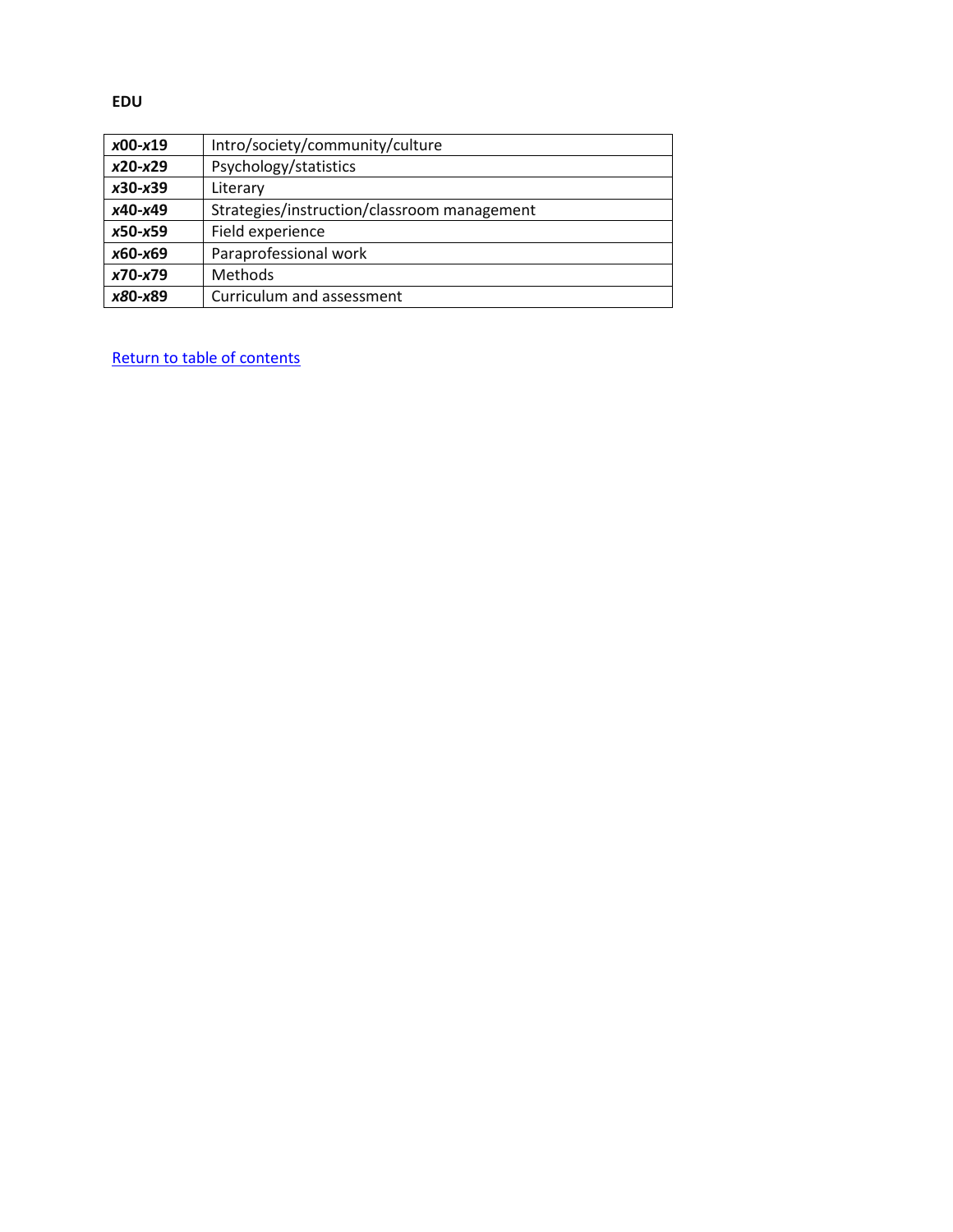**EELE**

No numbering scheme initiated.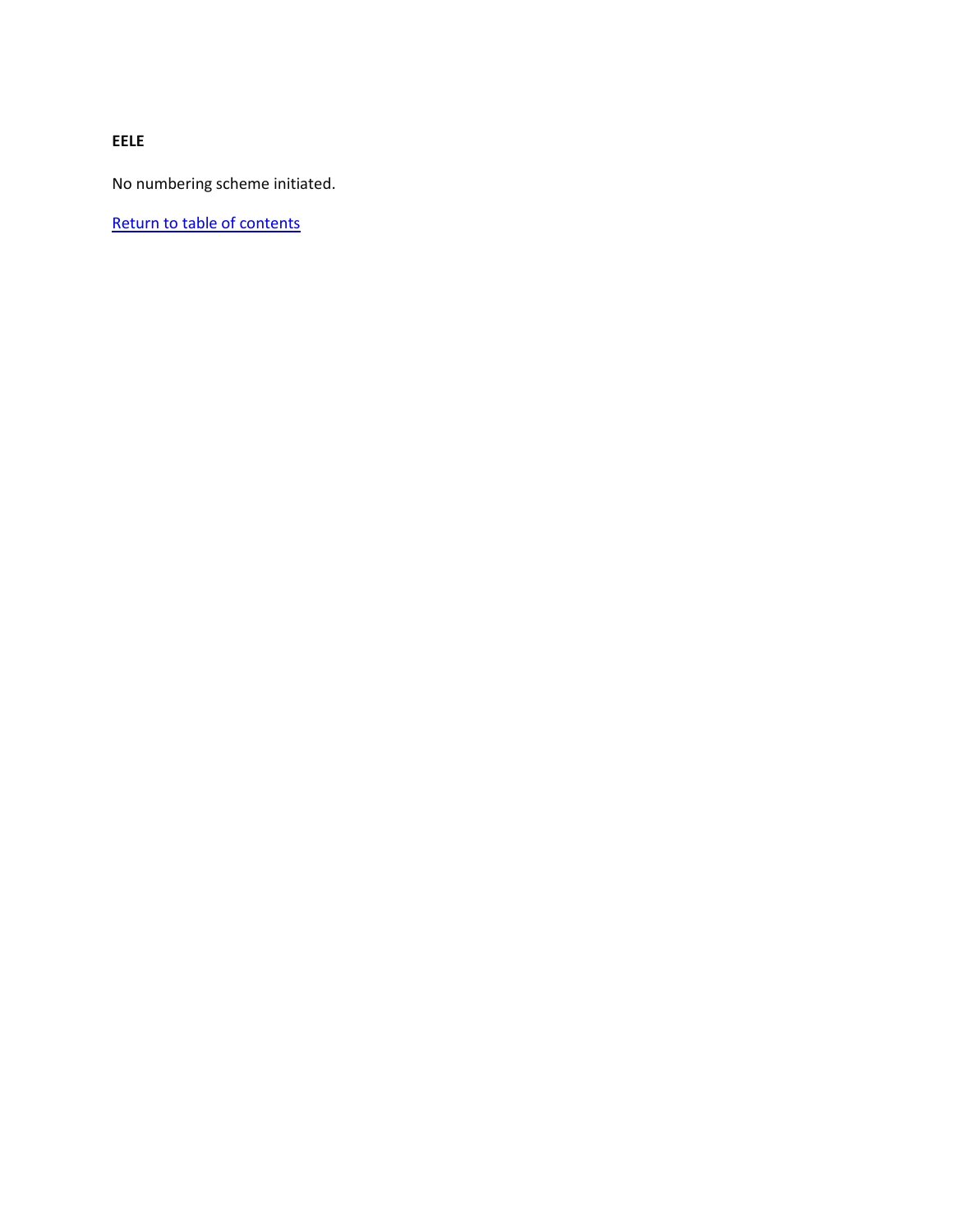#### **EENV**

No numbering scheme initiated.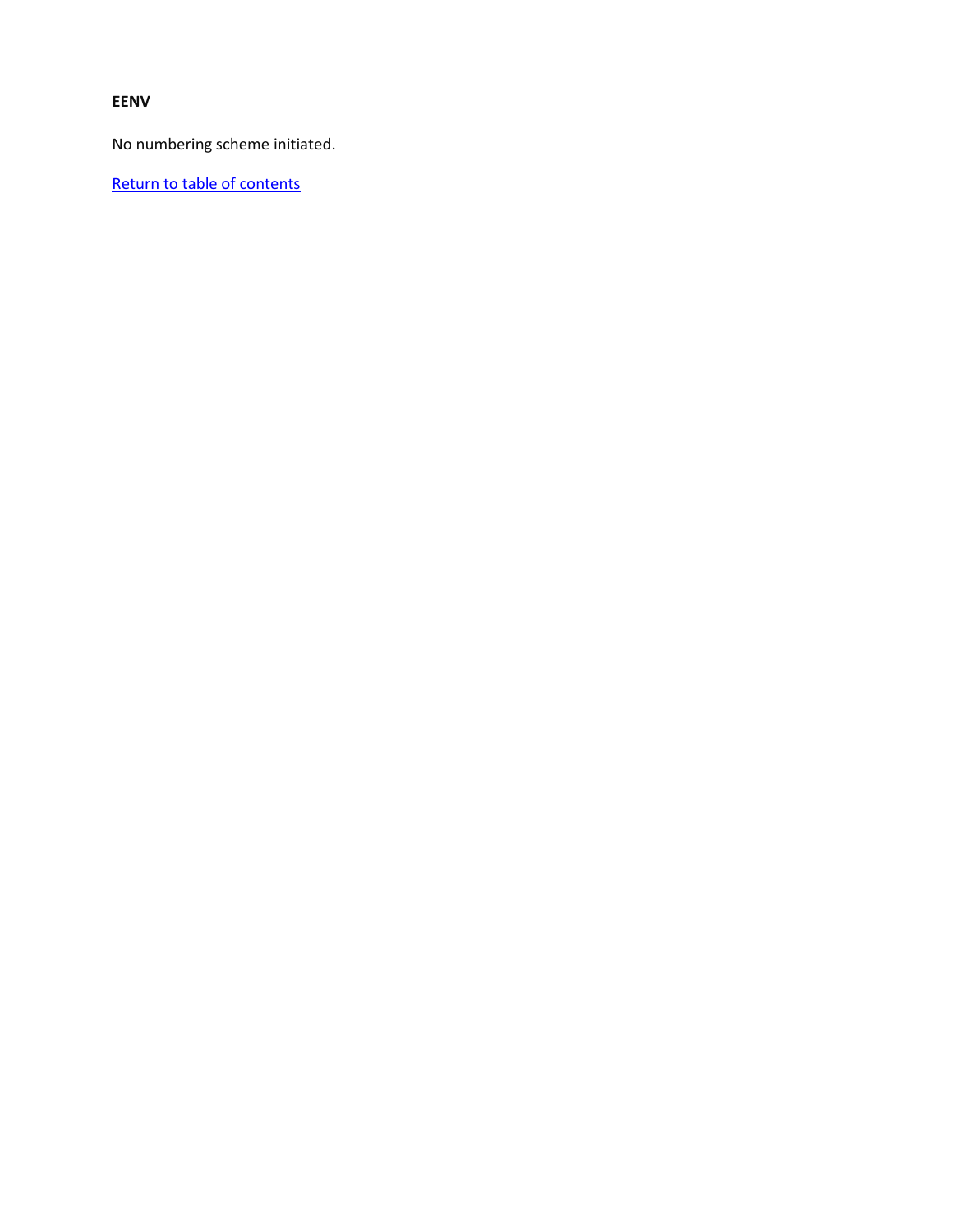## **EGEN**

No numbering scheme initiated.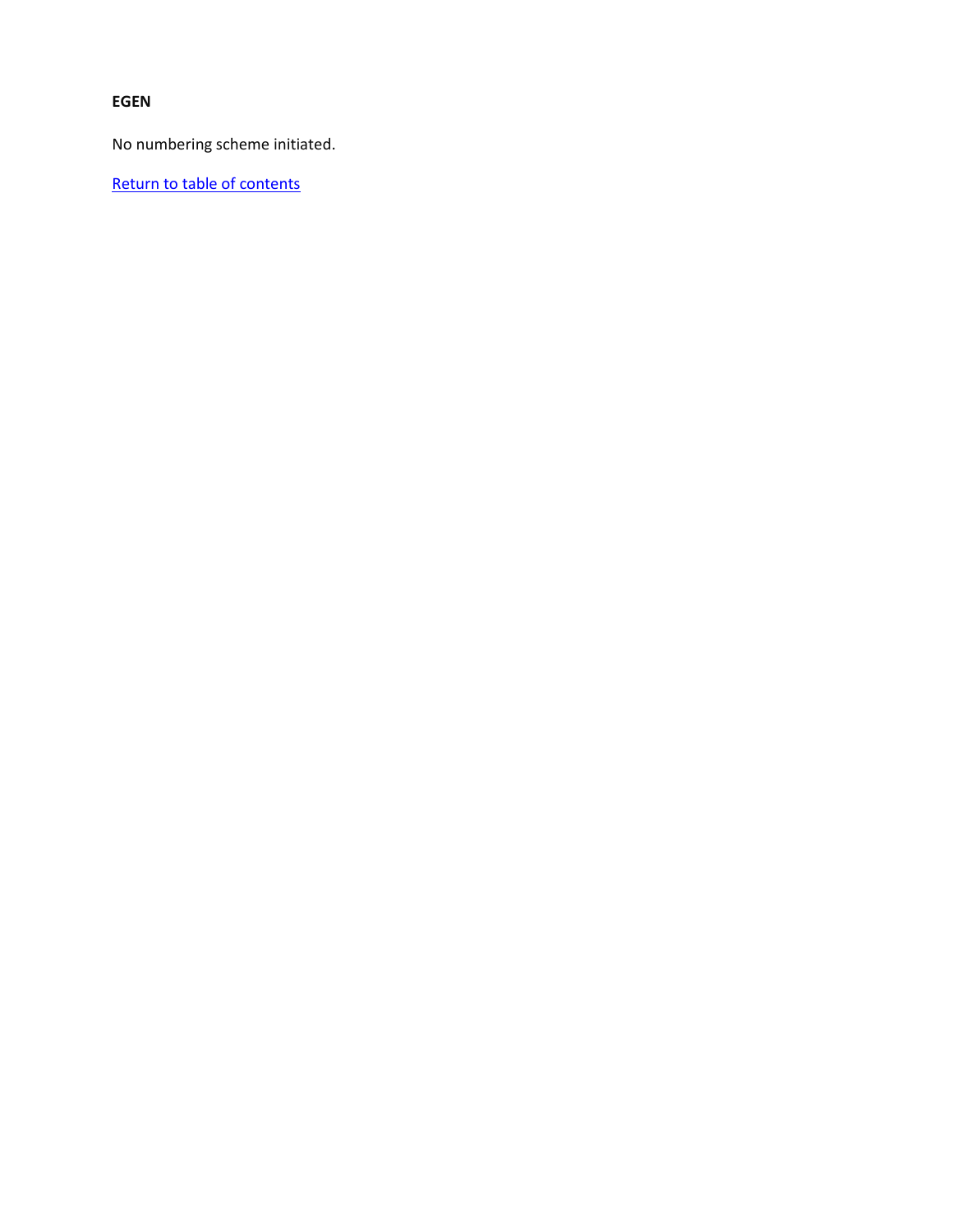**EIND**

No numbering scheme initiated.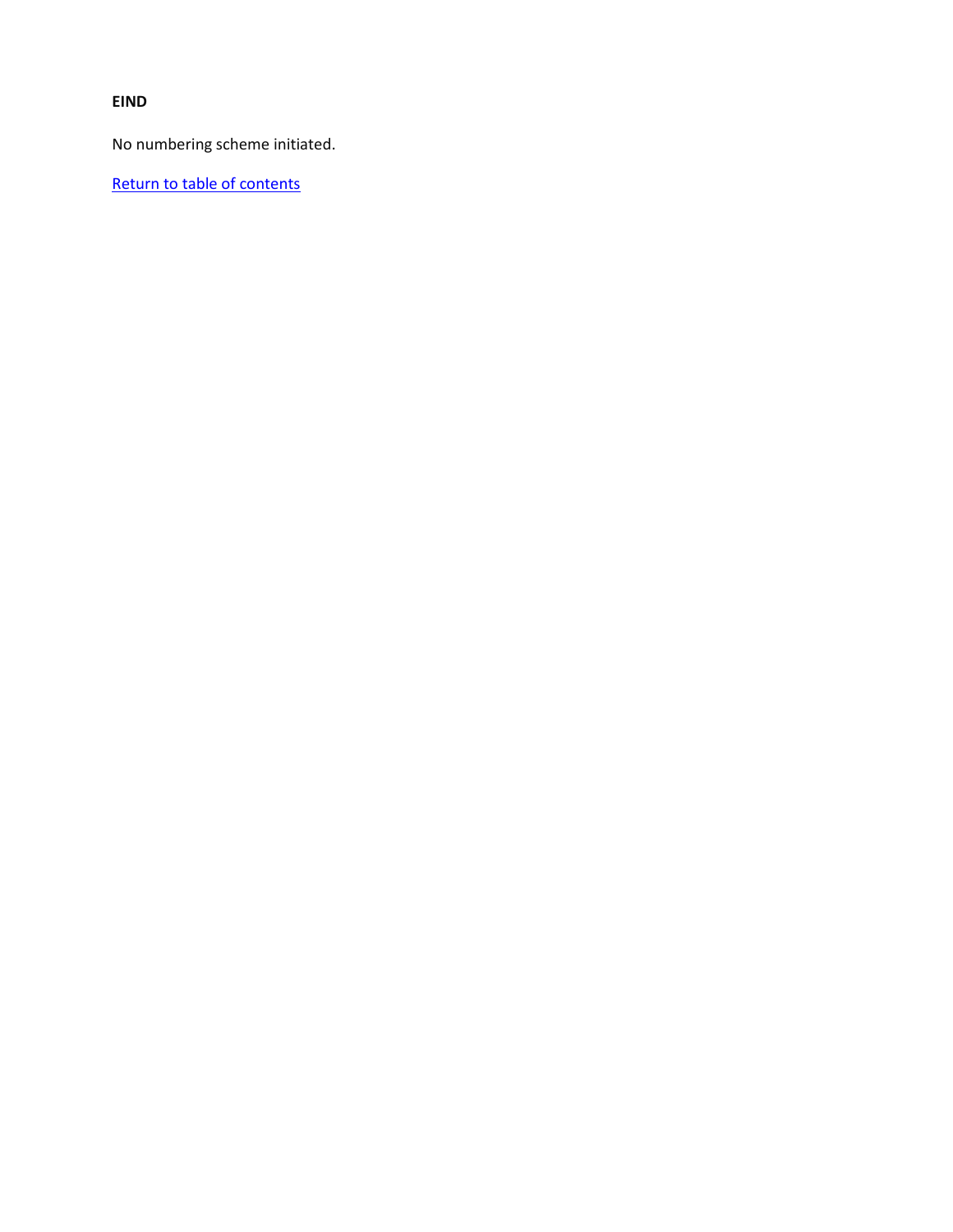#### **EMAT**

No numbering scheme initiated.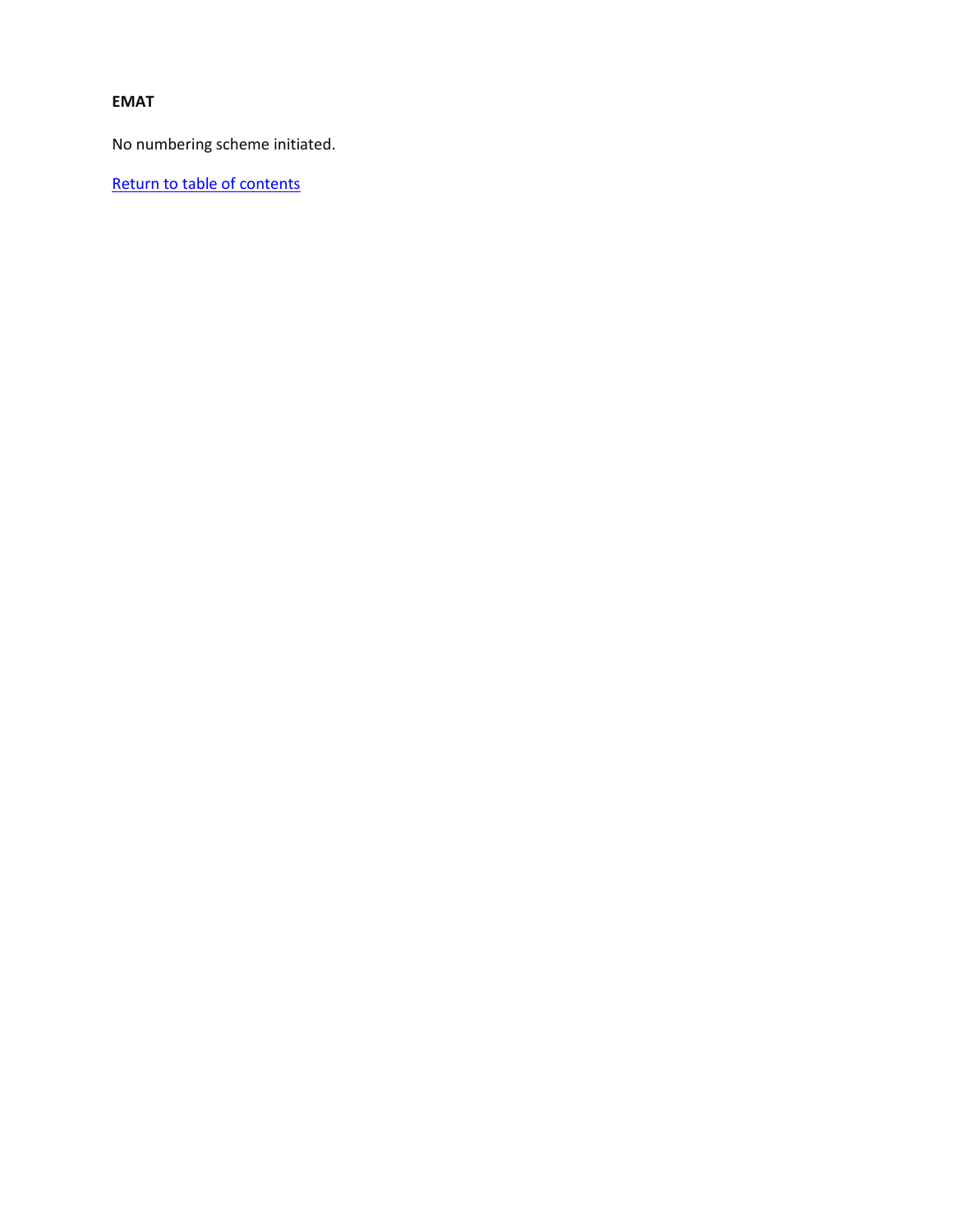# **EMEC**

No numbering scheme initiated.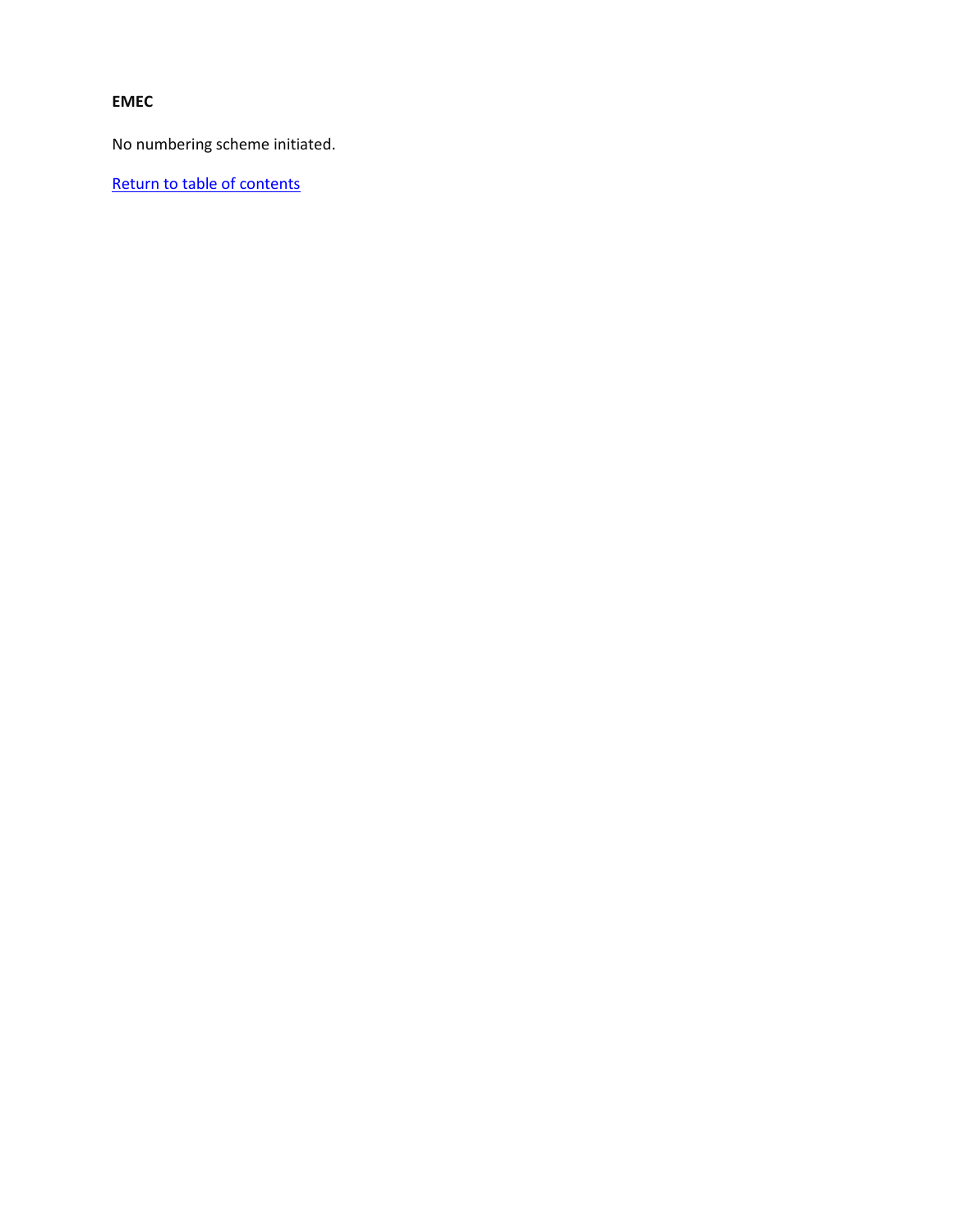#### **EMET**

No numbering scheme initiated.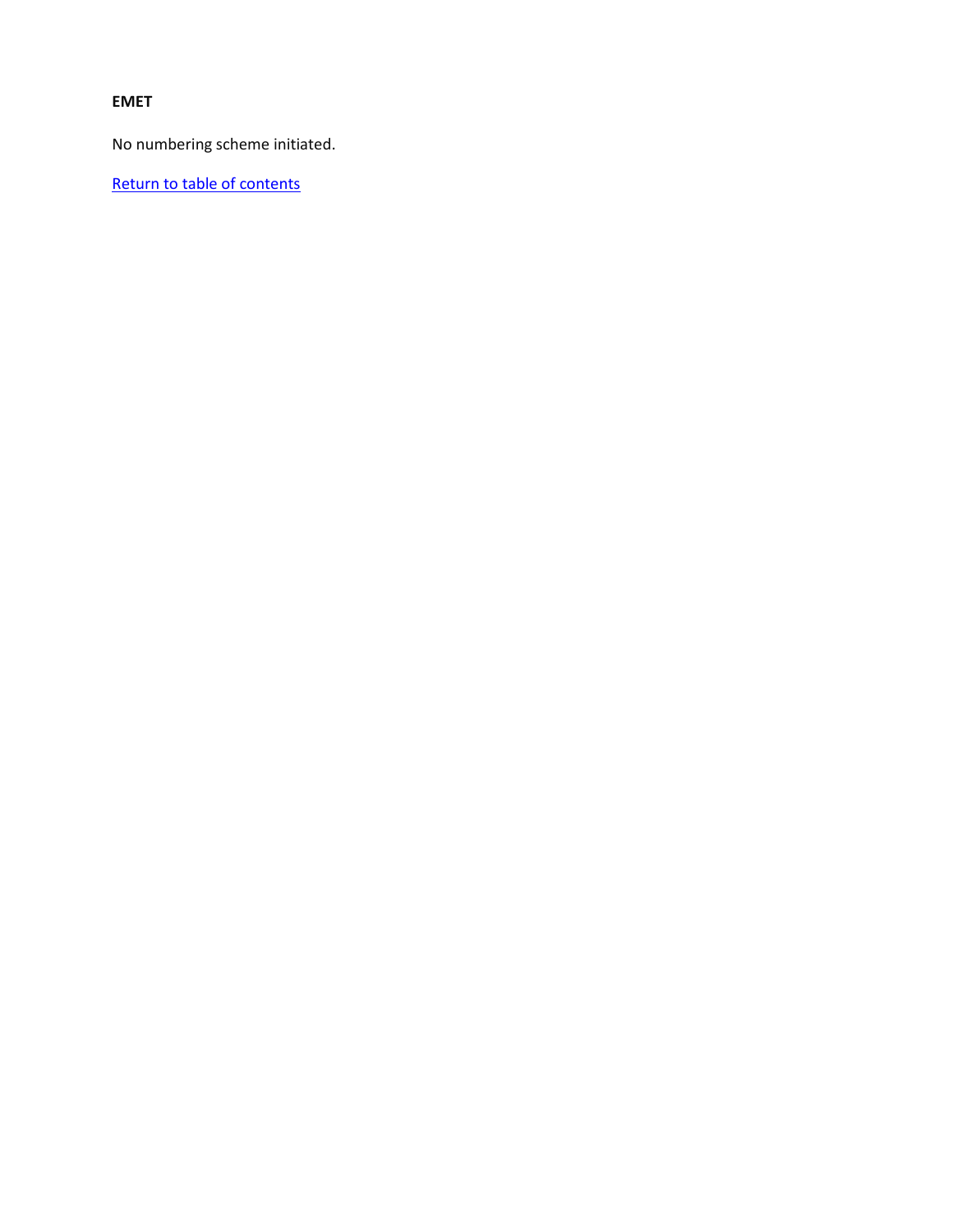### **ENSC**

No numbering scheme initiated.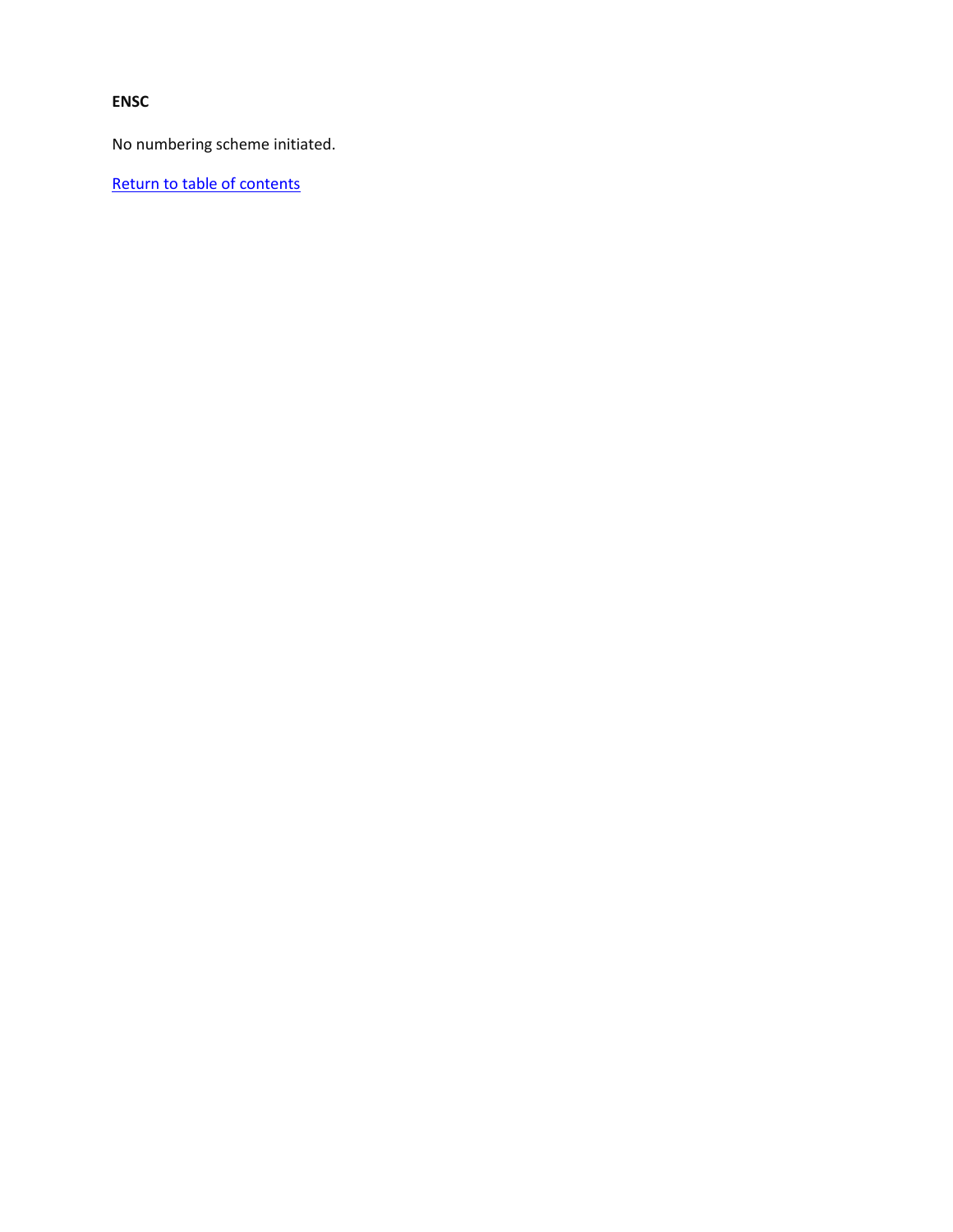#### **ENST**

No numbering scheme initiated.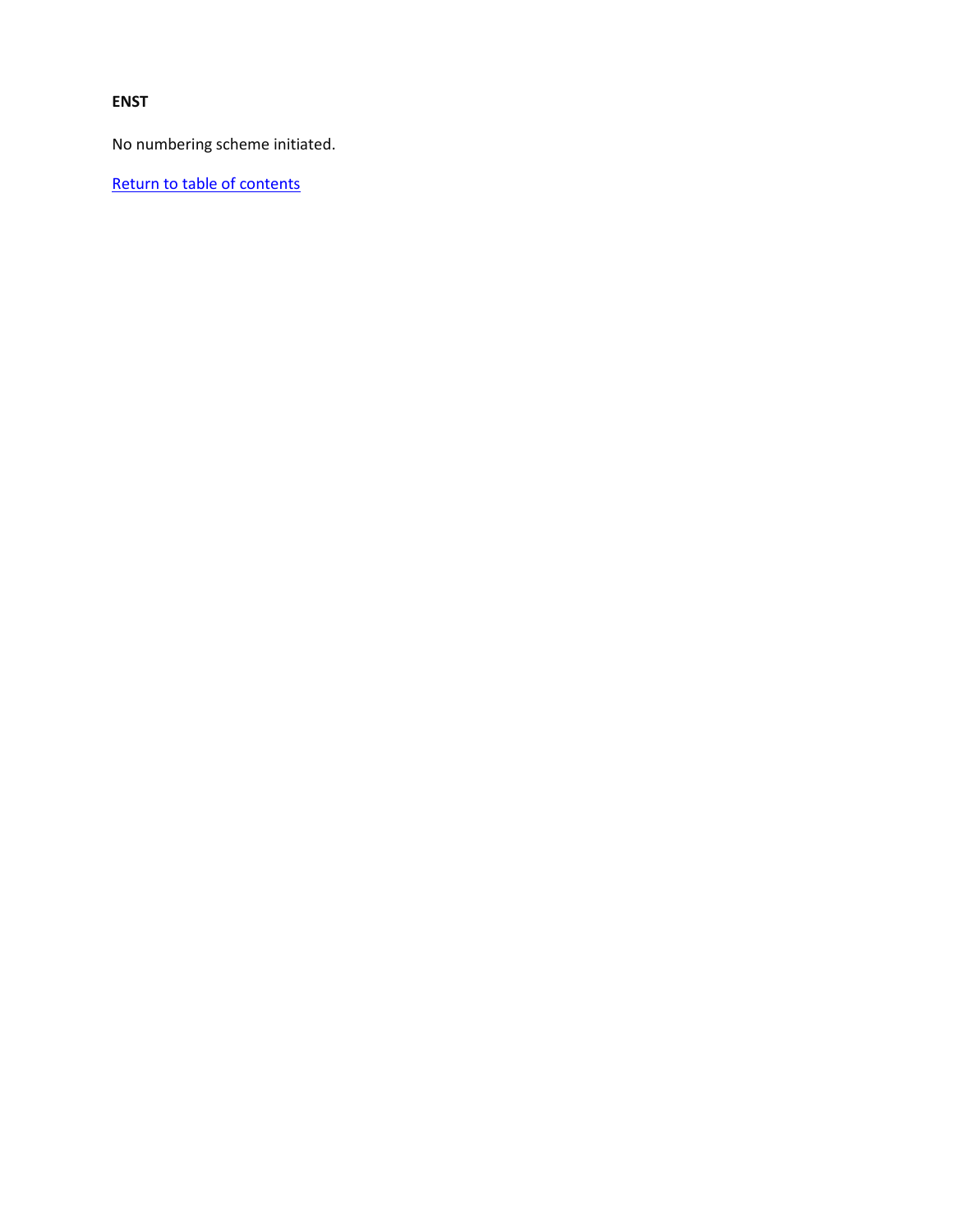# **EQUH**

No numbering scheme initiated.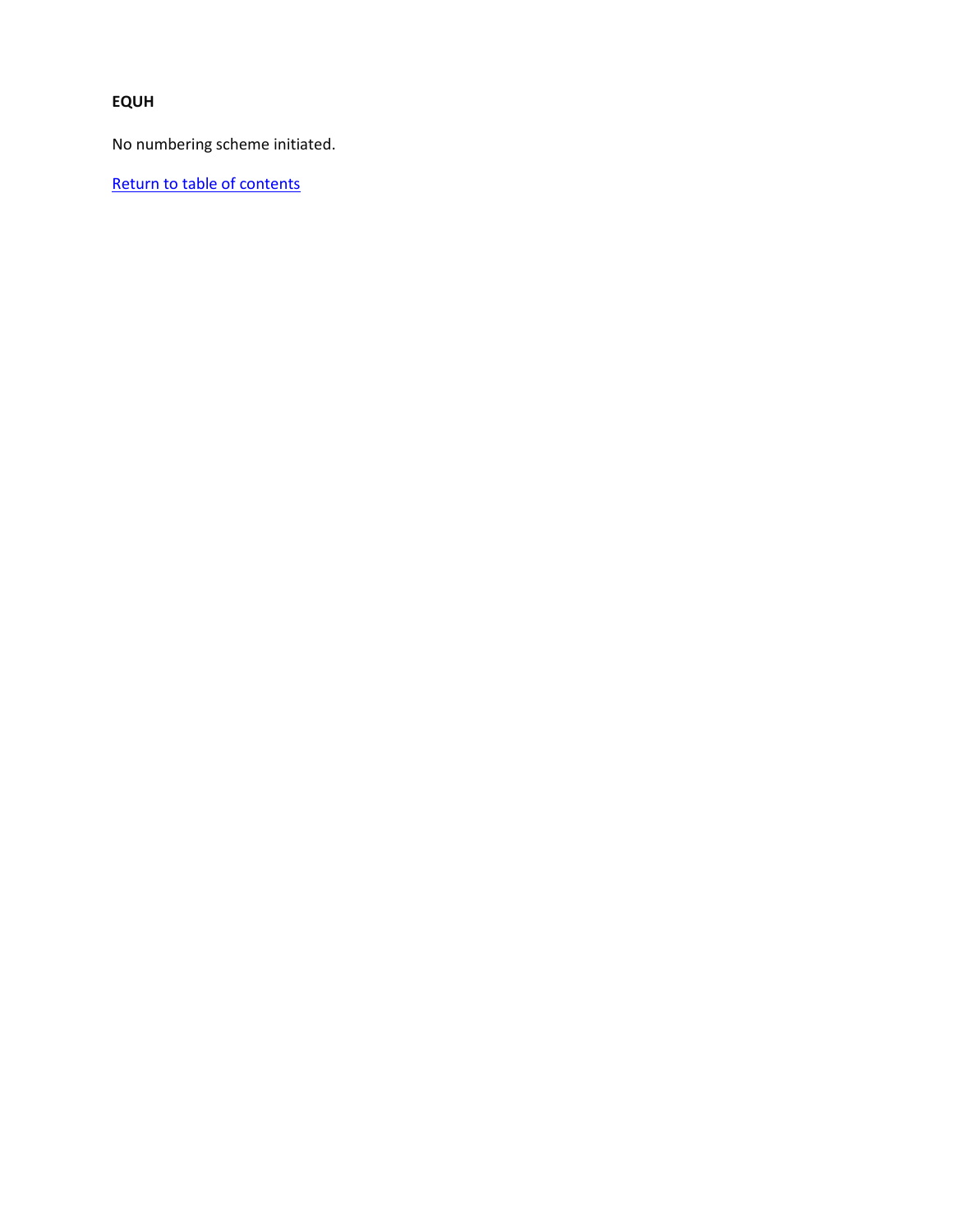# **EQUS**

No numbering scheme initiated.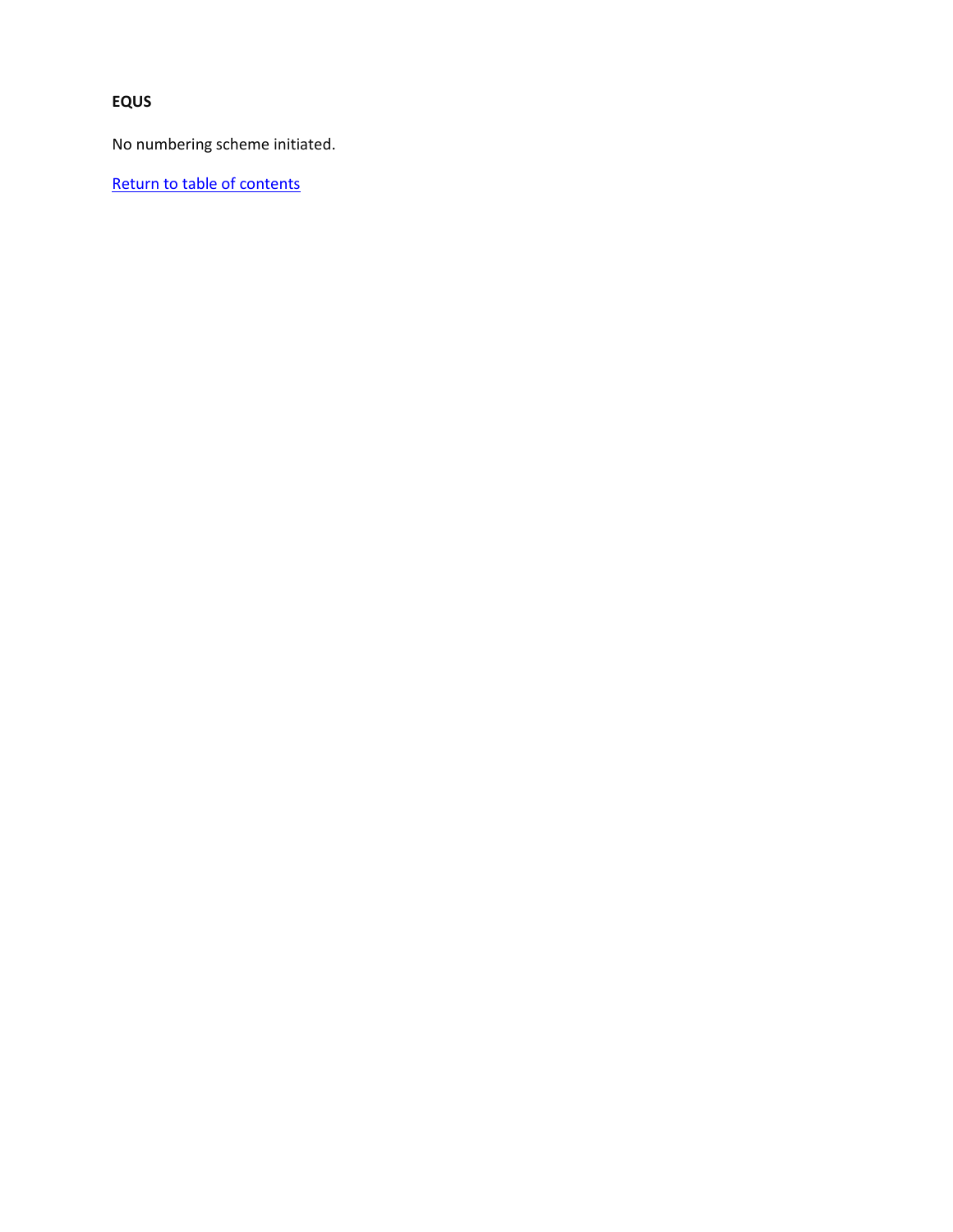**ERTH**

No numbering scheme initiated.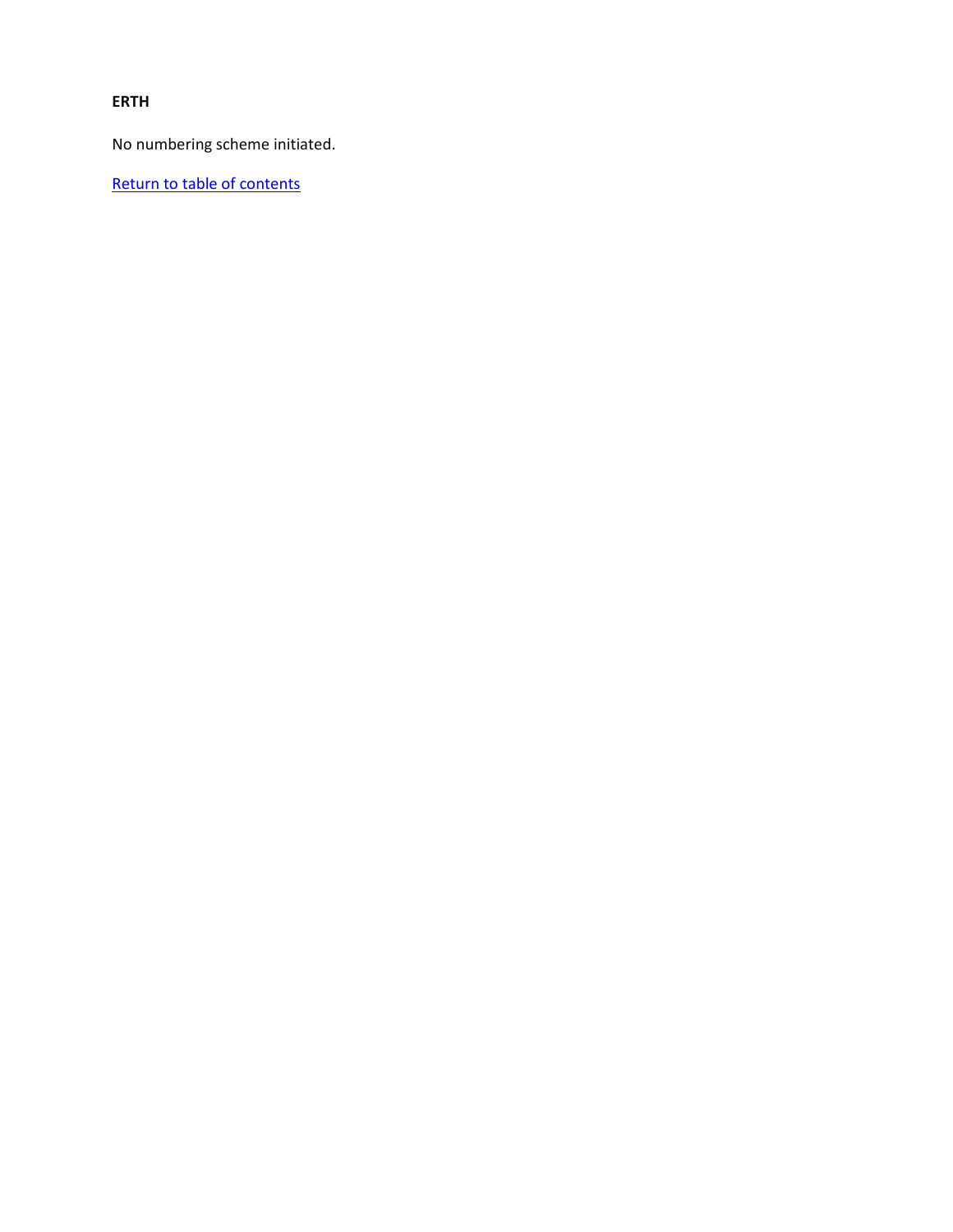**ESOF**

No numbering scheme initiated.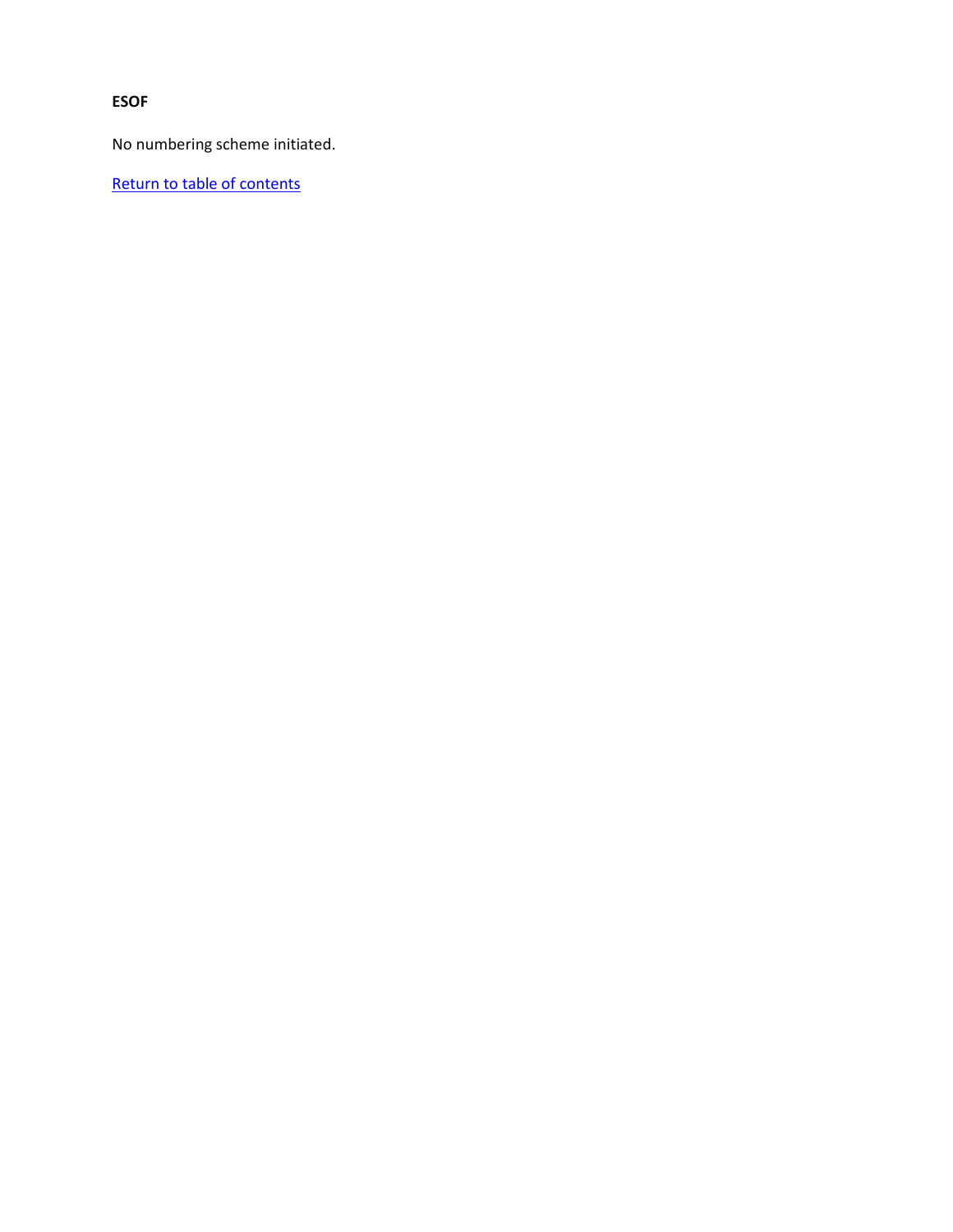**ETCC**

No numbering scheme initiated.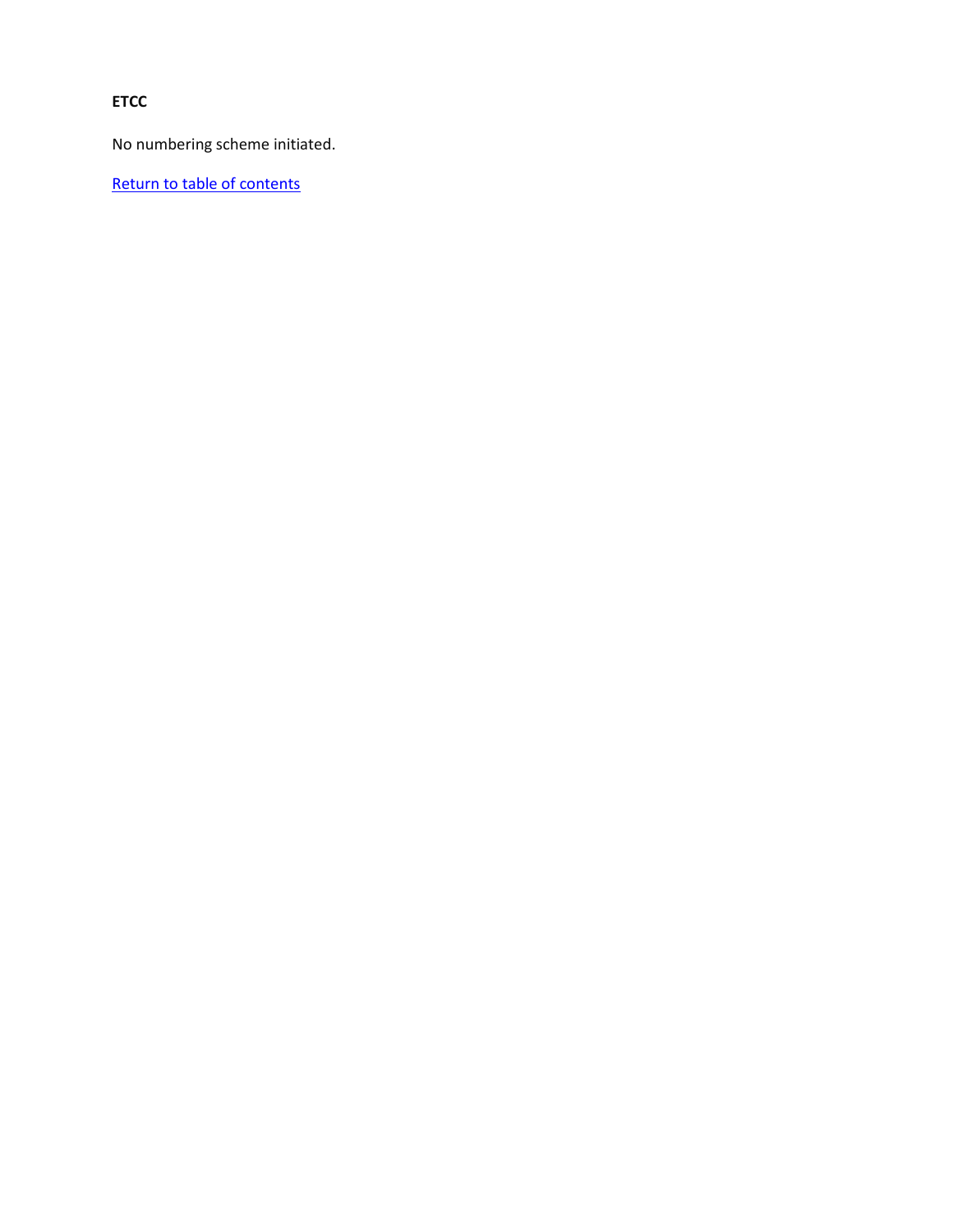#### **ETME**

No numbering scheme initiated.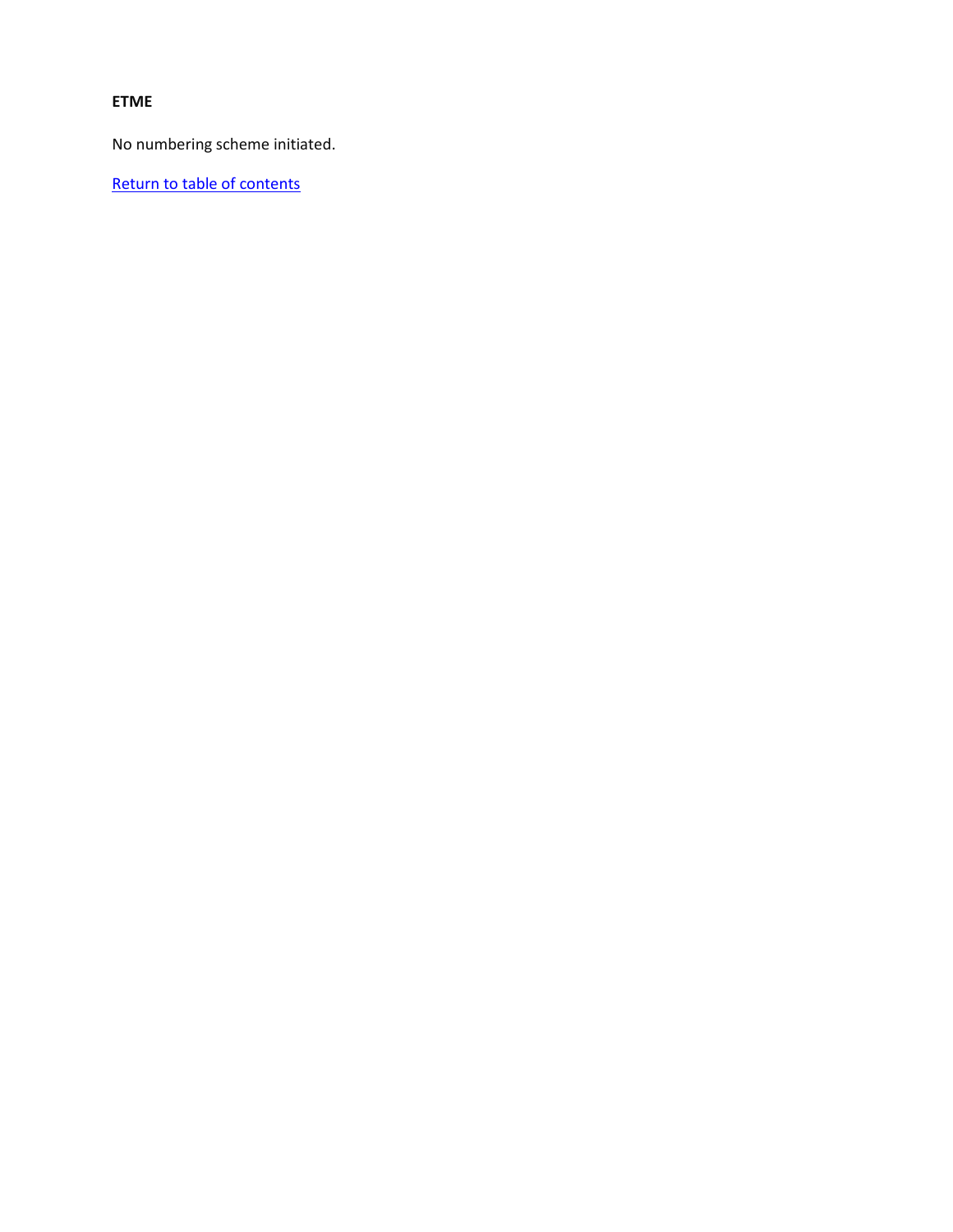#### **EWLD**

No numbering scheme initiated.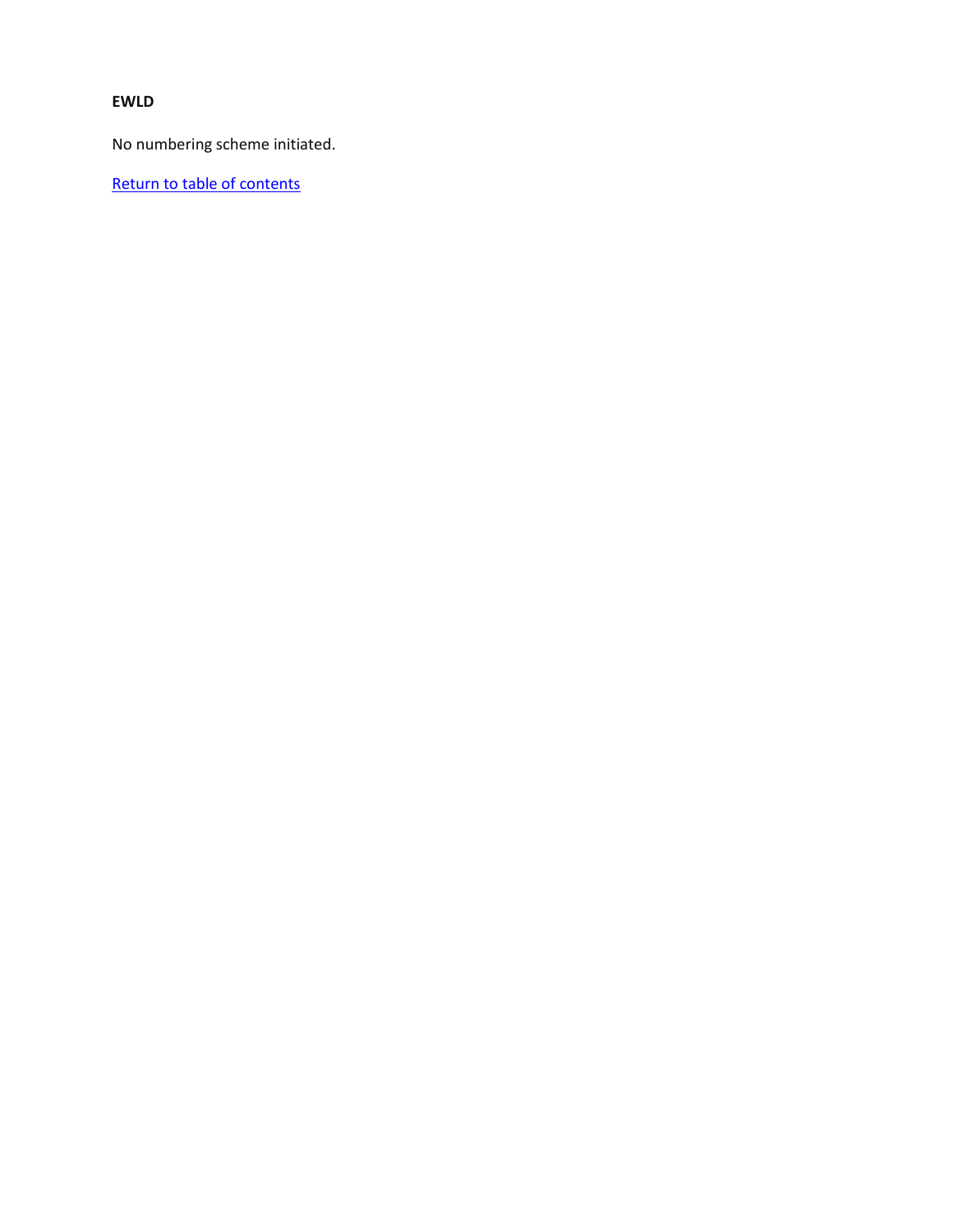| x00-x09   | Not in use                                       |
|-----------|--------------------------------------------------|
| $x10-x19$ | Textiles and apparel                             |
| $x20-x29$ | Not in use                                       |
| $x30-x39$ | Personal and family finance - consumer decisions |
| x40-x49   | Not in use                                       |
| x50-x59   | Applied skills for careers                       |
| x60-x69   | Human development/family stud.                   |
| x70-x79   | Demography research methods                      |
| x80-x89   | Not in use                                       |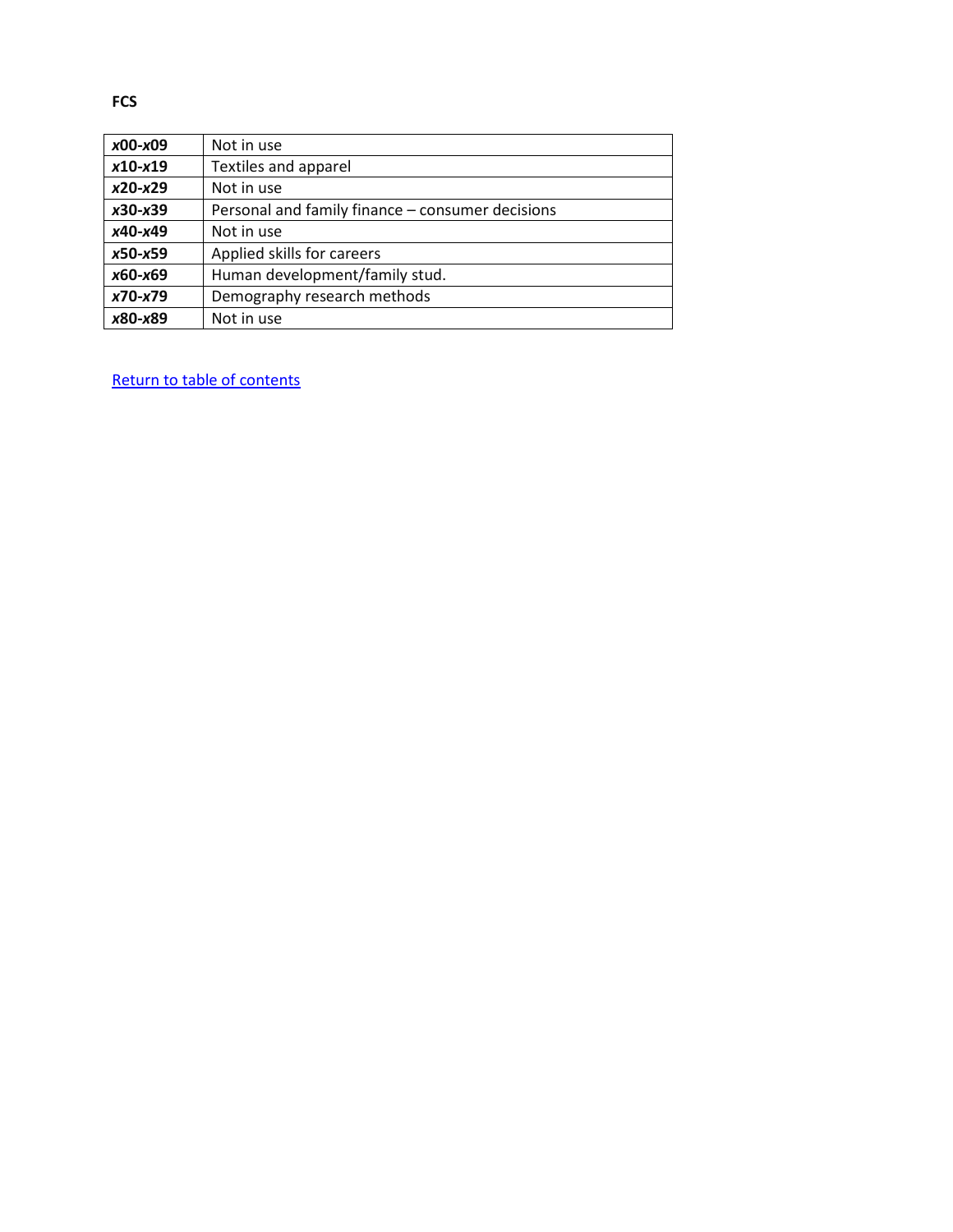#### **FILM**

Film studies: even deciles; production studies: odd deciles

|           |                          | <b>Film Studies</b>       | <b>Production Studies</b>      |
|-----------|--------------------------|---------------------------|--------------------------------|
| $x00-x09$ | Film studies - core      | Intro, history, sociology |                                |
| $x10-x19$ | Film production $-$ core |                           | Introductory overview          |
| $x20-x29$ | Film studies             | Film and literature       |                                |
| $x30-x39$ | Film production          |                           | History, theory, concepts      |
| x40-x49   | Film studies             | Theory, criticism, themes |                                |
| $x50-x59$ | Film production          |                           | Production roles, technologies |
| x60-x69   | Film studies             | National cinemas          |                                |
| x70-x79   | Film production          |                           | Producing genres               |
| x80-x89   | Film studies             | Auteurs, issues, problems |                                |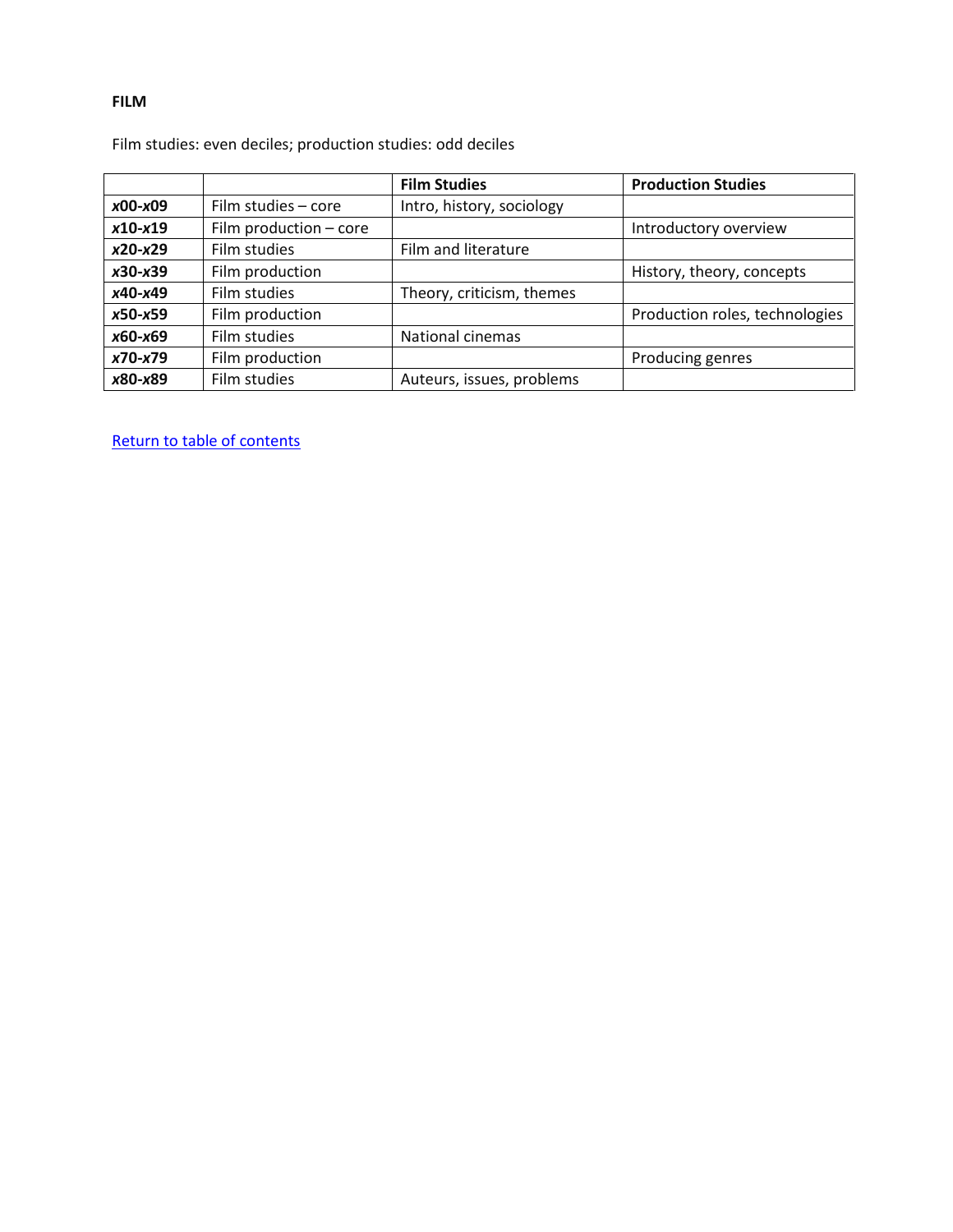**FORS**

No numbering scheme initiated.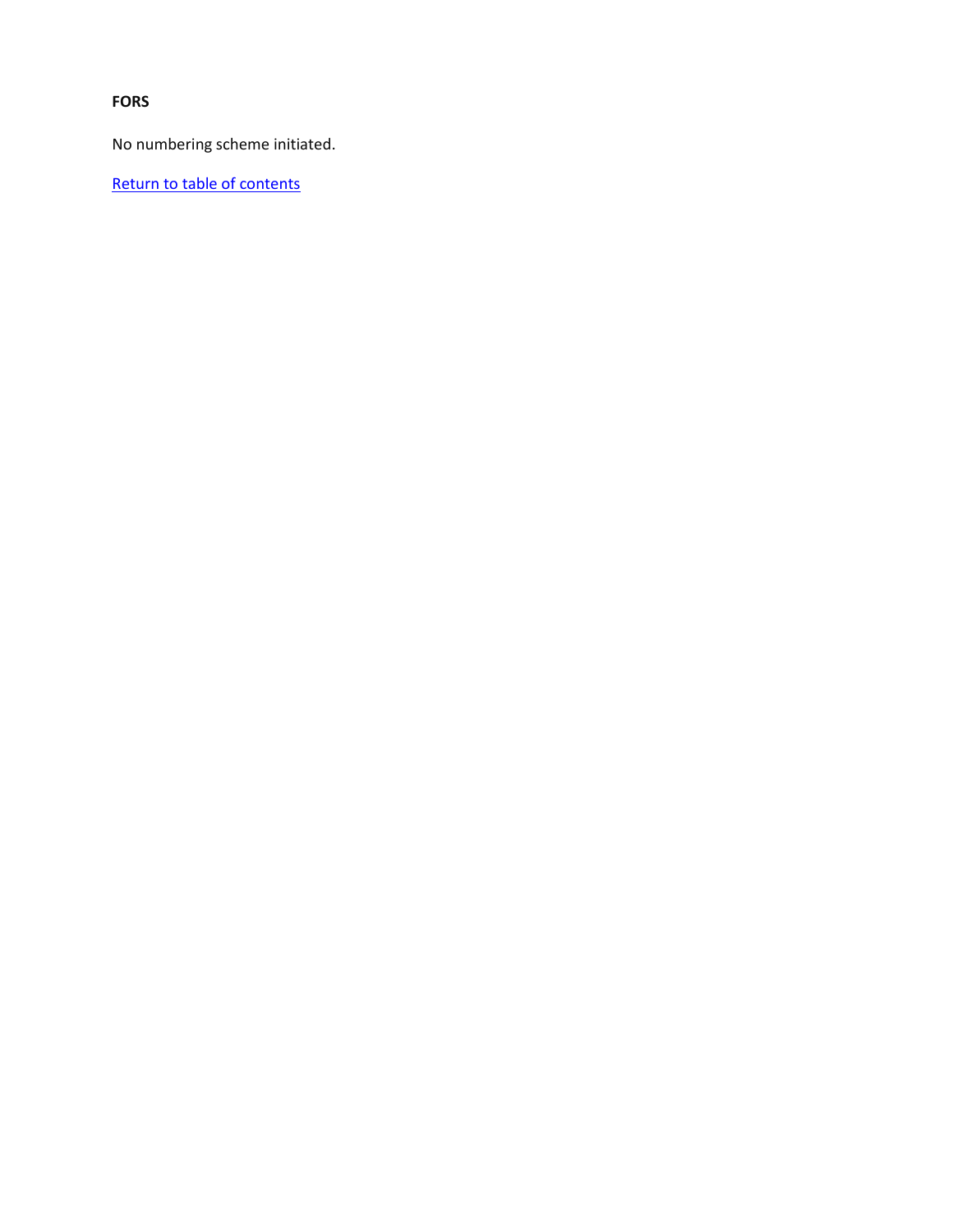**FRCH**

No numbering scheme initiated.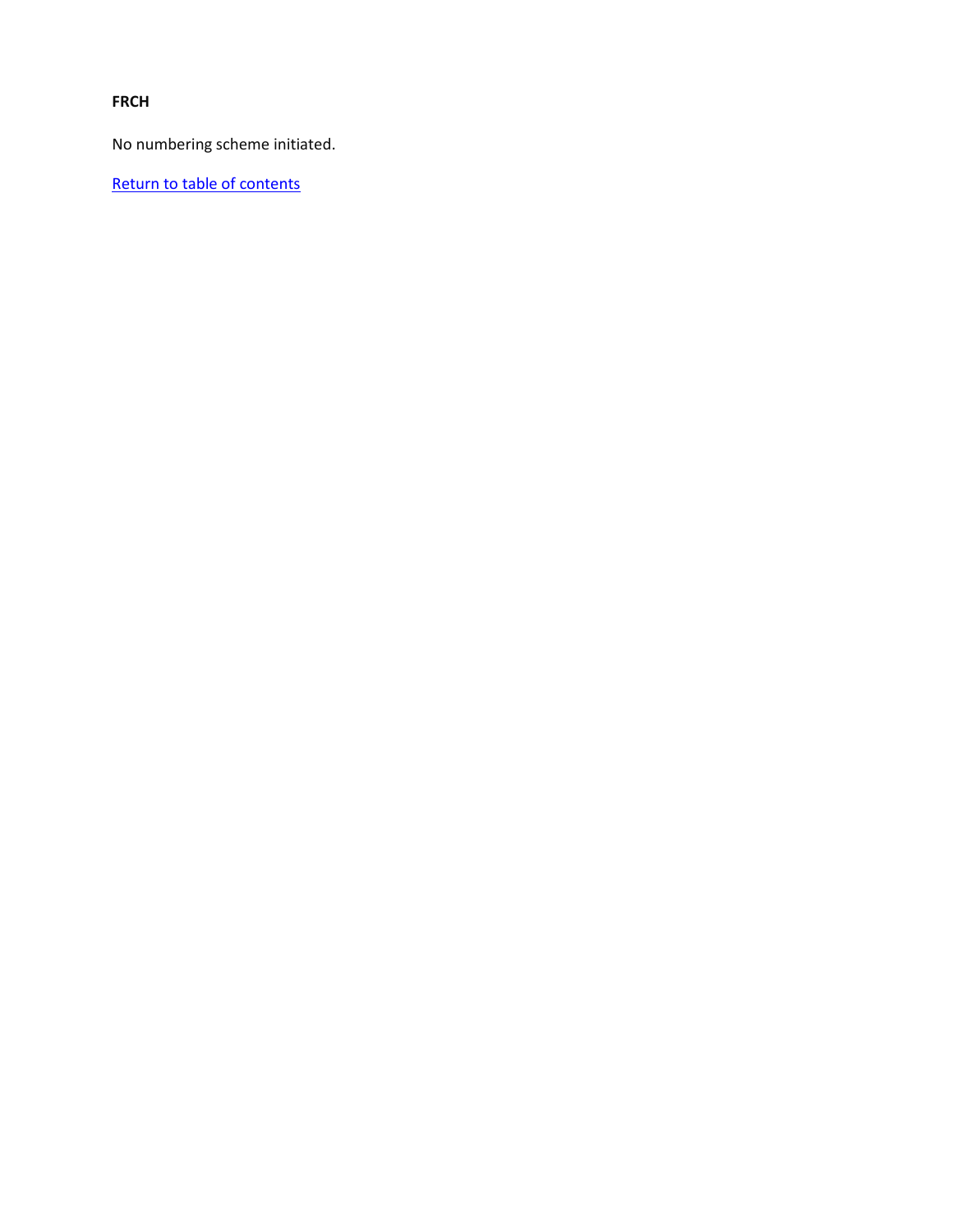**GEO**

No numbering scheme initiated.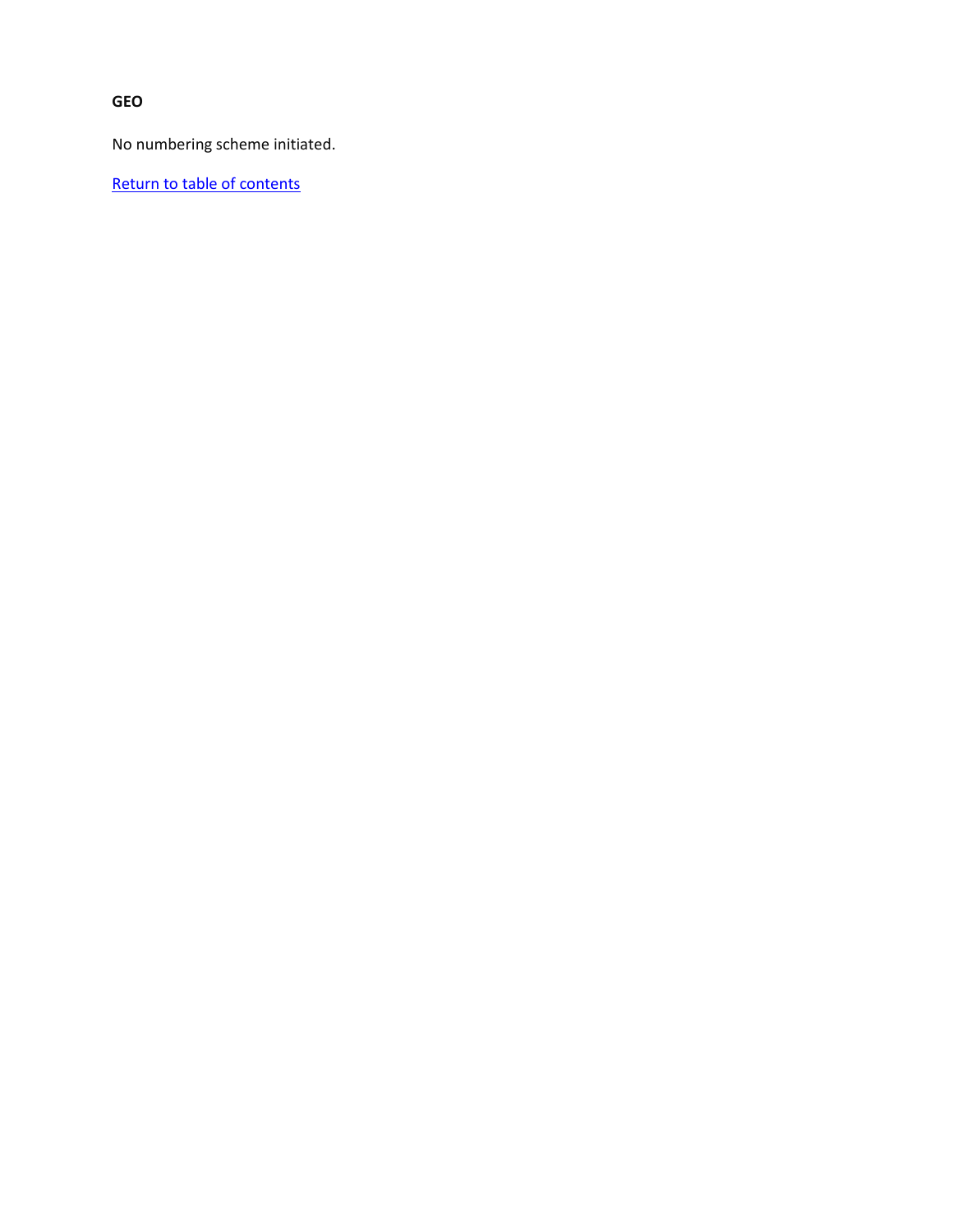## **GEOE**

No numbering scheme initiated.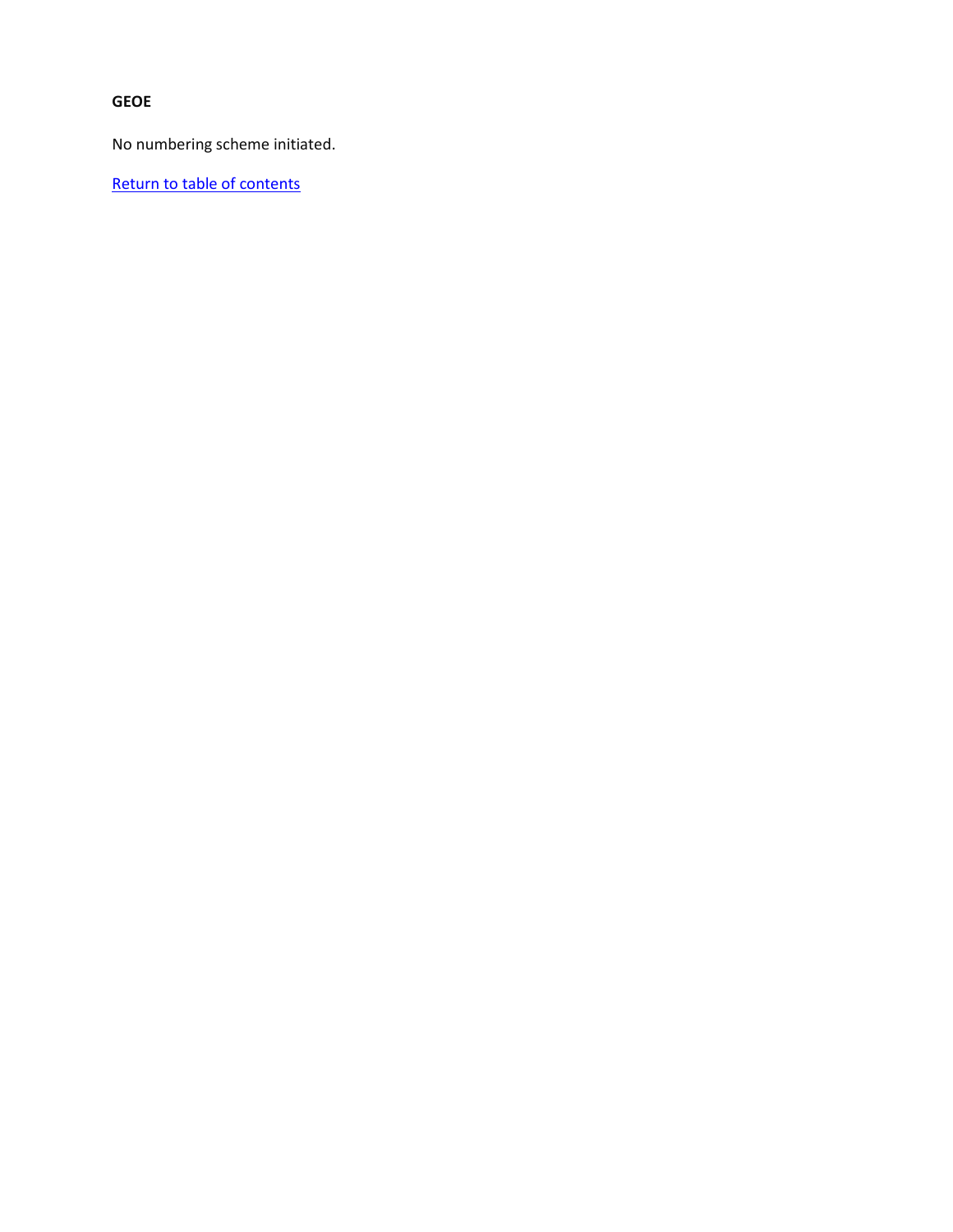# **GEOP**

No numbering scheme initiated.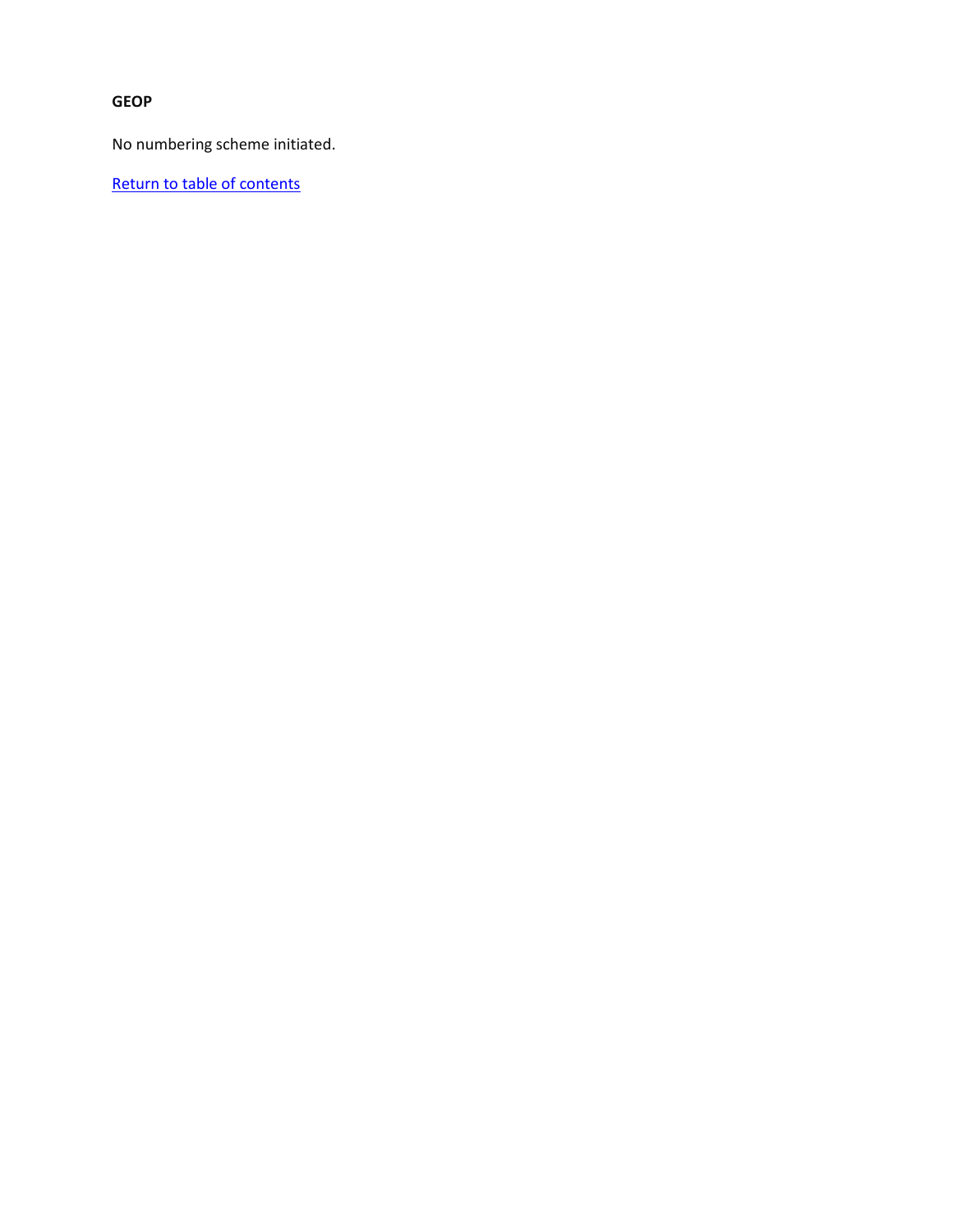#### **GPHY**

No numbering scheme initiated.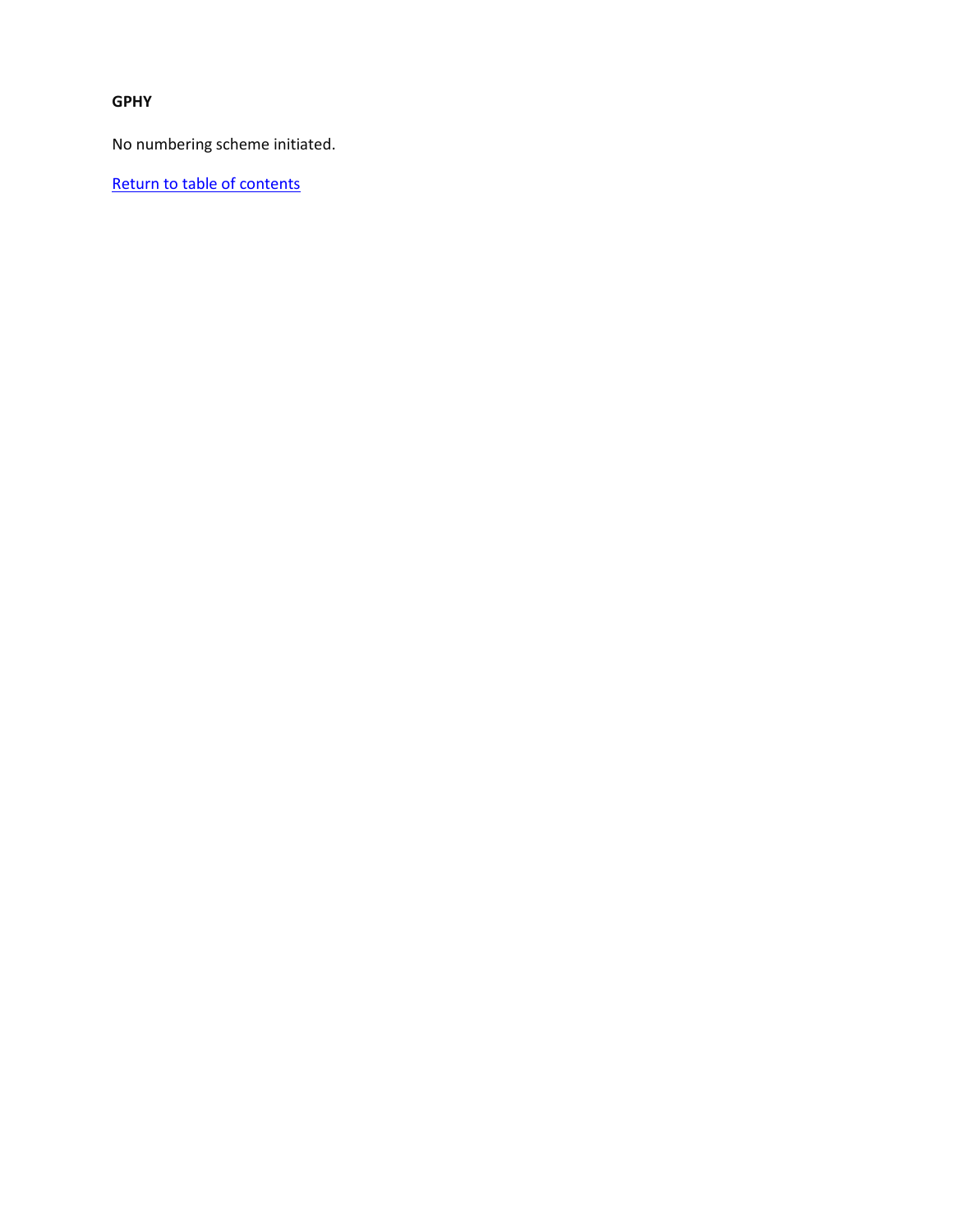**GRK**

No numbering scheme initiated.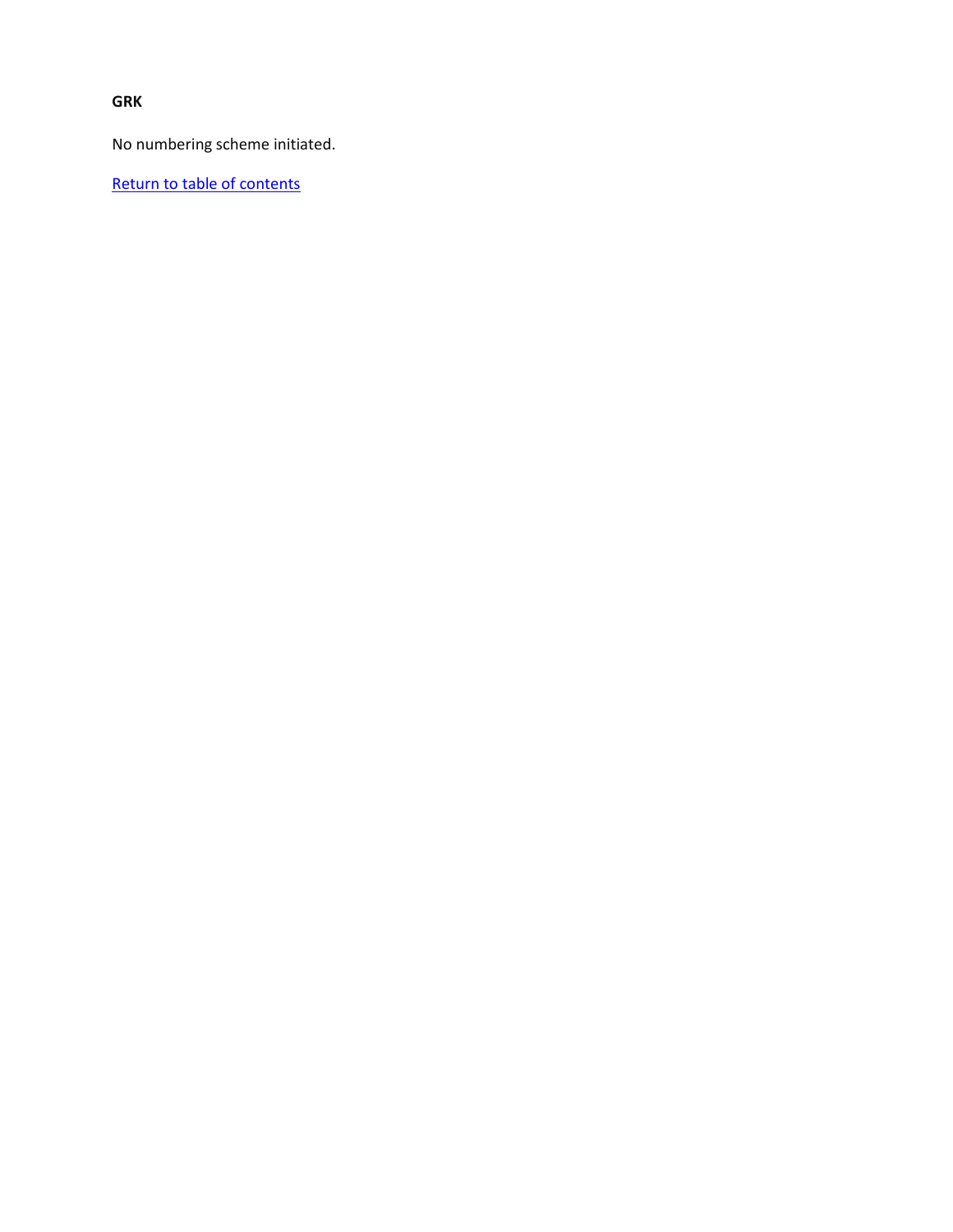## **GRMN**

No numbering scheme initiated.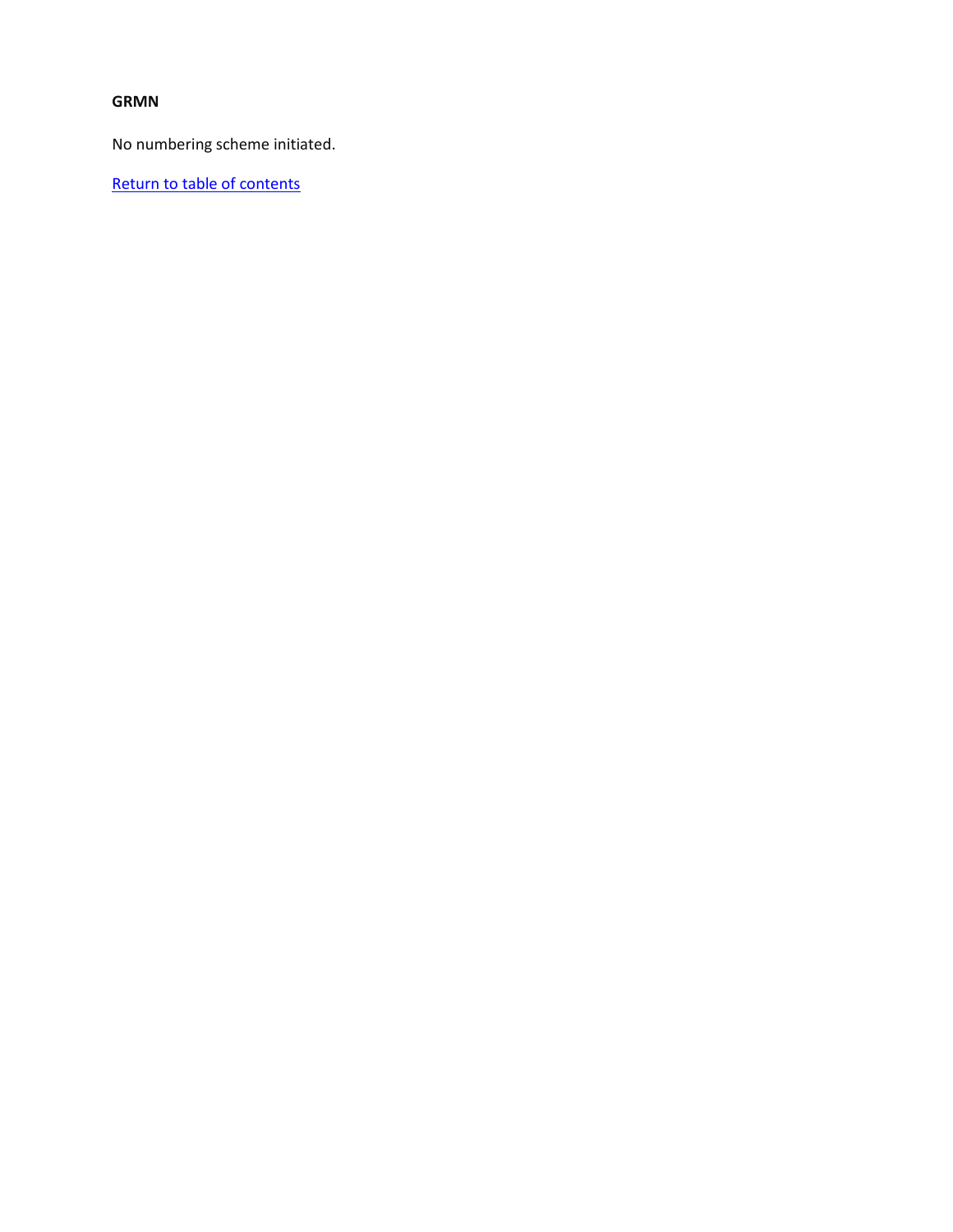## **HORT**

No numbering scheme initiated.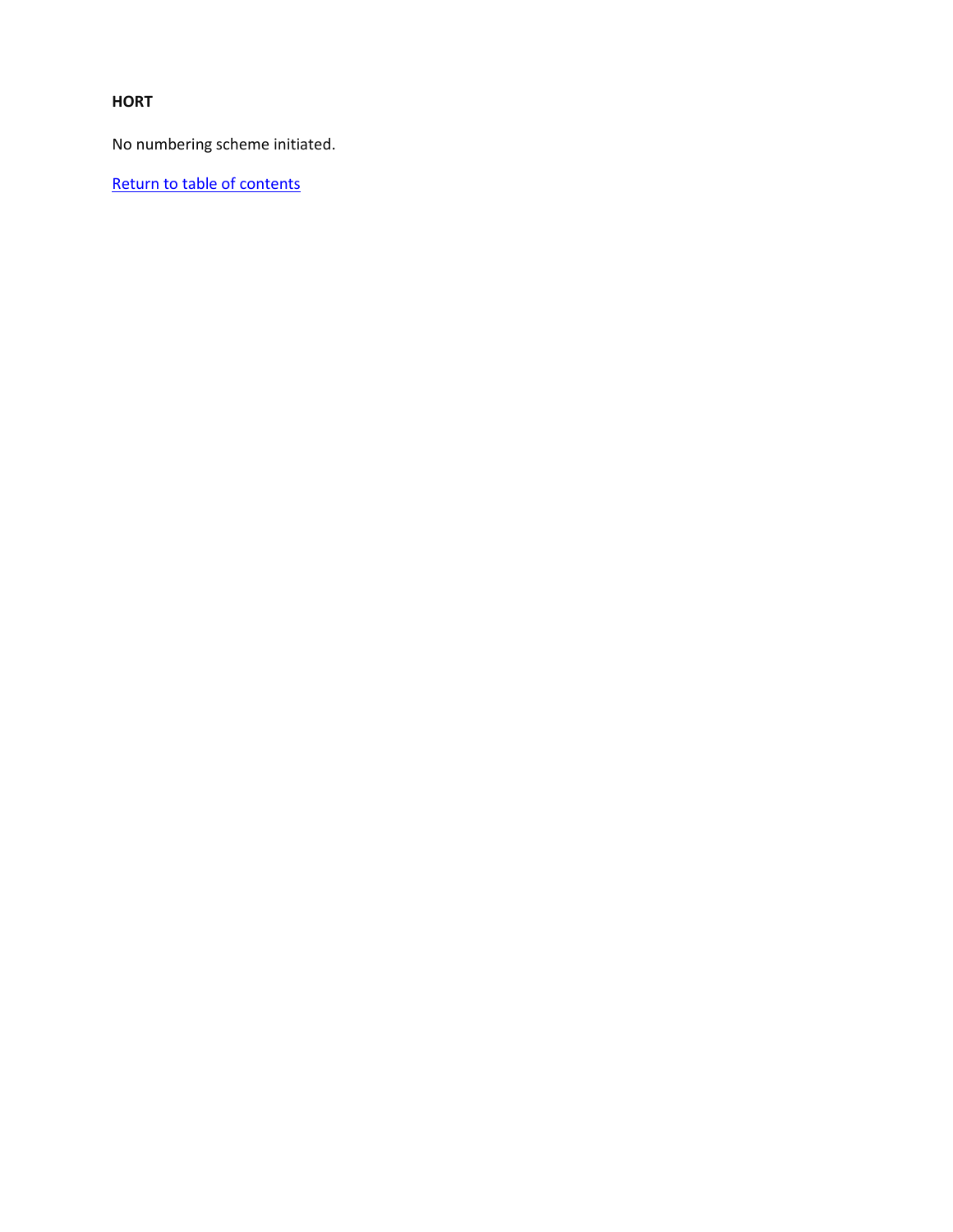#### **HPRV**

No numbering scheme initiated.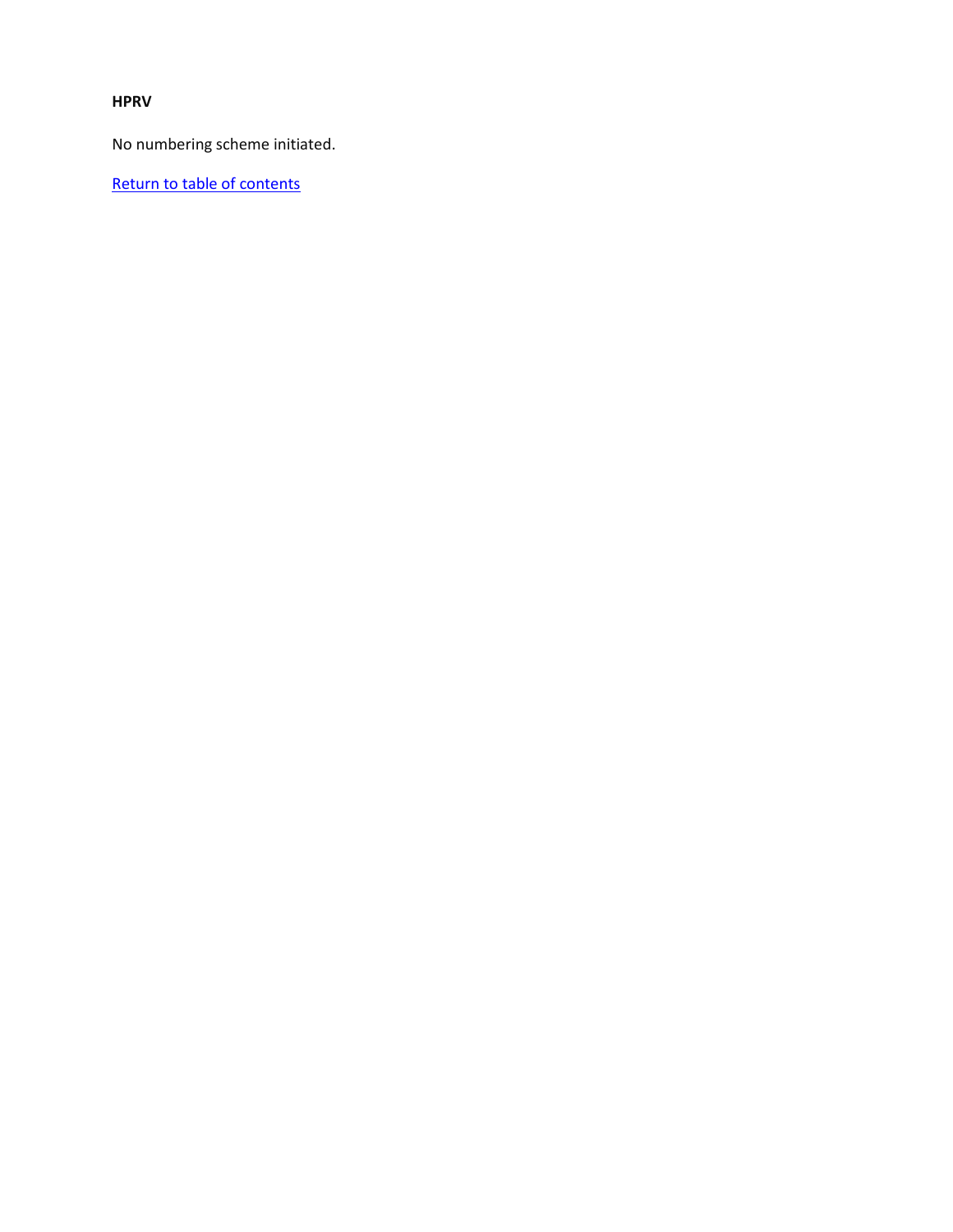## **HSTA**

No numbering scheme initiated.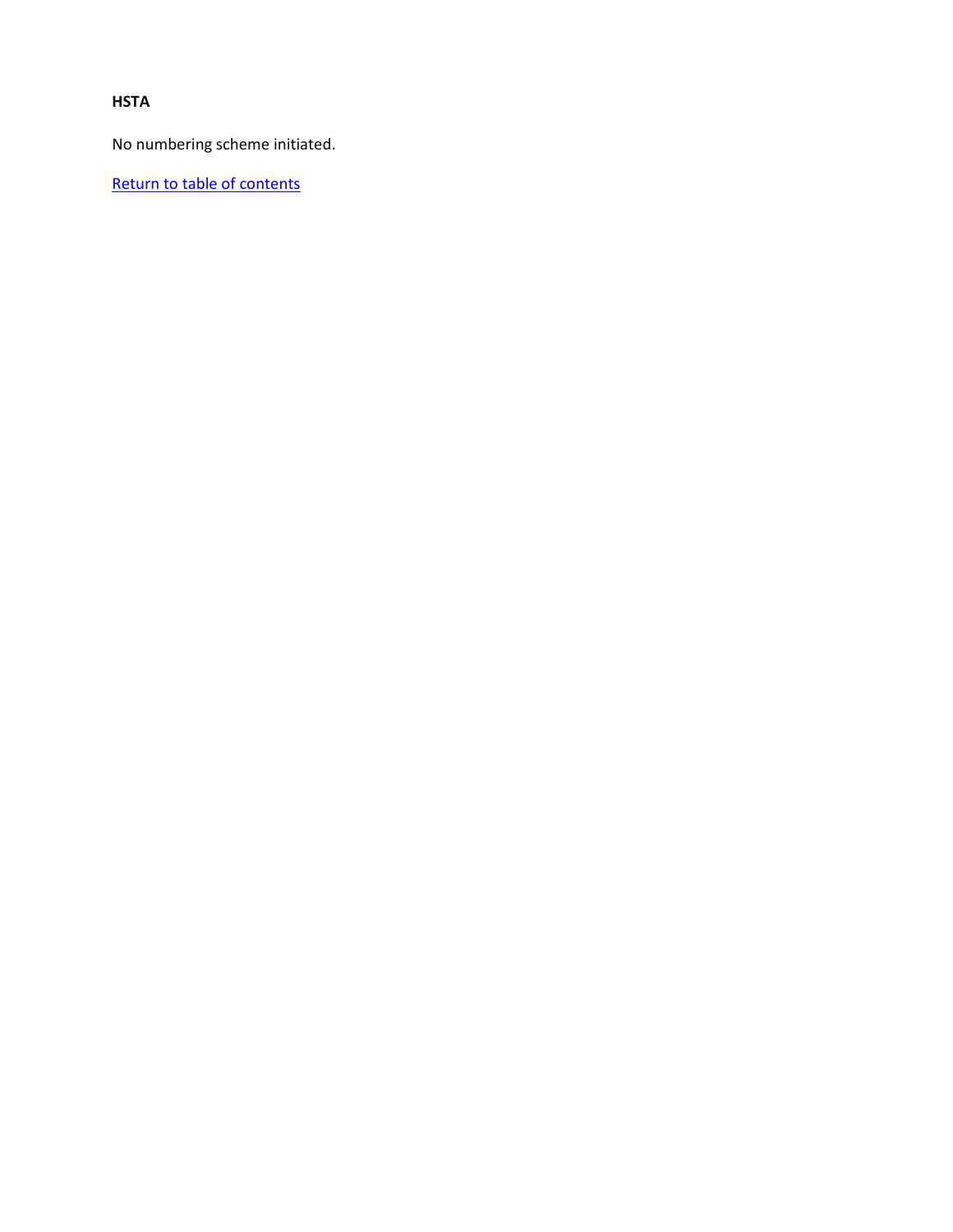## **HSTR**

No numbering scheme initiated.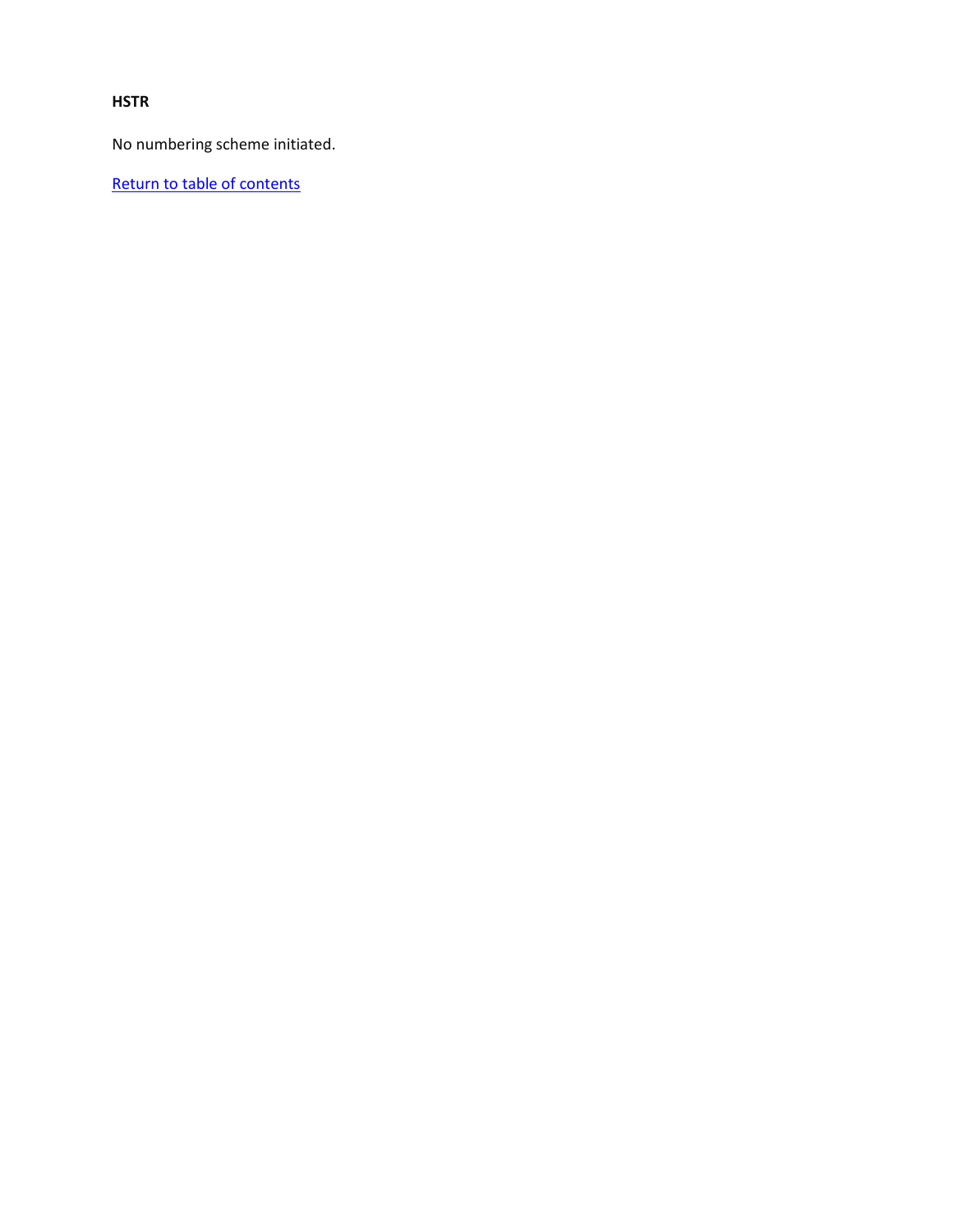**IDSN**

No numbering scheme initiated.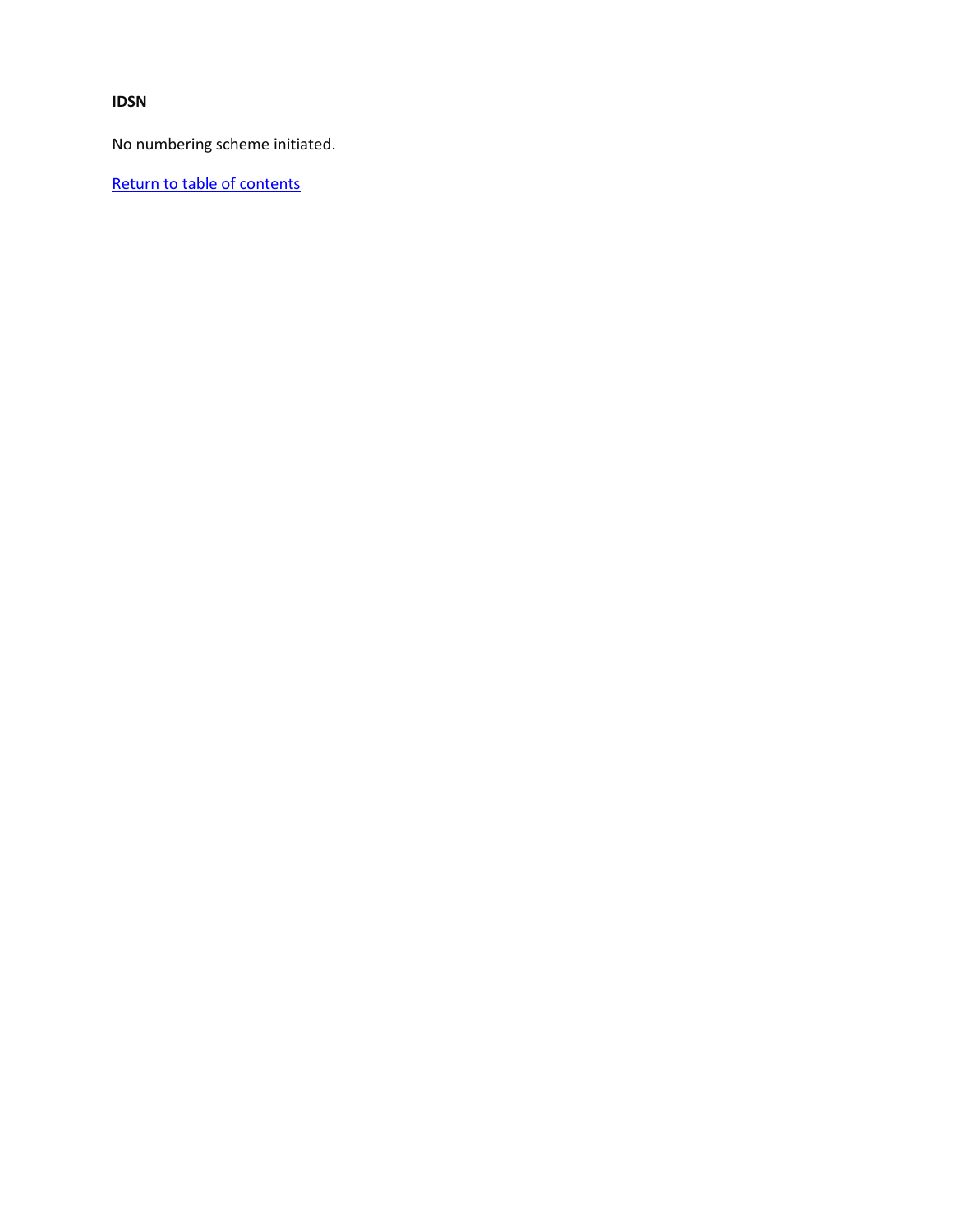**IRSH**

No numbering scheme initiated.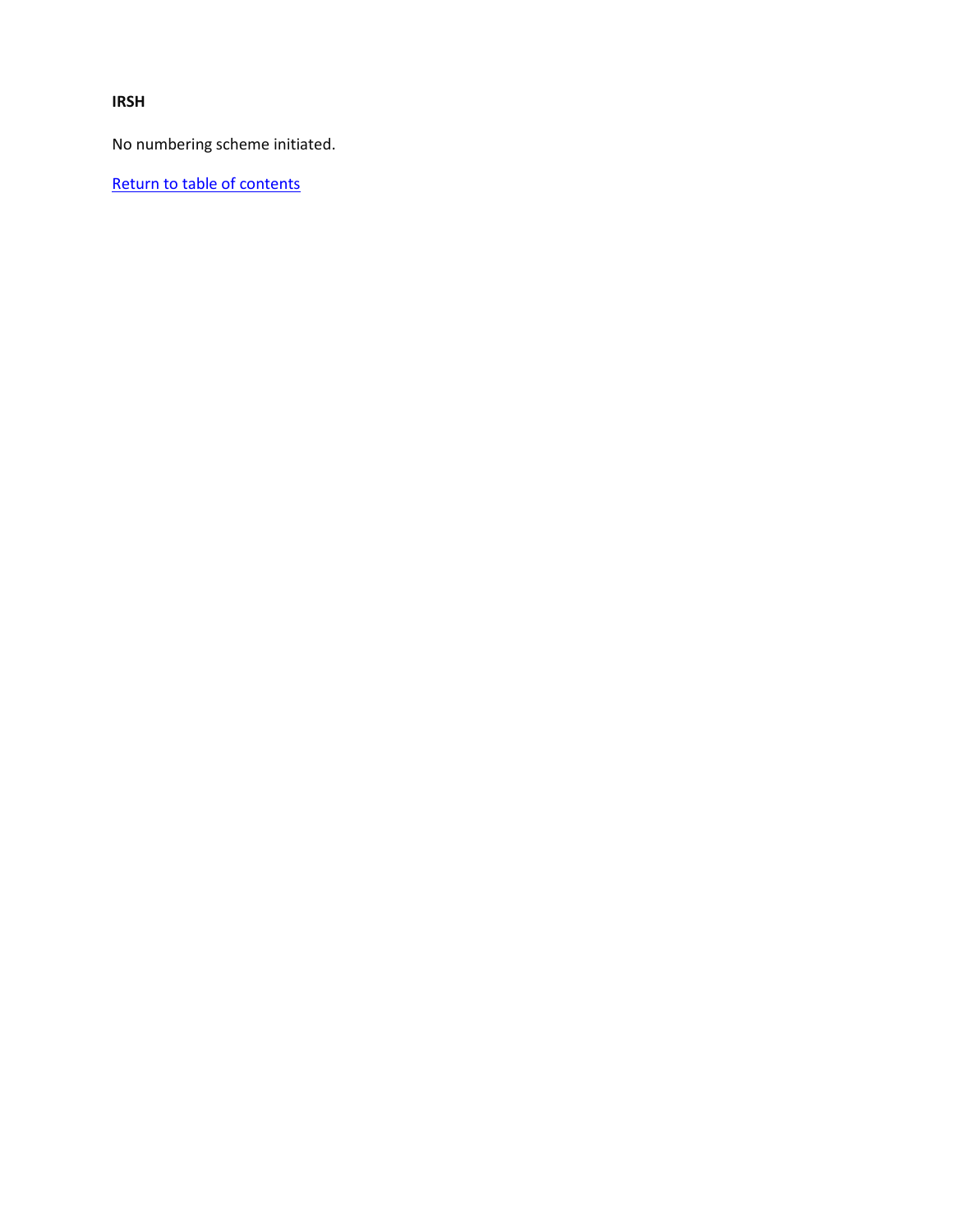**ITLN**

No numbering scheme initiated.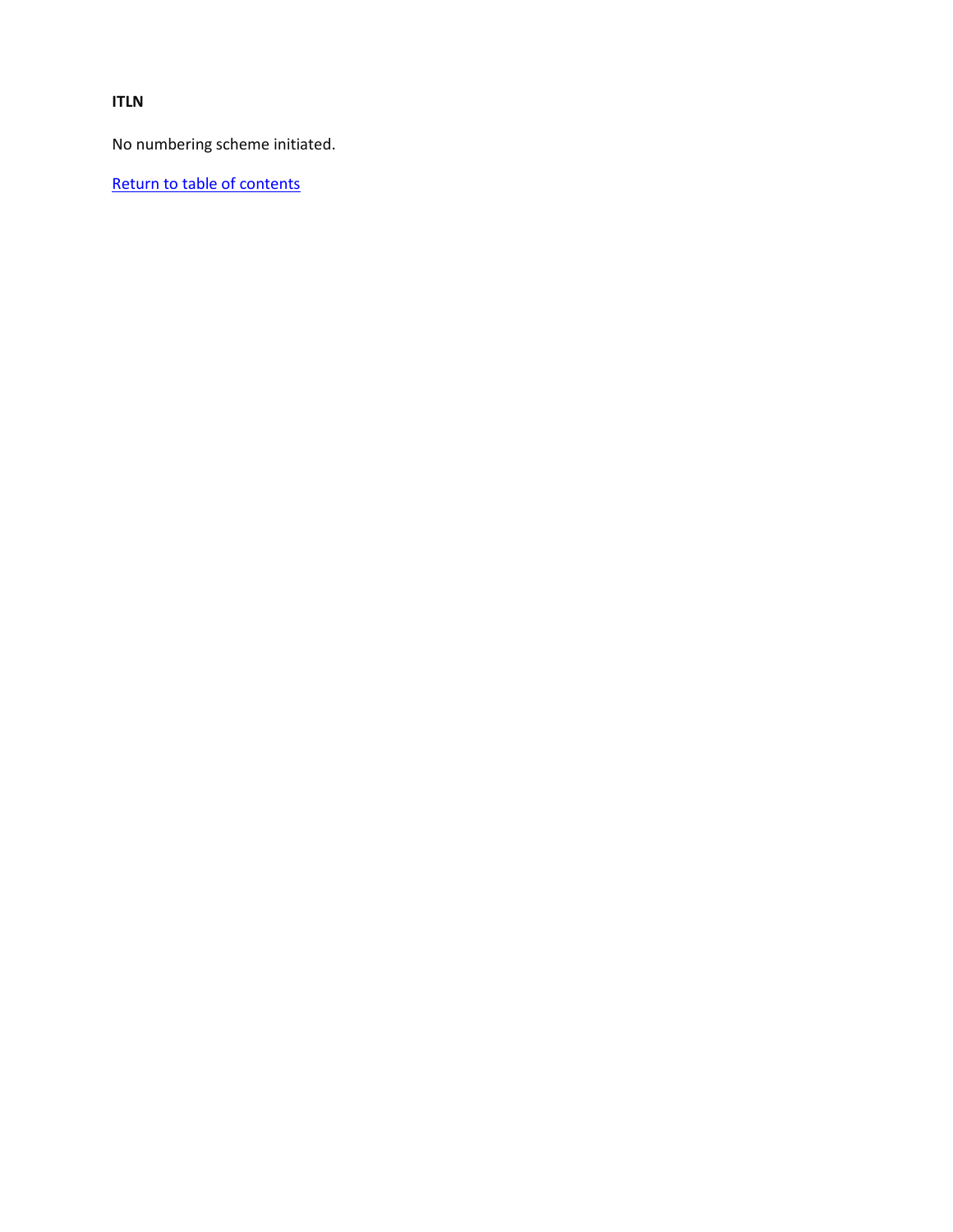No numbering scheme initiated.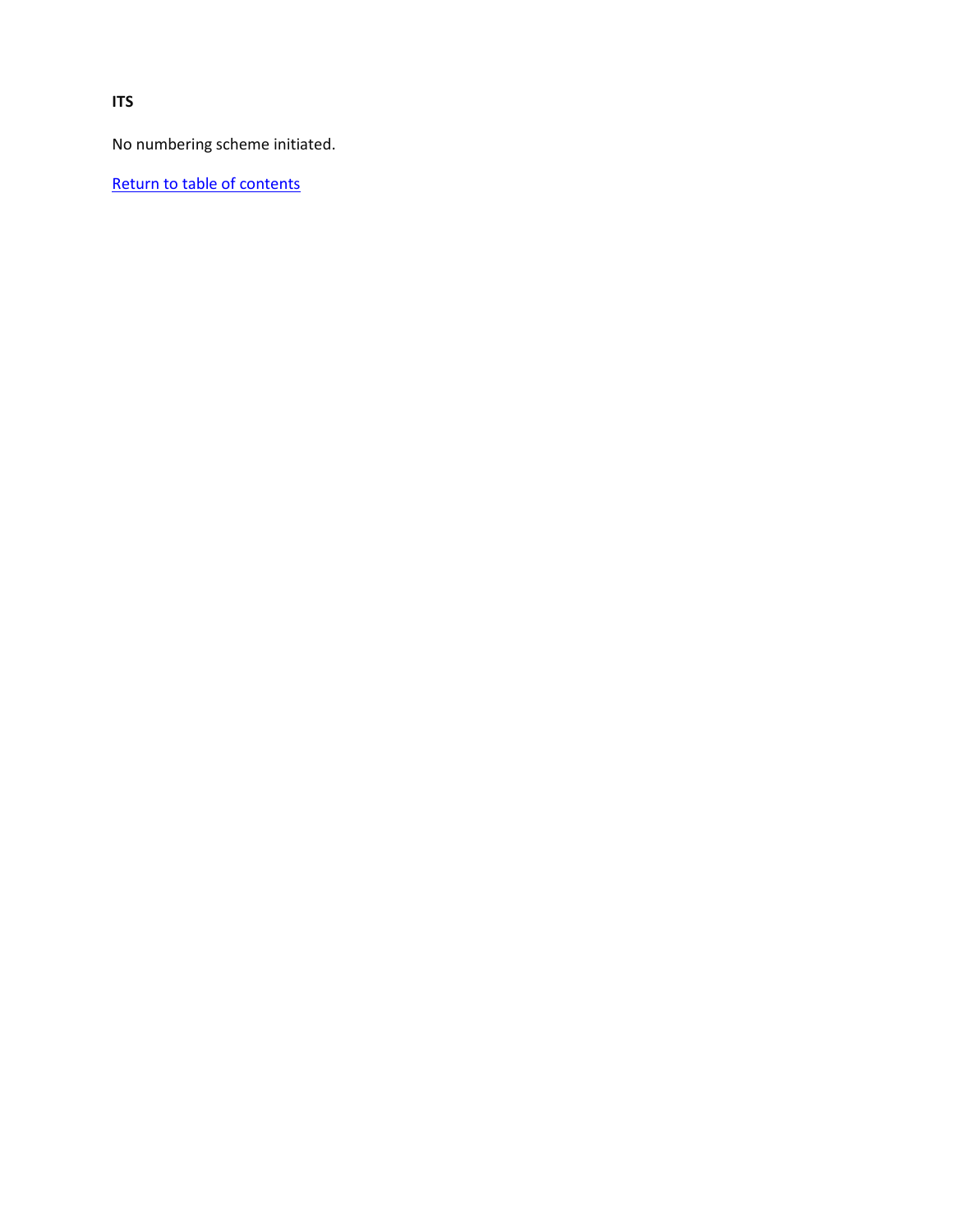**JPSN**

No numbering scheme initiated.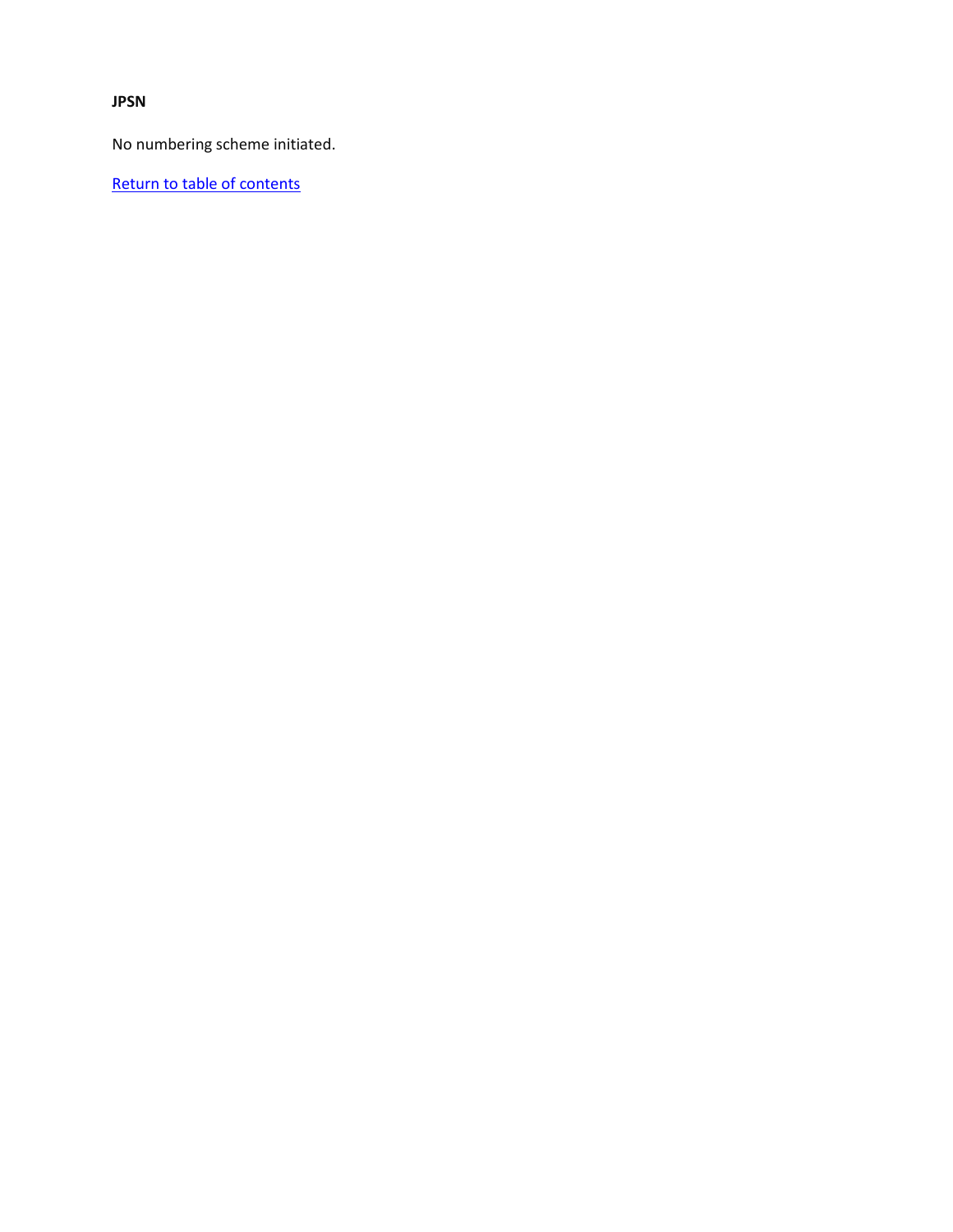| $x00-x09$ | Foundations                         |
|-----------|-------------------------------------|
| $x10-x19$ | Exercise Rx/assessment              |
| $x20-x29$ | Biomechanics/kinesiology            |
| $x30-x39$ | Motor learning                      |
| x40-x49   | Exercise psychology                 |
| x50-x59   | Exercise physiology                 |
| x60-x69   | Health aspects of physical activity |
| x70-x89   | Exercise in special populations     |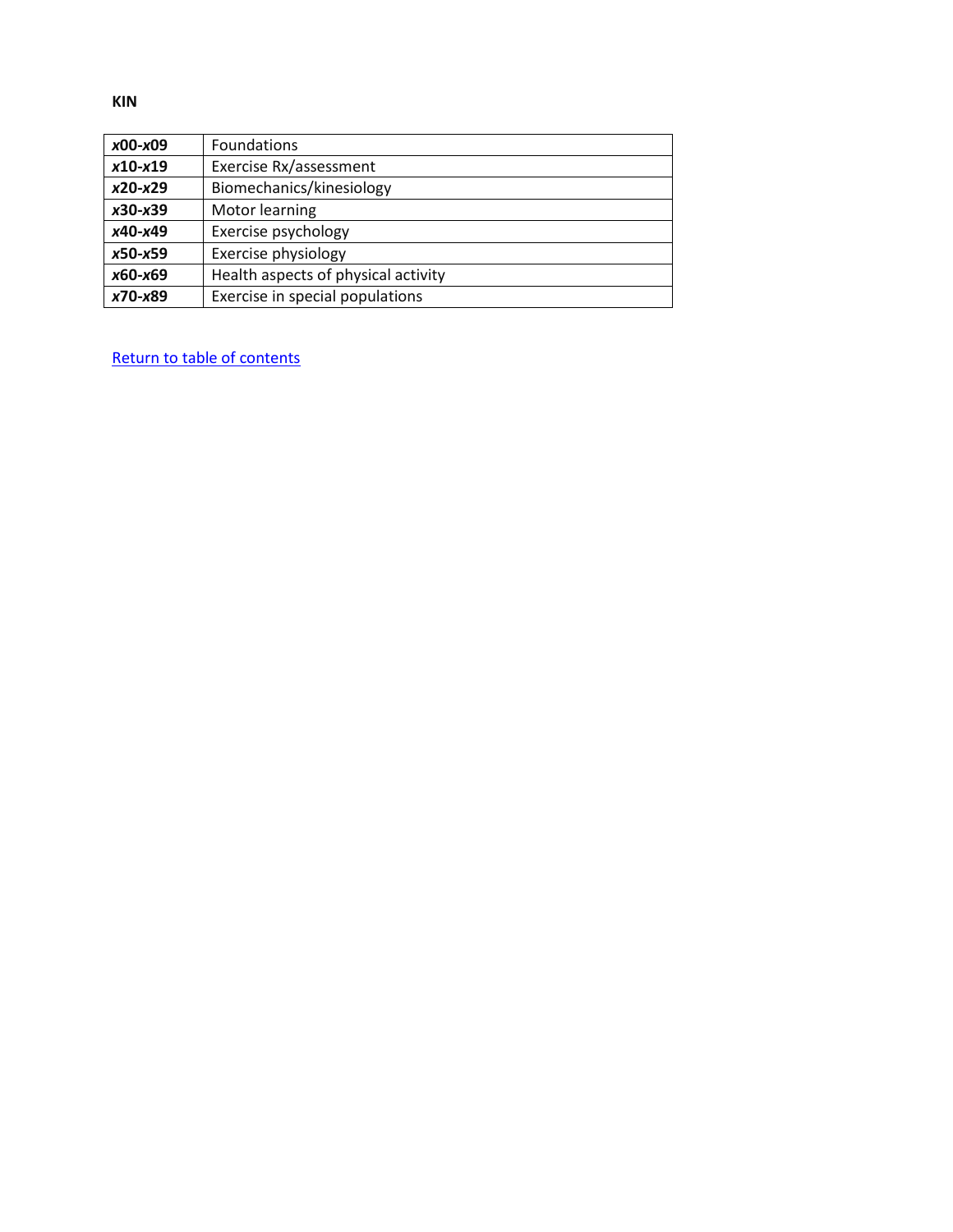## **LATN**

No numbering scheme initiated.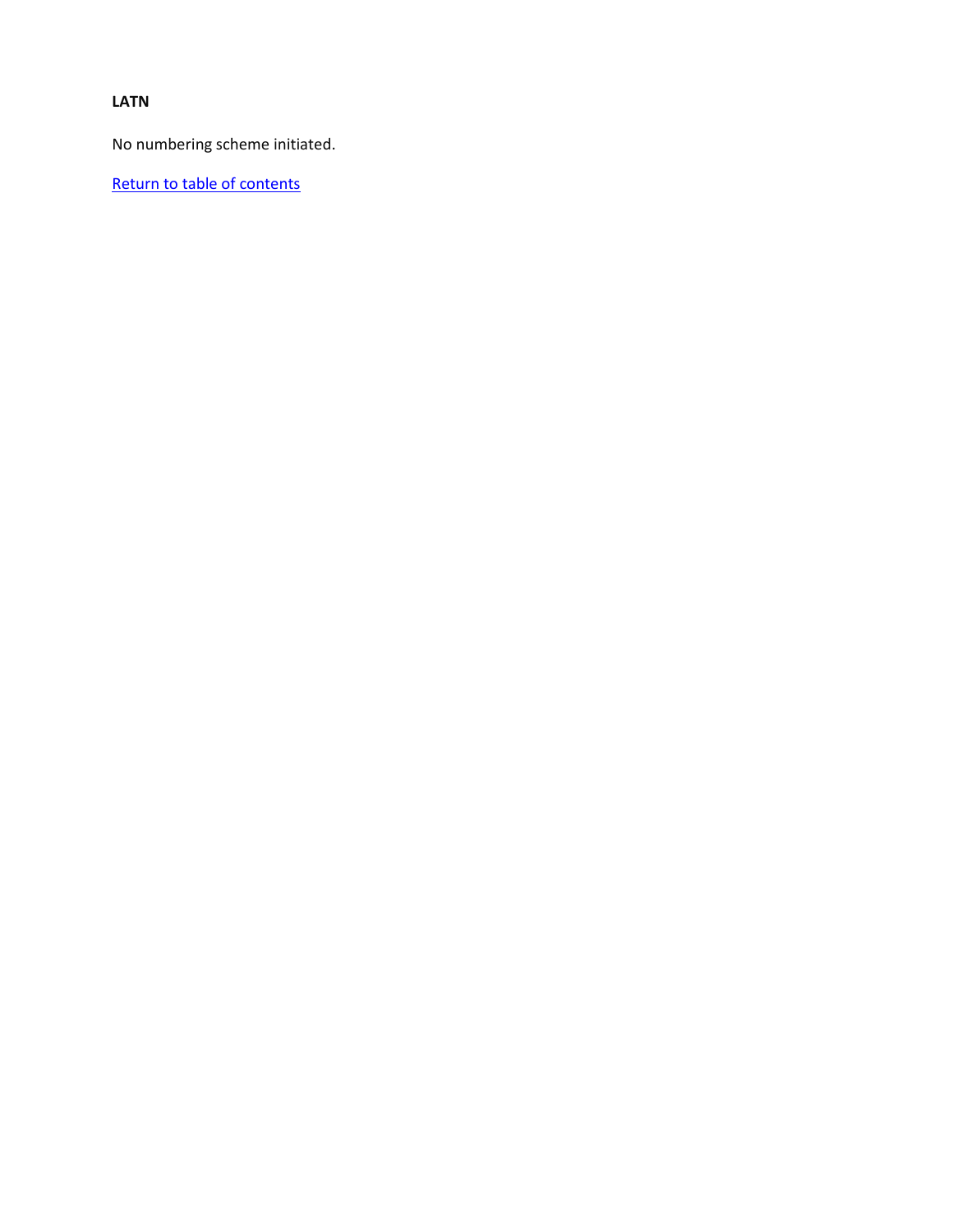**LIBM**

No numbering scheme initiated.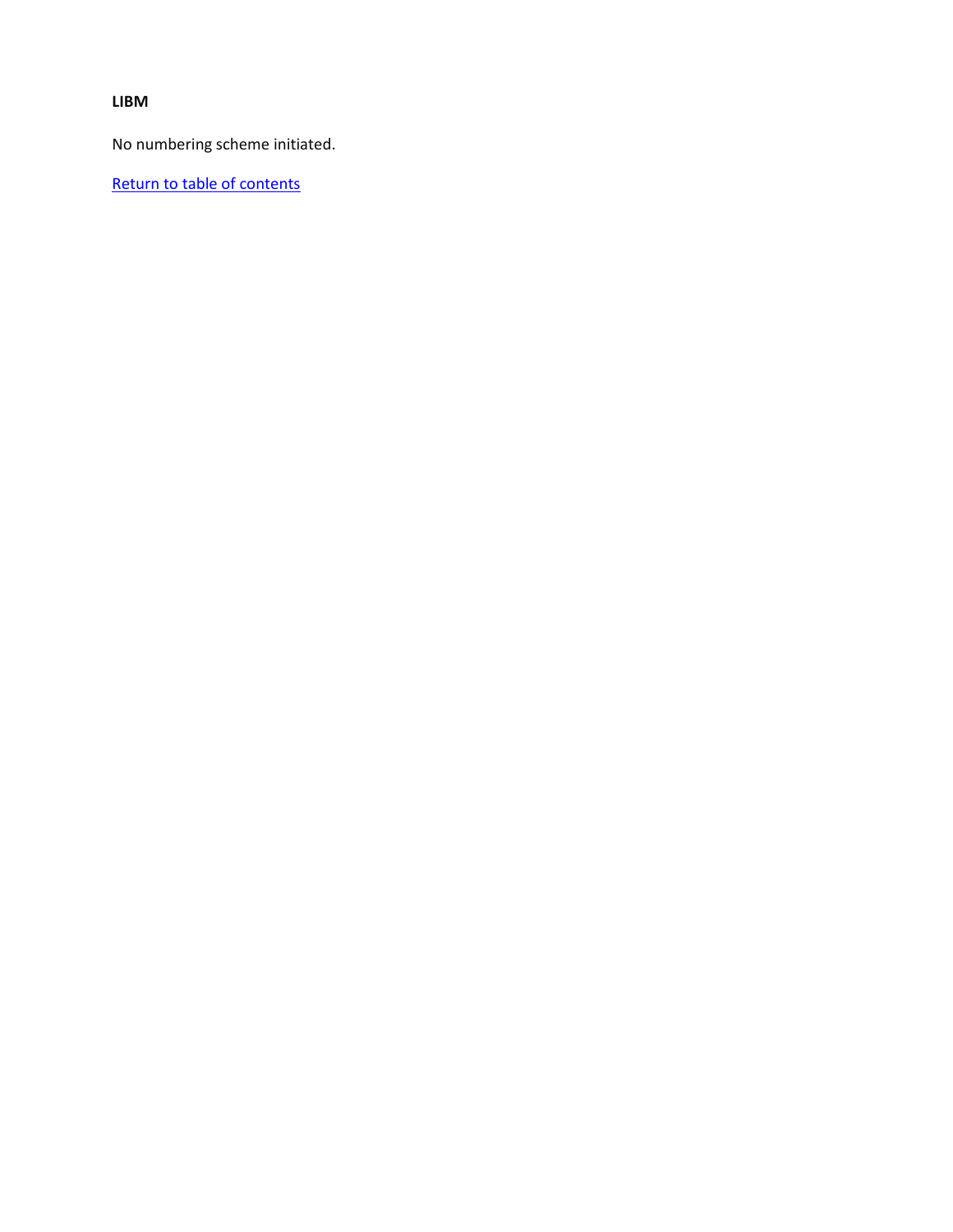**LIT**

No numbering scheme initiated.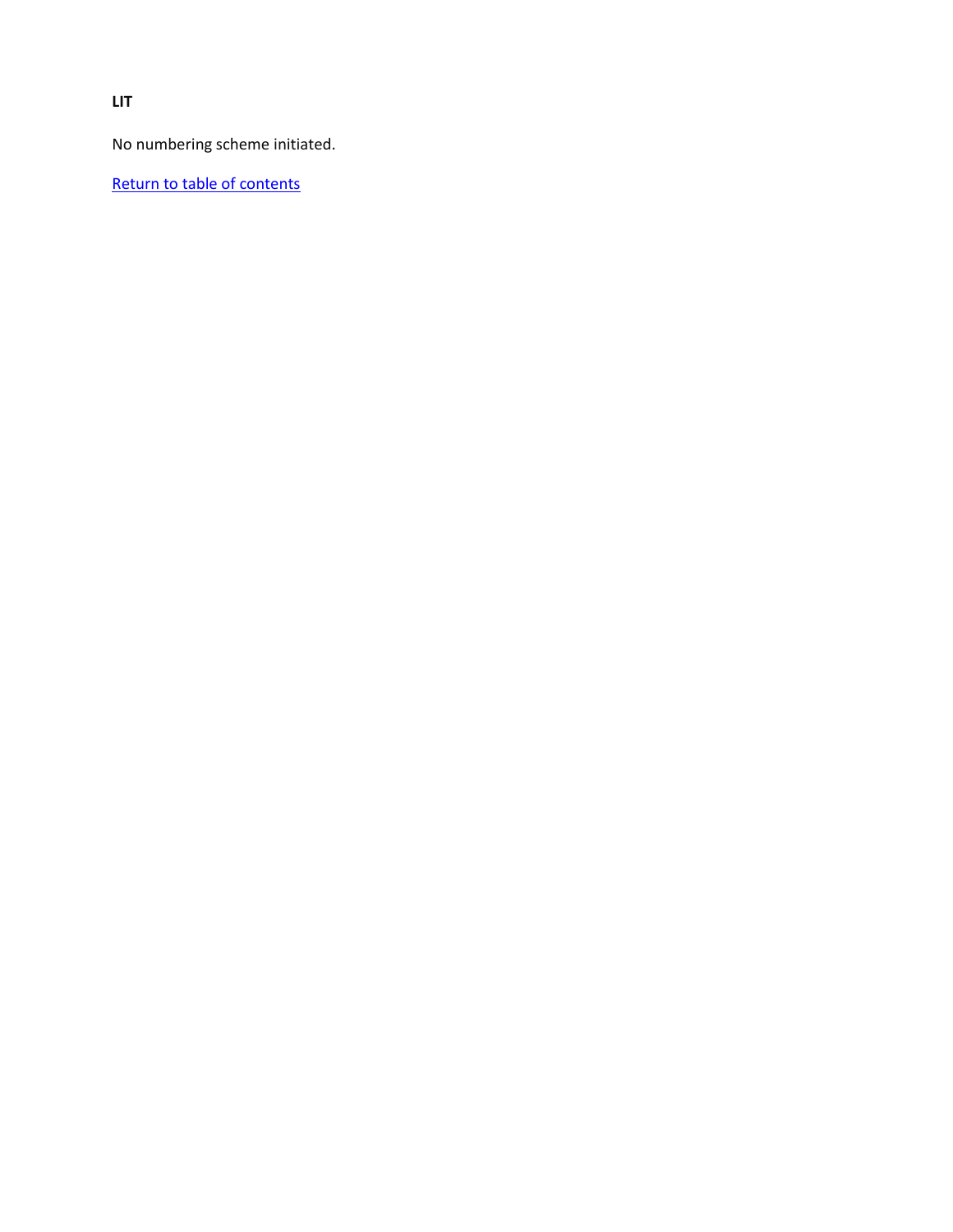**LSCI**

No numbering scheme initiated.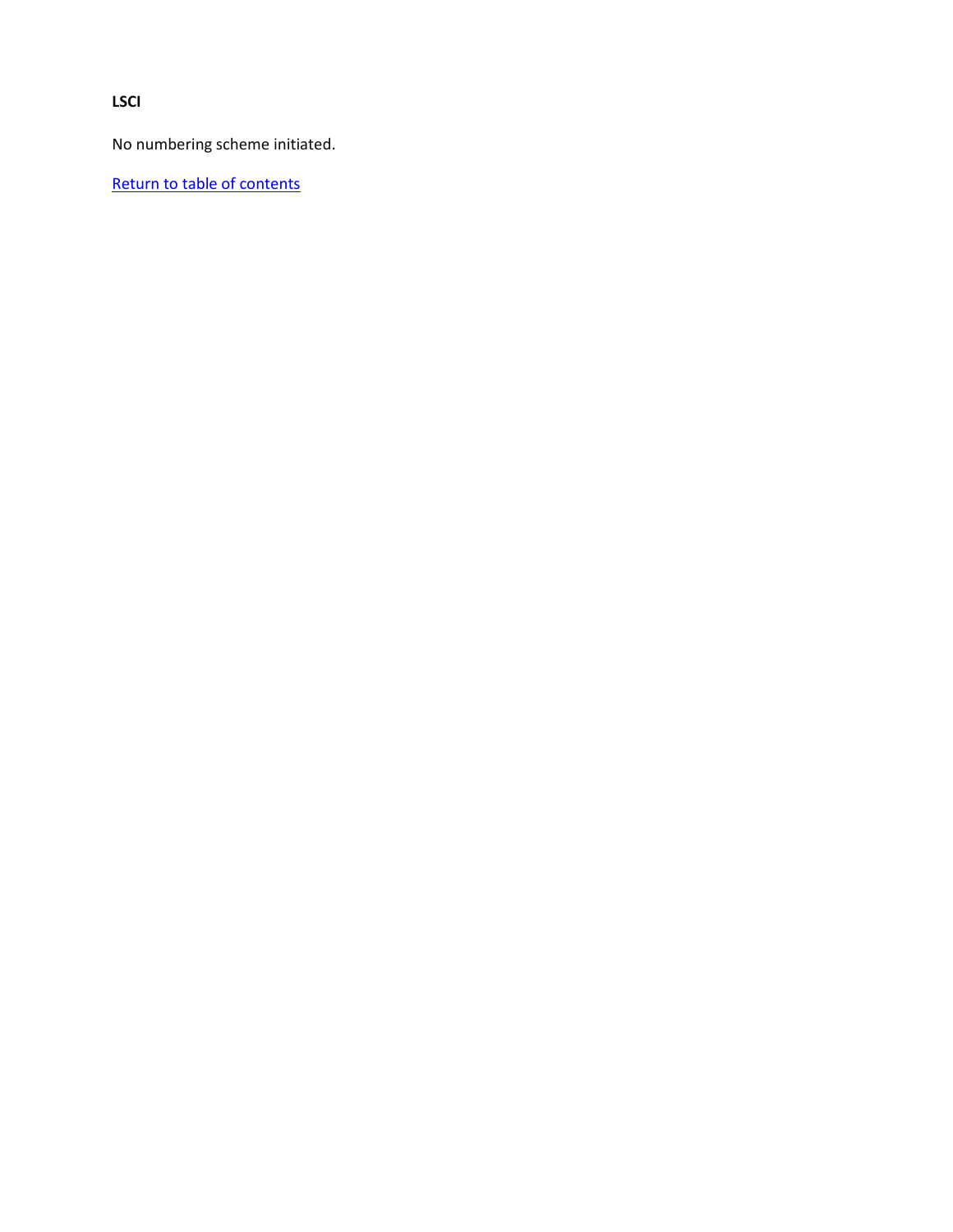**M**

No numbering scheme initiated.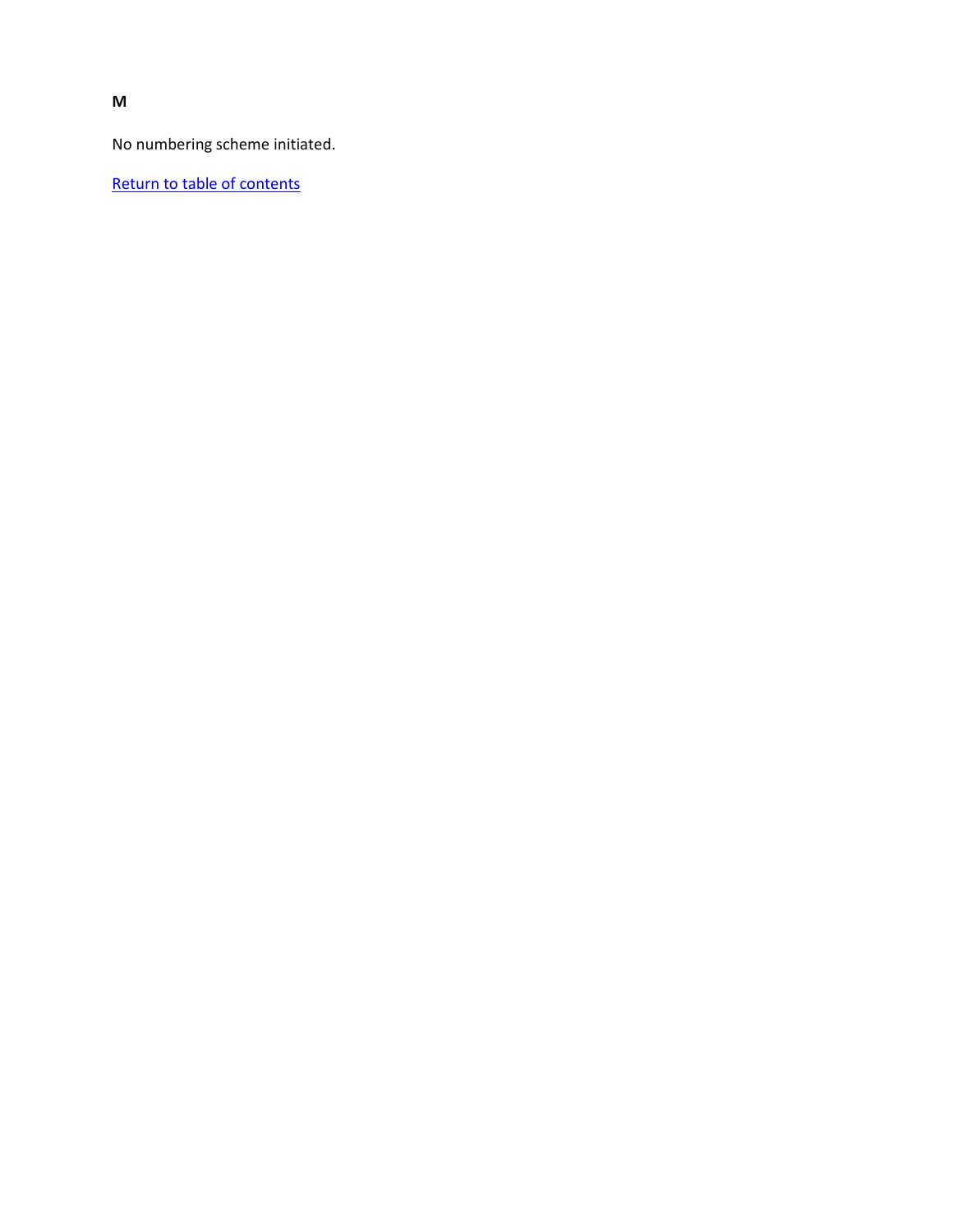**MIN**

No numbering scheme initiated.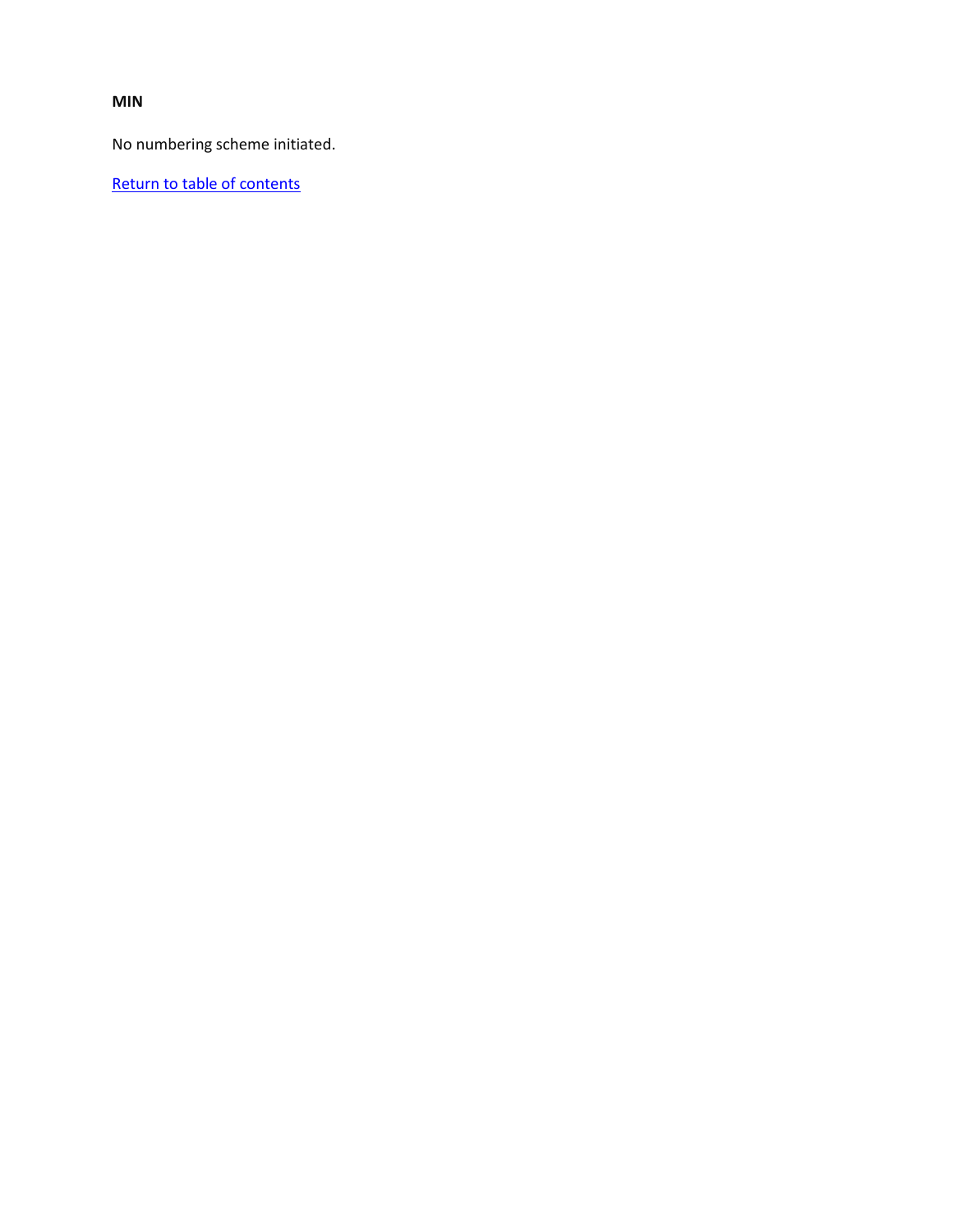#### **MOR**

No numbering scheme initiated.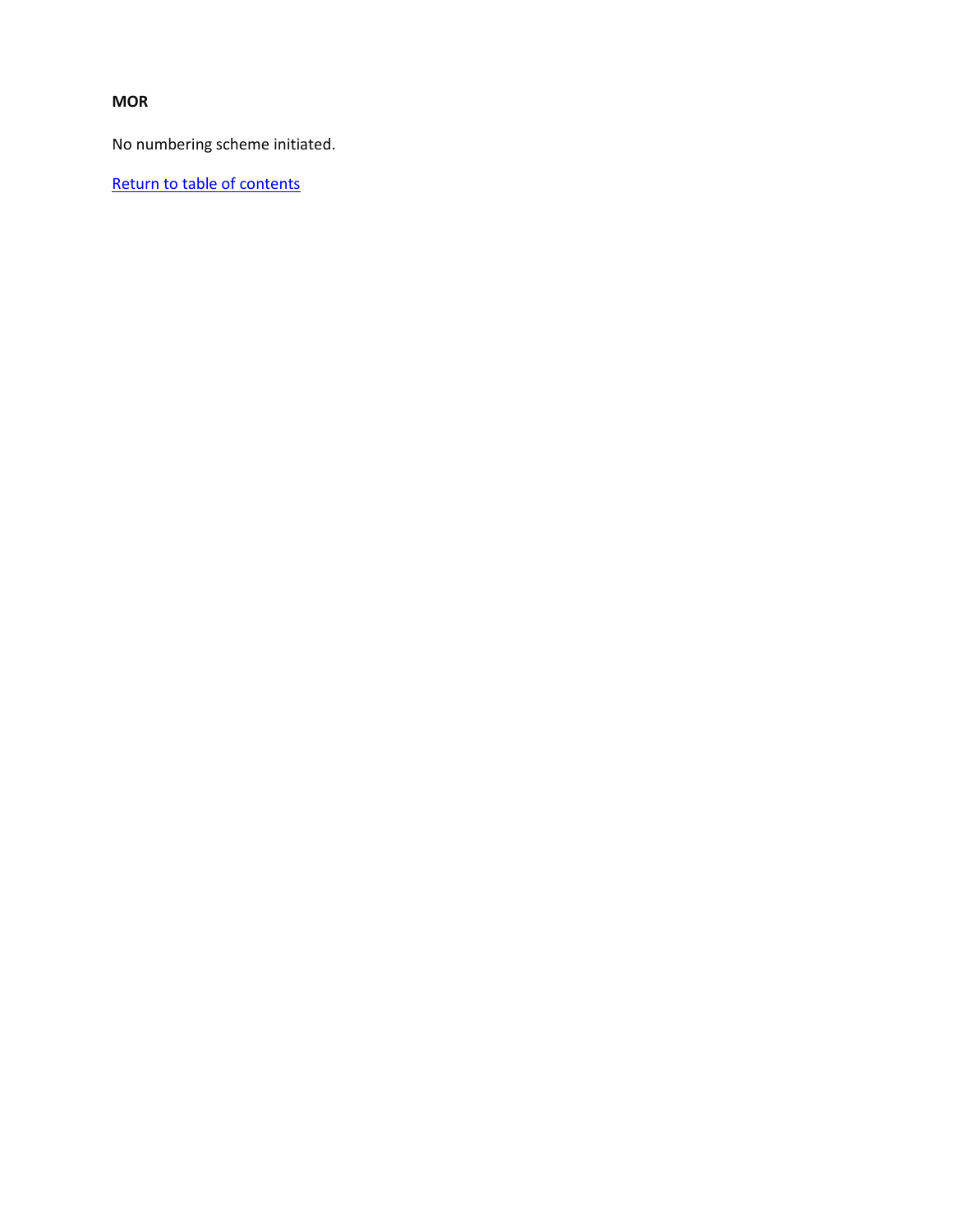#### **MCH**

The metals and machining common-course numbering faculty committee determined that although their courses focus on similar content, they differ in technology and credit structure. The committee agreed to organize courses via campus. This was accomplished by assigning specific deciles to specific campuses.

Where courses are unique, the campus will employ numbers in their assigned decile. If courses align, the adopting campus will use the existing course number.

| x00-x09     | unassigned                               |
|-------------|------------------------------------------|
| $x10-x19$   | UM College of Technology                 |
| $x20-x29$   | <b>Flathead Valley Community College</b> |
| $x30-x49$   | <b>UM Helena</b>                         |
| $x50 - x59$ | <b>MSU Northern</b>                      |
| x60-x69     | Montana Tech                             |
| $x70-x79$   | <b>UM Western</b>                        |
| x80-x89     | unassigned                               |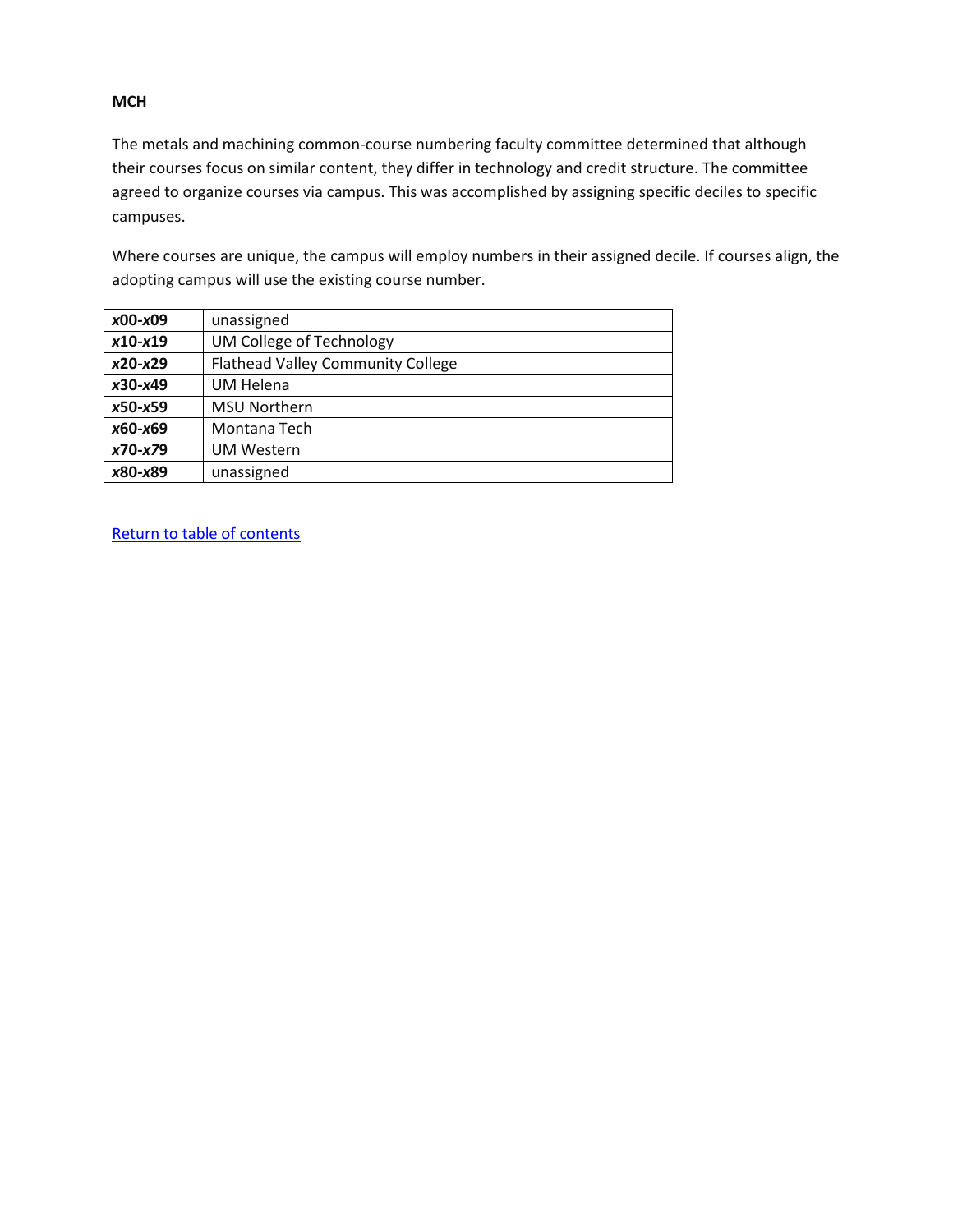**MUS**

No numbering scheme initiated.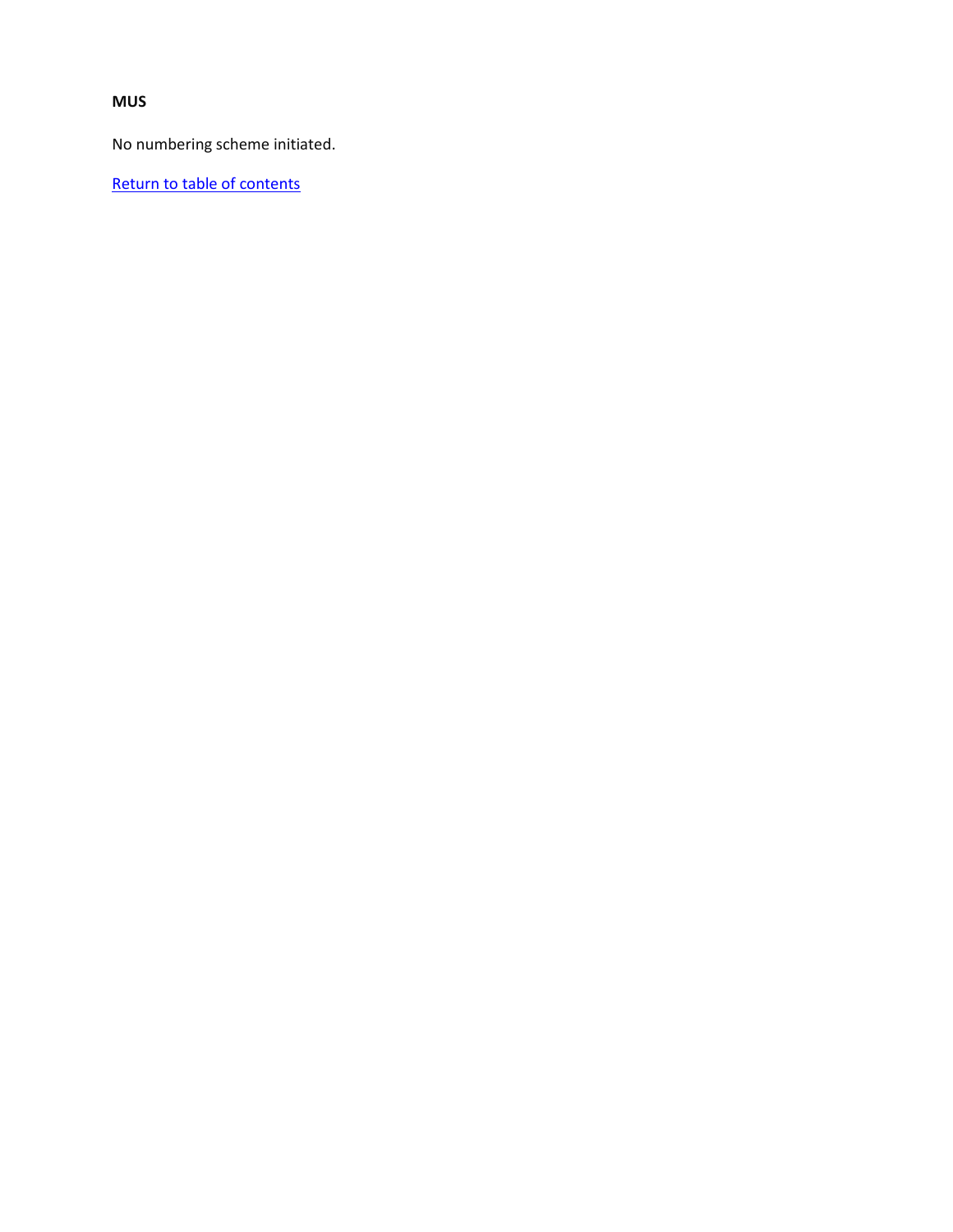#### **MUSE**

No numbering scheme initiated.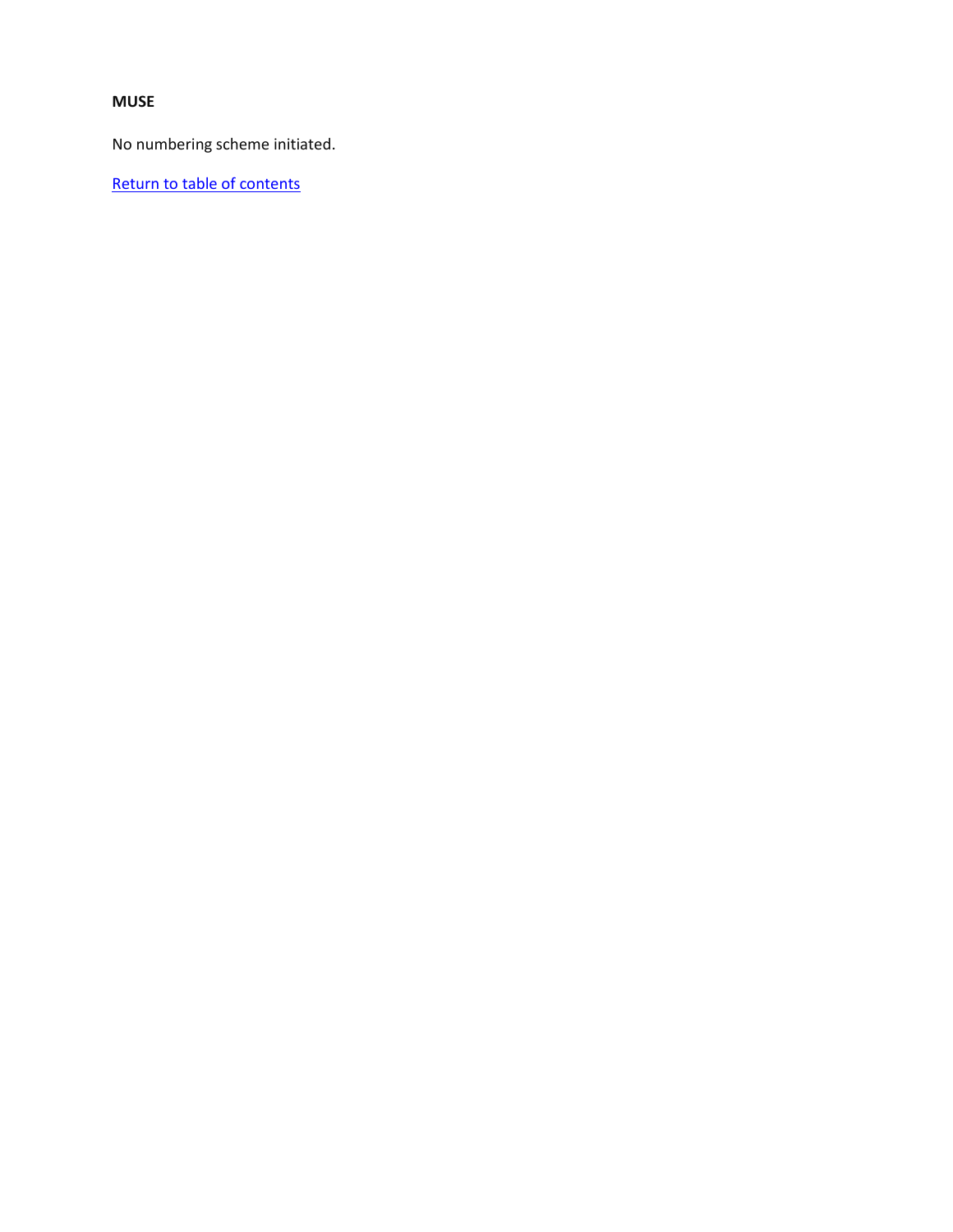#### **MUSI**

No numbering scheme initiated.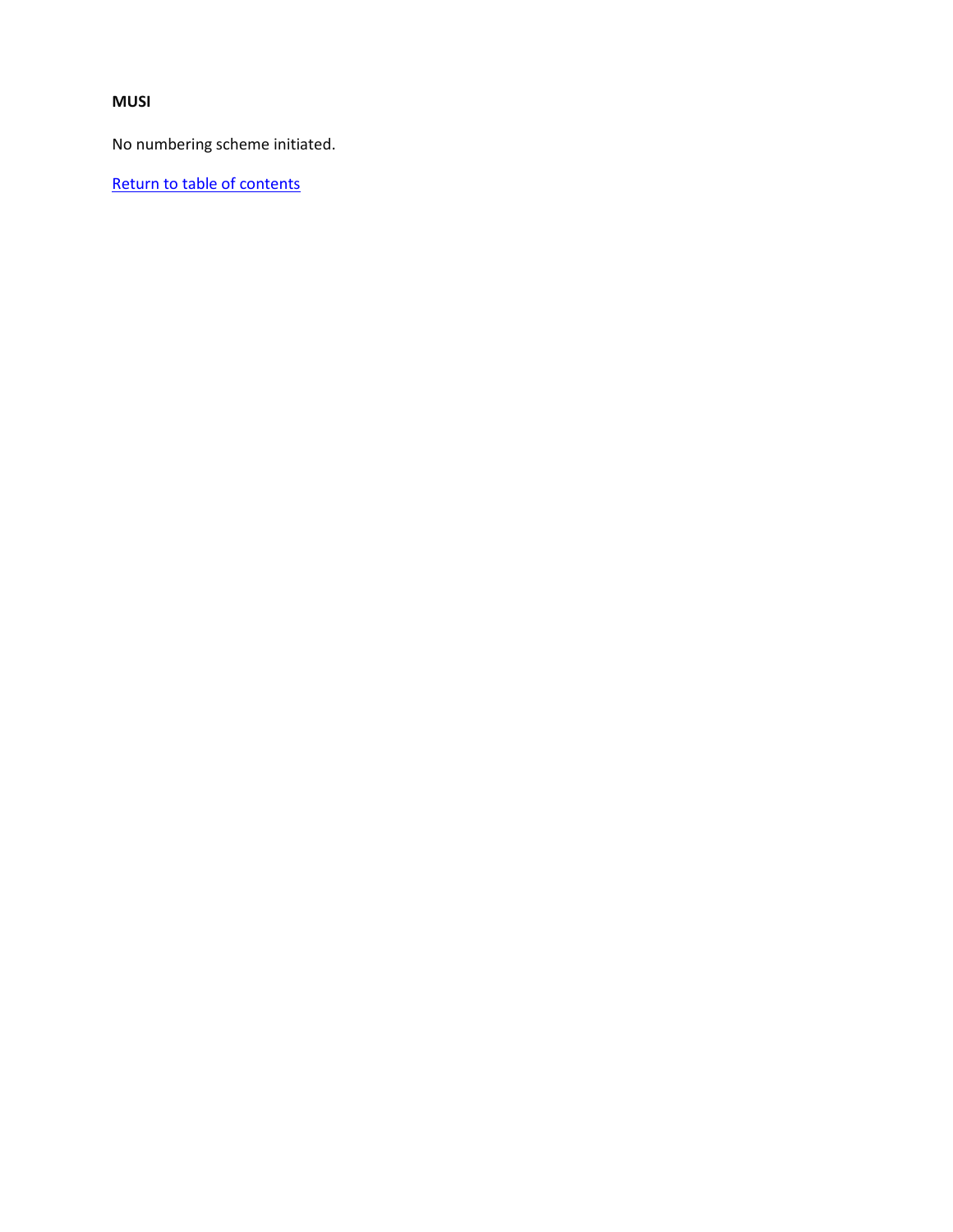#### **MUST**

No numbering scheme initiated.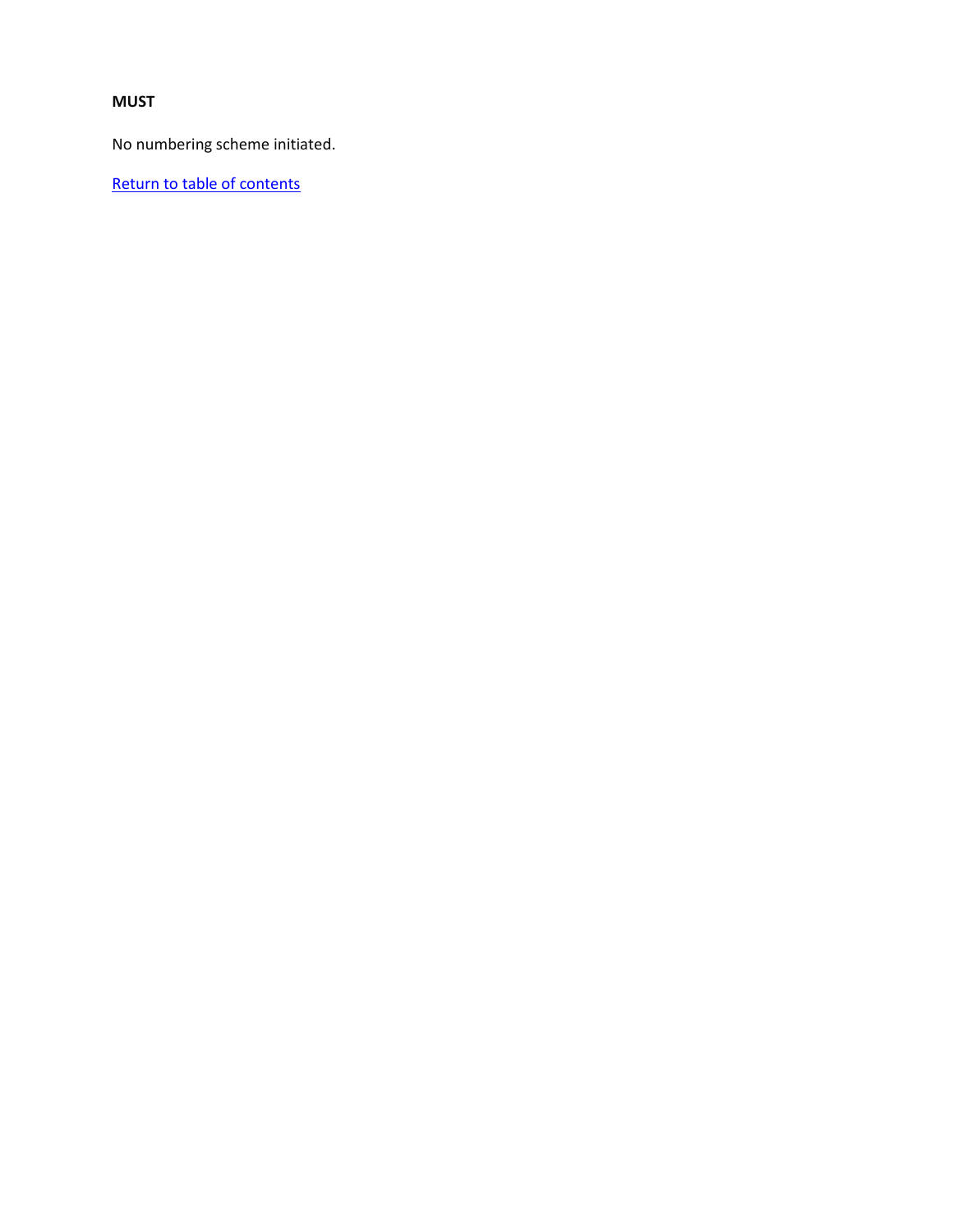**NAS**

No numbering scheme initiated.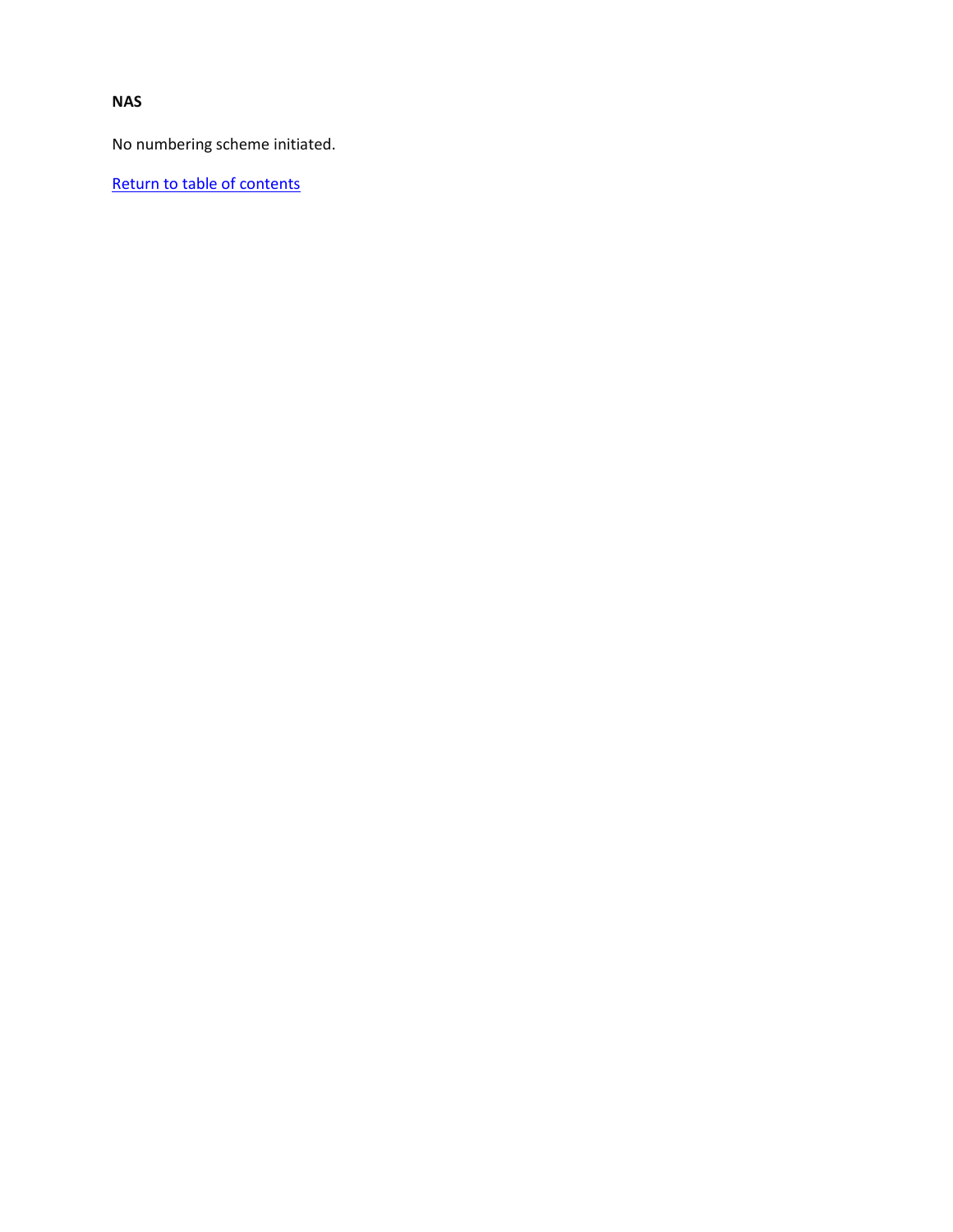## **NASL**

No numbering scheme initiated.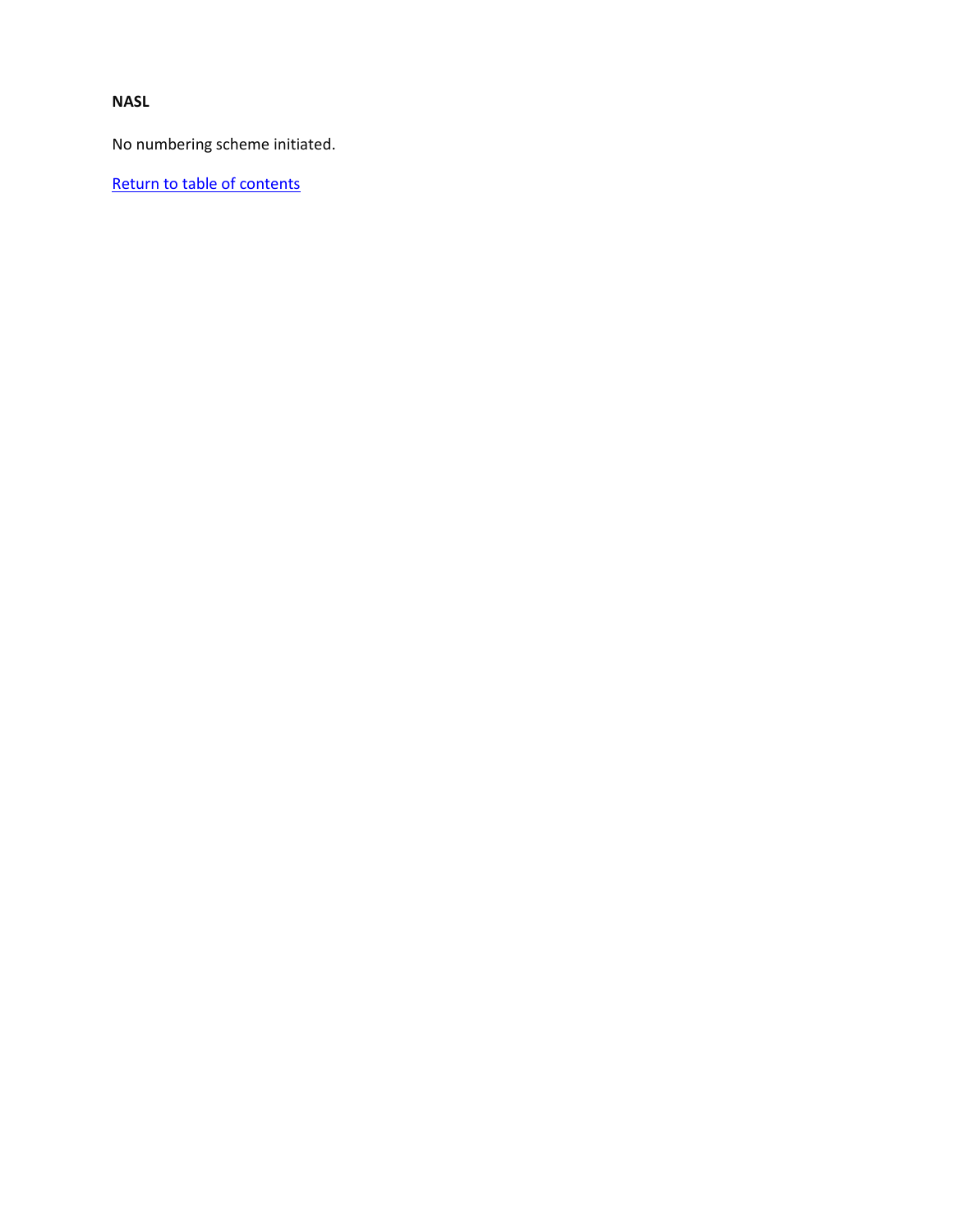## **NRSG**

No numbering scheme initiated.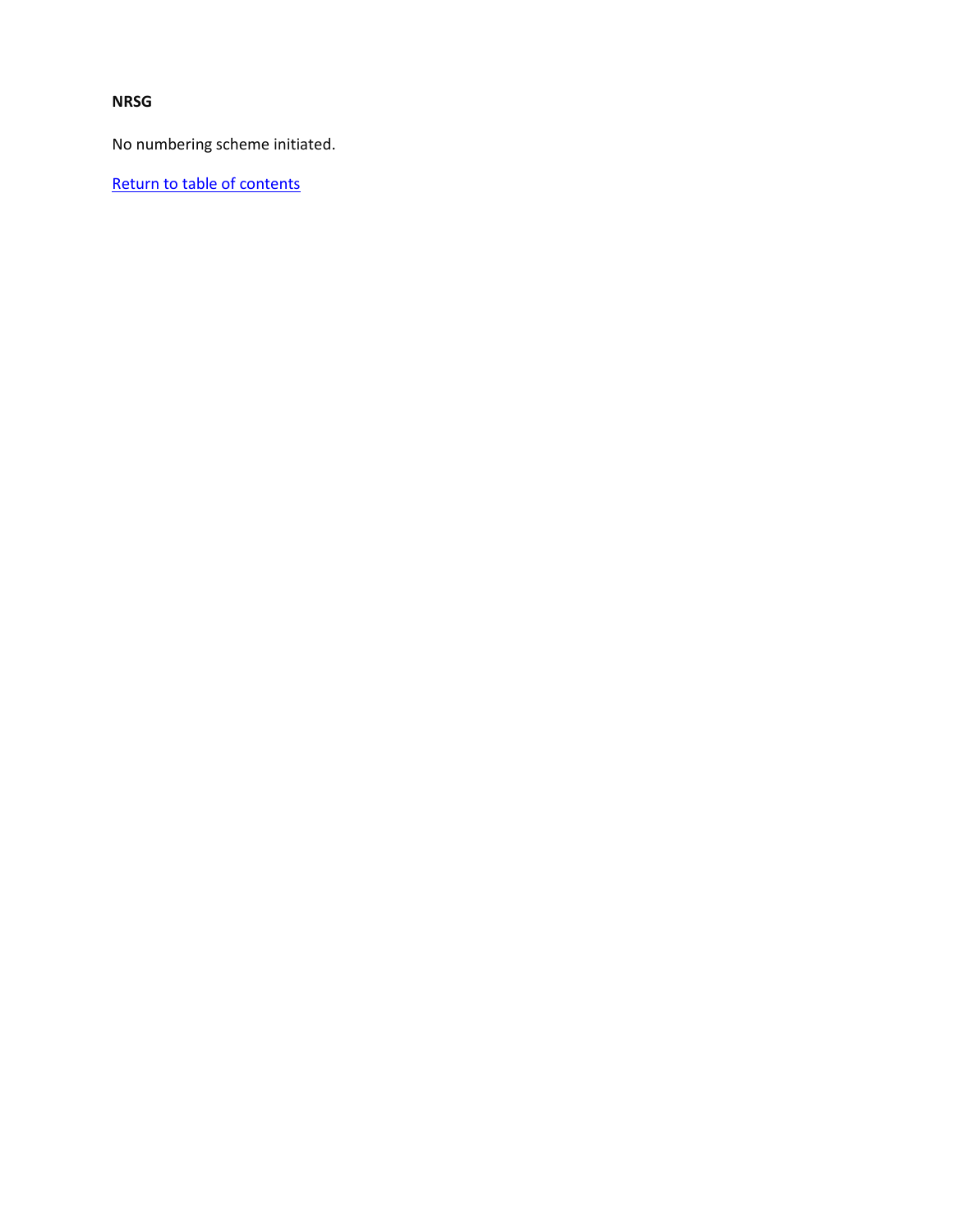### **NRSM**

No numbering scheme initiated.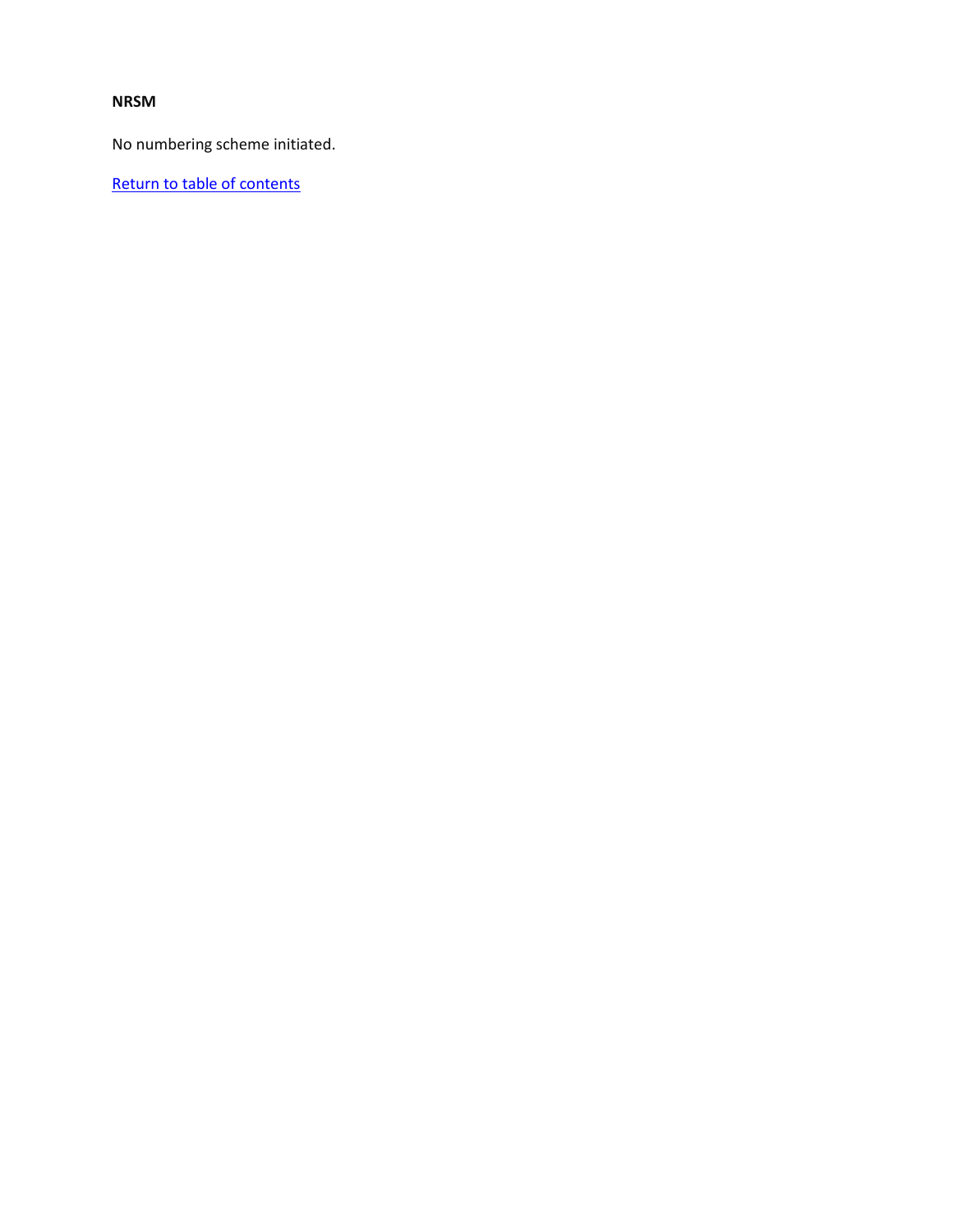# **NUTR**

No numbering scheme initiated.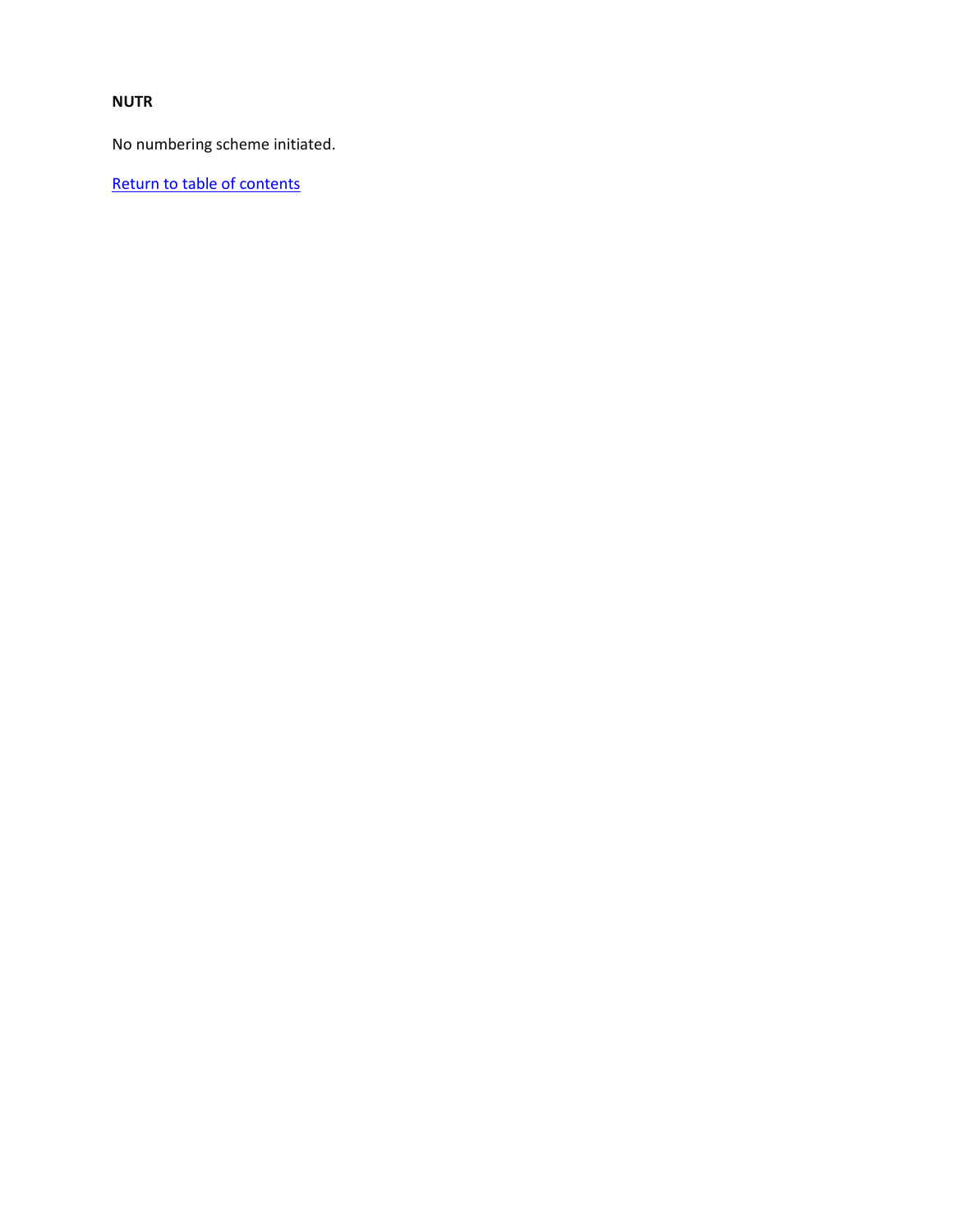**PET**

No numbering scheme initiated.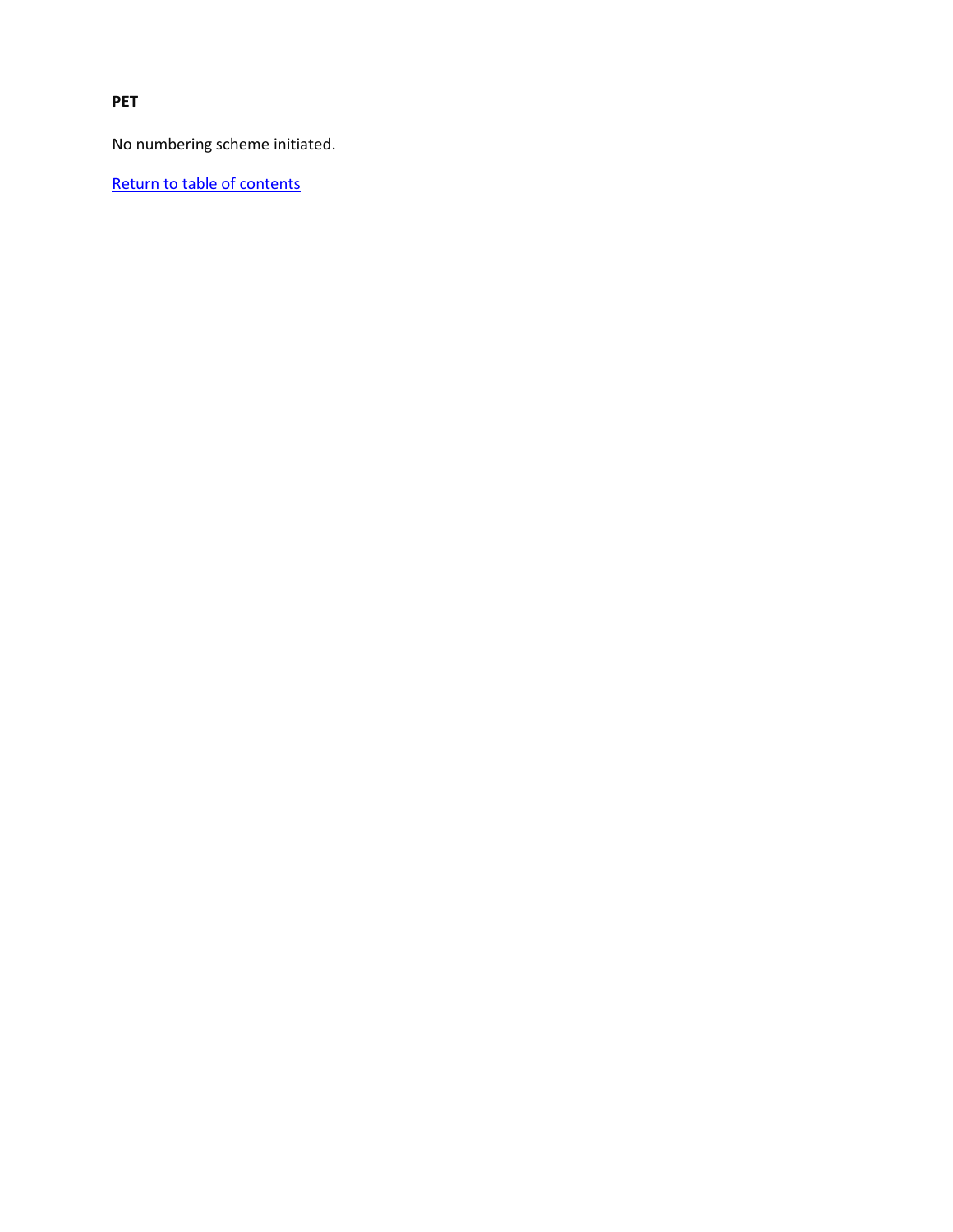### **PHAR**

No numbering scheme initiated.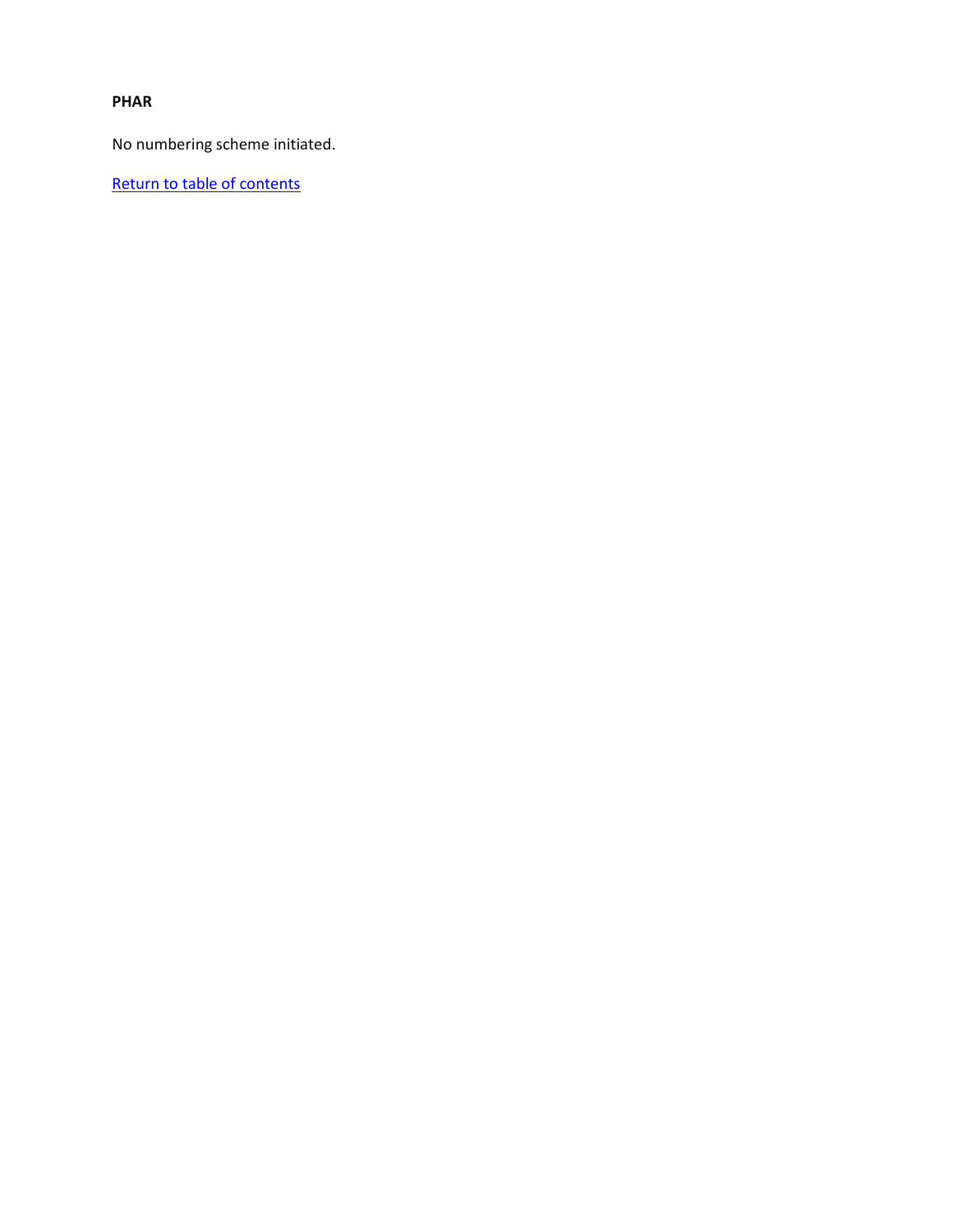**PHL**

No numbering scheme initiated.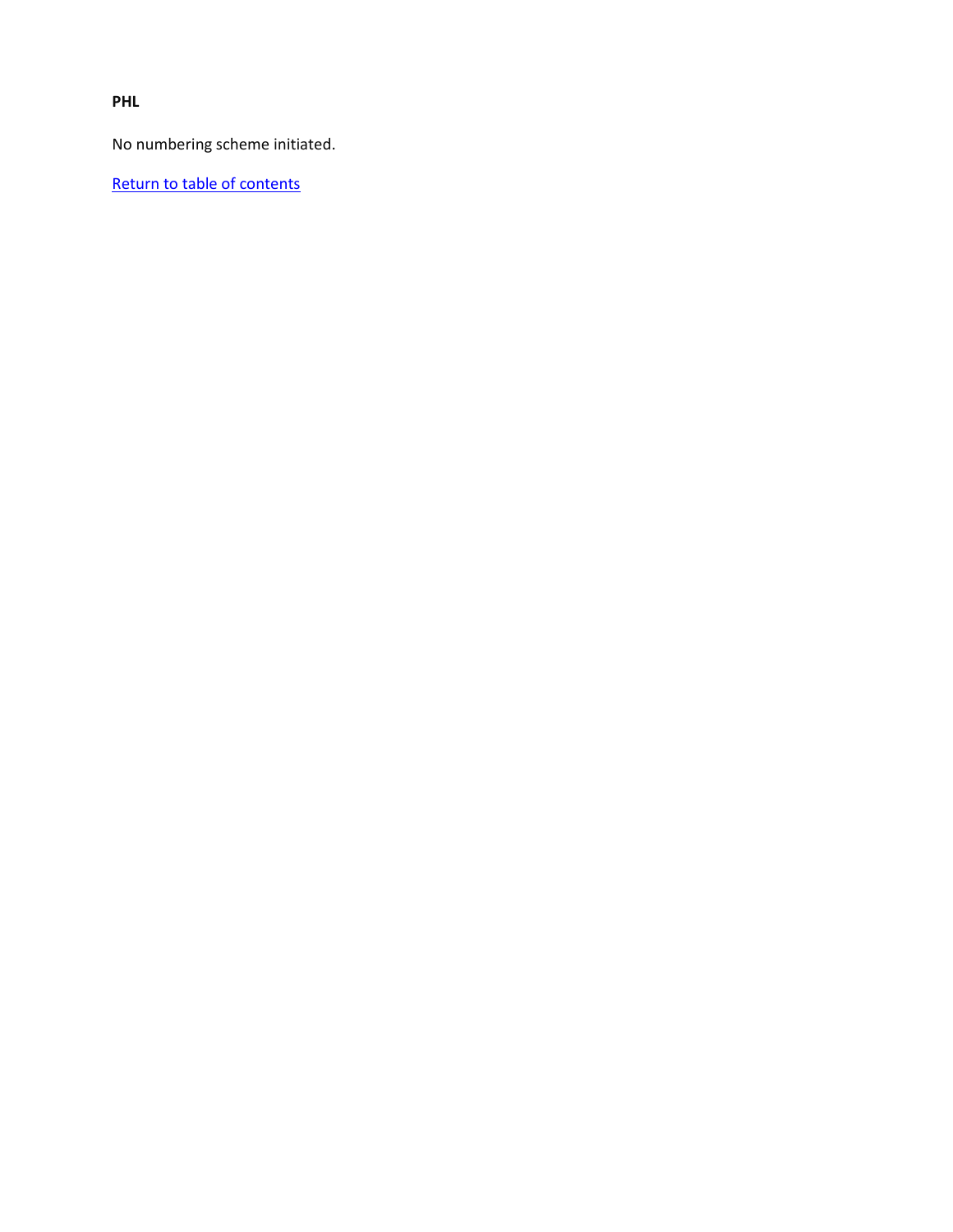#### **PHOT**

|           |                         | <b>Photo Studies</b>      | <b>Production Studies</b>     |
|-----------|-------------------------|---------------------------|-------------------------------|
| $x00-x09$ | Photo studies - core    | Intro, history, sociology |                               |
| $x10-x19$ | Photo production - core |                           | Introductory overview         |
| $x20-x29$ | Photo studies           | Photo and other arts      |                               |
| $x30-x39$ | Photo production        |                           | History, theory, concepts     |
| x40-x49   | Photo studies           | Theory, criticism         |                               |
| $x50-x59$ | Photo production        |                           | Specific technologies/methods |
| x60-x69   | Photo studies           | Themes                    |                               |
| x70-x79   | Photo production        |                           | Producing genres              |
| x80-x89   | Photo studies           | Issues, problems          |                               |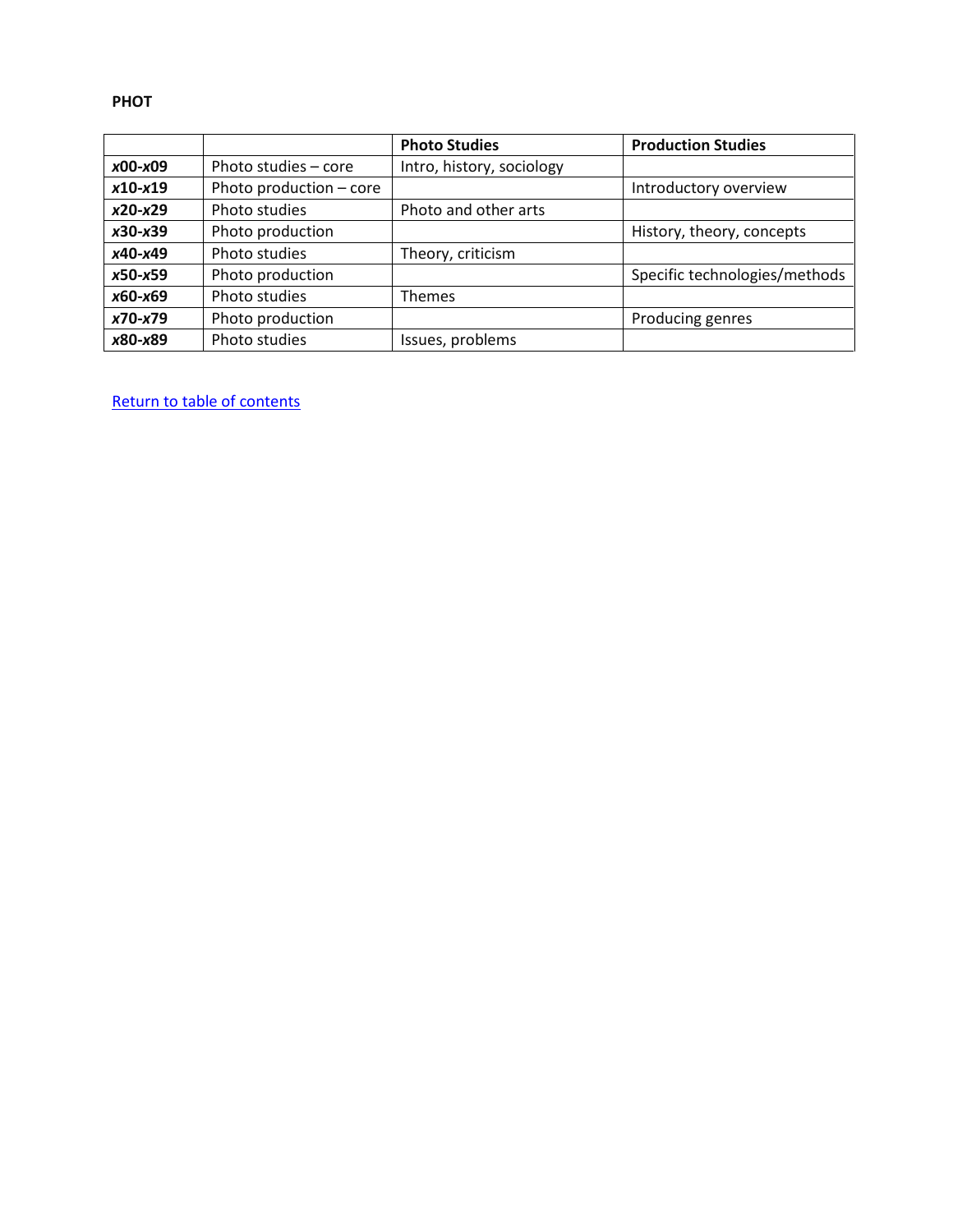## **PHSX**

No numbering scheme initiated.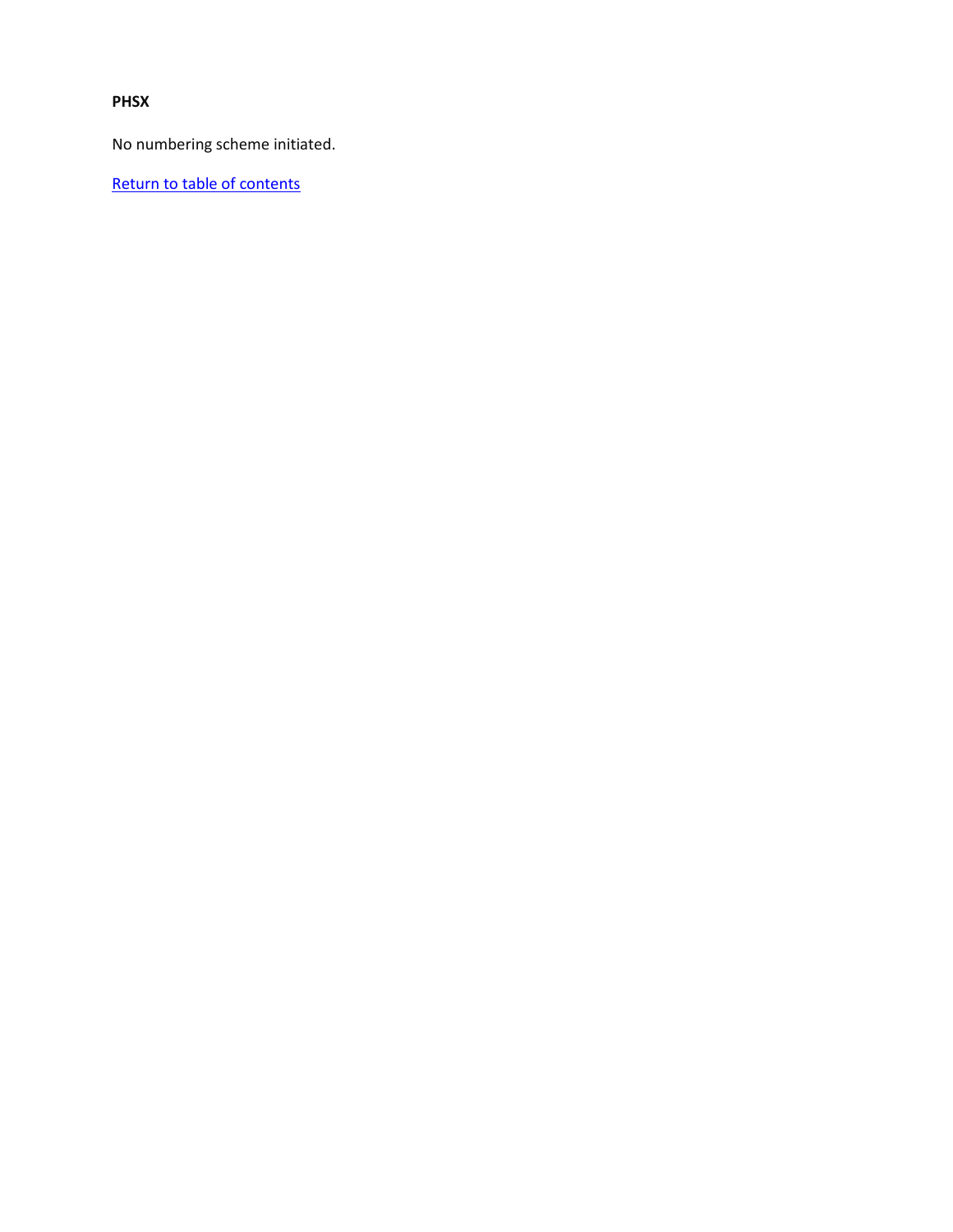# **PLUM**

No numbering scheme initiated.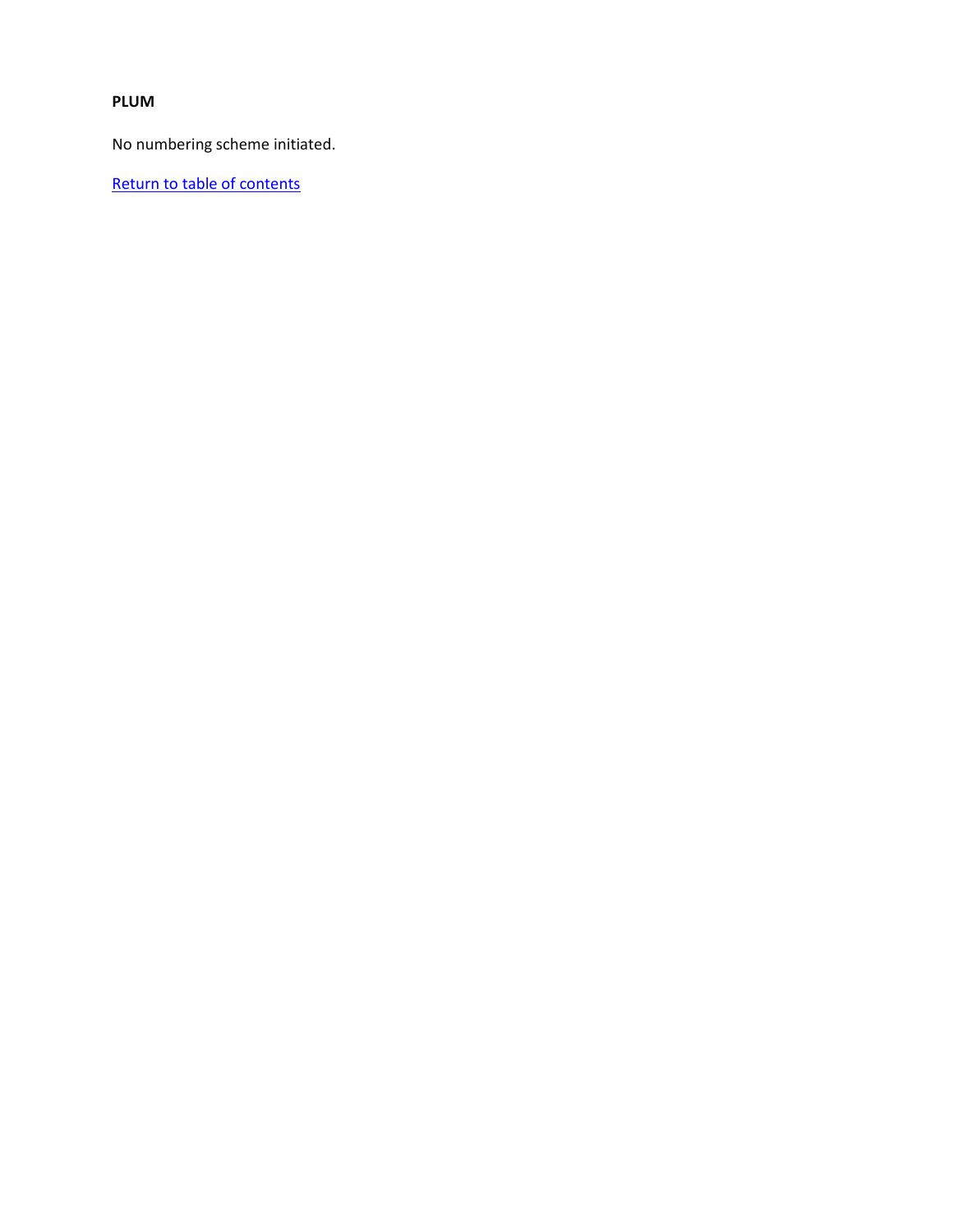#### **PSCI**

| $x32$ and $x42$ | Comparative government              |
|-----------------|-------------------------------------|
| $x33$ and $x43$ | International relations             |
| $x34$ and $x44$ | American government                 |
| $x35$ and $x45$ | Political theory                    |
| $x36$ and $x46$ | Public administration/public policy |
| x37 and x47     | Public law                          |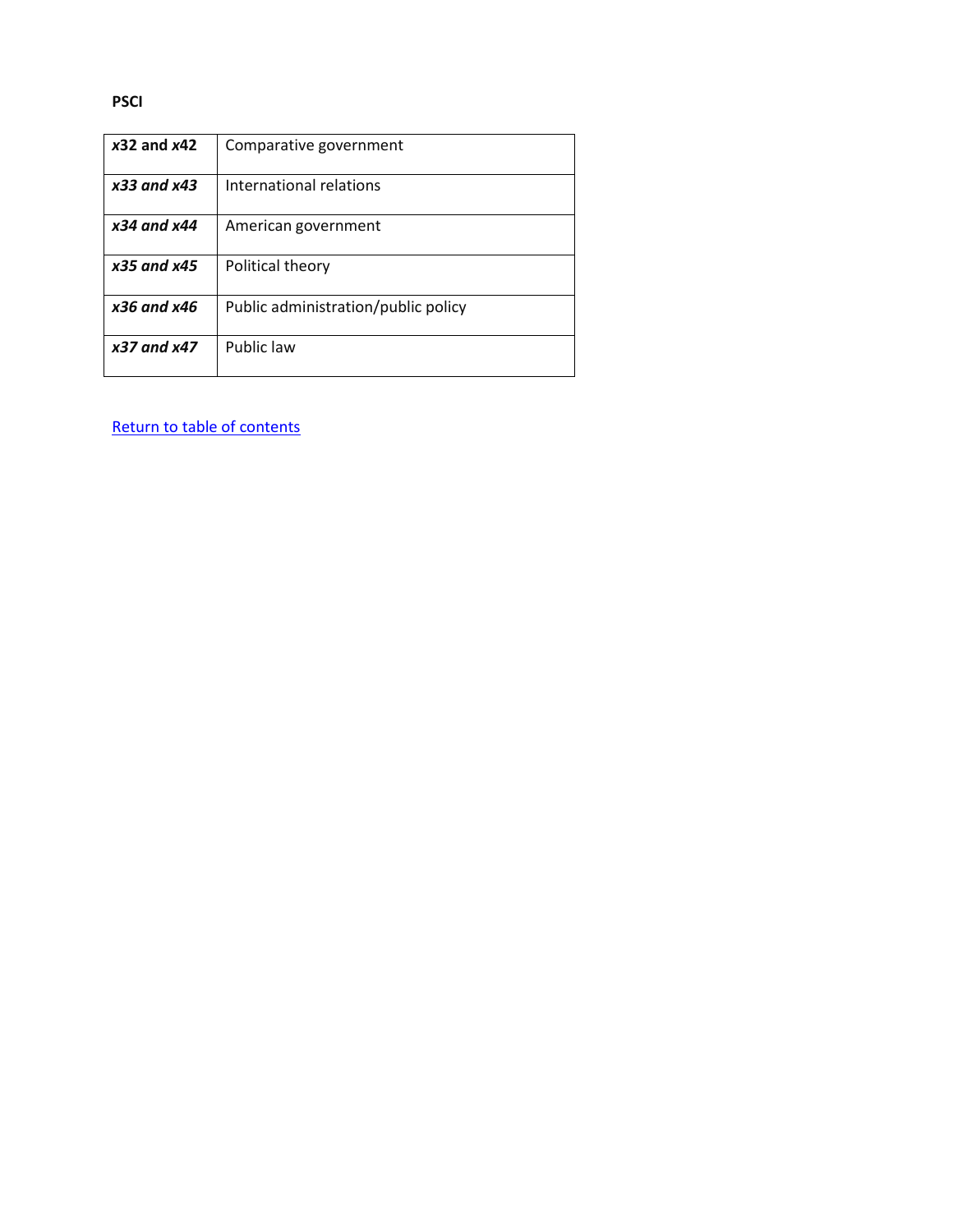**PSYX**

No numbering scheme initiated.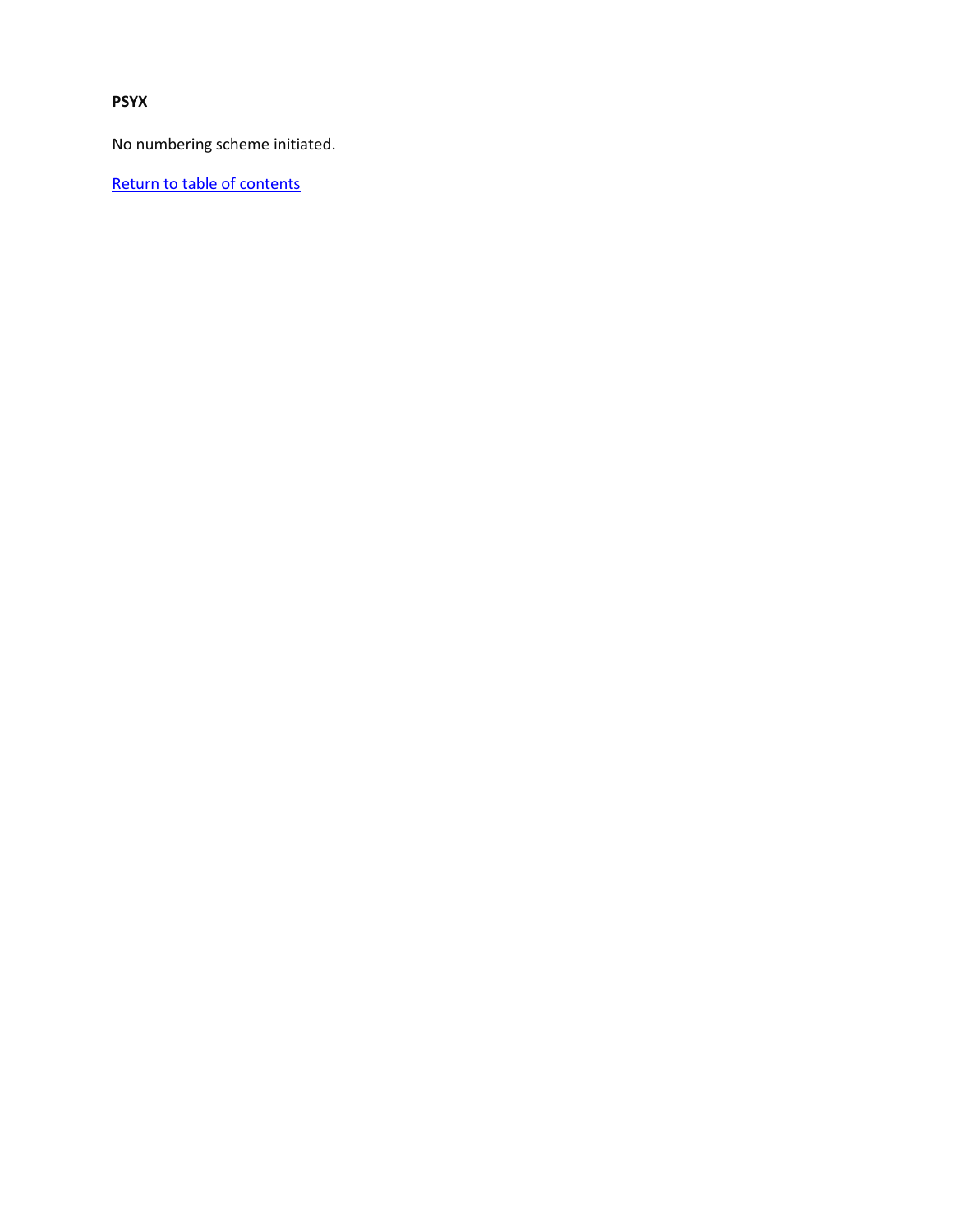## **PTRM**

No numbering scheme initiated.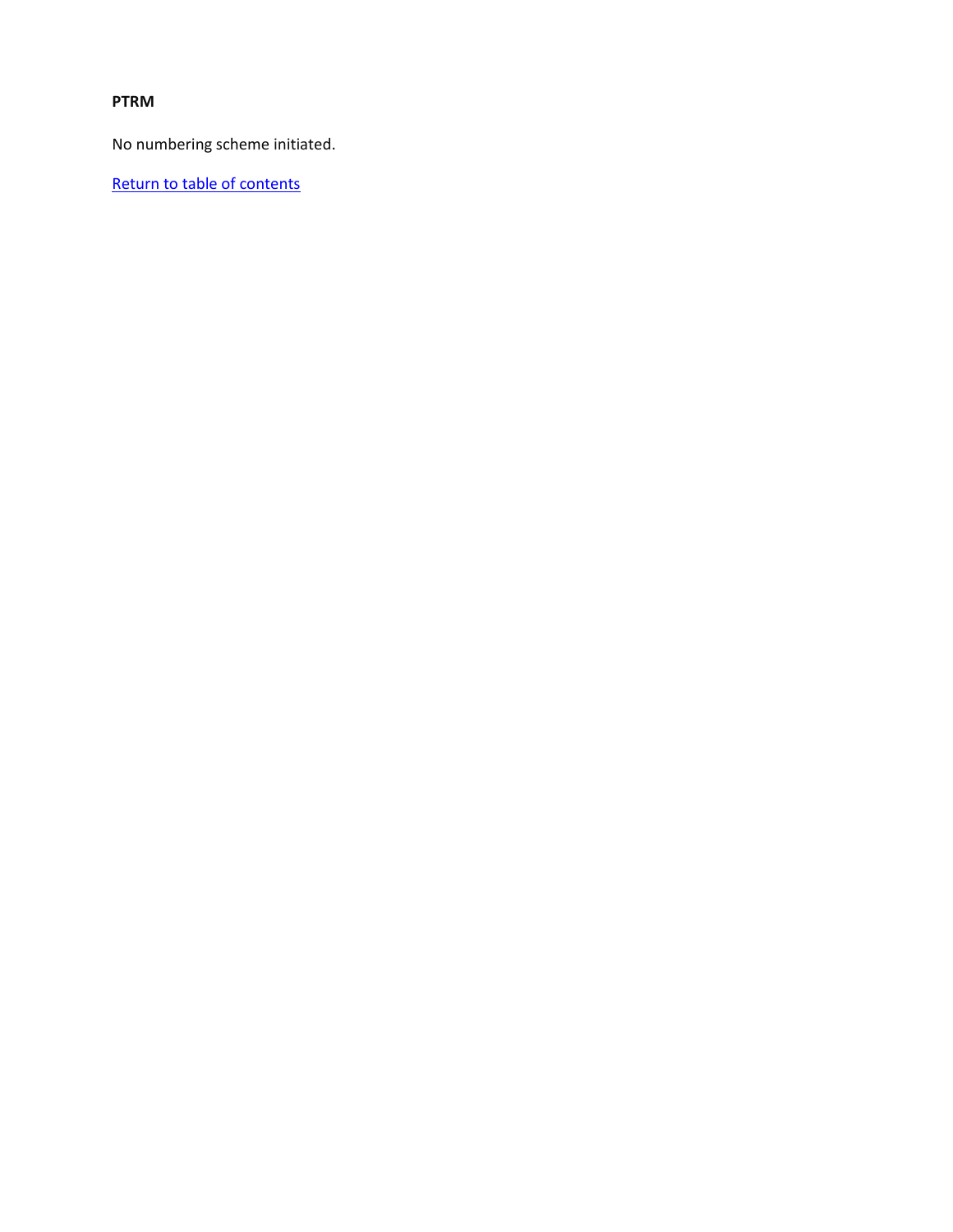**RLST**

No numbering scheme initiated.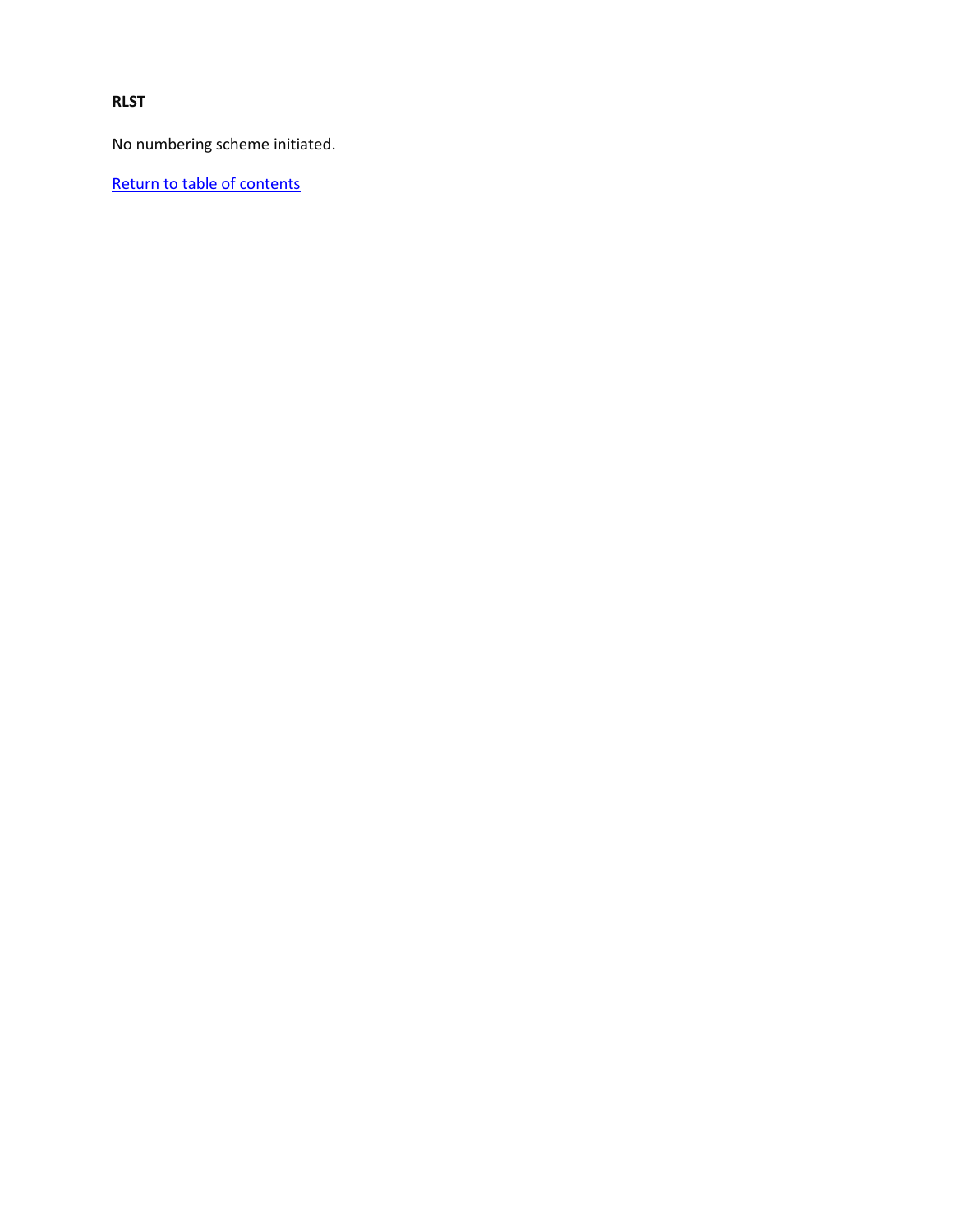**RUSS**

No numbering scheme initiated.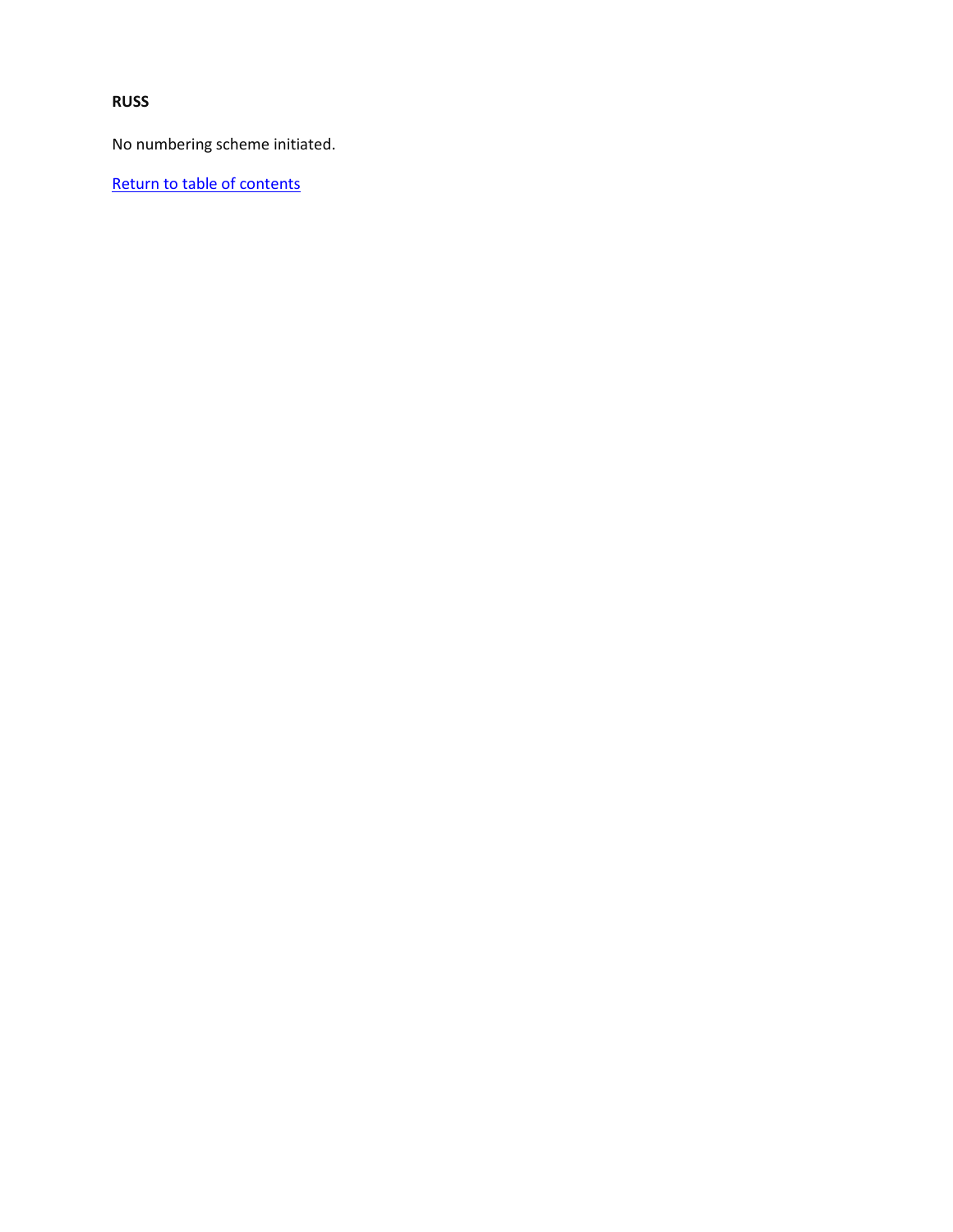**SFBS**

No numbering scheme initiated.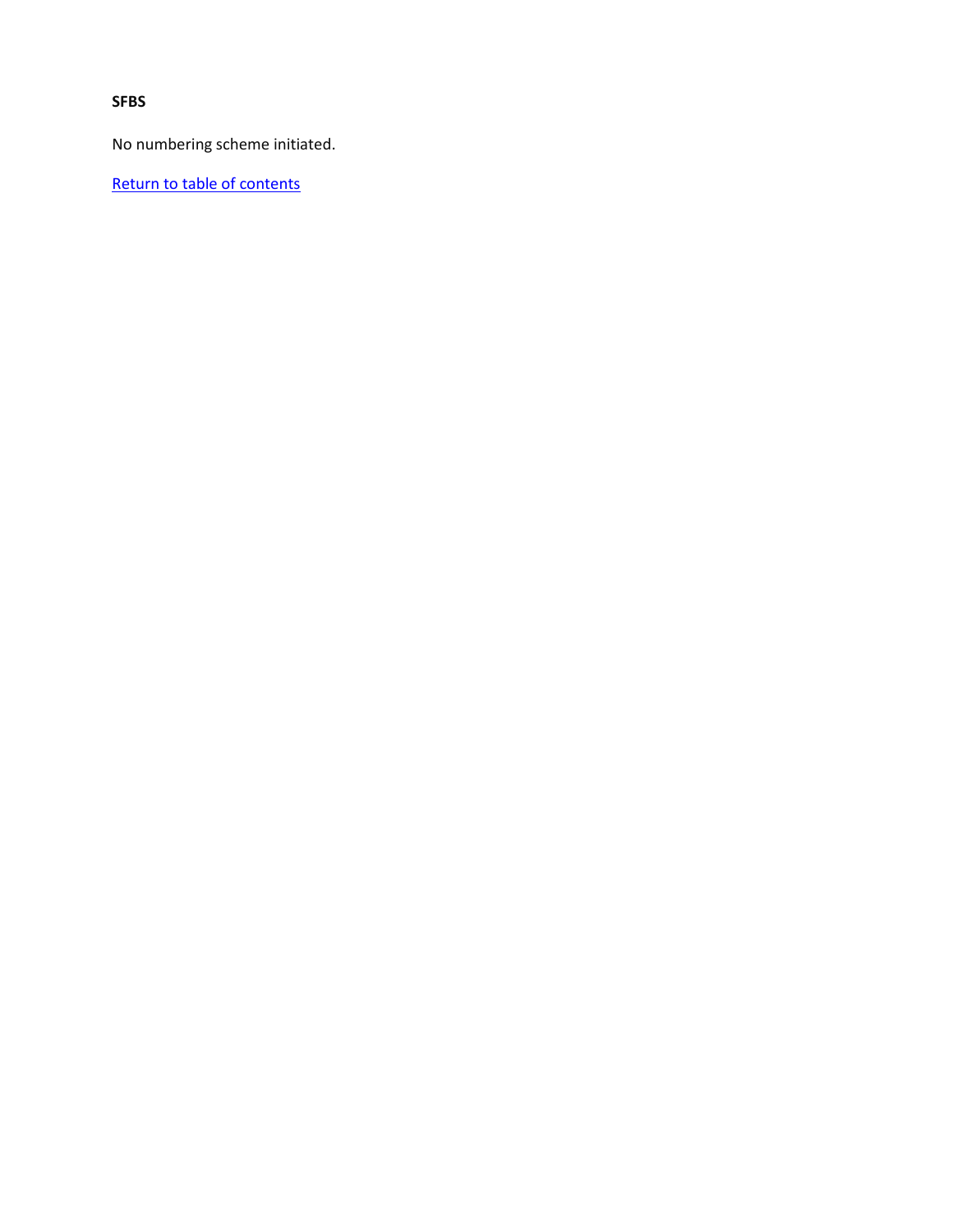**SIGN**

No numbering scheme initiated.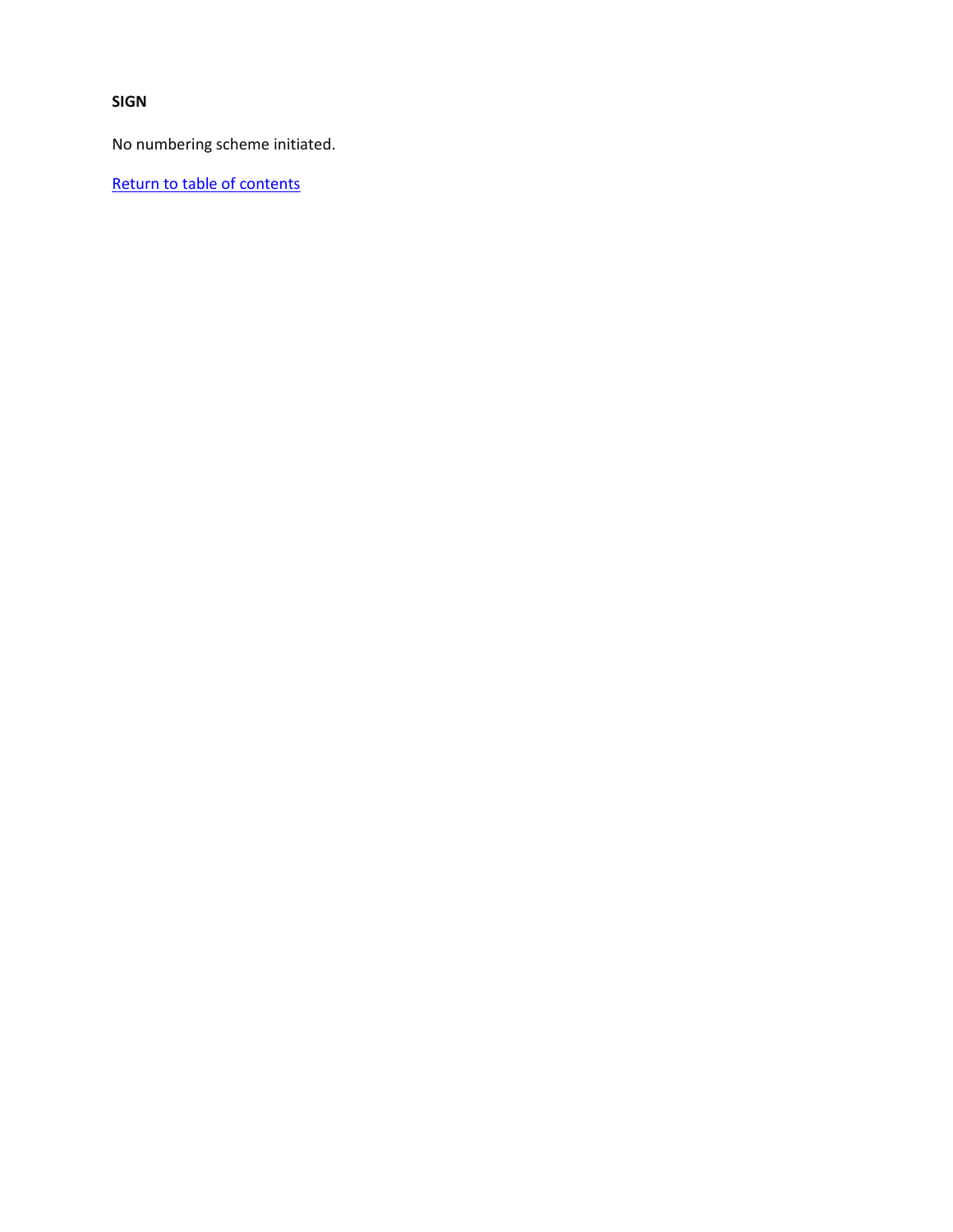**SOCI**

No numbering scheme initiated.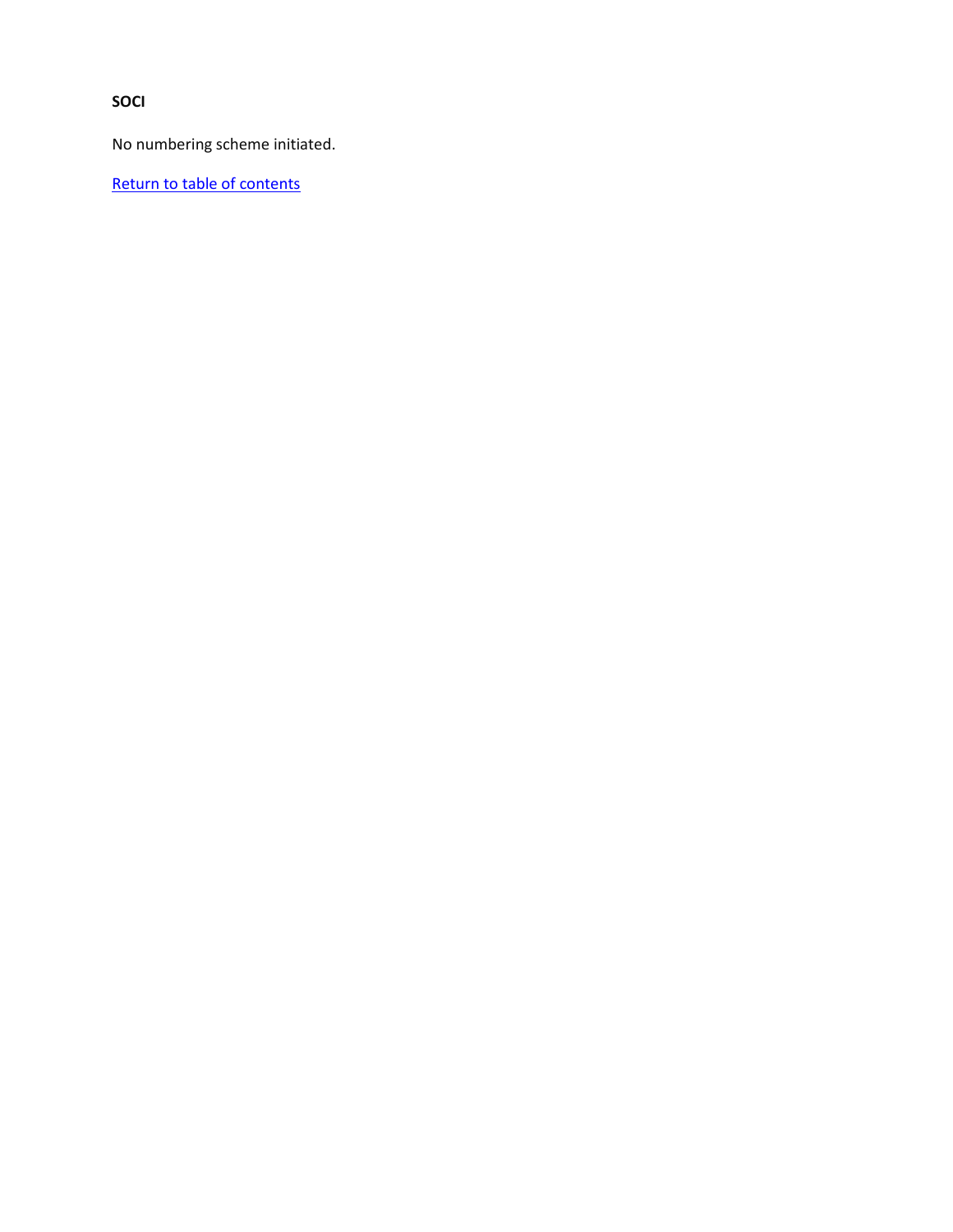**SPNS**

No numbering scheme initiated.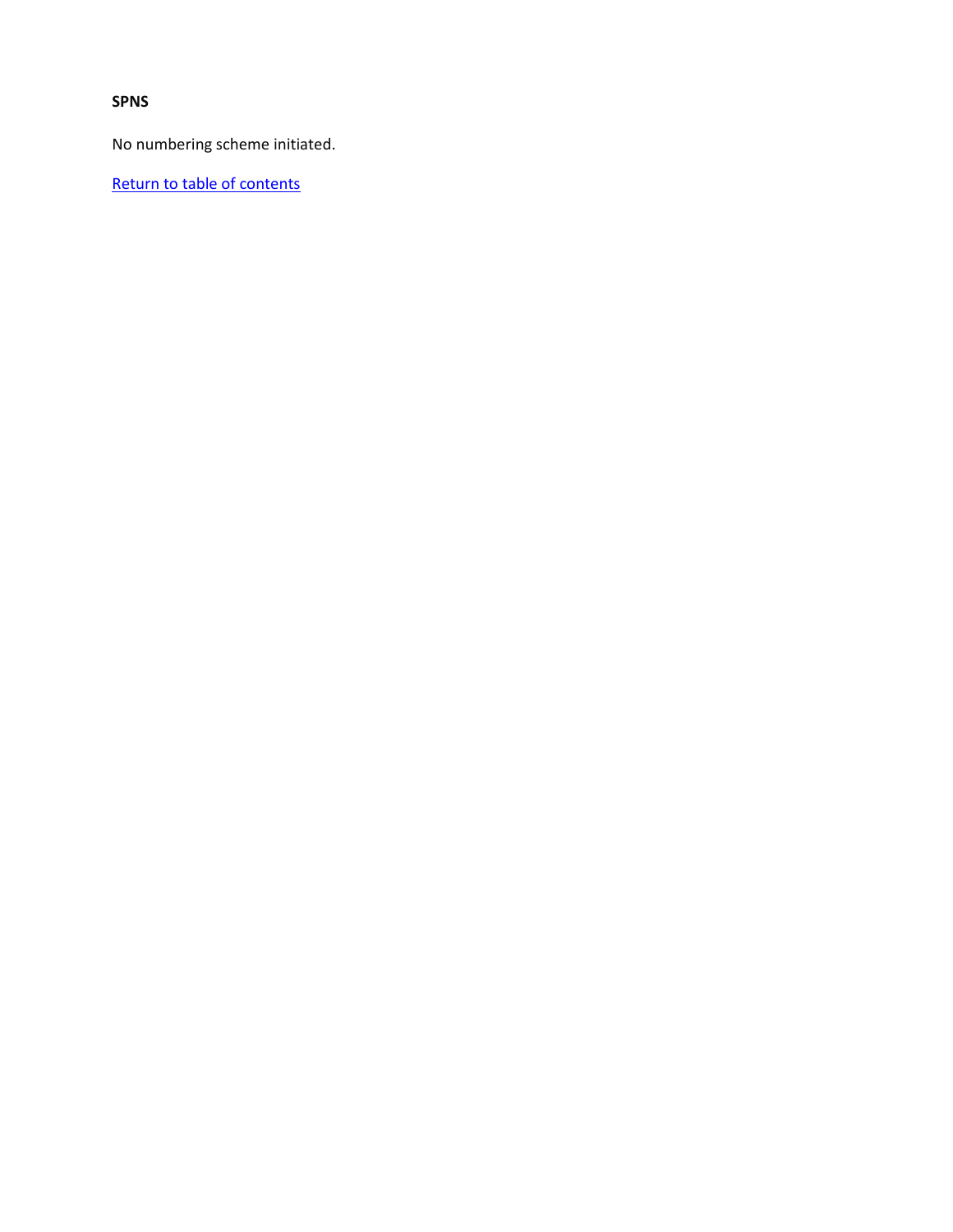**SRVY**

No numbering scheme initiated.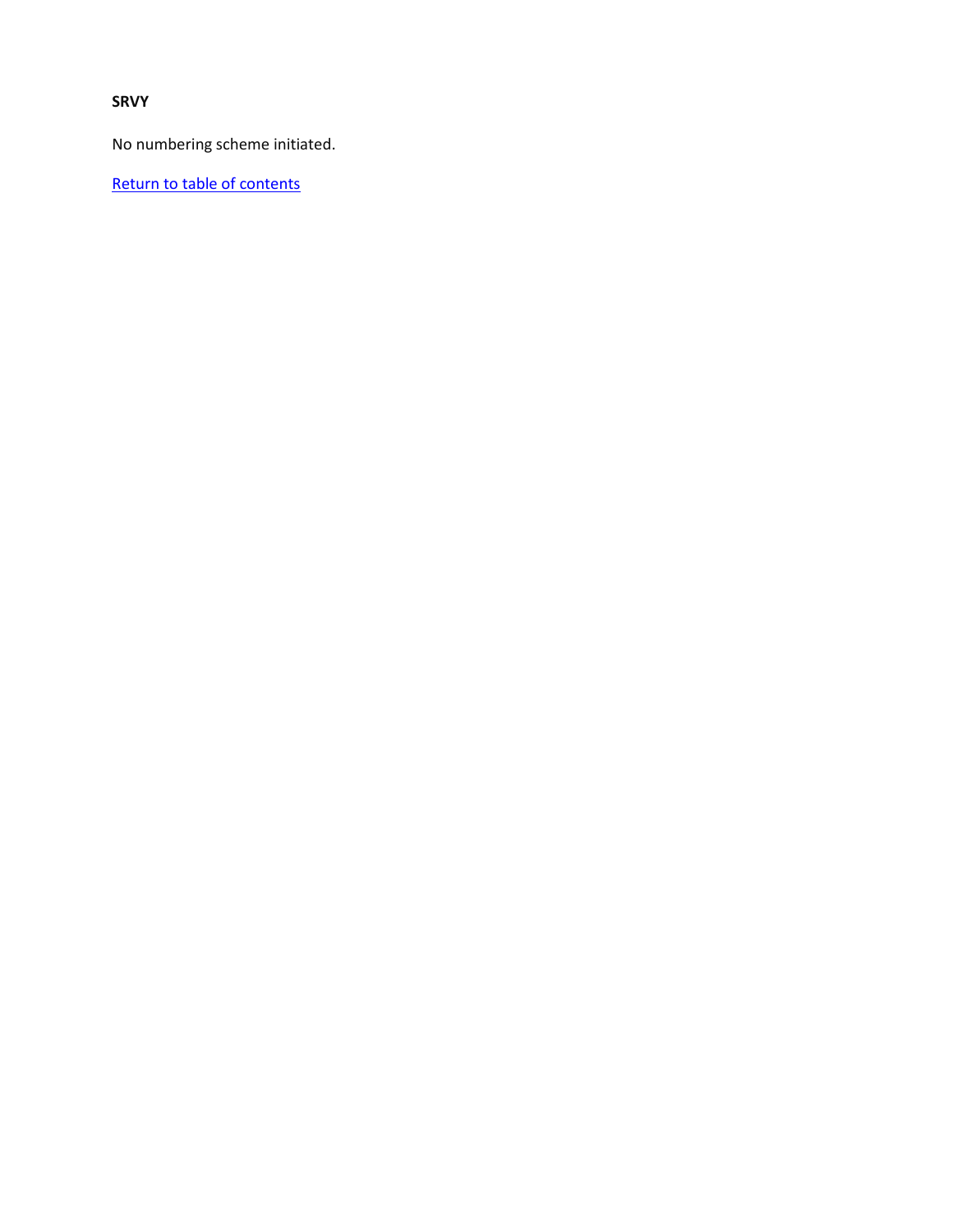# **STAT**

No numbering scheme initiated.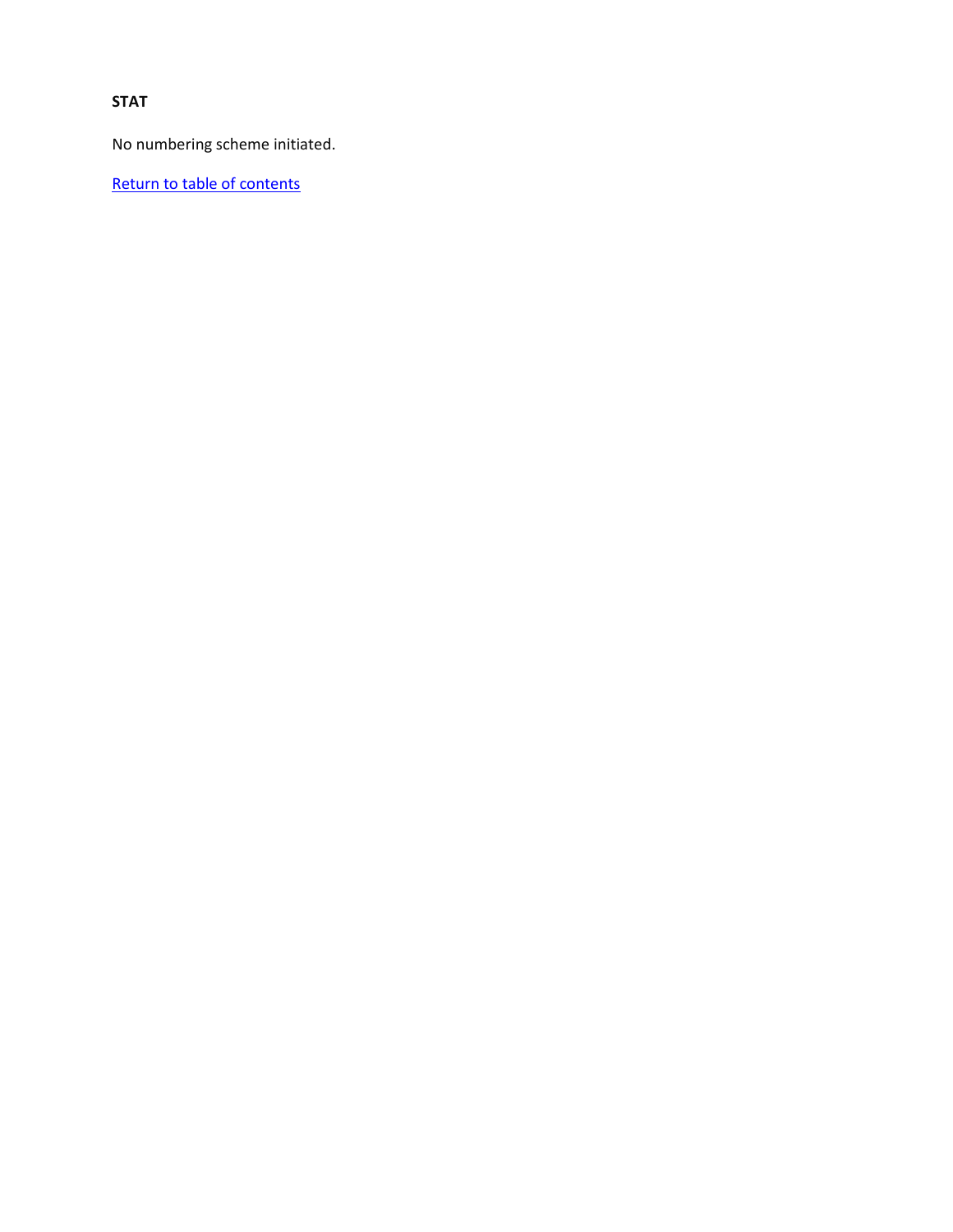# **TASK**

No numbering scheme initiated.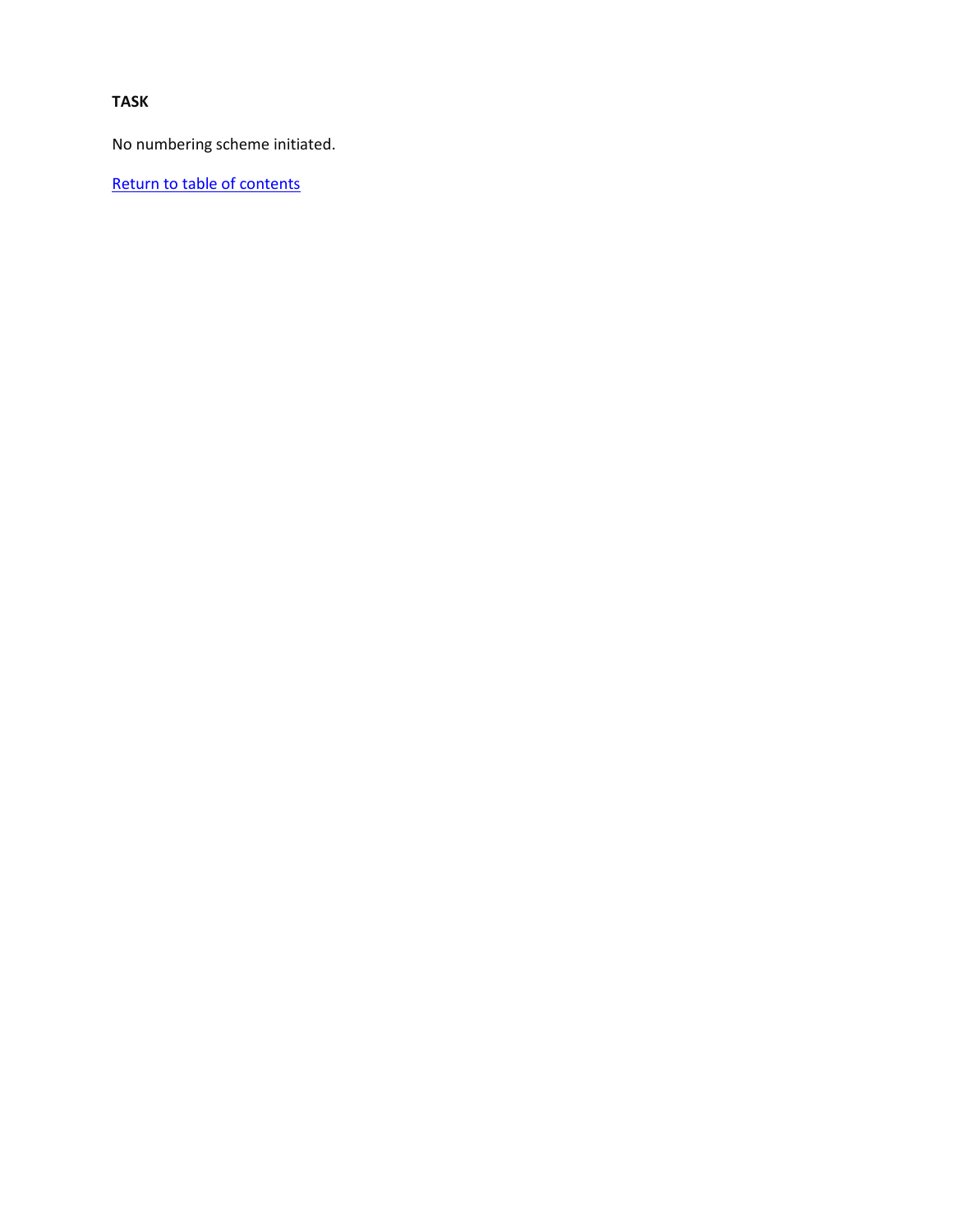### **THTR**

No numbering scheme initiated.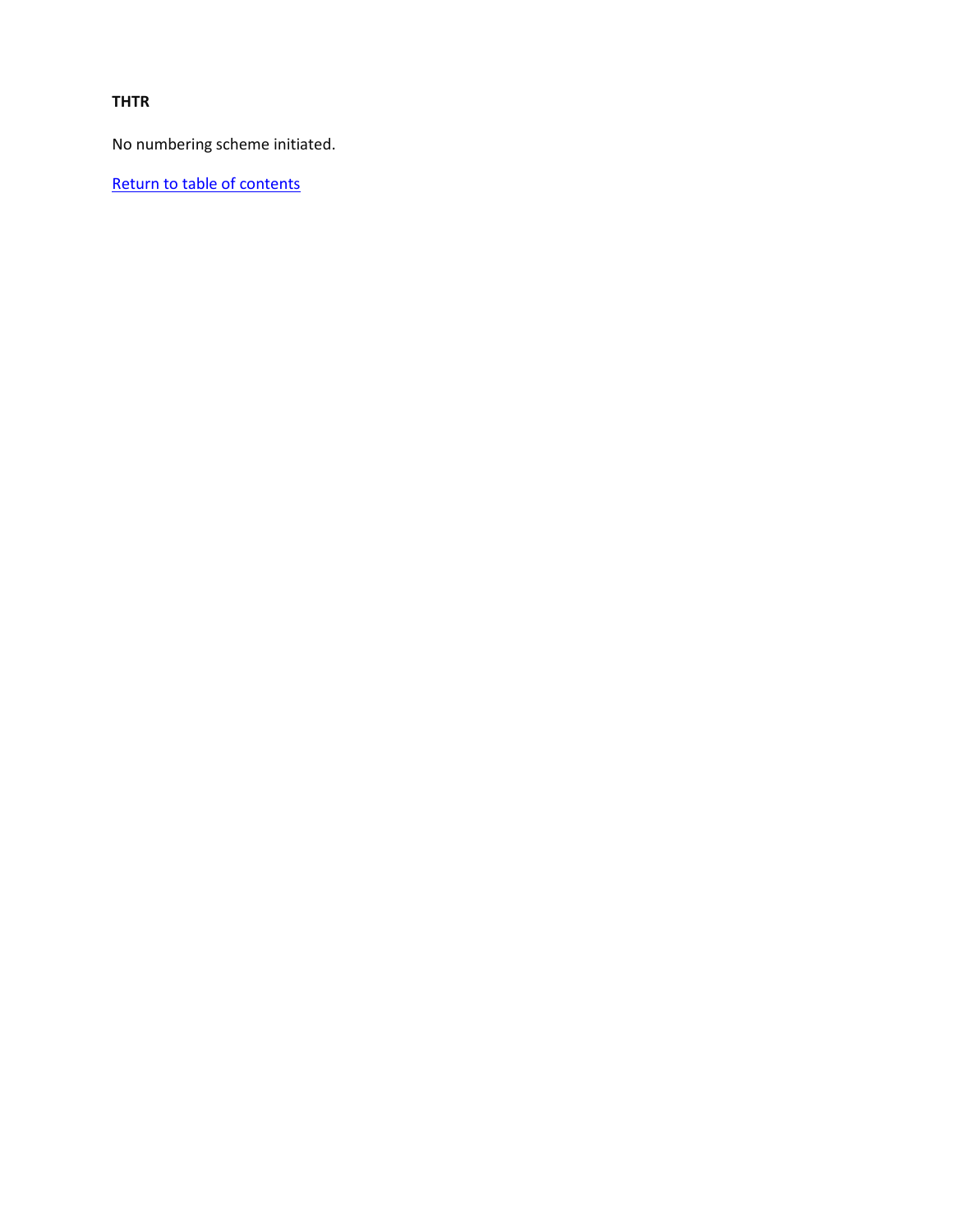# **WLDG**

No numbering scheme initiated.